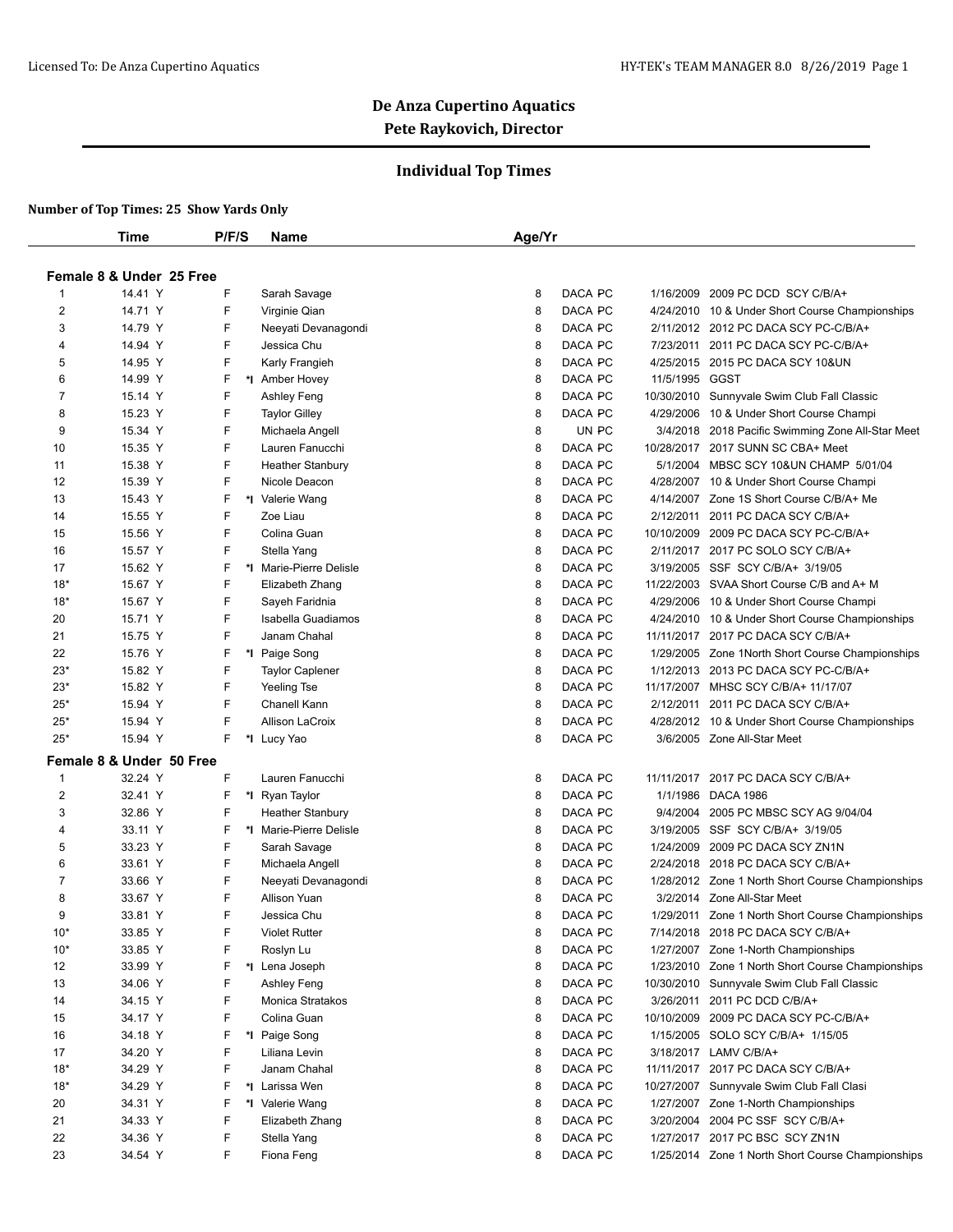## **Individual Top Times**

|                | Time                      | P/F/S | Name                    | Age/Yr |         |          |                                                    |
|----------------|---------------------------|-------|-------------------------|--------|---------|----------|----------------------------------------------------|
| 24             | 34.63 Y                   | F     | Karly Frangieh          | 8      | DACA PC |          | 2/2/2015 2015 PC Z1N Champs                        |
| 25             | 35.08 Y                   | F     | *I Vivian Qian          | 8      | DACA PC |          | 11/17/2007 MHSC SCY C/B/A+ 11/17/07                |
|                |                           |       |                         |        |         |          |                                                    |
|                | Female 8 & Under 100 Free |       |                         |        |         |          |                                                    |
| $\mathbf{1}$   | 1:08.55 Y                 | F     | Lauren Fanucchi         | 8      | DACA PC | 2/3/2018 | PacSwim 10&Un Champs 2018                          |
| $\overline{2}$ | 1:11.17 Y                 | F     | Jessica Chu             | 8      | DACA PC |          | 4/30/2011 2011 PC MAKO SCY 10&UN                   |
| 3              | 1:11.45 Y                 | F     | <b>Heather Stanbury</b> | 8      | DACA PC |          | 9/4/2004 2005 PC MBSC SCY AG 9/04/04               |
| 4              | 1:11.96 Y                 | P     | *I Marie-Pierre Delisle | 8      | DACA PC |          | 3/11/2005 SRVL SCY JO T&F 3/11/05                  |
| 5              | 1:12.21 Y                 | F     | *I Lisa Lemmon          | 8      | DACA PC |          | 1/1/1984 1984 SHORT COURSE NO NAME                 |
| 6              | 1:14.77 Y                 | F     | <b>Violet Rutter</b>    | 8      | DACA PC |          | 7/14/2018 2018 PC DACA SCY C/B/A+                  |
| 7              | 1:15.59 Y                 | F     | *I Valerie Wang         | 8      | DACA PC |          | 4/14/2007 Zone 1S Short Course C/B/A+ Me           |
| 8              | 1:15.66 Y                 | F     | Michaela Angell         | 8      | DACA PC |          | 2/24/2018 2018 PC DACA SCY C/B/A+                  |
| 9              | 1:15.71 Y                 | F     | Elizabeth Zhang         | 8      | DACA PC |          | 3/20/2004 AIA SCY C/B/A+ 3/20/04                   |
| 10             | 1:15.92 Y                 | F     | Amanda Tran             | 8      | DACA PC |          | 11/12/2016 2016 PC DACA SCY C/B/A+                 |
| 11             | 1:16.47 Y                 | F     | Monica Stratakos        | 8      | DACA PC |          | 3/26/2011 2011 PC DCD C/B/A+                       |
| 12             | 1:17.09 Y                 | F     | *I Vivian Qian          | 8      | DACA PC |          | 11/17/2007 MHSC SCY C/B/A+ 11/17/07                |
| 13             | 1:17.28 Y                 | F     | Sarah Savage            | 8      | DACA PC |          | 1/16/2009 2009 PC DCD SCY C/B/A+                   |
| 14             | 1:17.38 Y                 | F     | Liliana Levin           | 8      | DACA PC |          | 3/18/2017 LAMV C/B/A+                              |
| 15             | 1:17.47 Y                 | F     | Danielle Panconi        | 8      | DACA PC |          | 11/18/2006 SOLO SCY C/B/BB+ 11/18/06               |
| 16             | 1:17.79 Y                 | F     | Fiona Feng              | 8      | DACA PC |          | 7/19/2014 2014 PC DACA SCY C/B/A+                  |
| 17             | 1:18.11 Y                 | F     | *I Paige Song           | 8      | DACA PC |          | 2/26/2005 De Anza Cupertino Aquatics Zone 1N C/B// |
| 18             | 1:18.44 Y                 | F     | Stella Yang             | 8      | DACA PC |          | 2/11/2017 2017 PC SOLO SCY C/B/A+                  |
| 19             | 1:18.56 Y                 | F     | Colina Guan             | 8      | DACA PC |          | 3/28/2009 2009 PC SOLO SCY PC-C/B/A+               |
| 20             | 1:19.13 Y                 | F     | Roslyn Lu               | 8      | DACA PC |          | 2/24/2007 Dual Meet with Sierra Marlins            |
| 21             | 1:19.17 Y                 | F     | Janam Chahal            | 8      | DACA PC |          | 11/11/2017 2017 PC DACA SCY C/B/A+                 |
| 22             | 1:19.22 Y                 | F     | Cora Chan               | 8      | DACA PC |          | 3/29/2008 SOLO SCY C/B/BB+ 3/29/08                 |
| 23             | 1:19.57 Y                 | F     | Neeyati Devanagondi     | 8      | DACA PC |          | 2/11/2012 2012 PC DACA SCY PC-C/B/A+               |
| 24             | 1:19.78 Y                 | F     | Lan-Anh Pham            | 8      | DACA PC |          | 12/9/2017 Daly City Dolphins                       |
| 25             | 1:20.82 Y                 | F     | Zoe Liau                | 8      | DACA PC |          | 2/12/2011 2011 PC DACA SCY C/B/A+                  |
|                | Female 8 & Under 25 Back  |       |                         |        |         |          |                                                    |
| $\mathbf{1}$   | 17.70 Y                   | F     | *I Valerie Wang         | 8      | DACA PC |          | 4/28/2007 10 & Under Short Course Champi           |
| $\overline{c}$ | 17.93 Y                   | F     | *I Marie-Pierre Delisle | 8      | DACA PC |          | 1/29/2005 Zone 1 North Short Course Championships  |
| 3              | 17.99 Y                   | F     | Virginie Qian           | 8      | DACA PC |          | 4/24/2010 10 & Under Short Course Championships    |
| 4              | 18.09 Y                   | F     | <b>Heather Stanbury</b> | 8      | DACA PC |          | 10/23/2004 SVAA SCY A+ 10/23/04                    |
| 5              | 18.18 Y                   | F     | Liliana Levin           | 8      | DACA PC |          | 3/18/2017 LAMV C/B/A+                              |
| 6              | 18.22 Y                   | F     | Zoe Liau                | 8      | DACA PC |          | 2/12/2011 2011 PC DACA SCY C/B/A+                  |
| 7              | 18.40 Y                   | F     | Monica Stratakos        | 8      | DACA PC |          | 1/29/2011 Zone 1 North Short Course Championships  |
| 8              | 18.43 Y                   | F     | Jessica Chu             | 8      | DACA PC |          | 1/29/2011 Zone 1 North Short Course Championships  |
| 9              | 18.44 Y                   | F     | *I Brenda Shanahan      | 8      | DACA PC |          | 4/29/2006 10 & Under Short Course Champi           |
| 10             | 18.45 Y                   | F     | *I Larissa Wen          | 8      | DACA PC |          | 10/27/2007 Sunnyvale Swim Club Fall Clasi          |
| $11*$          | 18.50 Y                   | F     | Ashley Feng             | 8      | DACA PC |          | 10/30/2010 Sunnyvale Swim Club Fall Classic        |
| $11*$          | 18.50 Y                   | F     | *I Paige Song           | 8      | DACA PC |          | 3/19/2005 SSF SCY C/B/A+ 3/19/05                   |
| 13             | 18.56 Y                   | F     | Roslyn Lu               | 8      | DACA PC |          | 12/9/2006 SSF SCY C/B/A+ 12/09/06                  |
| 14             | 18.64 Y                   | F     | Neeyati Devanagondi     | 8      | DACA PC |          | 2/11/2012 2012 PC DACA SCY PC-C/B/A+               |
| 15             | 18.67 Y                   | F     | Stella Yang             | 8      | DACA PC |          | 12/10/2016 2016 PC SOLO SCY C/B/A+                 |
| 16             | 18.82 Y                   | F     | *I Lucy Yao             | 8      | DACA PC |          | 3/19/2005 SSF SCY C/B/A+ 3/19/05                   |
| 17             | 18.83 Y                   | F     | Harshini Mangipudi      | 8      | DACA PC |          | 4/24/2010 10 & Under Short Course Championships    |
| 18             | 18.88 Y                   | F     | Lan-Anh Pham            | 8      | DACA PC |          | 12/9/2017 Daly City Dolphins                       |
| 19             | 19.10 Y                   | F     | Allison Yuan            | 8      | DACA PC |          | 3/2/2014 Zone All-Star Meet                        |
| 20             | 19.32 Y                   | F     | Michaela Angell         | 8      | DACA PC |          | 1/20/2018 2018 PC BSC SCY ZN1N                     |
| 21             | 19.44 Y                   | F     | Janam Chahal            | 8      | DACA PC |          | 10/1/2017 2017 PC DACA SCY C/B/A+                  |
| $22*$          | 19.46 Y                   | F     | Isabella Guadiamos      | 8      | DACA PC |          | 10/30/2010 Sunnyvale Swim Club Fall Classic        |
|                |                           | F     |                         |        |         |          |                                                    |
| $22^*$         | 19.46 Y                   |       | *I Vivian Yuen          | 8      | DACA PC |          | 3/3/2001 PASC SCY A+ MEET 3/03/01                  |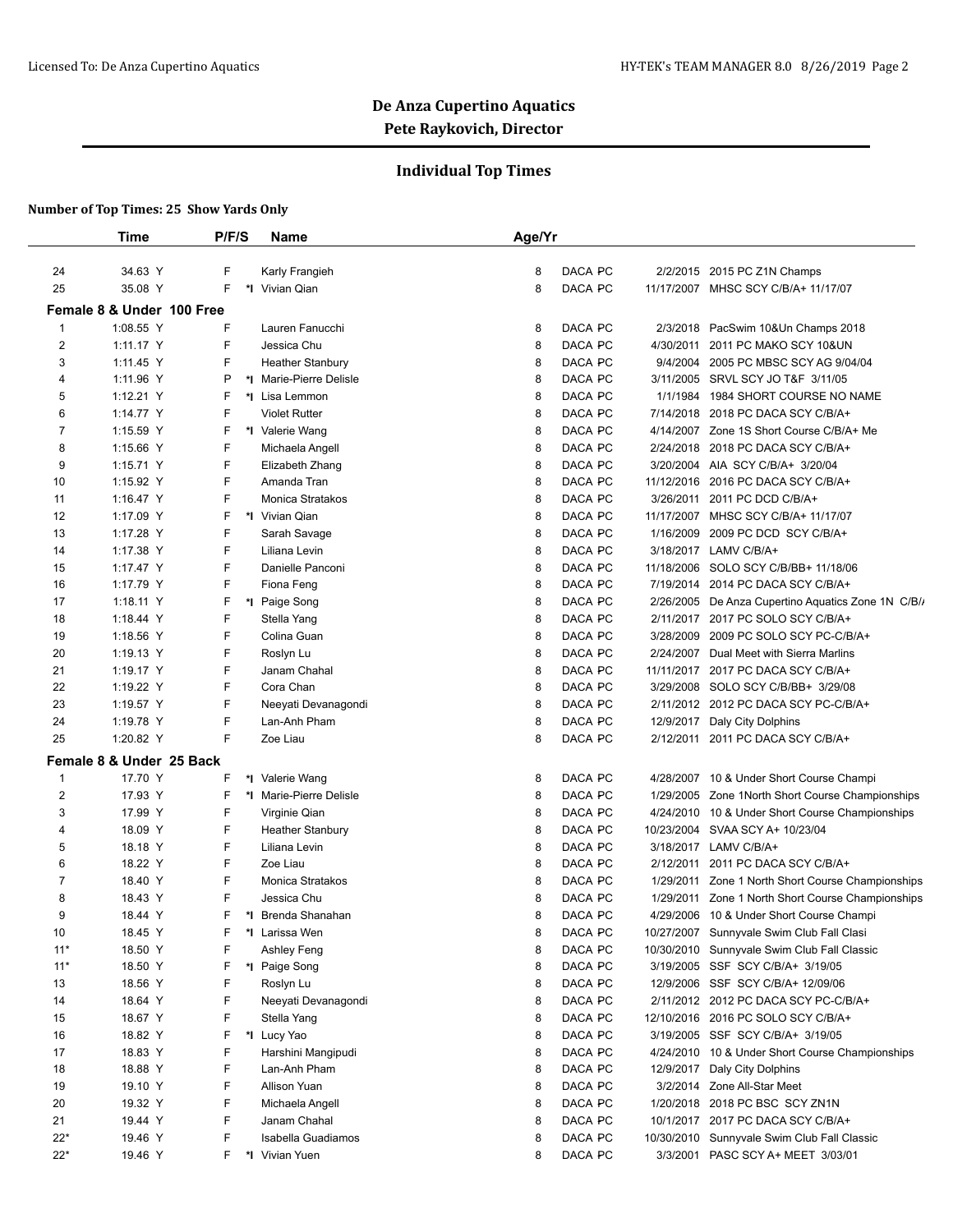## **Individual Top Times**

|                         | <b>Time</b>                | P/F/S | Name                    | Age/Yr |         |            |                                                   |
|-------------------------|----------------------------|-------|-------------------------|--------|---------|------------|---------------------------------------------------|
| 24                      | 19.49 Y                    | F     | Thalea Charton          | 8      | DACA PC |            | 12/10/2016 2016 PC SOLO SCY C/B/A+                |
| 25                      | 19.54 Y                    | F     | Colina Guan             | 8      | DACA PC |            | 4/25/2009 10 & Under Champs                       |
|                         | Female 8 & Under 50 Back   |       |                         |        |         |            |                                                   |
| 1                       | 36.76 Y                    | F     | *1 Michelle Liu         | 8      | DACA PC | 5/22/1997  | <b>KONA</b>                                       |
| 2                       | 36.96 Y                    | F     | *I Marie-Pierre Delisle | 8      | DACA PC |            | 1/15/2005 SOLO SCY C/B/A+ 1/15/05                 |
| 3                       | 37.46 Y                    | F     | Virginie Qian           | 8      | DACA PC |            | 4/24/2010 10 & Under Short Course Championships   |
| 4                       | 37.96 Y                    | F     | <b>Heather Stanbury</b> | 8      | DACA PC |            | 10/9/2004 2004 PC PASA SCY10/09/04                |
| 5                       | 38.25 Y                    | F     | *I Valerie Wang         | 8      | DACA PC |            | 4/14/2007 Zone 1S Short Course C/B/A+ Me          |
| 6                       | 38.35 Y                    | P     | *I Paige Song           | 8      | DACA PC |            | 3/11/2005 SRVL SCY JO T&F 3/11/05                 |
| 7                       | 38.88 Y                    | F     | *I Brenda Shanahan      | 8      | DACA PC | 7/22/2006  | DACA SCY C/B/A+ 7/22/06                           |
| 8                       | 39.13 Y                    | P     | *I Lucy Yao             | 8      | DACA PC |            | 3/11/2005 SRVL SCY JO T&F 3/11/05                 |
| 9                       | 39.40 Y                    | F     | Liliana Levin           | 8      | DACA PC |            | 2/11/2017 2017 PC SOLO SCY C/B/A+                 |
| 10                      | 39.42 Y                    | F     | Roslyn Lu               | 8      | DACA PC | 2/24/2007  | Dual Meet with Sierra Marlins                     |
| 11                      | 39.63 Y                    | F     | Amanda Tran             | 8      | DACA PC |            | 11/12/2016 2016 PC DACA SCY C/B/A+                |
| 12                      | 39.73 Y                    | F     | Zoe Liau                | 8      | DACA PC |            | 1/15/2011 2011 PC SSF SCY PC-C/B/A+               |
| 13                      | 39.81 Y                    | F     | Stella Yang             | 8      | DACA PC |            | 12/10/2016 2016 PC SOLO SCY C/B/A+                |
| 14                      | 39.92 Y                    | F     | Janam Chahal            | 8      | DACA PC |            | 11/11/2017 2017 PC DACA SCY C/B/A+                |
| 15                      | 39.98 Y                    | F     | Jessica Chu             | 8      | DACA PC |            | 11/20/2010 2010 PC DACA SCY PC-C/B/A+             |
| 16                      | 40.18 Y                    | F     | Elizabeth Zhang         | 8      | DACA PC |            | 3/20/2004 2004 PC SSF SCY C/B/A+                  |
| 17                      | 40.41 Y                    | F     | Lauren Fanucchi         | 8      | DACA PC | 1/13/2018  | 2018 Thunderbolt Round Robin Invitational         |
| 18                      | 40.64 Y                    | F     | *I Vivian Qian          | 8      | DACA PC |            | 2/10/2007 ALMA SCY C/B/A+ 2/10/07                 |
| 19                      | 40.65 Y                    | F     | Colina Guan             | 8      | DACA PC | 10/25/2009 | 2009 SN SMST-DACA-AH Tri Meet                     |
| 20                      | 40.86 Y                    | F     | *I Larissa Wen          | 8      | DACA PC |            | 9/1/2007 2007 PC MBSC SCY                         |
| 21                      | 41.17 Y                    | F     | Monica Stratakos        | 8      | DACA PC |            | 2/5/2011 2011 PC SBLG C/B/A+                      |
| 22                      | 41.38 Y                    | F     | Naomi Lee               | 8      | DACA PC |            | 11/11/2017 2017 PC DACA SCY C/B/A+                |
| 23                      | 41.39 Y                    | F     | Lan-Anh Pham            | 8      | DACA PC |            | 12/9/2017 Daly City Dolphins                      |
| 24                      | 41.44 Y                    | F     | <b>Violet Rutter</b>    | 8      | DACA PC |            | 7/14/2018 2018 PC DACA SCY C/B/A+                 |
| 25                      | 41.64 Y                    | F     | Danielle Panconi        | 8      | DACA PC |            | 7/22/2006 DACA SCY C/B/A+ 7/22/06                 |
|                         | Female 8 & Under 25 Breast |       |                         |        |         |            |                                                   |
| -1                      | 18.77 Y                    | F     | Jessica Chu             | 8      | DACA PC |            | 7/23/2011 2011 PC DACA SCY PC-C/B/A+              |
| $\overline{\mathbf{c}}$ | 18.90 Y                    | F     | *I Valerie Wang         | 8      | DACA PC |            | 1/27/2007 Zone 1-North Championships              |
| 3                       | 19.08 Y                    | F     | *I Ryan Taylor          | 8      | DACA PC | 1/1/1986   | <b>DACA 1986</b>                                  |
| 4                       | 19.30 Y                    | F     | Virginie Qian           | 8      | DACA PC |            | 4/24/2010 10 & Under Short Course Championships   |
| 5                       | 19.40 Y                    | F     | *I Paige Song           | 8      | DACA PC |            | 10/30/2004 SUNN Fall Clasic                       |
| 6                       | 19.67 Y                    | F     | Roslyn Lu               | 8      | DACA PC |            | 1/27/2007 Zone 1-North Championships              |
| 7                       | 19.70 Y                    | F     | Sarah Savage            | 8      | DACA PC |            | 2/21/2009 2009 PC SSF SCY C/B/A+                  |
| 8                       | 19.71 Y                    | F     | Allison LaCroix         | 8      | DACA PC |            | 4/28/2012 10 & Under Short Course Championships   |
| 9                       | 20.24 Y                    | F     | Isabella Guadiamos      | 8      | DACA PC |            | 10/30/2010 Sunnyvale Swim Club Fall Classic       |
| 10                      | 20.33 Y                    | F     | *I Michelle Chan        | 8      | DACA PC |            | 5/1/2004 MBSC SCY 10&UN CHAMP 5/01/04             |
| 11                      | 20.37 Y                    | F     | Stella Yang             | 8      | DACA PC |            | 2/11/2017 2017 PC SOLO SCY C/B/A+                 |
| 12                      | 20.41 Y                    | F     | Sascha Wang             | 8      | DACA PC |            | 11/16/2013 2013 PC DACA SCY C/B/A+                |
| 13                      | 20.44 Y                    | F     | Claire Mao              | 8      | DACA PC |            | 4/23/2016 2016 PC DACA SCY 10&UN                  |
| 14                      | 20.50 Y                    | F     | *I Larissa Wen          | 8      | DACA PC |            | 10/27/2007 Sunnyvale Swim Club Fall Clasi         |
| 15                      | 20.64 Y                    | F     | Lauren Fanucchi         | 8      | DACA PC |            | 10/28/2017 2017 SUNN SC CBA+ Meet                 |
| 16                      | 20.75 Y                    | F     | Iris Dong               | 8      | DACA PC |            | 1/23/2010 Zone 1 North Short Course Championships |
| 17                      | 20.78 Y                    | F     | Nicole Deacon           | 8      | DACA PC |            | 4/28/2007 10 & Under Short Course Champi          |
| 18                      | 20.79 Y                    | F     | Neeyati Devanagondi     | 8      | DACA PC |            | 1/28/2012 Zone 1 North Short Course Championships |
| 19                      | 20.90 Y                    | F     | Jenna LaCroix           | 8      | DACA PC |            | 1/25/2014 Zone 1 North Short Course Championships |
| 20                      | 20.91 Y                    | F     | Elizabeth Zhang         | 8      | DACA PC |            | 5/1/2004 MBSC SCY 10&UN CHAMP 5/01/04             |
| 21                      | 21.08 Y                    | F     | Dana Yang               | 8      | DACA PC |            | 2/25/2017 2017 PC BAC SCY C/B/A+                  |
| 22                      | 21.14 Y                    | F     | Zoe Liau                | 8      | DACA PC |            | 1/29/2011 Zone 1 North Short Course Championships |
| 23                      | 21.34 Y                    | F     | Colina Guan             | 8      | DACA PC |            | 10/10/2009 2009 PC DACA SCY PC-C/B/A+             |
|                         |                            |       |                         |        |         |            |                                                   |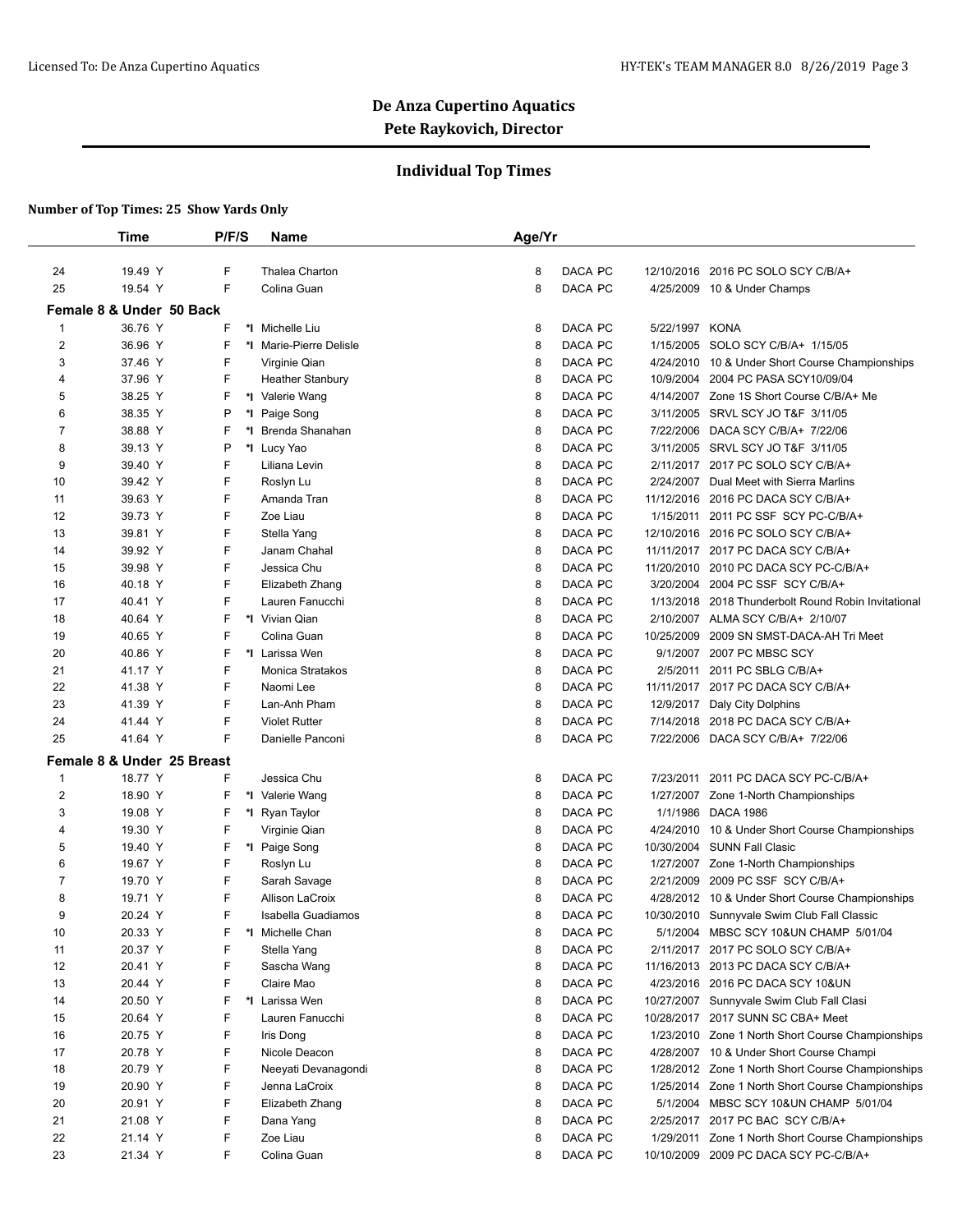## **Individual Top Times**

|                  | Time                                  | P/F/S  | <b>Name</b>                    | Age/Yr         |         |                        |                                                           |
|------------------|---------------------------------------|--------|--------------------------------|----------------|---------|------------------------|-----------------------------------------------------------|
| 24               | 21.70 Y                               | F      | Karly Frangieh                 | 8              | DACA PC |                        | 3/28/2015 March Madness 2015 C/B/A+                       |
| 25               | 21.72 Y                               | F      | *I Marie-Pierre Delisle        | 8              | DACA PC |                        | 1/29/2005 Zone 1 North Short Course Championships         |
|                  |                                       |        |                                |                |         |                        |                                                           |
| $\mathbf{1}$     | Female 8 & Under 50 Breast<br>39.88 Y |        |                                |                | DACA PC | 3/31/2005              | Far Westerns Short Course 2005                            |
| $\overline{2}$   |                                       | P      | *1 Paige Song                  | 8              | DACA PC |                        |                                                           |
| 3                | 40.53 Y<br>40.73 Y                    | F<br>P | *I Valerie Wang<br>Jessica Chu | 8<br>8         | DACA PC | 4/28/2007<br>3/18/2011 | 10 & Under Short Course Champi<br>2011 PC SRVL LCM JO T&F |
| 4                | 41.10 Y                               | F      | Sarah Savage                   | 8              | DACA PC | 3/7/2009               | 2009 PC PSL SCY PC-C/B/A+                                 |
| 5                | 42.02 Y                               | F      | Roslyn Lu                      | 8              | DACA PC | 1/13/2007              | SOLO SCY C/B/BB+ 1/13/07                                  |
| 6                | 42.06 Y                               | F      | *I Ryan Taylor                 | 8              | DACA PC | 1/1/1986               | <b>DACA 1986</b>                                          |
| $\overline{7}$   | 42.94 Y                               | F      | Stella Yang                    | 8              | DACA PC |                        | 2/11/2017 2017 PC SOLO SCY C/B/A+                         |
| 8                | 43.67 Y                               | F      | Colina Guan                    | 8              | DACA PC | 10/25/2009             | 2009 SN SMST-DACA-AH Tri Meet                             |
| 9                | 43.86 Y                               | F      | Lauren Fanucchi                | 8              | DACA PC | 2/3/2018               | PacSwim 10&Un Champs 2018                                 |
| 10               | 44.22 Y                               | F      | Zoe Liau                       | 8              | DACA PC | 1/15/2011              | 2011 PC SSF SCY PC-C/B/A+                                 |
| 11               | 44.65 Y                               | F      | *I Larissa Wen                 | 8              | DACA PC |                        | 10/6/2007 2007 PC SVAA SCY                                |
| 12               | 44.79 Y                               | F      | Sascha Wang                    | 8              | DACA PC |                        | 10/26/2013 SUNN C/B/A+ Fall Classic                       |
| 13               | 45.35 Y                               | F      | Dana Yang                      | 8              | DACA PC |                        | 2/11/2017 2017 PC SOLO SCY C/B/A+                         |
| 14               | 45.69 Y                               | F      | *I Brenda Shanahan             | 8              | DACA PC | 4/29/2006              | 10 & Under Short Course Champi                            |
| 15               | 45.83 Y                               | F      | *1 Michelle Chan               | 8              | DACA PC |                        | 5/1/2004 MBSC SCY 10&UN CHAMP 5/01/04                     |
| 16               | 45.91 Y                               | F      | Danielle Panconi               | 8              | DACA PC | 12/9/2006              | SSF SCY C/B/A+ 12/09/06                                   |
| 17               | 45.99 Y                               | F      | *I Lucy Yao                    | 8              | DACA PC | 3/19/2005              | SSF SCY C/B/A+ 3/19/05                                    |
| 18               | 46.13 Y                               | F      | Claire Mao                     | 8              | DACA PC | 2/6/2016               | 2016 PC PSL SCY C/B/A+                                    |
| 19               | 46.41 Y                               | F      | Iris Dong                      | 8              | DACA PC | 11/21/2009             | 2009 PC DACA SCY PC-C/B/A+                                |
| 20               | 46.64 Y                               | F      | Virginie Qian                  | $\overline{7}$ | DACA PC | 4/25/2009              | 10 & Under Champs                                         |
| 21               | 46.68 Y                               | F      | Jessie Hwang                   | 8              | DACA PC |                        | 11/11/2017 2017 PC DACA SCY C/B/A+                        |
| 22               | 46.75 Y                               | F      | Elizabeth Zhang                | 8              | DACA PC |                        | 11/22/2003 SVAA Short Course C/B and A+ M                 |
| $23*$            | 46.84 Y                               | F      | Naomi Bennett                  | 8              | DACA PC | 4/24/2010              | 10 & Under Short Course Championships                     |
| $23*$            | 46.84 Y                               | F      | *I Marie-Pierre Delisle        | 8              | DACA PC | 2/26/2005              | PASA SCY C/B/A+ 2/26/05                                   |
| 25               | 46.98 Y                               | F      | <b>Allison LaCroix</b>         | 8              | DACA PC |                        | 4/28/2012 10 & Under Short Course Championships           |
|                  | Female 8 & Under 25 Fly               |        |                                |                |         |                        |                                                           |
| -1               | 15.91 Y                               | F      | Roslyn Lu                      | 8              | DACA PC | 12/9/2006              | SSF SCY C/B/A+ 12/09/06                                   |
| $\boldsymbol{2}$ | 16.00 Y                               | F      | *I Amber Hovey                 | 8              | DACA PC | 11/5/1995              | GGST                                                      |
| 3                | 16.09 Y                               | F      | Lauren Fanucchi                | 8              | DACA PC |                        | 10/28/2017 2017 SUNN SC CBA+ Meet                         |
| 4                | 16.55 Y                               | F      | Michaela Angell                | 8              | UN PC   |                        | 3/4/2018 2018 Pacific Swimming Zone All-Star Meet         |
| 5                | 16.67 Y                               | F      | *I Valerie Wang                | 8              | DACA PC |                        | 1/27/2007 Zone 1-North Championships                      |
| 6                | 16.68 Y                               | F      | <b>Taylor Gilley</b>           | 8              | DACA PC | 4/29/2006              | 10 & Under Short Course Champi                            |
| 7                | 16.70 Y                               | F      | Stella Yang                    | 8              | DACA PC |                        | 1/27/2017 2017 PC BSC SCY ZN1N                            |
| 8                | 16.71 Y                               | F      | Sarah Savage                   | 8              | DACA PC | 1/16/2009              | 2009 PC DCD SCY C/B/A+                                    |
| 9                | 16.78 Y                               | F      | *I Paige Song                  | 8              | DACA PC |                        | 1/29/2005 Zone 1 North Short Course Championships         |
| 10               | 16.92 Y                               | F      | *I Marie-Pierre Delisle        | 8              | DACA PC | 2/26/2005              | PASA SCY C/B/A+ 2/26/05                                   |
| 11               | 16.94 Y                               | F      | Elizabeth Zhang                | 8              | DACA PC |                        | 5/1/2004 MBSC SCY 10&UN CHAMP 5/01/04                     |
| 12               | 16.95 Y                               | F      | Amanda Tran                    | 8              | DACA PC | 11/12/2016             | 2016 PC DACA SCY C/B/A+                                   |
| 13               | 17.00 Y                               | F      | Jessica Chu                    | 8              | DACA PC | 3/5/2011               | 2011 PC SOLO SCY C/B/A+                                   |
| 14               | 17.46 Y                               | F      | Lan-Anh Pham                   | 8              | DACA PC |                        | 12/9/2017 Daly City Dolphins                              |
| $15*$            | 17.47 Y                               | F      | Monica Stratakos               | 8              | DACA PC | 3/5/2011               | 2011 PC SOLO SCY C/B/A+                                   |
| $15*$            | 17.47 Y                               | F      | <b>Heather Stanbury</b>        | 8              | DACA PC |                        | 9/24/2004 DCD SCY INVITATIONAL 9/24/04                    |
| 17               | 17.60 Y                               | F      | Fiona Feng                     | 8              | DACA PC |                        | 3/2/2014 Zone All-Star Meet                               |
| 18               | 17.89 Y                               | F      | Harshini Mangipudi             | 8              | DACA PC | 4/24/2010              | 10 & Under Short Course Championships                     |
| 19               | 18.02 Y                               | F      | *I Lucy Yao                    | 8              | DACA PC | 2/26/2005              | PASA SCY C/B/A+ 2/26/05                                   |
| 20               | 18.04 Y                               | F      | Megan Lacroix                  | 8              | DACA PC |                        | 3/13/2010 2010 PC SOLO SCY PC-C/B/A+                      |
| 21               | 18.18 Y                               | F      | <b>Lindsay Barnes</b>          | 8              | DACA PC |                        | 1/25/2014 Zone 1 North Short Course Championships         |
| 22               | 18.19 Y                               | F      | Naomi Lee                      | 8              | DACA PC |                        | 10/28/2017 2017 SUNN SC CBA+ Meet                         |
| 23               | 18.22 Y                               | F      | *I Lena Joseph                 | 8              | DACA PC |                        | 1/23/2010 Zone 1 North Short Course Championships         |
|                  |                                       |        |                                |                |         |                        |                                                           |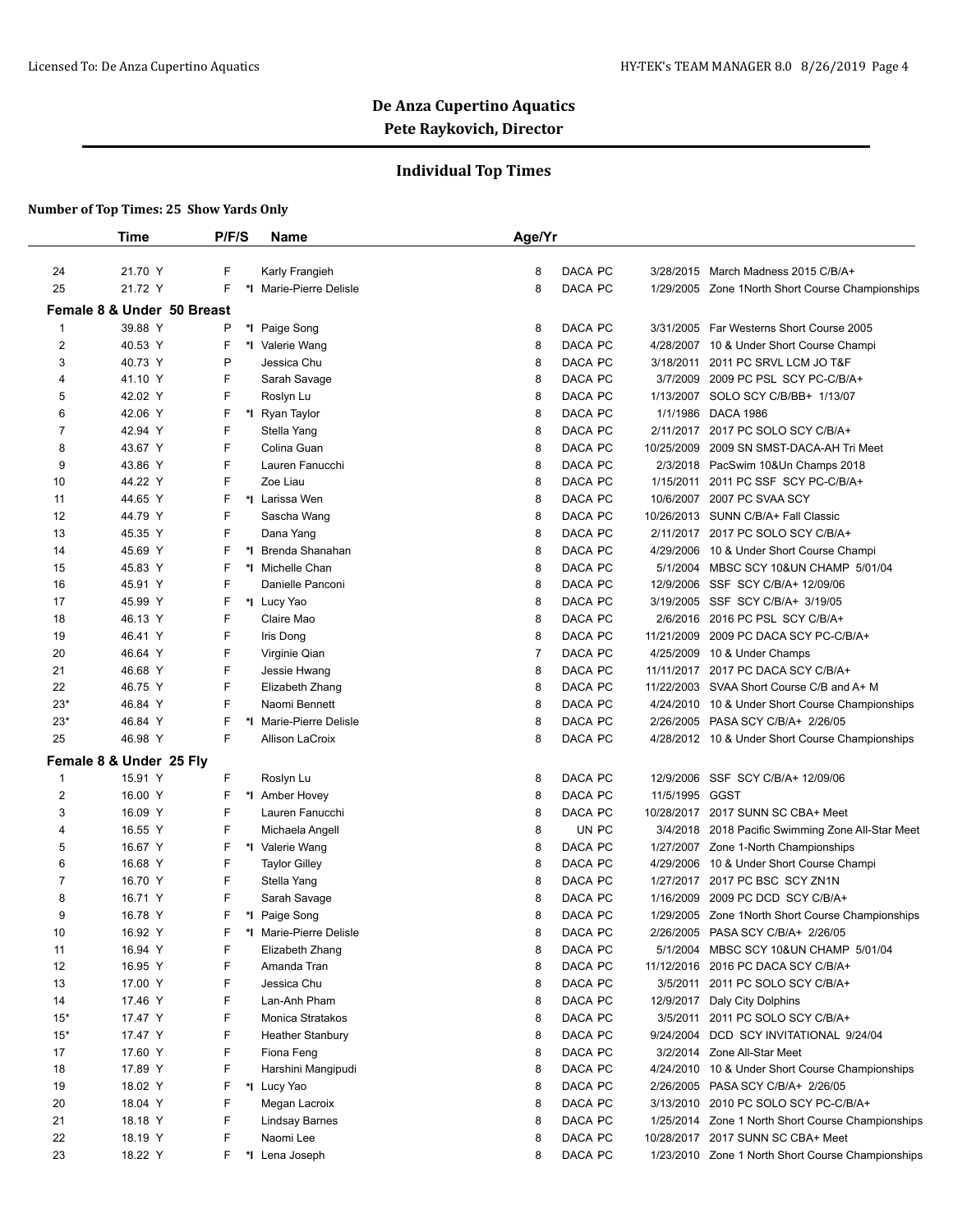## **Individual Top Times**

|                | Time                    | P/F/S | Name                    | Age/Yr         |                    |            |                                                     |
|----------------|-------------------------|-------|-------------------------|----------------|--------------------|------------|-----------------------------------------------------|
|                |                         |       |                         |                |                    |            |                                                     |
| 24             | 18.26 Y                 | F     | Neeyati Devanagondi     | 8              | DACA PC            |            | 10/8/2011 2011 PC DACA SCY C/B/A+                   |
| $25*$          | 18.32 Y                 | F     | Janam Chahal            | 8              | DACA PC            |            | 10/28/2017 2017 SUNN SC CBA+ Meet                   |
| $25*$          | 18.32 Y                 | F     | Sophie Chen             | 8              | DACA PC            |            | 12/8/2018 2018 SOLO Aquatics SC CBA Meet            |
|                | Female 8 & Under 50 Fly |       |                         |                |                    |            |                                                     |
| $\mathbf{1}$   | 34.81 Y                 | F     | Roslyn Lu               | 8              | DACA PC            | 2/24/2007  | Dual Meet with Sierra Marlins                       |
| $\overline{2}$ | 35.30 Y                 | F     | *1 Amber Hovey          | $\overline{7}$ | DACA PC            | 3/23/1995  | SOLO                                                |
| 3              | 35.91 Y                 | F     | *I Marie-Pierre Delisle | 8              | DACA PC            |            | 3/19/2005 SSF SCY C/B/A+ 3/19/05                    |
| 4              | 36.76 Y                 | F     | Stella Yang             | 8              | DACA PC            | 11/12/2016 | 2016 PC DACA SCY C/B/A+                             |
| 5              | 37.29 Y                 | F     | Lauren Fanucchi         | 8              | DACA PC            | 1/13/2018  | 2018 Thunderbolt Round Robin Invitational           |
| 6              | 37.58 Y                 | F     | Sarah Savage            | 8              | DACA PC            | 1/16/2009  | 2009 PC DCD SCY C/B/A+                              |
| 7              | 37.85 Y                 | F     | *I Valerie Wang         | 8              | DACA PC            | 10/21/2006 | Sunnyvale Swim Club Fall Clasi                      |
| 8              | 38.36 Y                 | F     | *I Paige Song           | 8              | DACA PC            | 3/19/2005  | SSF SCY C/B/A+ 3/19/05                              |
| 9              | 38.61 Y                 | F     | *1 Larissa Wen          | 8              | DACA PC            |            | 10/27/2007 2007 PC SUNN                             |
| 10             | 39.05 Y                 | F     | Fiona Feng              | 8              | DACA PC            | 2/22/2014  | 2014 PC DACA SCY C/B/A+                             |
| 11             | 39.34 Y                 | F     | Jessica Chu             | 8              | DACA PC            | 2/12/2011  | 2011 PC DACA SCY C/B/A+                             |
| 12             | 39.38 Y                 | F     | <b>Heather Stanbury</b> | 8              | DACA PC            | 10/9/2004  | 2004 PC PASA SCY10/09/04                            |
| 13             | 39.49 Y                 | F     | Colina Guan             | 8              | DACA PC            | 10/25/2009 | 2009 SN SMST-DACA-AH Tri Meet                       |
| 14             | 39.72 Y                 | F     | Liliana Levin           | 8              | DACA PC            | 3/18/2017  | LAMV C/B/A+                                         |
| 15             | 39.93 Y                 | F     | Elizabeth Zhang         | 8              | DACA PC            | 2/28/2004  | PASA SCY C/B/A+ 2/28/04                             |
| 16             | 39.94 Y                 | F     | Rayhana Hashemi         | 8              | DACA PC            |            | 11/14/2015 2015 PC DACA SCY C/B/A+                  |
| 17             | 40.30 Y                 | F     | <b>Taylor Gilley</b>    | 8              | DACA PC            | 4/29/2006  | 10 & Under Short Course Champi                      |
| 18             | 40.36 Y                 | F     | Lan-Anh Pham            | 8              | DACA PC            |            | 7/15/2017 2017 PC DACA SCY C/B/A+                   |
| 19             | 41.07 Y                 | F     | <b>Violet Rutter</b>    | $\overline{7}$ | DACA PC            | 3/24/2018  | LAMV Zone1N C/B/A+ Short Course                     |
| 20             | 41.21 Y                 | F     | Monica Stratakos        | 8              | DACA PC            |            | 3/26/2011 2011 PC DCD C/B/A+                        |
| 21             | 41.34 Y                 | F     | Zoe Liau                | 8              | DACA PC            |            | 2/12/2011 2011 PC DACA SCY C/B/A+                   |
| 22             | 41.50 Y                 | F     | Naomi Lee               | 8              | DACA PC            |            | 11/11/2017 2017 PC DACA SCY C/B/A+                  |
| 23             | 41.74 Y                 | F     | Sophie Chen             | 8              | DACA PC            | 10/6/2018  | 2018 Pacific Swimming SC CBA+ DACA                  |
| 24             | 42.05 Y                 | F     | Yeeling Tse             | 8              | DACA PC            |            | 11/17/2007 De Anza Cupertino Aquatics Inv           |
| 25             | 42.31 Y                 | F     | Ashley Feng             | 8              | DACA PC            |            | 10/30/2010 Sunnyvale Swim Club Fall Classic         |
|                | Female 8 & Under 100 IM |       |                         |                |                    |            |                                                     |
| $\mathbf{1}$   | 1:18.37 Y               | F     | Jessica Chu             | 8              | DACA PC            | 7/23/2011  | 2011 PC DACA SCY PC-C/B/A+                          |
| $\overline{2}$ | 1:18.41 Y               | F     | *I Valerie Wang         | 8              | DACA PC            |            | 4/28/2007 10 & Under Short Course Champi            |
| 3              | 1:21.22 Y               | F     | *1 Amber Hovey          | 8              | DACA PC            | 3/23/1996  | SOLO                                                |
| 4              | 1:21.40 Y               | F     | Roslyn Lu               | 8              | DACA PC            |            | 1/27/2007 Zone 1-North Championships                |
| 5              | 1:21.55 Y               | F     | *I Paige Song           | 8              | DACA PC            |            | 4/30/2005 2005 PC MBSC SCY 4/30/05                  |
| 6              | 1:22.97 Y               | F     | *I Marie-Pierre Delisle | 8              | DACA PC            |            | 1/29/2005 Zone 1 North Short Course Championships   |
| $\overline{7}$ | 1:23.16 Y               | F     | Lauren Fanucchi         | 8              | DACA PC            | 1/20/2018  | 2018 PC BSC SCY ZN1N                                |
| 8              | 1:23.95 Y               | F     | Stella Yang             | 8              | DACA PC            |            | 1/14/2017 2017 Thunderbolt Round Robin Invitational |
| 9              | 1:24.40 Y               | F     | <b>Heather Stanbury</b> | 8              | DACA PC            | 9/4/2004   | 2005 PC MBSC SCY AG 9/04/04                         |
| 10             | 1:24.51 Y               | F     | Sarah Savage            | 8              | DACA PC            | 1/24/2009  | 2009 PC DACA SCY ZN1N                               |
| 11             | 1:24.62 Y               | F     | Zoe Liau                | 8              | DACA PC            | 1/29/2011  | Zone 1 North Short Course Championships             |
| 12             | 1:24.69 Y               | F     | Colina Guan             | 8              | DACA PC            | 10/31/2009 | 2009 PC SUNN SCY PC-CBA+                            |
| 13             | 1:25.48 Y               | F     | Elizabeth Zhang         | 8              | DACA PC            | 1/31/2004  | DACA SCY Z1N CHAMP 1/31/04                          |
| 14             |                         | F     | Allison Yuan            | 8              | DACA PC            |            |                                                     |
|                | 1:25.52 Y<br>1:25.59 Y  | F     |                         |                |                    |            | 3/2/2014 Zone All-Star Meet                         |
| 15             | 1:26.30 Y               | F     | *I Brenda Shanahan      | 8              | DACA PC<br>DACA PC | 7/22/2006  | DACA SCY C/B/A+ 7/22/06<br>10/27/2007 2007 PC SUNN  |
| 16             |                         |       | *I Larissa Wen          | 8              |                    |            |                                                     |
| 17             | 1:26.35 Y               | F     | Monica Stratakos        | 8              | DACA PC            |            | 3/6/2011 2011 Zones' All-Star Developmental Meet    |
| 18             | 1:27.19 Y               | F     | *I Lena Joseph          | 8              | DACA PC            |            | 1/23/2010 Zone 1 North Short Course Championships   |
| 19             | 1:27.21 Y               | F     | Fiona Feng              | 8              | DACA PC            |            | 7/19/2014 2014 PC DACA SCY C/B/A+                   |
| 20             | 1:27.92 Y               | F     | Naomi Lee               | 8              | DACA PC            |            | 11/11/2017 2017 PC DACA SCY C/B/A+                  |
| 21             | 1:28.75 Y               | F     | <b>Violet Rutter</b>    | $\overline{7}$ | DACA PC            |            | 2/24/2018 2018 PC DACA SCY C/B/A+                   |
| 22             | 1:29.59 Y               | F     | Iris Dong               | 8              | DACA PC            |            | 1/23/2010 Zone 1 North Short Course Championships   |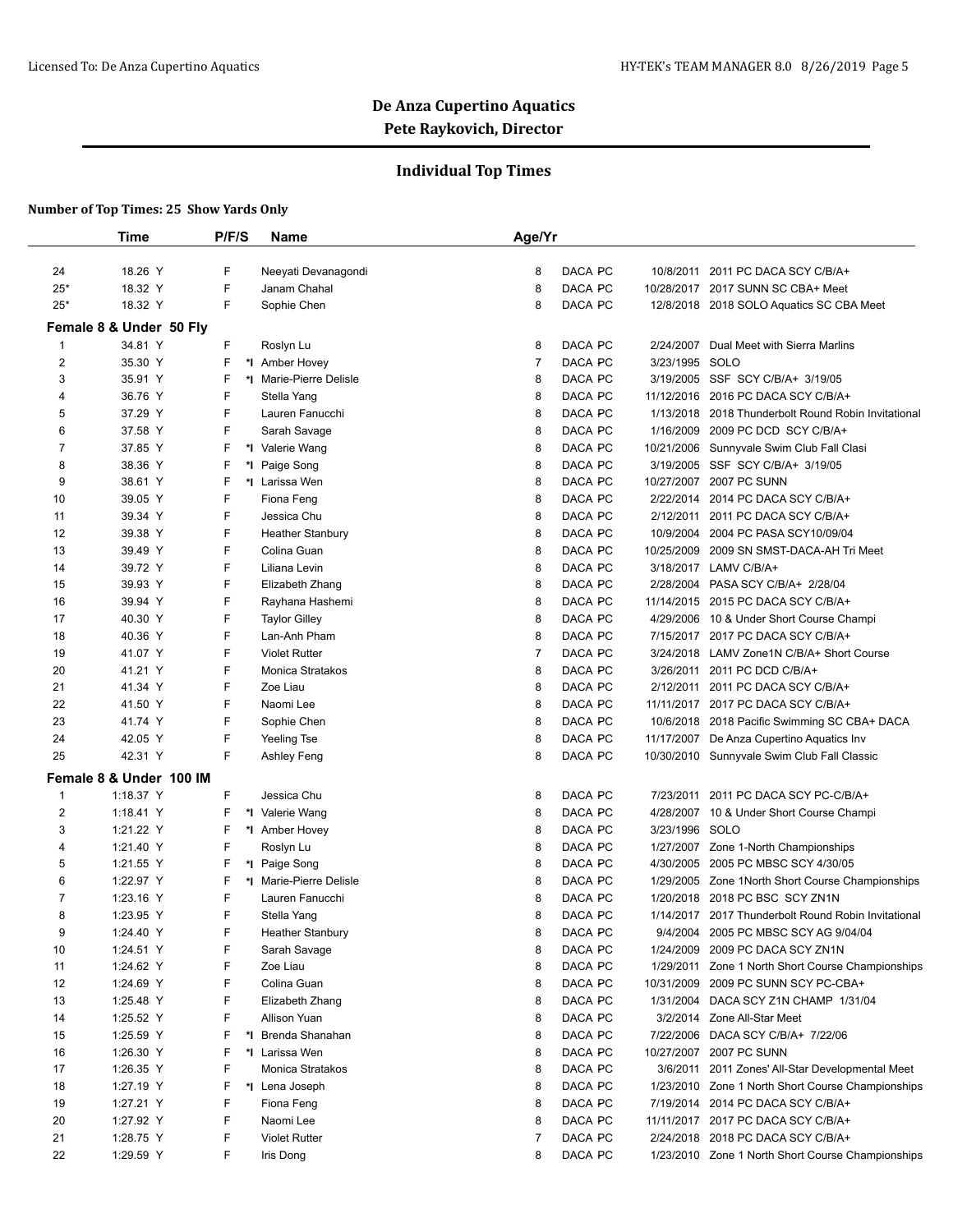## **Individual Top Times**

|                         | <b>Time</b>            | P/F/S | Name                                   | Age/Yr   |         |           |                                                    |
|-------------------------|------------------------|-------|----------------------------------------|----------|---------|-----------|----------------------------------------------------|
| 23                      | 1:29.66 Y              | F     | Neeyati Devanagondi                    | 8        | DACA PC |           | 2/11/2012 2012 PC DACA SCY PC-C/B/A+               |
| 24                      | 1:29.95 Y              | F     | Catherine Yang                         | 8        | DACA PC |           | 2/25/2017 2017 PC BAC SCY C/B/A+                   |
| 25                      | 1:30.56 Y              | F     | *I Vivian Qian                         | 8        | DACA PC |           | 11/17/2007 MHSC SCY C/B/A+ 11/17/07                |
|                         | Female 9-10 50 Free    |       |                                        |          |         |           |                                                    |
| $\mathbf{1}$            | 27.26 Y                | F     | Sarah Radle                            | 10       | DACA PC | 3/2/2014  | Zone All-Star Meet                                 |
| $\overline{\mathbf{c}}$ | 27.47 Y                | F     | *I Larissa Wen                         | 10       | DACA PC |           | 10/25/2009 2009 SN SMST-DACA-AH Tri Meet           |
| 3                       | 27.69 Y                | F     | Amanda Tran                            | 10       | DACA PC |           | 10/27/2018 SUNN C/B/A+ Fall Classic                |
| 4                       | 27.76 Y                | S     | *I Valerie Wang                        | 10       | DACA PC |           | 4/2/2009 2009 PC ALMA SCY FARW SC CHMP             |
| 5                       | 27.81 Y                | F     | Jessica Chu                            | 10       | DACA PC |           | 7/20/2013 2013 PC DACA SCY SCY                     |
| $6*$                    | 27.82 Y                | P     | *I Haley Oosterhouse                   | 10       | DACA PC |           | 3/31/2005 Far Westerns Short Course 2005           |
| $6*$                    | 27.82 Y                | F     | *I Danielle Garcia                     | 10       | DACA PC |           | 1/31/1998 ZONE 1N CHAMPIONSHIPS                    |
|                         | 27.86 Y                | P     |                                        | 10       | DACA PC |           | 3/15/2019 2019 PC WCAB SCY SCY JO CHAMP            |
| 8                       | 27.99 Y                | F     | Alisa Huang<br>*I Michelle Chan        | 10       |         |           |                                                    |
| 9                       |                        |       |                                        |          | DACA PC |           | 4/29/2006 10 & Under Short Course Champi           |
| 10                      | 28.24 Y                | P     | Karly Frangieh                         | 10       | DACA PC |           | 3/30/2017 2017 SPEEDO SHORT COURSE FAR WE!         |
| 11                      | 28.48 Y L              | F     | Caitlyn Lee                            | 10       | DACA PC |           | 4/5/2018 2018 Far Western Short Course Champions   |
| 12                      | 28.50 Y                | P     | Chanell Kann                           | 10       | DACA PC |           | 3/15/2013 Pacific Swimming SC Junior Olympics Meet |
| $13*$                   | 28.67 Y                | S     | Laurence Delisle                       | 10       | DACA PC | 12/7/2001 | SOVA SCY AGE GRP CHMP 12/07/01                     |
| $13*$                   | 28.67 Y                | P     | *1 Aileen Lee                          | 10       | DACA PC |           | 4/3/2008 PLS SCY FAR WESTERN 4/03/08               |
| 15                      | 28.68 Y                | F     | Fiona Feng                             | 10       | DACA PC |           | 7/16/2016 2016 PC DACA SCY C/B/A+                  |
| 16                      | 28.74 Y                | F     | *I Margaux Castejon                    | 10       | DACA PC | 4/5/2001  | WCAB SCY FAR WST CHMP 4/05/01                      |
| 17                      | 28.75 Y                | F     | Sarah Savage                           | 10       | DACA PC | 2/12/2011 | 2011 PC DACA SCY C/B/A+                            |
| 18                      | 28.88 Y                | F     | Jane Choi                              | 10       | DACA PC |           | 9/19/2015 2015 PC CROW C/B/A+                      |
| 19                      | 28.90 Y                | F     | Sayeh Faridnia                         | 10       | DACA PC |           | 4/26/2008 10 & Under Short Course Champi           |
| 20                      | 28.91 Y                | F     | Kelly Ryoo                             | 10       | DACA PC |           | 3/15/2013 Pacific Swimming SC Junior Olympics Meet |
| 21                      | 29.00 Y                | F     | <b>Heather Stanbury</b>                | 10       | DACA PC |           | 10/21/2006 Sunnyvale Swim Club Fall Clasi          |
| 22                      | 29.03 Y                | Ρ     | Joyce Lin                              | 10       | DACA PC |           | 4/8/2010 2010 PC ALMA LCM FAR WESTERN              |
| $23*$                   | 29.05 Y                | P     | Alice Cheng                            | 10       | DACA PC |           | 3/15/2013 Pacific Swimming SC Junior Olympics Meet |
| $23*$                   | 29.05 Y                | F     | *I Lucy Yao                            | 10       | DACA PC | 2/24/2007 | Dual Meet with Sierra Marlins                      |
| 25                      | 29.06 Y                | F     | Anna Zhou                              | 10       | DACA PC |           | 10/30/2010 Sunnyvale Swim Club Fall Classic        |
|                         | Female 9-10 100 Free   |       |                                        |          |         |           |                                                    |
| $\mathbf{1}$            | 59.19 Y                | F     | Jessica Chu                            | 10       | DACA PC |           | 7/20/2013 2013 PC DACA SCY SCY                     |
| 2                       | 59.92 Y                | F     | Alisa Huang                            | 10       | DACA PC |           | 3/15/2019 2019 PC WCAB SCY SCY JO CHAMP            |
| 3                       | 59.97 Y                | F     | *1 Amber Hovey                         | 10       | DACA PC |           | 4/2/1998 FAR WESTERNS SHORT COURSE 1998            |
| 4                       | 1:00.40 Y              | F     | *I Larissa Wen                         | 10       | DACA PC |           | 9/5/2009 2009 PC MAKO SCY OPEN                     |
| 5                       | 1:00.45 Y              | F     | *I Haley Oosterhouse                   | 10       | DACA PC |           | 3/31/2005 Far Westerns Short Course 2005           |
| 6                       | 1:00.47 Y              | F     | Sarah Radle                            | 10       | DACA PC |           | 2/22/2014 2014 PC DACA SCY C/B/A+                  |
| 7                       | 1:01.15 Y              | F     | Amanda Tran                            | 10       | DACA PC |           | 10/27/2018 SUNN C/B/A+ Fall Classic                |
| 8                       | 1:02.23 Y              | P     | Sarah Savage                           | 10       | DACA PC |           | 3/31/2011 2011 PC ALMA LCM FARW SC CHMP            |
| 9                       | 1:02.30 Y              | F     | *I Valerie Wang                        | 10       | DACA PC |           | 4/25/2009 10 & Under Champs                        |
| 10                      | 1:02.76 Y              | P     | Chanell Kann                           | 10       | DACA PC |           | 4/4/2013 2013 Speedo Far Western SC Championsh     |
| 11                      | 1:02.78 Y              | F     | Jane Choi                              | 10       | DACA PC |           | 7/18/2015 2015 PC DACA SCY C/B/A+                  |
| 12                      | 1:02.94 Y              | F     | Anna Zhou                              | 10       | DACA PC |           | 11/20/2010 2010 PC DACA SCY PC-C/B/A+              |
| 13                      | 1:03.15 Y              | Ρ     | Caitlyn Lee                            | 10       | DACA PC |           | 3/16/2018 SPEEDO SHORT COURSE JUNIOR OLYN          |
| 14                      | 1:03.26 Y              | F     | *I Lena Joseph                         | 9        | DACA PC |           | 3/6/2011 2011 Zones' All-Star Developmental Meet   |
| 15                      | 1:03.31 Y              | P     | Karly Frangieh                         | 10       | DACA PC |           | 3/30/2017 2017 SPEEDO SHORT COURSE FAR WES         |
| 16                      | 1:03.34 Y              | F     | Laurence Delisle                       | 10       | DACA PC |           | 1/26/2002 DACA SCY Z1N CHAMP 1/26/02               |
| 17                      | 1:03.63 Y              | Ρ     | *I Margaux Castejon                    | 10       | DACA PC |           | 3/23/2001 SRVL SCY AA+ T&F 3/23/01                 |
| 18                      | 1:03.78 Y              | F     | Liliana Levin                          | 10       | DACA PC |           | 4/20/2019 2019 Pacific Swimming 10 & Under Champi  |
|                         |                        | F     |                                        |          | DACA PC |           | 7/16/2016 2016 PC DACA SCY C/B/A+                  |
| 19                      | 1:03.80 Y<br>1:04.04 Y | F     | Fiona Feng                             | 10       | DACA PC |           | 10/26/2013 SUNN C/B/A+ Fall Classic                |
| 20<br>21                |                        | Ρ     | Neeyati Devanagondi<br>*I Audrey Kwong | 10<br>10 | DACA PC |           |                                                    |
|                         | 1:04.22 Y              | F     |                                        |          | DACA PC |           | 3/14/2002 WCAB SCY FAR WST CHMP 3/14/02            |
| 22                      | 1:04.25 Y              |       | Kristina Fong                          | 10       |         |           | 2/23/2008 SSFA SCY C/B/A+ 2/23/08                  |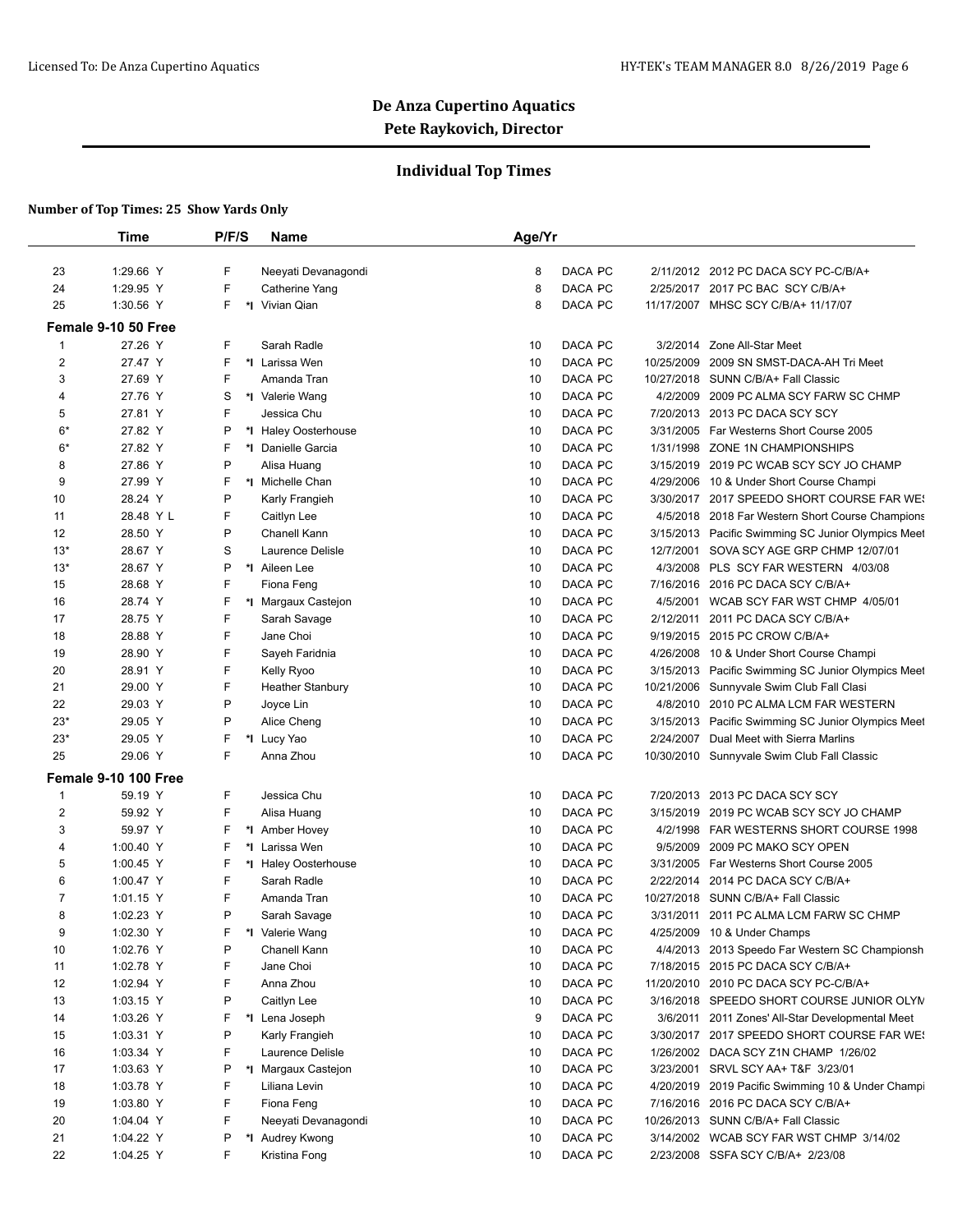## **Individual Top Times**

|                | <b>Time</b>          | P/F/S | <b>Name</b>             | Age/Yr |         |               |                                                    |
|----------------|----------------------|-------|-------------------------|--------|---------|---------------|----------------------------------------------------|
|                |                      |       |                         |        |         |               |                                                    |
| 23             | 1:04.26 Y            | P     | *I Stefanie Scherp      | 10     | DACA PC | 3/10/2006     | SRVL SCY SC JO T&F 3/10/06                         |
| 24             | 1:04.28 Y            | P     | Claire Mao              | 10     | DACA PC | 4/5/2018      | 2018 Far Western Short Course Champions            |
| 25             | 1:04.53 Y            | F.    | *I Mao Ueno             | 10     | DACA PC | 11/17/2001    | DACA Senior Meet 2001                              |
|                | Female 9-10 200 Free |       |                         |        |         |               |                                                    |
| $\mathbf{1}$   | 2:08.80 Y            | F.    | Jessica Chu             | 10     | DACA PC |               | 7/20/2013 2013 PC DACA SCY SCY                     |
| $\overline{2}$ | 2:09.02 Y            | F     | Alisa Huang             | 10     | DACA PC | 3/15/2019     | 2019 PC WCAB SCY SCY JO CHAMP                      |
| 3              | 2:11.39 Y            | F     | *I Karen Amundson       | 10     | DACA PC | 5/3/1997 MONT |                                                    |
| 4              | 2:11.52 Y            | F     | *I Haley Oosterhouse    | 10     | DACA PC | 3/31/2005     | Far Westerns Short Course 2005                     |
| 5              | 2:13.89 Y            | P     | Laurence Delisle        | 10     | DACA PC | 3/14/2002     | WCAB SCY FAR WST CHMP 3/14/02                      |
| 6              | 2:14.41 Y            | F     | *I Audrey Kwong         | 10     | DACA PC |               | 3/14/2002 WCAB SCY FAR WST CHMP 3/14/02            |
| 7              | 2:14.45 Y            | F     | Karly Frangieh          | 10     | DACA PC |               | 3/10/2017 2017 PC TERA SCY SCY JO'S                |
| 8              | 2:14.60 Y            | F     | *I Larissa Wen          | 10     | DACA PC | 10/10/2009    | 2009 PC DACA SCY PC-C/B/A+                         |
| 9              | 2:15.83 Y            | P     | Sarah Radle             | 10     | DACA PC | 12/6/2013     | 2013 PC MAKO SCY 14-UN JO                          |
| 10             | 2:16.12 Y            | F     | *I Valerie Wang         | 10     | DACA PC | 3/7/2009      | 2009 PC PSL SCY PC-C/B/A+                          |
| 11             | 2:16.22 Y            | F     | Jane Choi               | 10     | DACA PC | 9/19/2015     | 2015 PC CROW C/B/A+                                |
| 12             | 2:16.67 Y            | P     | *I Stefanie Scherp      | 10     | DACA PC | 3/30/2006     | Far Westerns SC                                    |
| 13             | 2:18.69 Y            | F     | *I Danielle Gong        | 10     | DACA PC | 3/23/2001     | SRVL SCY AA+ T&F 3/23/01                           |
| 14             | 2:19.97 Y            | F     | Sarah Savage            | 10     | DACA PC | 3/18/2011     | 2011 PC SRVL LCM JO T&F                            |
| $15*$          | 2:20.57 Y            | F     | Caitlyn Lee             | 10     | DACA PC | 3/24/2018     | LAMV Zone1N C/B/A+ Short Course                    |
| $15*$          | 2:20.57 Y            | P     | Anna Zhou               | 10     | DACA PC | 12/3/2010     | Pacific Swimming Junior Olympi                     |
| 17             | 2:20.67 Y            | F.    | Chanell Kann            | 10     | DACA PC |               | 3/15/2013 Pacific Swimming SC Junior Olympics Meet |
| 18             | 2:21.08 Y            | F     | Liliana Levin           | 10     | DACA PC | 4/20/2019     | 2019 Pacific Swimming 10 & Under Champi            |
| 19             | 2:21.59 Y            | F     | *I Michelle Chan        | 10     | DACA PC | 3/10/2006     | SRVL SCY SC JO T&F 3/10/06                         |
| 20             | 2:22.32 Y            | F     | Jenna LaCroix           | 10     | DACA PC | 3/11/2016     | 2016 PC SRVA SCY SCY JO                            |
| 21             | 2:22.79 Y            | F     | Claire Mao              | 10     | DACA PC | 3/24/2018     | LAMV Zone1N C/B/A+ Short Course                    |
| 22             | 2:23.55 Y            | P     | *I Vivian Yuen          | 10     | DACA PC | 4/3/2003      | Far Westerns                                       |
| 23             | 2:23.74 Y            | F     | Lauren Fanucchi         | 10     | DACA PC | 3/23/2019     | LAMV Zone1N C/B/A+ Short Course                    |
| 24             | 2:24.16 Y            | F.    | Allison LaCroix         | 10     | DACA PC | 3/14/2014     | 2014 PC SRVL SCY SCY JO                            |
| 25             | 2:24.21 Y            | F.    | <b>Ashley Devore</b>    | 10     | DACA PC | 3/10/2006     | SRVL SCY SC JO T&F 3/10/06                         |
|                |                      |       |                         |        |         |               |                                                    |
|                | Female 9-10 500 Free |       |                         |        |         |               |                                                    |
| $\mathbf{1}$   | 5:49.37 Y            | F.    | Laurence Delisle        | 10     | DACA PC | 12/7/2001     | SOVA SCY AGE GRP CHMP 12/07/01                     |
| $\overline{2}$ | 5:54.67 Y            | F     | *I Haley Oosterhouse    | 10     | DACA PC | 3/11/2005     | SRVL SCY JO T&F 3/11/05                            |
| 3              | 5:56.84 Y            | F     | Jessica Chu             | 10     | DACA PC | 3/2/2013      | 2013 PC SOLO SCY PC-C/B/A+                         |
| 4              | 5:59.98 Y            | F     | Alisa Huang             | 10     | DACA PC | 12/8/2018     | 2018 SOLO Aquatics SC CBA Meet                     |
| 5              | 6:06.18 Y            | F.    | Anna Zhou               | 10     | DACA PC | 12/3/2010     | Pacific Swimming Junior Olympi                     |
| 6              | 6:06.27 Y            | F     | Sarah Savage            | 10     | DACA PC | 2/12/2011     | 2011 PC DACA SCY C/B/A+                            |
| 7              | 6:08.62 Y            | P     | Sarah Radle             | 10     | DACA PC | 12/6/2013     | 2013 PC MAKO SCY 14-UN JO                          |
| 8              | $6:10.11$ Y          | F.    | *I Karen Amundson       | 10     | DACA PC |               | 1/1/1997 1997 NO NAME/NO DATE SHORT COU            |
| 9              | 6:10.27 Y            | F     | <b>Heather Stanbury</b> | 10     | DACA PC | 10/21/2006    | Sunnyvale Swim Club Fall Clasi                     |
| 10             | 6:13.05 Y            | F.    | Amanda Tran             | 10     | DACA PC | 10/6/2018     | 2018 Pacific Swimming SC CBA+ DACA                 |
| 11             | 6:14.62 Y            | F     | Karly Frangieh          | 10     | DACA PC |               | 3/10/2017 2017 PC TERA SCY SCY JO'S                |
| 12             | 6:16.86 Y            | F.    | Jenna LaCroix           | 10     | DACA PC | 3/11/2016     | 2016 PC SRVA SCY SCY JO                            |
| 13             | 6:20.00 Y            | F     | *I Stefanie Scherp      | 10     | DACA PC | 2/18/2006     | DACA & SMST Dual Meet                              |
| 14             | 6:22.68 Y            | F     | <b>Taylor Caplener</b>  | 10     | DACA PC | 12/5/2014     | 2014 PC MAKO SCY WINTER CHMPS                      |
| 15             | 6:23.50 Y            | F     | *I Eva Chen             | 10     | DACA PC | 3/12/2004     | SRVL SCY JR OLYMPIC 3/12/04                        |
| 16             | 6:25.31 Y            | F     | *I Marie-Pierre Delisle | 9      | DACA PC | 4/29/2006     | 10 & Under Short Course Champi                     |
| 17             | 6:26.19 Y            | F     | <b>Ashley Devore</b>    | 10     | DACA PC | 3/10/2006     | SRVL SCY SC JO T&F 3/10/06                         |
| 18             | 6:27.08 Y            | F     | *I Kelly Simmons        | 10     | DACA PC | 3/11/2005     | SRVL SCY JO T&F 3/11/05                            |
| 19             | 6:27.81 Y            | F.    | Caitlyn Lee             | 10     | DACA PC | 2/24/2018     | 2018 PC DACA SCY C/B/A+                            |
| 20             | 6:28.51 Y            | F     | Kelly Ryoo              | 10     | DACA PC |               | 2/9/2013 BAC 2013 Short Course Meet C/B            |
| 21             | 6:30.16 Y            | F     | Danielle Panconi        | 10     | DACA PC | 10/25/2008    | Sunnyvale Swim Club Fall Clasi                     |
| 22             | 6:31.99 Y            | F.    | Lindsay Schmidt         | 10     | DACA PC |               | 3/16/2012 2012 PC SRVL SCY SCY JR OLYM             |
|                |                      |       |                         |        |         |               |                                                    |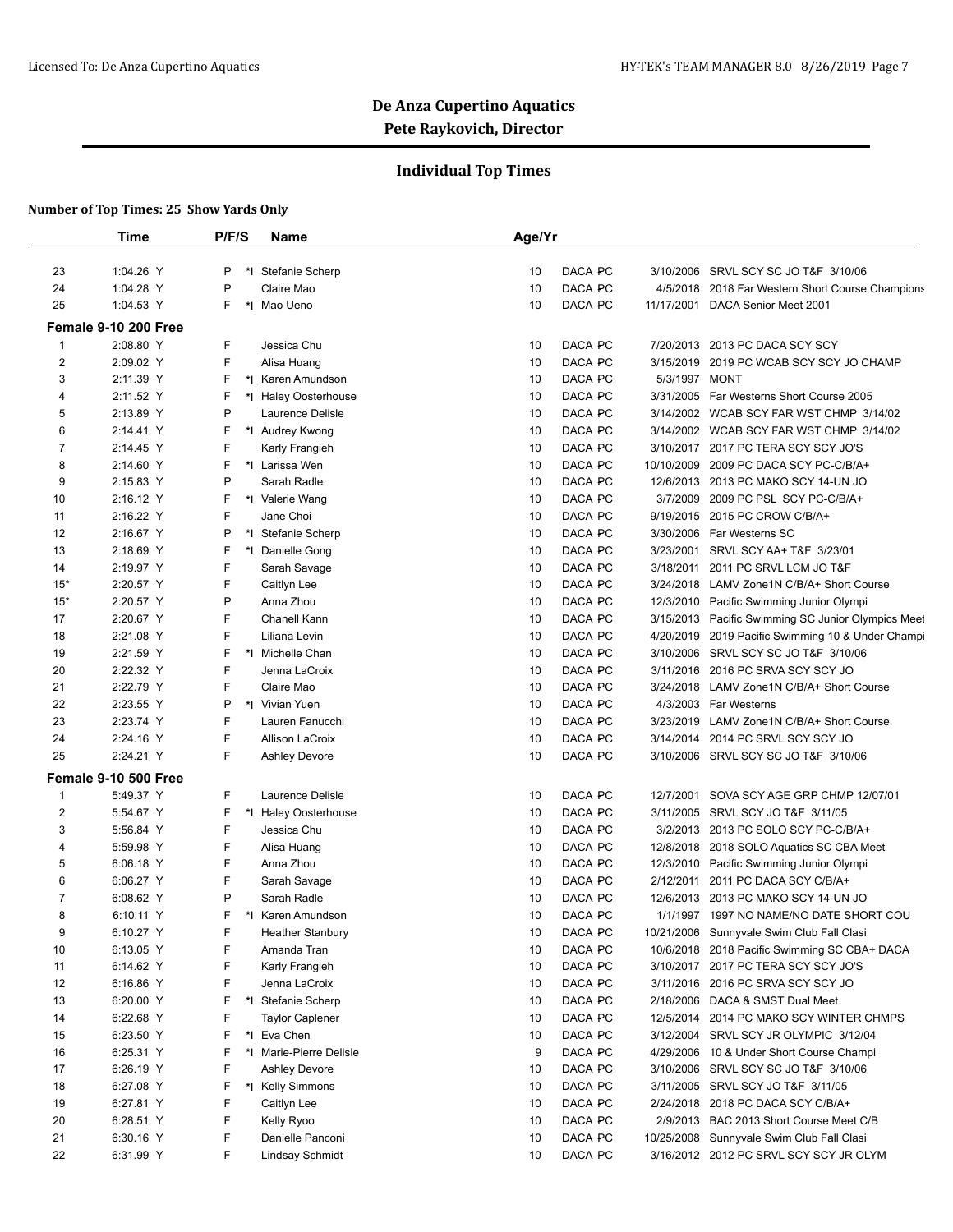### **Individual Top Times**

|                | <b>Time</b>          | P/F/S | <b>Name</b>             | Age/Yr              |                                                     |
|----------------|----------------------|-------|-------------------------|---------------------|-----------------------------------------------------|
| 23             | 6:32.21 Y            | F     | *I Stephanie Hui        | DACA PC<br>10       | 2/28/2004 PASA SCY C/B/A+ 2/28/04                   |
| 24             | 6:32.39 Y            | F     | *I Mao Ueno             | DACA PC<br>10       | 10/12/2001<br>DCD SCY B/A+ 10/12/01                 |
| 25             | 6:32.84 Y            | F     | *I Valerie Wang         | DACA PC<br>10       | 10/25/2008 Sunnyvale Swim Club Fall Clasi           |
|                | Female 9-10 50 Back  |       |                         |                     |                                                     |
| $\mathbf{1}$   | 31.02 Y              | F     | Amanda Tran             | DACA PC<br>10       | 10/27/2018 SUNN C/B/A+ Fall Classic                 |
| $\overline{2}$ | 31.39 Y              | F     | Jessica Chu             | DACA PC<br>10       | 7/20/2013 2013 PC DACA SCY SCY                      |
| 3              | 31.49 Y              | F     | *I Valerie Wang         | DACA PC<br>10       | 4/25/2009 10 & Under Champs                         |
| 4              | 31.52 Y              | F     | *I Michelle Liu         | 10<br>DACA PC       | 3/25/1999 FWSC 3/1999                               |
| 5              | 31.92 Y              | F     | Neeyati Devanagondi     | DACA PC<br>10       | 3/14/2014 2014 PC SRVL SCY SCY JO                   |
| 6              | 32.23 Y              | F     | Chanell Kann            | 10<br>DACA PC       | 4/28/2013 10 & Under Short Course Championships     |
| $\overline{7}$ | 32.24 Y              | F     | Fiona Feng              | DACA PC<br>10       | 7/16/2016 2016 PC DACA SCY C/B/A+                   |
| 8              | 32.25 Y              | P     | Laurence Delisle        | DACA PC<br>10       | 3/14/2002 WCAB SCY FAR WST CHMP 3/14/02             |
| 9              | 32.36 Y              | P     | Anna Zhou               | 10<br>DACA PC       | 12/3/2010 Pacific Swimming Junior Olympi            |
| 10             | 32.40 Y              | F     | *I Haley Oosterhouse    | DACA PC<br>10       | 3/11/2005 SRVL SCY JO T&F 3/11/05                   |
|                |                      | F     |                         | DACA PC             |                                                     |
| 11             | 32.54 Y<br>32.85 Y   |       | Alisa Huang             | 10<br>10<br>DACA PC | 3/15/2019 2019 PC WCAB SCY SCY JO CHAMP             |
| 12             |                      | F     | *1 Michelle Chan        |                     | 3/10/2006 SRVL SCY SC JO T&F 3/10/06                |
| 13             | 32.95 Y L            | F     | Caitlyn Lee             | DACA PC<br>10       | 4/5/2018 2018 Far Western Short Course Champions    |
| 14             | 32.97 Y              | F     | <b>Heather Stanbury</b> | DACA PC<br>10       | 3/10/2006 SRVL SCY SC JO T&F 3/10/06                |
| 15             | 33.06 Y              | F     | *1 Audrey Kwong         | 10<br>DACA PC       | 1/26/2002 DACA SCY Z1N CHAMP 1/26/02                |
| 16             | 33.08 Y              | F     | Harshini Mangipudi      | 10<br>DACA PC       | 4/28/2012 10 & Under Short Course Championships     |
| 17             | 33.19 Y              | P     | *I Margaux Castejon     | DACA PC<br>10       | 4/5/2001<br>WCAB SCY FAR WST CHMP 4/05/01           |
| 18             | 33.23 Y              | F     | Jane Choi               | 10<br>DACA PC       | 7/18/2015 2015 PC DACA SCY C/B/A+                   |
| 19             | 33.27 Y              | F     | Sarah Radle             | DACA PC<br>10       | 1/18/2014 2014 Thunderbolt Round Robin Invitational |
| 20             | 33.29 Y              | P     | Joyce Lin               | DACA PC<br>10       | 4/8/2010 2010 PC ALMA LCM FAR WESTERN               |
| 21             | 33.30 Y              | F     | *I Larissa Wen          | 10<br>DACA PC       | 9/5/2009 2009 PC MAKO SCY OPEN                      |
| 22             | 33.46 Y              | F     | *I Thuy Phi             | DACA PC<br>10       | 4/29/2006<br>10 & Under Short Course Champi         |
| 23             | 33.68 Y              | P     | Sierra Thomas           | DACA PC<br>10       | 12/5/2014 2014 PC MAKO SCY WINTER CHMPS             |
| 24             | 33.75 Y              | F     | *I Vivian Yuen          | 10<br>DACA PC       | 3/2/2003 2003 PC Pacific All Stars                  |
| 25             | 33.85 Y              | F     | Elsa Cheng              | DACA PC<br>10       | 12/7/2001 SOVA SCY AGE GRP CHMP 12/07/01            |
|                | Female 9-10 100 Back |       |                         |                     |                                                     |
| $\mathbf{1}$   | 1:06.62 Y            | F     | *I Michelle Liu         | DACA PC<br>10       | 3/25/1999 FWSC 3/1999                               |
| $\overline{c}$ | 1:07.58 Y            | F     | Laurence Delisle        | DACA PC<br>10       | 5/4/2002 Mbsc Scy Champio                           |
| 3              | 1:07.65 Y            | F     | Jessica Chu             | DACA PC<br>10       | 7/20/2013 2013 PC DACA SCY SCY                      |
| 4              | 1:07.79 Y            | F     | *I Valerie Wang         | DACA PC<br>10       | 4/2/2009 2009 PC ALMA SCY FARW SC CHMP              |
| 5              | 1:08.43 Y            | F     | Alisa Huang             | DACA PC<br>10       | 3/15/2019<br>2019 PC WCAB SCY SCY JO CHAMP          |
| 6              | 1:08.67 Y            | P     | Anna Zhou               | 10<br>DACA PC       | 12/3/2010 Pacific Swimming Junior Olympi            |
| 7              | 1:08.69 Y            | F     | *I Haley Oosterhouse    | 10<br>DACA PC       | 3/11/2005 SRVL SCY JO T&F 3/11/05                   |
| 8              | 1:08.76 Y            | F     | Amanda Tran             | 10<br>DACA PC       | 10/27/2018 SUNN C/B/A+ Fall Classic                 |
| 9              | 1:09.08 Y            | P     | *I Stefanie Scherp      | DACA PC<br>10       | 3/30/2006 Far Westerns SC                           |
| $10$           | 1:09.49 Y            | F     | Neeyati Devanagondi     | DACA PC<br>10       | 3/14/2014 2014 PC SRVL SCY SCY JO                   |
| 11             | 1:10.26 Y            | F     | *I Larissa Wen          | DACA PC<br>10       | 10/31/2009 2009 PC SUNN SCY PC-CBA+                 |
| 12             | 1:10.82 Y            | P     | *I Thuy Phi             | DACA PC<br>10       | 3/30/2006 Far Westerns SC                           |
| 13             | 1:10.91 Y            | F     | Chanell Kann            | DACA PC<br>10       | 4/28/2013 10 & Under Short Course Championships     |
| 14             | 1:11.09 Y            | F     | Sarah Radle             | DACA PC<br>10       | 1/18/2014 2014 Thunderbolt Round Robin Invitational |
| 15             | 1:11.42 Y            | F     | Jane Choi               | 10<br>DACA PC       | 9/19/2015 2015 PC CROW C/B/A+                       |
| 16             | 1:11.56 Y            | P     | <b>Heather Stanbury</b> | DACA PC<br>10       | 3/30/2006 Far Westerns SC                           |
| 17             | 1:11.96 Y            | F     | *1 Audrey Kwong         | DACA PC<br>10       | 12/7/2001 SOVA SCY AGE GRP CHMP 12/07/01            |
| 18             | 1:12.01 Y            | P     | Harshini Mangipudi      | DACA PC<br>10       | 3/16/2012 2012 PC SRVL SCY SCY JR OLYM              |
| 19             | 1:12.15 Y            | P     | Caitlyn Lee             | DACA PC<br>10       | 4/5/2018 2018 Far Western Short Course Champions    |
| 20             | 1:12.45 Y            | F     | *I Eva Chen             | DACA PC             | 4/1/2004 Far Westerns                               |
| 21             | 1:12.65 Y            | F     | Liliana Levin           | 10<br>DACA PC<br>10 | 7/20/2019 2019 PC DACA SCY C/B/A+                   |
| 22             |                      | P     |                         | DACA PC<br>10       | 3/31/2016 2016 SPEEDO SHORT COURSE FAR WE!          |
|                | 1:13.09 Y            |       | Fiona Feng              |                     |                                                     |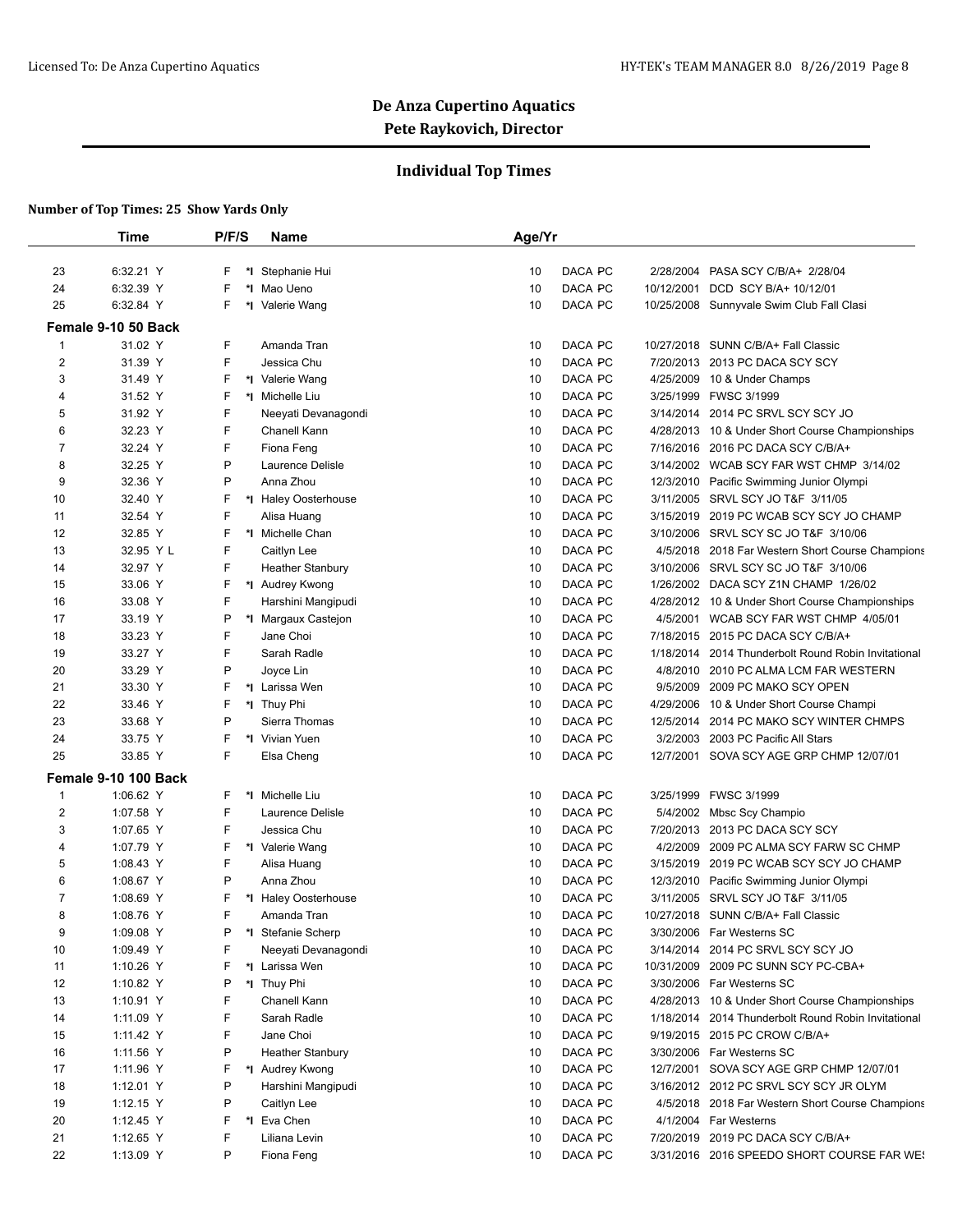## **Individual Top Times**

|                | Time                   | P/F/S | <b>Name</b>        | Age/Yr                                                                  |
|----------------|------------------------|-------|--------------------|-------------------------------------------------------------------------|
| 23             | 1:13.38 Y              | P     | *I Vivian Yuen     | 4/3/2003 Far Westerns<br>10<br>DACA PC                                  |
| 24             | 1:13.42 Y              | P     | Joyce Zhou         | 10<br>DACA PC<br>3/30/2006<br>Far Westerns SC                           |
|                |                        | P     |                    |                                                                         |
| 25             | 1:13.52 Y              |       | *I Danielle Gong   | DACA PC<br>3/23/2001 SRVL SCY AA+ T&F 3/23/01<br>10                     |
|                | Female 9-10 50 Breast  |       |                    |                                                                         |
| 1              | 33.59 Y                | F     | *I Valerie Wang    | DACA PC<br>4/2/2009<br>2009 PC ALMA SCY FARW SC CHMP<br>10              |
| $\overline{2}$ | 34.97 Y                | F     | Jessica Chu        | DACA PC<br>10<br>4/4/2013 2013 Speedo Far Western SC Championsh         |
| 3              | 35.07 Y                | F     | *I Michelle Chan   | DACA PC<br>10<br>4/29/2006<br>10 & Under Short Course Champi            |
| 4              | 35.14 Y                | P     | Claire Mao         | DACA PC<br>4/5/2018 2018 Far Western Short Course Champions<br>10       |
| 5              | 35.28 Y                | F     | Stella Yang        | DACA PC<br>10<br>11/30/2018 Short Course Junior Olympic Championship    |
| 6              | 35.58 Y                | F     | Iris Dong          | DACA PC<br>10<br>1/28/2012 Zone 1 North Short Course Championships      |
| 7              | 35.59 Y                | P     | Sarah Savage       | DACA PC<br>10<br>3/31/2011<br>2011 PC ALMA LCM FARW SC CHMP             |
| 8              | 35.62 Y                | F     | *1 Alexa Namba     | DACA PC<br>4/3/1997 WCAB<br>10                                          |
| 9              | 35.68 Y                | P     | Allison LaCroix    | DACA PC<br>4/3/2014 2014 PC MAKO SCY FAR WESTERN<br>10                  |
| 10             | 35.85 Y                | F     | *I Aileen Lee      | DACA PC<br>4/3/2008<br>PLS SCY FAR WESTERN 4/03/08<br>10                |
| 11             | 36.24 Y                | P     | *I Diana Shanahan  | DACA PC<br>3/30/2006 Far Westerns SC<br>10                              |
| 12             | 36.36 Y                | F     | *1 Larissa Wen     | DACA PC<br>2009 PC SUNN SCY PC-CBA+<br>10<br>10/31/2009                 |
| 13             | 36.62 Y                | F     | Sascha Wang        | DACA PC<br>10/3/2015 2015 PC DACA SCY C/B/A+<br>10                      |
| 14             | 36.91 Y                | F     | *I Eva Chen        | DACA PC<br>5/1/2004 MBSC SCY 10&UN CHAMP 5/01/04<br>10                  |
| 15             | 37.20 Y                | F     | *I Paige Song      | DACA PC<br>10<br>12/1/2006<br>Pacific Swimming Junior Olympi            |
| 16             | 37.35 Y                | F     | Flora Dong         | DACA PC<br>10/9/2010 2010 PC DACA SCY PC-C/B/A+<br>10                   |
| 17             | 37.38 Y                | F     | Caitlyn Lee        | DACA PC<br>10<br>7/14/2018 2018 PC DACA SCY C/B/A+                      |
| $18*$          | 37.41 Y                | F     | Amaris Charton     | DACA PC<br>11/12/2016 2016 PC DACA SCY C/B/A+<br>10                     |
| $18*$          | 37.41 Y                | P     | Chanell Kann       | DACA PC<br>10<br>4/4/2013 2013 Speedo Far Western SC Championsh         |
| 20             | 37.45 Y                | P     | Lindsey Kuehn      | DACA PC<br>10<br>4/3/2014 2014 PC MAKO SCY FAR WESTERN                  |
| 21             | 37.54 Y                | F     | *I Stefanie Scherp | DACA PC<br>SRVL SCY SC JO T&F 3/10/06<br>10<br>3/10/2006                |
| 22             | 37.65 Y                | F     | Sarah Radle        | DACA PC<br>10<br>1/18/2014<br>2014 Thunderbolt Round Robin Invitational |
| 23             | 37.70 Y                | F     | Katelyn Hsu        | DACA PC<br>10<br>1/19/2019 2019 Thunderbolt Round Robin Invitational    |
| 24             | 37.72 Y                | F     | Amanda Tran        | DACA PC<br>10<br>10/6/2018<br>2018 Pacific Swimming SC CBA+ DACA        |
| 25             | 37.88 Y                | F     | Danielle Panconi   | DACA PC<br>11/22/2008 2008 PC SOLO SCY C/B/BB+<br>10                    |
|                | Female 9-10 100 Breast |       |                    |                                                                         |
| $\overline{1}$ | 1:11.98 Y              | F     | *I Valerie Wang    | DACA PC<br>4/2/2009<br>2009 PC ALMA SCY FARW SC CHMP<br>10              |
| $\overline{2}$ | 1:14.63 Y              | F     | Jessica Chu        | DACA PC<br>10<br>4/28/2013 10 & Under Short Course Championships        |
| 3              | 1:16.30 Y              | F     | Stella Yang        | DACA PC<br>11/30/2018 Short Course Junior Olympic Championship<br>10    |
| 4              | 1:16.71 Y              | F     | *I Michelle Chan   | DACA PC<br>10 & Under Short Course Champi<br>10<br>4/29/2006            |
| 5              | 1:17.09 Y              | F     | Iris Dong          | DACA PC<br>10<br>10/8/2011 2011 PC DACA SCY C/B/A+                      |
| 6              | 1:17.17 Y              | F     | Claire Mao         | DACA PC<br>10<br>4/5/2018 2018 Far Western Short Course Champions       |
| 7              | 1:17.50 Y              | P     | Sarah Savage       | DACA PC<br>2011 PC ALMA LCM FARW SC CHMP<br>10<br>3/31/2011             |
| 8              | 1:17.92 Y              | F     | *I Alexa Namba     | 3/14/1997 WEST<br>10<br>DACA PC                                         |
| 9              | 1:18.77 Y              | F     | *I Diana Shanahan  | DACA PC<br>4/29/2006 10 & Under Short Course Champi<br>10               |
| 10             | 1:19.05 Y              | F     | Flora Dong         | DACA PC<br>10/9/2010 2010 PC DACA SCY PC-C/B/A+<br>10                   |
| 11             | 1:19.19 Y              | F     | *I Paige Song      | DACA PC<br>10<br>3/29/2007 Far Westerns S.C. 2007                       |
| 12             | 1:19.28 Y              | F     | *I Larissa Wen     | DACA PC<br>10<br>10/31/2009<br>2009 PC SUNN SCY PC-CBA+                 |
| 13             | 1:19.29 Y              | F     | *I Aileen Lee      | DACA PC<br>4/26/2008<br>10 & Under Short Course Champi<br>10            |
| 14             | 1:19.83 Y              | F     | Allison LaCroix    | DACA PC<br>10<br>4/26/2014 10&UN_Championships_2014                     |
| 15             | 1:20.10 Y              | F     | Caitlyn Lee        | DACA PC<br>10<br>7/14/2018 2018 PC DACA SCY C/B/A+                      |
| 16             | 1:20.70 Y              | F     | *I Anna Yu         | DACA PC<br>4/26/2008<br>10 & Under Short Course Champi<br>10            |
| 17             | 1:20.88 Y              | F     | Zoe Liau           | DACA PC<br>10<br>3/15/2013 Pacific Swimming SC Junior Olympics Meet     |
| 18             |                        | P     | *I Eva Chen        | DACA PC<br>3/12/2004 SRVL SCY JR OLYMPIC 3/12/04<br>10                  |
|                | 1:21.44 Y              | F     |                    |                                                                         |
| 19             | 1:21.47 Y              |       | Isabella Guadiamos | DACA PC<br>10/27/2012 Sunnyvale Swim Club Fall Class<br>10              |
| 20             | 1:21.62 Y              | P     | Shannon Wong       | DACA PC<br>10<br>4/3/2014 2014 PC MAKO SCY FAR WESTERN                  |
| 21             | 1:21.69 Y              | F     | Amaris Charton     | DACA PC<br>11/12/2016 2016 PC DACA SCY C/B/A+<br>10                     |
| 22             | 1:22.08 Y              | P     | Danielle Panconi   | DACA PC<br>12/5/2008 2008 PC PSL SCY JO CHAMPS<br>10                    |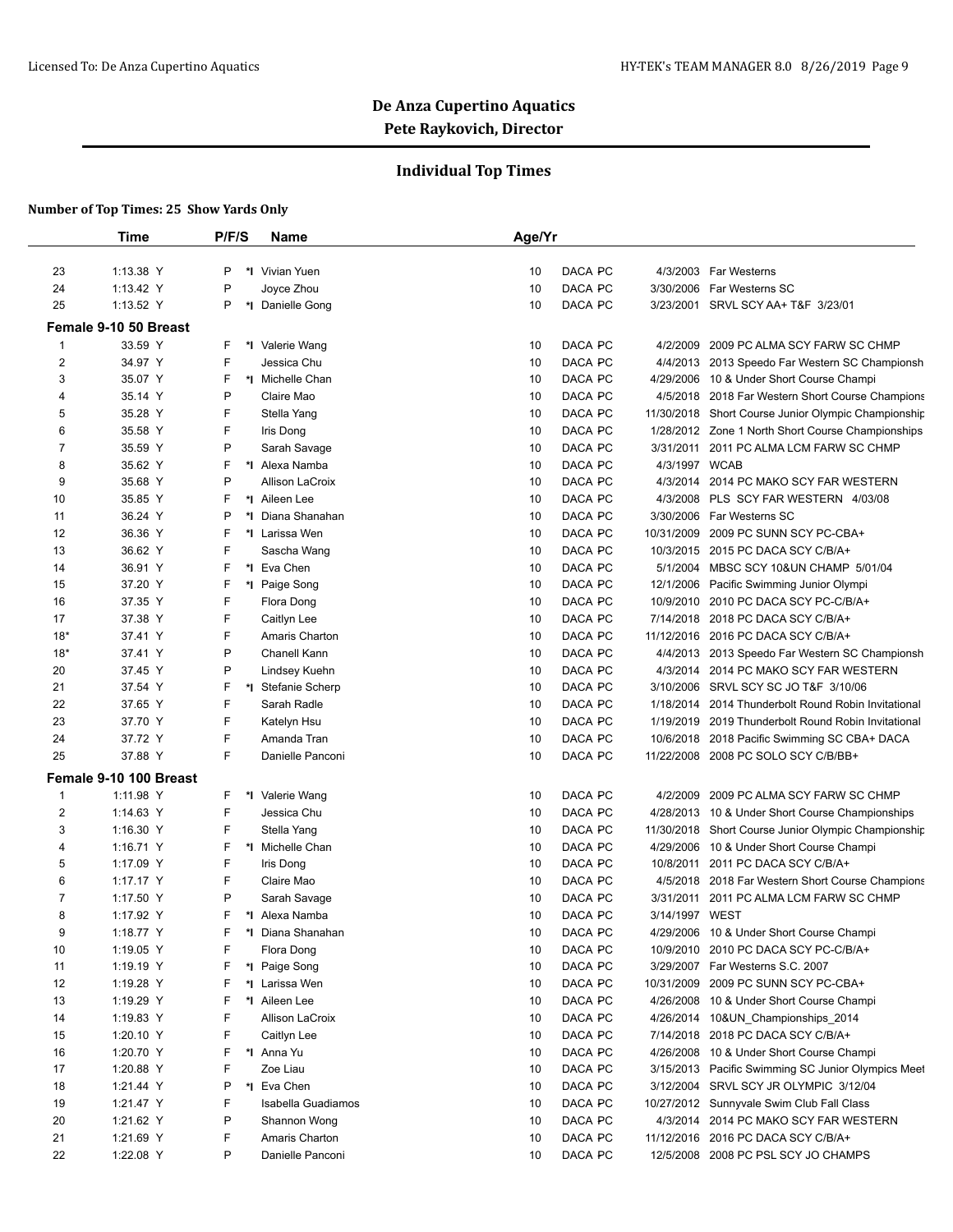## **Individual Top Times**

|                | <b>Time</b>                | P/F/S   | <b>Name</b>              | Age/Yr                                                                  |
|----------------|----------------------------|---------|--------------------------|-------------------------------------------------------------------------|
|                |                            |         |                          |                                                                         |
| 23             | 1:22.18 Y                  | P       | Naomi Bennett            | DACA PC<br>10<br>3/29/2012 2012 Far Western Championships               |
| 24             | 1:22.33 Y                  | F       | <b>Christine Marella</b> | DACA PC<br>10<br>11/30/2007 PSL SCY JO CHAMP 11/30/07                   |
| 25             | 1:22.51 Y                  | F       | Florina Yang             | DACA PC<br>10<br>2/24/2007 Dual Meet with Sierra Marlins                |
|                | Female 9-10 50 Fly         |         |                          |                                                                         |
| 1              | 29.56 Y                    | F       | Jessica Chu              | DACA PC<br>10<br>7/20/2013<br>2013 PC DACA SCY SCY                      |
| $\overline{2}$ | 29.70 Y                    | P       | *I Larissa Wen           | DACA PC<br>10/25/2009<br>10<br>2009 SN SMST-DACA-AH Tri Meet            |
| 3              | 29.90 Y                    | F       | *1 Amber Hovey           | DACA PC<br>3/13/1998 PLS<br>10                                          |
| 4              | 30.92 Y                    | F       | Roslyn Lu                | DACA PC<br>10<br>12/5/2008<br>2008 PC PSL SCY JO CHAMPS                 |
| 5              | 31.06 Y                    | P       | Claire Mao               | DACA PC<br>10<br>4/5/2018 2018 Far Western Short Course Champions       |
| 6              | 31.09 Y                    | F       | Sarah Savage             | DACA PC<br>10<br>2/12/2011 2011 PC DACA SCY C/B/A+                      |
| 7              | 31.12 Y                    | F       | Fiona Feng               | DACA PC<br>10<br>7/16/2016 2016 PC DACA SCY C/B/A+                      |
| 8              | 31.42 Y                    | F       | Neeyati Devanagondi      | DACA PC<br>3/14/2014 2014 PC SRVL SCY SCY JO<br>10                      |
| 9              | 31.45 Y                    | P       | *1 Aileen Lee            | DACA PC<br>4/3/2008<br>PLS SCY FAR WESTERN 4/03/08<br>10                |
| 10             | 31.54 Y                    | F       | Amanda Tran              | DACA PC<br>10/27/2018 SUNN C/B/A+ Fall Classic<br>10                    |
| 11             | 31.60 Y                    | F       | Caitlyn Lee              | DACA PC<br>7/14/2018 2018 PC DACA SCY C/B/A+<br>10                      |
| 12             | 31.67 Y                    | F       | Chanell Kann             | DACA PC<br>10<br>2/9/2013 BAC 2013 Short Course Meet C/B                |
| 13             | 31.73 Y                    | P       | *I Thuy Phi              | DACA PC<br>3/30/2006 Far Westerns SC<br>10                              |
| 14             | 31.80 Y                    | F<br>*∣ | Valerie Wang             | DACA PC<br>2009 PC MAV SCY PC-CBA+<br>10<br>2/8/2009                    |
| 15             | 31.91 Y                    | Ρ       | *I Stefanie Scherp       | DACA PC<br>3/30/2006<br>Far Westerns SC<br>10                           |
| 16             | 31.95 Y                    | F       | Elsa Cheng               | DACA PC<br>10<br>12/7/2001<br>SOVA SCY AGE GRP CHMP 12/07/01            |
| 17             | 31.96 Y                    | F       | *I Haley Oosterhouse     | DACA PC<br>3/11/2005<br>SRVL SCY JO T&F 3/11/05<br>10                   |
| 18             | 32.04 Y                    | F       | Alisa Huang              | DACA PC<br>10<br>1/19/2019<br>2019 Thunderbolt Round Robin Invitational |
| 19             | 32.15 Y                    | F       | Sarah Radle              | DACA PC<br>10<br>1/25/2014 Zone 1 North Short Course Championships      |
| 20             | 32.20 Y                    | F       | Katelyn Hsu              | DACA PC<br>1/26/2019 2019 PC BSC SCY ZN1N<br>10                         |
| 21             | 32.31 Y                    | F       | Danielle Panconi         | DACA PC<br>12/12/2008<br>2008 PC SSF SCY C/B/A+<br>10                   |
| 22             | 32.33 Y                    | P       | Stella Yang              | DACA PC<br>10<br>4/5/2018<br>2018 Far Western Short Course Champions    |
| 23             | 32.34 Y                    | F       | Jeanette Khowong         | DACA PC<br>10<br>12/3/2010 Pacific Swimming Junior Olympi               |
| 24             | 32.42 Y                    | F       | *I Eva Chen              | DACA PC<br>3/12/2004 SRVL SCY JR OLYMPIC 3/12/04<br>10                  |
| 25             | 32.49 Y                    | F       | <b>Heather Stanbury</b>  | DACA PC<br>10<br>10/21/2006 Sunnyvale Swim Club Fall Clasi              |
|                | <b>Female 9-10 100 Fly</b> |         |                          |                                                                         |
| 1              | 1:05.32 Y                  | F       | *I Amber Hovey           | 10<br>DACA PC<br>3/13/1998 PLS                                          |
| $\overline{2}$ | 1:06.37 Y                  | F       | *1 Michelle Liu          | DACA PC<br>10<br>4/1/1999<br>1999 US Top 16                             |
| 3              | 1:06.53 Y                  | F       | *I Larissa Wen           | DACA PC<br>10/10/2009<br>2009 PC DACA SCY PC-C/B/A+<br>10               |
| $\overline{4}$ | 1:07.16 Y                  | F       | Jessica Chu              | DACA PC<br>7/20/2013 2013 PC DACA SCY SCY<br>10                         |
| 5              | 1:08.22 Y                  | F       | Sarah Savage             | DACA PC<br>3/31/2011 2011 PC ALMA LCM FARW SC CHMP<br>10                |
| 6              | 1:08.45 Y                  | P       | *I Thuy Phi              | DACA PC<br>10<br>3/30/2006 Far Westerns SC                              |
| 7              | 1:09.40 Y                  | F<br>*∣ | Aileen Lee               | DACA PC<br>10<br>3/14/2008<br>SRVL SCY JR OLYM T&F 3/14/08              |
| 8              | 1:10.09 Y                  | F       | Fiona Feng               | 10<br>7/16/2016 2016 PC DACA SCY C/B/A+<br>DACA PC                      |
| 9              | 1:10.56 Y                  | F       | Sarah Radle              | DACA PC<br>10<br>1/18/2014 2014 Thunderbolt Round Robin Invitational    |
| 10             | 1:11.00 Y                  | F       | Roslyn Lu                | DACA PC<br>10<br>12/5/2008<br>2008 PC PSL SCY JO CHAMPS                 |
| 11             | 1:11.05 Y                  | P       | Danielle Panconi         | DACA PC<br>2008 PC PSL SCY JO CHAMPS<br>10<br>12/5/2008                 |
| 12             | 1:11.49 Y                  | F       | Alisa Huang              | DACA PC<br>10<br>1/21/2019 2019 Thunderbolt Round Robin Champ Fina      |
| 13             | 1:11.82 Y                  | F       | Caitlyn Lee              | DACA PC<br>10<br>7/14/2018 2018 PC DACA SCY C/B/A+                      |
| 14             | 1:12.00 Y                  | P       | *I Haley Oosterhouse     | DACA PC<br>10<br>3/31/2005 Far Westerns Short Course 2005               |
| 15             | 1:12.65 Y                  | P       | Anna Zhou                | DACA PC<br>10<br>12/3/2010<br>Pacific Swimming Junior Olympi            |
| 16             | 1:12.75 Y                  | P       | Chanell Kann             | DACA PC<br>10<br>4/4/2013 2013 Speedo Far Western SC Championsh         |
| 17             | 1:13.13 Y                  | P       | Jeanette Khowong         | DACA PC<br>10<br>12/3/2010<br>Pacific Swimming Junior Olympi            |
| 18             | 1:13.31 Y                  | F       | *I Valerie Wang          | DACA PC<br>3/7/2009<br>2009 PC PSL SCY PC-C/B/A+<br>10                  |
| 19             | 1:13.57 Y                  | P       | *I Michelle Chan         | DACA PC<br>3/30/2006 Far Westerns SC<br>10                              |
| 20             | 1:13.67 Y                  | F       | *I Eva Chen              | DACA PC<br>5/1/2004 MBSC SCY 10&UN CHAMP 5/01/04<br>10                  |
| 21             | 1:13.95 Y                  | F       | Katelyn Hsu              | DACA PC<br>10<br>1/21/2019<br>2019 Thunderbolt Round Robin Champ Fina   |
| 22             | 1:14.09 Y                  | F       | Claire Mao               | DACA PC<br>2/3/2018 PacSwim 10&Un Champs 2018<br>10                     |
|                |                            |         |                          |                                                                         |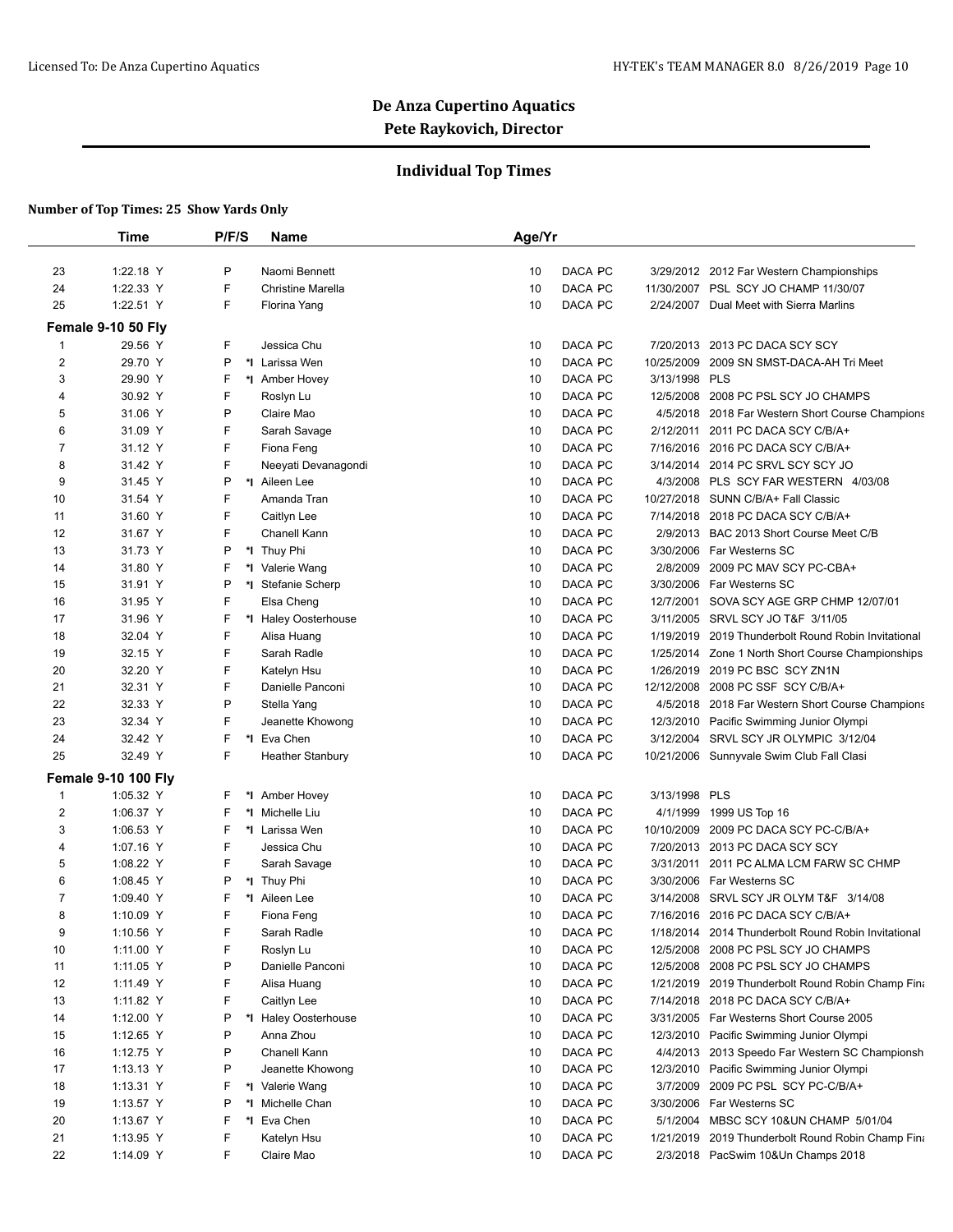## **Individual Top Times**

|                | Time                      | P/F/S | Name                   | Age/Yr                                                             |  |
|----------------|---------------------------|-------|------------------------|--------------------------------------------------------------------|--|
|                |                           |       |                        |                                                                    |  |
| 23             | 1:14.32 Y                 | F     | <b>Ashley Devore</b>   | DACA PC<br>10<br>2/25/2006<br>PASA SCY C/B/A+ 2/25/06              |  |
| 24             | 1:14.41 Y                 | P     | *I Kelly Simmons       | 10<br>DACA PC<br>3/31/2005 Far Westerns Short Course 2005          |  |
| 25             | 1:14.57 Y                 | P     | <b>Taylor Caplener</b> | DACA PC<br>10<br>12/5/2014 2014 PC MAKO SCY WINTER CHMPS           |  |
|                | <b>Female 9-10 100 IM</b> |       |                        |                                                                    |  |
| 1              | 1:06.00 Y                 | F     | *I Valerie Wang        | 10<br>DACA PC<br>4/2/2009<br>2009 PC ALMA SCY FARW SC CHMP         |  |
| $\overline{2}$ | 1:06.90 Y                 | F     | Jessica Chu            | DACA PC<br>10<br>4/4/2013 2013 Speedo Far Western SC Championsh    |  |
| 3              | 1:08.58 Y                 | F     | Alisa Huang            | DACA PC<br>10<br>3/15/2019 2019 PC WCAB SCY SCY JO CHAMP           |  |
| 4              | 1:08.62 Y                 | F     | Sarah Radle            | DACA PC<br>10<br>3/2/2014 Zone All-Star Meet                       |  |
| 5              | 1:08.63 Y                 | P     | Laurence Delisle       | DACA PC<br>10<br>3/14/2002 WCAB SCY FAR WST CHMP 3/14/02           |  |
| 6              | 1:08.74 Y                 | F     | *I Larissa Wen         | DACA PC<br>10<br>10/25/2009<br>2009 SN SMST-DACA-AH Tri Meet       |  |
| 7              | 1:08.99 Y                 | F     | *I Amber Hovey         | DACA PC<br>10<br>1/1/1998<br>UNKNOWN 1998 MEET                     |  |
| 8              | 1:09.22 Y                 | F     | Amanda Tran            | DACA PC<br>10/27/2018 SUNN C/B/A+ Fall Classic<br>10               |  |
| 9              | 1:09.64 Y                 | F     | Neeyati Devanagondi    | DACA PC<br>10<br>3/14/2014 2014 PC SRVL SCY SCY JO                 |  |
| 10             | 1:09.65 Y                 | P     | Anna Zhou              | DACA PC<br>10<br>12/3/2010 Pacific Swimming Junior Olympi          |  |
| 11             | 1:09.84 Y                 | F     | *1 Aileen Lee          | DACA PC<br>10<br>4/3/2008 PLS SCY FAR WESTERN 4/03/08              |  |
| 12             | 1:09.87 Y                 | F     | *∣<br>Thuy Phi         | DACA PC<br>3/30/2006 Far Westerns SC<br>10                         |  |
| 13             | 1:10.38 Y                 | F     | *I Stefanie Scherp     | DACA PC<br>10<br>4/29/2006<br>10 & Under Short Course Champi       |  |
| 14             | 1:10.44 $Y$               | F     | *I Haley Oosterhouse   | DACA PC<br>10<br>3/31/2005 Far Westerns Short Course 2005          |  |
| $15*$          | 1:10.72 Y                 | F     | Fiona Feng             | DACA PC<br>10<br>7/16/2016 2016 PC DACA SCY C/B/A+                 |  |
| $15*$          | 1:10.72 Y                 | F     | Sarah Savage           | DACA PC<br>10<br>2/12/2011<br>2011 PC DACA SCY C/B/A+              |  |
| 17             | 1:11.05 Y                 | F     | Caitlyn Lee            | DACA PC<br>10<br>7/14/2018 2018 PC DACA SCY C/B/A+                 |  |
| 18             | $1:11.15$ Y               | F     | Chanell Kann           | DACA PC<br>10<br>4/28/2013 10 & Under Short Course Championships   |  |
| 19             | 1:11.54 Y                 | F     | *I Michelle Chan       | DACA PC<br>10<br>SRVL SCY SC JO T&F 3/10/06<br>3/10/2006           |  |
| 20             | 1:11.97 Y                 | P     | Claire Mao             | DACA PC<br>10<br>4/5/2018 2018 Far Western Short Course Champions  |  |
| 21             | 1:12.05 Y                 | F     | Roslyn Lu              | DACA PC<br>10<br>1/24/2009<br>2009 PC PC-ZONE 1N SCY PC-A          |  |
| 22             | 1:12.17 Y                 | P     | Danielle Panconi       | DACA PC<br>12/5/2008<br>2008 PC PSL SCY JO CHAMPS<br>10            |  |
| 23             | 1:12.20 Y                 | F     | Iris Dong              | DACA PC<br>10<br>1/28/2012 Zone 1 North Short Course Championships |  |
| 24             | 1:12.25 Y                 | F     | Liliana Levin          | DACA PC<br>7/20/2019 2019 PC DACA SCY C/B/A+<br>10                 |  |
| 25             | 1:12.35 Y                 | F.    | *I Eva Chen            | DACA PC<br>10<br>5/1/2004 MBSC SCY 10&UN CHAMP 5/01/04             |  |
|                | <b>Female 9-10 200 IM</b> |       |                        |                                                                    |  |
| 1              | 2:23.42 Y                 | F     | Jessica Chu            | DACA PC<br>10<br>4/4/2013 2013 Speedo Far Western SC Championsh    |  |
| 2              | 2:26.02 Y                 | F     | *I Valerie Wang        | DACA PC<br>10<br>4/2/2009<br>2009 PC ALMA SCY FARW SC CHMP         |  |
| 3              | 2:26.54 Y                 | F     | *I Karen Amundson      | 10<br>DACA PC<br>4/3/1997 WCAB                                     |  |
| 4              | 2:26.87 Y                 | F     | Alisa Huang            | DACA PC<br>3/15/2019 2019 PC WCAB SCY SCY JO CHAMP<br>10           |  |
| 5              | 2:27.52 Y                 | F     | Laurence Delisle       | DACA PC<br>10<br>3/14/2002 WCAB SCY FAR WST CHMP 3/14/02           |  |
| 6              | 2:28.70 Y                 | F     | *I Thuy Phi            | DACA PC<br>10<br>4/29/2006<br>10 & Under Short Course Champi       |  |
| 7              | 2:29.81 Y                 | F     | *I Haley Oosterhouse   | DACA PC<br>SRVL SCY JO T&F 3/11/05<br>10<br>3/11/2005              |  |
| 8              | 2:30.86 Y                 | F     | Sarah Radle            | 10<br>DACA PC<br>2/22/2014 2014 PC DACA SCY C/B/A+                 |  |
| 9              | 2:31.49 Y                 | P     | Sarah Savage           | DACA PC<br>3/31/2011 2011 PC ALMA LCM FARW SC CHMP<br>10           |  |
| 10             | 2:32.34 Y                 | F     | Anna Zhou              | DACA PC<br>11/20/2010 2010 PC DACA SCY PC-C/B/A+<br>10             |  |
|                | 2:32.56 Y                 | F     | *I Aileen Lee          | DACA PC<br>10<br>3/14/2008 SRVL SCY JR OLYM T&F 3/14/08            |  |
| 11<br>12       |                           | F     | Chanell Kann           | DACA PC<br>10<br>4/28/2013 10 & Under Short Course Championships   |  |
|                | 2:33.38 Y                 |       |                        |                                                                    |  |
| 13             | 2:34.10 Y                 | P     | *I Stefanie Scherp     | DACA PC<br>10<br>3/30/2006 Far Westerns SC                         |  |
| 14             | 2:34.22 Y                 | F     | Danielle Panconi       | DACA PC<br>10<br>12/5/2008<br>2008 PC PSL SCY JO CHAMPS            |  |
| 15             | 2:34.59 Y                 | F     | Caitlyn Lee            | DACA PC<br>10<br>7/14/2018 2018 PC DACA SCY C/B/A+                 |  |
| 16             | 2:35.44 Y                 | P     | Claire Mao             | DACA PC<br>10<br>4/5/2018 2018 Far Western Short Course Champions  |  |
| 17             | 2:35.83 Y                 | P     | *I Michelle Chan       | DACA PC<br>10<br>3/30/2006 Far Westerns SC                         |  |
| 18             | 2:36.02 Y                 | F     | *I Paige Song          | DACA PC<br>3/16/2007 SRVL SCY SCY JO'S 3/16/07<br>10               |  |
| 19             | 2:36.06 Y                 | F     | <b>Ashley Devore</b>   | DACA PC<br>SRVL SCY SC JO T&F 3/10/06<br>10<br>3/10/2006           |  |
| 20             | 2:36.60 Y                 | P     | *I Kelly Simmons       | DACA PC<br>10<br>3/31/2005 Far Westerns Short Course 2005          |  |
| 21             | 2:36.89 Y                 | F     | Fiona Feng             | DACA PC<br>2/6/2016 2016 PC PSL SCY C/B/A+<br>10                   |  |
| 22             | 2:37.33 Y                 | P     | Neeyati Devanagondi    | DACA PC<br>3/14/2014 2014 PC SRVL SCY SCY JO<br>10                 |  |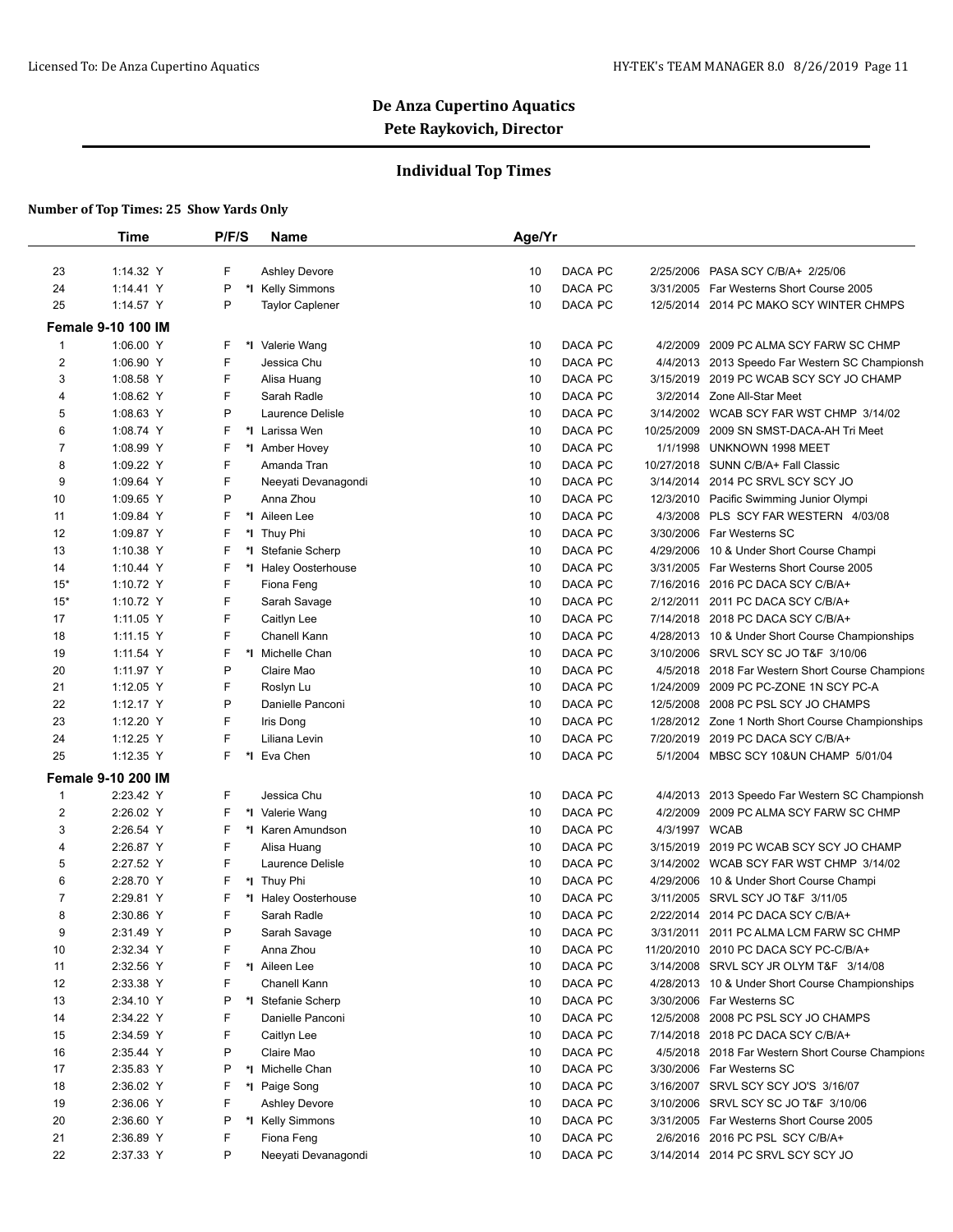## **Individual Top Times**

|                | <b>Time</b>                  | P/F/S   | <b>Name</b>             | Age/Yr                                                                 |
|----------------|------------------------------|---------|-------------------------|------------------------------------------------------------------------|
| 23             | 2:37.59 Y                    | P<br>*∣ | Danielle Gong           | DACA PC<br>10<br>WCAB SCY FAR WST CHMP 4/05/01<br>4/5/2001             |
| 24             | 2:37.84 Y                    | P       | Zoe Liau                | DACA PC<br>10<br>4/4/2013 2013 Speedo Far Western SC Championsh        |
| 25             | 2:38.29 Y                    | F.      | *I Diana Shanahan       | DACA PC<br>10<br>4/29/2006 10 & Under Short Course Champi              |
|                |                              |         |                         |                                                                        |
|                | Female 11-12 50 Free         |         |                         |                                                                        |
| $\mathbf{1}$   | 25.08 Y<br>25.37 Y           | F<br>F  | Kristina Fong           | DACA PC<br>12<br>2010 CA Pacific Coast All-Star<br>1/9/2010<br>DACA PC |
| 2              | 25.51 Y                      |         | Neeyati Devanagondi     | 12<br>1/16/2016 2016 Thunderbolt Round Robin Invitational<br>DACA PC   |
| 3              |                              | F       | *1 Michelle Liu         | 12<br>3/15/2001<br><b>Midwest Sectional Championship</b>               |
| 4              | 25.52 Y                      | F       | *I Rachel Yarranton     | DACA PC<br>12<br>3/25/1999 FWSC 3/1999                                 |
| 5              | 25.60 Y                      | Ρ       | Karly Frangieh          | 12<br>UN PC<br>4/4/2019 2019 Far Western Short Course Champions        |
| 6              | 25.80 Y                      | F       | Jessica Khojasteh       | 12<br>DACA PC<br>3/5/2006 2006 PC ZN ALLSTAR3/05/06                    |
| $\overline{7}$ | 25.89 Y                      | F       | Kelly Ryoo              | DACA PC<br>12<br>12/5/2014 2014 PC MAKO SCY WINTER CHMPS               |
| 8              | 25.90 Y                      | F       | Sarah Radle             | DACA PC<br>12<br>3/20/2015 2015 PC SRVL SCY SCY JO CHAMP               |
| $9*$           | 25.91 Y                      | F       | Ashley Feng             | DACA PC<br>12<br>11/15/2014 2014 PC DACA SCY C/B/A+                    |
| 9*             | 25.91 Y                      | F       | *I Stephanie Nguyen     | DACA PC<br>12<br>12/3/2004 2004 Junior Olympics Champions              |
| 11             | 25.92 Y                      | P       | Sierra Thomas           | DACA PC<br>12<br>12/2/2016 2016 PC MAKO SCY JO T&F                     |
| 12             | 25.96 Y                      | F       | Roslyn Lu               | 12<br>DACA PC<br>1/29/2011 Pacific Swimming Short Course Senior Mee    |
| 13             | 25.97 Y                      | F       | Colina Guan             | DACA PC<br>12<br>10/26/2013 SUNN C/B/A+ Fall Classic                   |
| 14             | 26.05 Y                      | F       | Lindsay Schmidt         | 12<br>DACA PC<br>4/3/2014 2014 PC MAKO SCY FAR WESTERN                 |
| 15             | 26.07 Y                      | F       | Jessica Chu             | DACA PC<br>12<br>7/18/2015 2015 PC DACA SCY C/B/A+                     |
| 16             | 26.12 Y                      | P       | Clare Chua              | DACA PC<br>12<br>4/9/2015 2015 Speedo SC Far Western Championsh        |
| 17             | 26.13 Y                      | Ρ       | *I Danielle Hildebrandt | DACA PC<br>12<br>12/7/2000<br>2000 Holiday Swim Festival               |
| 18             | 26.19 Y                      | F<br>*∣ | Eva Chen                | 12<br>DACA PC<br>2/18/2006 DACA & SMST Dual Meet                       |
| 19             | 26.29 Y L                    | F       | Chanell Kann            | DACA PC<br>12<br>1/17/2015 2015 Thunderbolt Round Robin Invitational   |
| 20             | 26.31 Y                      | F       | Sayeh Faridnia          | DACA PC<br>12<br>4/8/2010<br>2010 PC ALMA LCM FAR WESTERN              |
| $21*$          | 26.36 Y                      | F       | *I Jamie Martinez       | DACA PC<br>12<br>1/13/2001<br>SOLO SCY SOLO Z1N CBA 1/13/01            |
| $21*$          | 26.36 Y                      | F       | Tammy Tai               | DACA PC<br>12<br>4/3/2008 PLS SCY FAR WESTERN 4/03/08                  |
| 23             | 26.45 Y                      | P       | Jenna LaCroix           | 12<br>DACA PC<br>4/5/2018 2018 Far Western Short Course Champions      |
| $24*$          | 26.46 Y                      | F       | Christine Chan          | 12<br>DACA PC<br>7/23/2011<br>2011 PC DACA SCY PC-C/B/A+               |
| 24*            | 26.46 Y                      | P       | *I Valerie Wang         | DACA PC<br>11<br>4/8/2010 2010 PC ALMA LCM FAR WESTERN                 |
|                | <b>Female 11-12 100 Free</b> |         |                         |                                                                        |
| $\mathbf{1}$   | 54.34 Y                      | P       | Sarah Radle             | 12<br>DACA PC<br>12/4/2015 2015 PC MAKO SCY WINTER CHAMP               |
| $\overline{c}$ | 54.43 Y                      | P       | *I Jamie Martinez       | DACA PC<br>12<br>4/5/2001<br>WCAB SCY FAR WST CHMP 4/05/01             |
| 3              | 54.45 Y                      | F       | Kristina Fong           | 12<br>DACA PC<br>12/4/2009<br>Pacific Swimming Junior Olympi           |
| 4              | 54.92 Y                      | F       | <b>Lindsay Schmidt</b>  | DACA PC<br>12<br>4/3/2014 2014 PC MAKO SCY FAR WESTERN                 |
| 5              | 55.06 Y                      | P       | *I Nilasha Ghosh        | DACA PC<br>12<br>12/14/2001<br>Pacific Swimming SC Senior Cha          |
| 6              | 55.16 Y L                    | F       | Neeyati Devanagondi     | 12<br>DACA PC<br>1/18/2016 2016 Thunderbolt Round Robin Champions      |
| 7              | 55.26 Y                      | F       | *I Michelle Liu         | 12<br>DACA PC<br>3/15/2001<br><b>Midwest Sectional Championship</b>    |
| 8              | 55.30 Y                      | P       | Karly Frangieh          | 12<br>UN PC<br>4/4/2019 2019 Far Western Short Course Champions        |
| 9              | 55.31 Y                      | F       | *I Danielle Hildebrandt | DACA PC<br>12<br>11/17/2000 SSF SCY A+ 11/17/00                        |
| 10             | 55.37 Y                      | F       | *I Karen Amundson       | DACA PC<br>12<br>3/25/1999 FWSC 3/1999                                 |
| 11             | 55.89 Y                      | Ρ       | *I Eva Chen             | 12<br>DACA PC<br>3/30/2006 Far Westerns SC                             |
| 12             | 55.99 Y                      | F       | Kelly Ryoo              | 12<br>DACA PC<br>10/4/2014 2014 PC DACA SCY C/B/A+                     |
| 13             | 56.21 Y                      | F       | *I Stephanie Nguyen     | 12<br>DACA PC<br>12/3/2004 2004 Junior Olympics Champions              |
| 14             | 56.40 Y                      | F       | Jessica Khojasteh       | 12<br>DACA PC<br>3/10/2006 SRVL SCY SC JO T&F 3/10/06                  |
| 15             | 56.47 Y L                    | F       | *1 Audrey Kwong         | 12<br>DACA PC<br>4/1/2004 Far Westerns                                 |
| 16             | 56.49 Y                      | F       | Ashley Feng             | 12<br>DACA PC<br>11/15/2014 2014 PC DACA SCY C/B/A+                    |
| 17             | 56.58 Y                      | F       | Jessica Chu             | 12<br>DACA PC<br>11/15/2014 2014 PC DACA SCY C/B/A+                    |
| 18             | 56.70 Y                      | Ρ       | *I Dominique Lazarovici | 12<br>DACA PC<br>4/5/2001 WCAB SCY FAR WST CHMP 4/05/01                |
| 19             | 57.28 Y                      | F       | Colina Guan             | 12<br>DACA PC<br>10/5/2013 2013 PC DACA SCY SCY                        |
| 20             | 57.29 Y                      | P       | Jane Choi               | 12<br>DACA PC<br>3/30/2017 2017 SPEEDO SHORT COURSE FAR WE!            |
| 21             | 57.32 Y                      | F       | Jeanette Khowong        | 12<br>DACA PC<br>1/26/2013 Zone 1 North Short Course Championships     |
| 22             | 57.44 Y                      | F.      | Sayeh Faridnia          | 12<br>DACA PC<br>4/8/2010 2010 PC ALMA LCM FAR WESTERN                 |
|                |                              |         |                         |                                                                        |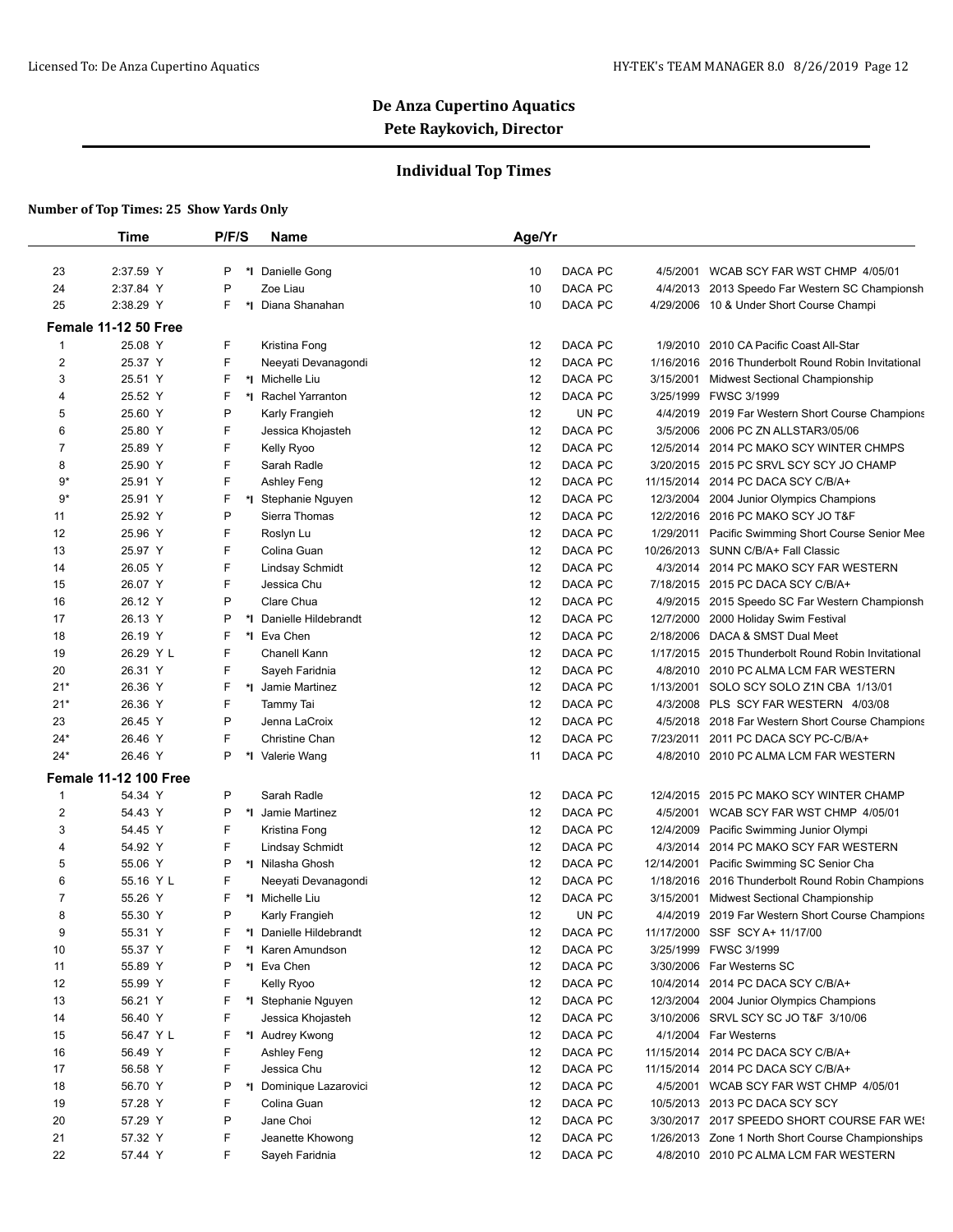## **Individual Top Times**

|                | <b>Time</b>                  | P/F/S   | Name                    | Age/Yr                                                               |
|----------------|------------------------------|---------|-------------------------|----------------------------------------------------------------------|
|                |                              |         |                         |                                                                      |
| 23             | 57.46 Y                      | F       | Chanell Kann            | DACA PC<br>2/2/2015 2015 PC Z1N Champs<br>12                         |
| 24             | 57.49 Y                      | F       | *I Mao Ueno             | 12<br>DACA PC<br>3/14/2003 SRVL SCY AA+ T&F 3/14/03                  |
| 25             | 57.63 Y                      | P       | Tammy Tai               | DACA PC<br>12<br>3/14/2008<br>SRVL SCY JR OLYM T&F 3/14/08           |
|                | <b>Female 11-12 200 Free</b> |         |                         |                                                                      |
| 1              | 1:56.41 Y                    | P<br>*I | Jamie Martinez          | DACA PC<br>3/23/2001<br>SRVL SCY AA+ T&F 3/23/01<br>12               |
| $\overline{2}$ | 1:57.12 Y                    | F       | *I Danielle Hildebrandt | 12<br>DACA PC<br>12/7/2000<br>2000 Holiday Swim Festival             |
| 3              | 1:58.78 Y                    | F       | Kristina Fong           | DACA PC<br>12<br>12/4/2009<br>Pacific Swimming Junior Olympi         |
| 4              | 1:58.87 Y                    | P       | *I Nilasha Ghosh        | DACA PC<br>12<br>12/14/2001<br>Pacific Swimming SC Senior Cha        |
| 5              | 1:59.20 Y                    | F       | <b>Lindsay Schmidt</b>  | DACA PC<br>12<br>3/14/2014 2014 PC SRVL SCY SCY JO                   |
| 6              | 2:00.17 Y                    | F       | *1 Michelle Liu         | 12<br>DACA PC<br>DACA SCY ZONE 1 CHAMP 1/27/01<br>1/27/2001          |
| 7              | 2:00.36 Y                    | F       | *I Audrey Kwong         | 12<br>DACA PC<br>4/1/2004 Far Westerns                               |
| 8*             | 2:00.87 Y                    | P       | Neeyati Devanagondi     | DACA PC<br>12<br>3/11/2016<br>2016 PC SRVA SCY SCY JO                |
| 8*             | 2:00.87 Y                    | P       | *1 Eva Chen             | DACA PC<br>12<br>11/19/2005<br><b>Short Course Closed Invitation</b> |
| 10             | 2:01.64 Y                    | P       | Jessica Chu             | DACA PC<br>12<br>12/5/2014 2014 PC MAKO SCY WINTER CHMPS             |
| 11             | 2:01.74 Y                    | F       | Kelly Ryoo              | DACA PC<br>12<br>12/5/2014 2014 PC MAKO SCY WINTER CHMPS             |
| 12             | 2:02.67 Y                    | F       | *1 Danielle Gong        | DACA PC<br>12<br>3/14/2003 SRVL SCY AA+ T&F 3/14/03                  |
| 13             | 2:02.89 Y                    | F       | Roslyn Lu               | 12<br>DACA PC<br>1/29/2011 Pacific Swimming Short Course Senior Mee  |
| 14             | 2:02.95 Y                    | P       | Jane Choi               | 12<br>DACA PC<br>3/10/2017 2017 PC TERA SCY SCY JO'S                 |
| 15             | 2:03.04 Y                    | F       | *I Haley Oosterhouse    | DACA PC<br>12<br>10/21/2006<br>Sunnyvale Swim Club Fall Clasi        |
| 16             | 2:03.09 Y                    | P       | Karly Frangieh          | 12<br>UN PC<br>4/4/2019<br>2019 Far Western Short Course Champions   |
| 17             | 2:03.43 Y                    | P       | *I Mao Ueno             | DACA PC<br>12<br>4/3/2003 Far Westerns                               |
| 18             | 2:03.55 Y                    | F       | Colina Guan             | 12<br>DACA PC<br>7/20/2013 2013 PC DACA SCY SCY                      |
| 19             | 2:03.88 Y                    | F       | *I Dominique Lazarovici | 12<br>DACA PC<br>1/27/2001<br>DACA SCY ZONE 1 CHAMP 1/27/01          |
| 20             | 2:04.20 Y                    | P       | Neeti Badve             | DACA PC<br>12<br>12/4/2015<br>2015 PC MAKO SCY WINTER CHAMP          |
| 21             | 2:04.23 Y                    | P       | Sarah Radle             | DACA PC<br>12/4/2015 2015 PC MAKO SCY WINTER CHAMP<br>12             |
| 22             | 2:04.94 Y                    | F       | Allison Wu              | DACA PC<br>7/20/2019 2019 PC DACA SCY C/B/A+<br>12                   |
| 23             | 2:05.27 Y                    | P       | Jenna LaCroix           | DACA PC<br>12<br>4/5/2018<br>2018 Far Western Short Course Champions |
| 24             | 2:05.28 Y                    | F       | *I Thuy Phi             | 12<br>DACA PC<br>2/23/2008<br>SSFA SCY C/B/A+ 2/23/08                |
| 25             | 2:05.34 Y                    | F       | Ashley Feng             | 12<br>DACA PC<br>10/25/2014 SUNN C/B/A+ Fall Classic                 |
|                | <b>Female 11-12 500 Free</b> |         |                         |                                                                      |
| 1              | 5:05.51 Y                    | P<br>*∣ | Jamie Martinez          | DACA PC<br>12<br>4/5/2001<br>WCAB SCY FAR WST CHMP 4/05/01           |
| $\overline{2}$ | 5:15.04 Y                    | F       | *I Danielle Hildebrandt | 12<br>DACA PC<br>12/7/2000<br>2000 Holiday Swim Festival             |
| 3              | 5:17.20 Y                    | F       | Jessica Chu             | 12<br>DACA PC<br>12/5/2014<br>2014 PC MAKO SCY WINTER CHMPS          |
| 4              | 5:17.63 Y                    | F       | <b>Lindsay Schmidt</b>  | 12<br>DACA PC<br>3/14/2014 2014 PC SRVL SCY SCY JO                   |
| 5              | 5:20.58 Y                    | P       | *I Nilasha Ghosh        | 12<br>DACA PC<br>12/14/2001<br>Pacific Swimming SC Senior Cha        |
| 6              | 5:21.20 Y                    | F       | *I Ryan Taylor          | 12<br>DACA PC<br>1/1/1990<br>1990 NO NAME                            |
| 7              | 5:21.44 Y                    | P       | *I Audrey Kwong         | 12<br>DACA PC<br>4/1/2004 Far Westerns                               |
| 8              | 5:22.13 Y                    | F       | Kristina Fong           | 12<br>DACA PC<br>2009 PC DACA SCY PC-C/B/A+<br>11/21/2009            |
| 9              | 5:23.81 Y                    | F       | Sarah Radle             | DACA PC<br>12<br>12/4/2015 2015 PC MAKO SCY WINTER CHAMP             |
| 10             | 5:24.53 Y                    | P       | *I Dominique Lazarovici | 12<br>DACA PC<br>4/5/2001 WCAB SCY FAR WST CHMP 4/05/01              |
| 11             | 5:25.00 Y                    | F       | *I Haley Oosterhouse    | DACA PC<br>12<br>2/24/2007 Dual Meet with Sierra Marlins             |
| 12             | 5:25.93 Y                    | P       | *I Mao Ueno             | 12<br>DACA PC<br>4/3/2003 Far Westerns                               |
| 13             | 5:26.54 Y                    | P       | *I Danielle Gong        | 12<br>DACA PC<br>4/3/2003 Far Westerns                               |
| 14             | 5:26.86 Y                    | F       | Neeyati Devanagondi     | 12<br>DACA PC<br>3/11/2016<br>2016 PC SRVA SCY SCY JO                |
| 15             | 5:27.38 Y                    | F       | Kelly Ryoo              | 12<br>DACA PC<br>11/15/2014 2014 PC DACA SCY C/B/A+                  |
| 16             | 5:28.93 Y                    | F       | *I Michelle Liu         | DACA PC<br>12<br>3/23/2001<br>SRVL SCY AA+ T&F 3/23/01               |
| 17             | 5:29.48 Y                    | F       | *1 Jennifer Gong        | DACA PC<br>3/23/2001 SRVL SCY AA+ T&F 3/23/01<br>12                  |
| 18             | 5:29.52 Y                    | F       | Jane Choi               | DACA PC<br>3/10/2017 2017 PC TERA SCY SCY JO'S<br>12                 |
| 19             | 5:29.74 Y                    | F       | Neeti Badve             | 12<br>DACA PC<br>12/4/2015 2015 PC MAKO SCY WINTER CHAMP             |
| 20             | 5:31.10 Y                    | F       | Joanna Spyrou           | DACA PC<br>12<br>3/16/2012 2012 PC SRVL SCY SCY JR OLYM              |
| 21             | 5:32.36 Y                    | F       | Ivy Chen                | 12<br>DACA PC<br>3/18/2011 2011 PC SRVL LCM JO T&F                   |
| 22             | 5:33.60 Y                    | F.      | *I Eva Chen             | DACA PC<br>2/25/2006 PASA SCY C/B/A+ 2/25/06<br>12                   |
|                |                              |         |                         |                                                                      |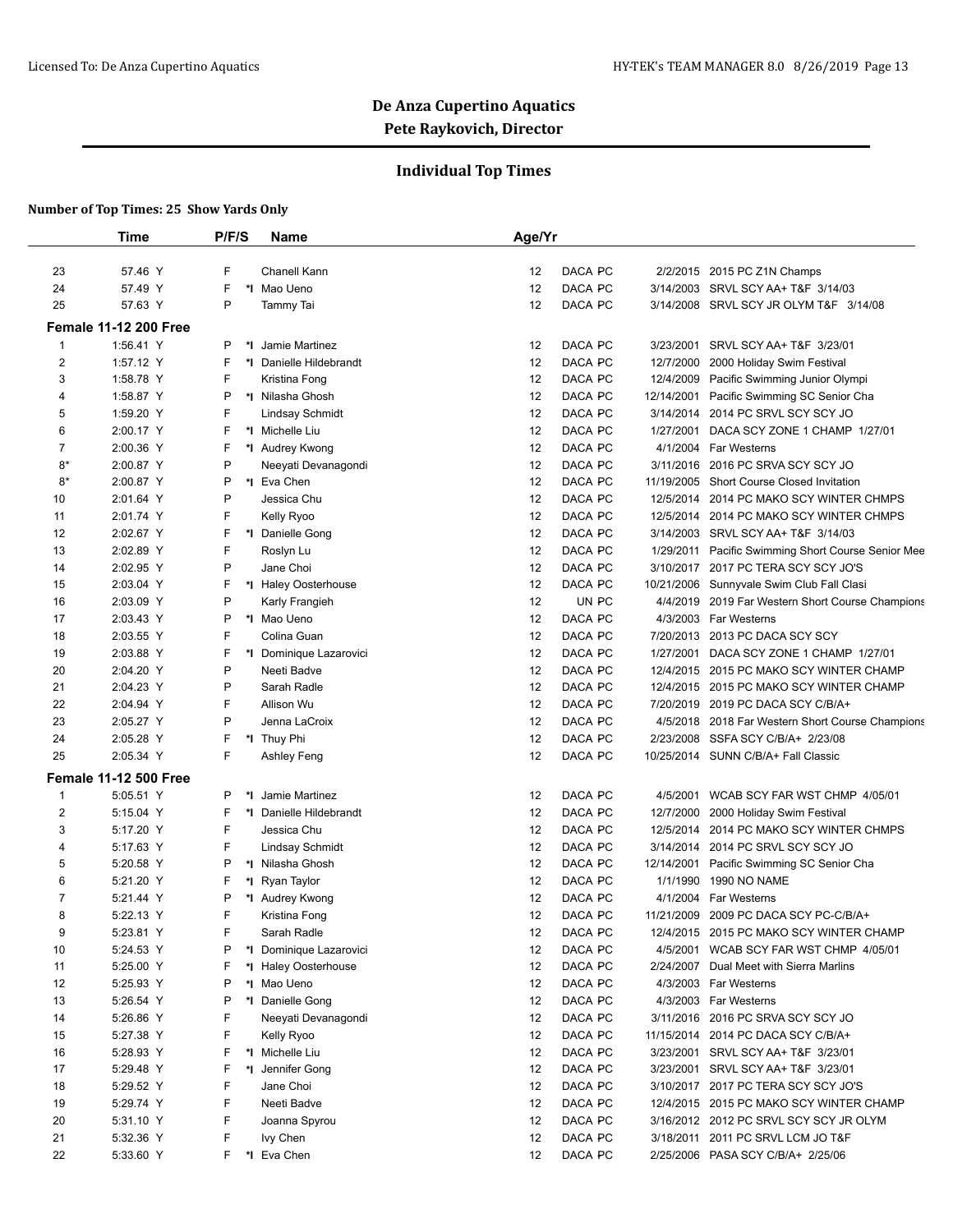## **Individual Top Times**

|                | Time                          | P/F/S   | Name                    | Age/Yr        |            |                                                     |
|----------------|-------------------------------|---------|-------------------------|---------------|------------|-----------------------------------------------------|
|                |                               |         |                         |               |            |                                                     |
| 23             | 5:33.66 Y                     | F       | Ashley Feng             | DACA PC<br>12 |            | 11/15/2014 2014 PC DACA SCY C/B/A+                  |
| 24             | 5:34.08 Y                     | F       | Rachael Tucker          | 12<br>DACA PC |            | 10/26/2013 SUNN C/B/A+ Fall Classic                 |
| 25             | 5:34.30 Y                     | F       | Patricia Saito          | 12<br>DACA PC |            | 3/20/2015 2015 PC SRVL SCY SCY JO CHAMP             |
|                | <b>Female 11-12 1000 Free</b> |         |                         |               |            |                                                     |
| 1              | 10:35.04 Y                    | F       | *I Jamie Martinez       | DACA PC<br>12 |            | 2/16/2001 President's Day Senior Classic            |
| $\overline{2}$ | 10:47.12 Y                    | F       | Jessica Chu             | 12<br>DACA PC |            | 4/9/2015 2015 Speedo SC Far Western Championsh      |
| 3              | 11:01.81 Y                    | F       | *1 Danielle Gong        | 12<br>DACA PC |            | 4/3/2003 Far Westerns                               |
| 4              | 11:02.65 Y                    | F       | *I Haley Oosterhouse    | 12<br>DACA PC |            | 3/16/2007 SRVL SCY SCY JO'S 3/16/07                 |
| 5              | 11:04.53 Y                    | F       | Lindsay Schmidt         | 12<br>DACA PC | 3/14/2014  | 2014 PC SRVL SCY SCY JO                             |
| 6              | 11:16.79 Y                    | F<br>*I | Julia Still             | 12<br>DACA PC |            | 4/3/2003 Far Westerns                               |
| 7              | 11:23.40 Y                    | F       | *I Dominique Lazarovici | 12<br>DACA PC |            | 2/16/2001 President's Day Senior Classic            |
| 8              | 11:23.55 Y                    | F       | Patricia Saito          | 12<br>DACA PC |            | 3/20/2015 2015 PC SRVL SCY SCY JO CHAMP             |
| 9              | 11:29.71 Y                    | F       | *I Elizabeth Murray     | 12<br>DACA PC |            | 3/31/2005 Far Westerns Short Course 2005            |
| 10             | 11:30.34 Y                    | F       | Jennifer Gong           | DACA PC<br>12 |            | 2/16/2001 President's Day Senior Classic            |
| 11             | 11:32.73 Y                    | F       | *I Larissa Wen          | 12<br>DACA PC |            | 1/29/2011 Pacific Swimming Short Course Senior Mee  |
| 12             | 11:39.44 Y                    | F       | Jenna LaCroix           | 12<br>DACA PC | 1/13/2018  | 2018 Thunderbolt Round Robin Invitational           |
| 13             | 11:46.05 Y                    | F       | Elizabeth Huang         | 12<br>DACA PC |            | 3/16/2007 SRVL SCY SCY JO'S 3/16/07                 |
| 14             | 11:46.90 Y                    | F       | Sarah Radle             | 11<br>DACA PC |            | 1/17/2015 2015 Thunderbolt Round Robin Invitational |
| 15             | 11:46.99 Y                    | F       | *I Nora Patzman         | 12<br>DACA PC |            | 3/11/2005 SRVL SCY JO T&F 3/11/05                   |
| 16             | 11:53.26 Y                    | F       | Jinsu Yim               | 12<br>DACA PC |            | 3/20/2015 2015 PC SRVL SCY SCY JO CHAMP             |
| 17             | 11:54.34 Y                    | F       | *I Thuy Phi             | 12<br>DACA PC |            | 11/17/2007 MHSC SCY C/B/A+ 11/17/07                 |
| 18             | 12:09.35 Y                    | F       | *I Mao Ueno             | 11<br>DACA PC |            | 10/26/2002 2002 PC Distance Meet                    |
| 19             | 12:09.58 Y                    | F       | Natalie Cheung          | DACA PC<br>12 |            | 11/17/2007 MHSC SCY C/B/A+ 11/17/07                 |
| 20             | 12:09.98 Y                    | F       | Laurence Delisle        | 11<br>DACA PC |            | 10/26/2002 2002 PC Distance Meet                    |
| 21             | 12:21.92 Y                    | F       | *I Margaux Castejon     | DACA PC<br>12 |            | 10/12/2002 2002 PC Mhsc Scy C/b/a+                  |
| 22             | 12:36.13 Y                    | т       | Sydney Olay             | DACA PC<br>12 |            | 3/15/2013 Pacific Swimming SC Junior Olympics Meet  |
| 23             | 12:48.83 Y                    | F       | *I Renee Wang           | 11<br>DACA PC |            | 12/10/2005 SSF SCY C/B/A+ 12/10/05                  |
| 24             | 13:07.58 Y                    | F<br>۰. | Danielle Garcia         | DACA PC<br>11 | 4/1/1998   | <b>PCPD</b>                                         |
| 25             | 13:27.26 Y                    | F.      | *I Alex Anderson        | 12<br>DACA PC |            | 2/16/2002 PASC SCY A+ MEET 2/16/02                  |
|                | <b>Female 11-12 1650 Free</b> |         |                         |               |            |                                                     |
| 1              | 17:50.03 Y                    | F.      | Jessica Chu             | 12<br>DACA PC | 4/9/2015   | 2015 Speedo SC Far Western Championsh               |
| 2              | 17:56.81 Y                    | F<br>*I | Nilasha Ghosh           | 12<br>DACA PC | 12/14/2001 | Pacific Swimming SC Senior Cha                      |
| 3              | 18:12.77 Y                    | F       | *I Haley Oosterhouse    | 12<br>DACA PC |            | 3/29/2007 Far Westerns S.C. 2007                    |
| 4              | 18:15.92 Y                    | F<br>*l | Jamie Martinez          | DACA PC<br>12 |            | 12/7/2000 2000 Holiday Swim Festival                |
| 5              | 18:30.90 Y                    | F       | *I Danielle Gong        | 12<br>DACA PC | 4/3/2003   | Far Westerns                                        |
| 6              | 18:35.89 Y                    | F       | Lindsay Schmidt         | 12<br>DACA PC |            | 3/14/2014 2014 PC SRVL SCY SCY JO                   |
| 7              | 18:50.75 Y                    | F<br>*I | Jennifer Gong           | DACA PC<br>12 |            | 12/7/2000 2000 Holiday Swim Festival                |
| 8              | 19:00.69 Y                    | F<br>*∣ | Julia Still             | 12<br>DACA PC |            | 3/22/2003 LO SCY C/B/A 3/22/03                      |
| 9              | 19:06.07 Y                    | F       | *1 Audrey Kwong         | DACA PC<br>12 |            | 2/28/2004 SVAA SCY A+ MEET 2/28/04                  |
| 10             | 19:06.10 Y                    | F       | Patricia Saito          | 12<br>DACA PC |            | 3/20/2015 2015 PC SRVL SCY SCY JO CHAMP             |
| 11             | 19:12.76 Y                    | F       | *I Elizabeth Murray     | DACA PC<br>12 |            | 3/11/2005 SRVL SCY JO T&F 3/11/05                   |
| 12             | 19:12.93 Y                    | F       | Joanna Spyrou           | 12<br>DACA PC |            | 2/25/2012 BAC Distance Meet                         |
| 13             | 19:21.65 Y                    | F       | Clare Chua              | 12<br>DACA PC |            | 12/5/2014 2014 PC MAKO SCY WINTER CHMPS             |
| 14             | 19:22.65 Y                    | F       | Christina Cheng         | 12<br>DACA PC |            | 2/6/2010 BAC Distance Meet 2010                     |
| 15             | 19:27.61 Y                    | F       | Jane Choi               | 12<br>DACA PC |            | 3/10/2017 2017 PC TERA SCY SCY JO'S                 |
| 16             | 19:28.19 Y                    | F       | *I Nora Patzman         | 12<br>DACA PC |            | 3/11/2005 SRVL SCY JO T&F 3/11/05                   |
| 17             | 19:29.02 Y                    | F       | Elizabeth Huang         | 12<br>DACA PC |            | 3/29/2007 Far Westerns S.C. 2007                    |
| 18             | 19:31.12 Y                    | F       | Gillian Grant           | DACA PC<br>12 |            | 3/29/2012 2012 Far Western Championships            |
| 19             | 19:41.17 Y                    | F       | Tammy Yau               | 12<br>DACA PC |            | 11/30/2007 PSL SCY JO CHAMP 11/30/07                |
| 20             | 19:42.22 Y                    | F       | Jinsu Yim               | 12<br>DACA PC |            | 3/20/2015 2015 PC SRVL SCY SCY JO CHAMP             |
| 21             | 19:45.44 Y                    | F       | Clara Hu                | 12<br>DACA PC |            | 2/25/2012 BAC Distance Meet                         |
| 22             | 19:46.02 Y                    | F.      | *I Marcella Lopez       | 12<br>DACA PC |            | 3/12/2004 SRVL SCY JR OLYMPIC 3/12/04               |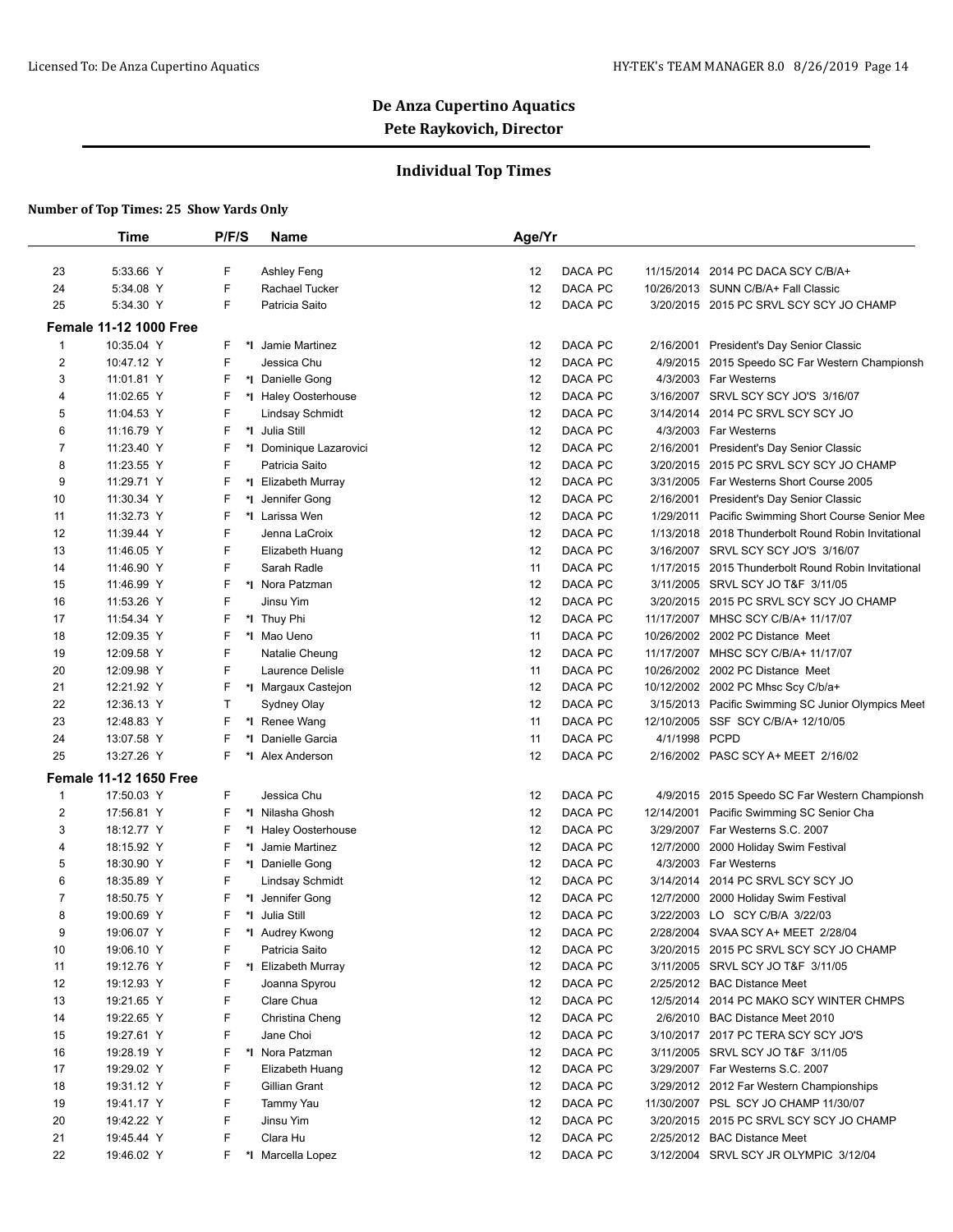## **Individual Top Times**

|                | <b>Time</b>                  | P/F/S   | Name                               | Age/Yr   |                    |                        |                                                                                    |
|----------------|------------------------------|---------|------------------------------------|----------|--------------------|------------------------|------------------------------------------------------------------------------------|
| 23             | 19:50.12 Y                   | F       | Rachael Tucker                     | 12       | DACA PC            | 3/15/2013              | Pacific Swimming SC Junior Olympics Meet                                           |
| 24             | 20:16.72 Y                   | F       | *1 Aileen Lee                      | 11       | DACA PC            | 2/7/2009               | Burlingame Distance Meet 2009                                                      |
| 25             | 20:25.15 Y                   | F       | *I Lindsay Oosterhouse             | 11       | DACA PC            | 12/5/2003              | PSL SCY AGE GRP CHMP 12/05/03                                                      |
|                | Female 11-12 50 Back         |         |                                    |          |                    |                        |                                                                                    |
| 1              | 27.64 Y L                    | F       | Neeyati Devanagondi                | 12       | DACA PC            | 1/18/2016              | 2016 Thunderbolt Round Robin Champions                                             |
| $\overline{2}$ | 28.23 Y                      | P       | Anna Zhou                          | 12       | DACA PC            |                        | 11/30/2012 2012 PC MAKO SCY WINTER JO'S                                            |
| 3              | 28.51 Y                      | F       | *1 Michelle Liu                    | 12       | DACA PC            | 4/5/2001               | WCAB SCY FAR WST CHMP 4/05/01                                                      |
| 4              | 28.84 Y                      | F       | *I Karli Taylor                    | 12       | DACA PC            | 1/1/1987               | <b>NO NAME 1987</b>                                                                |
| 5              | 29.18 Y                      | F       | *I Stephanie Nguyen                | 12       | DACA PC            | 10/30/2004             | <b>SUNN Fall Clasic</b>                                                            |
| 6              | 29.20 Y                      | F       | *I Dominique Lazarovici            | 12       | DACA PC            | 4/5/2001               | WCAB SCY FAR WST CHMP 4/05/01                                                      |
| 7              | 29.22 Y                      | F       | Jeanette Khowong                   | 12       | DACA PC            | 1/26/2013              | Zone 1 North Short Course Championships                                            |
| 8              | 29.26 Y                      | F       | Joyce Lin                          | 11       | DACA PC            | 3/18/2011              | 2011 PC SRVL LCM JO T&F                                                            |
| 9              | 29.29 Y                      | F       | *I Thuy Phi                        | 12       | DACA PC            | 2/23/2008              | SSFA SCY C/B/A+ 2/23/08                                                            |
| 10             | 29.50 Y                      | F       | Harshini Mangipudi                 | 12       | DACA PC            | 3/14/2014              | 2014 PC SRVL SCY SCY JO                                                            |
| 11             | 29.53 Y                      | F       | *I Valerie Wang                    | 11       | DACA PC            | 3/26/2010              | 2010 PC SRVL LCM SCY JO'S                                                          |
| 12             | 29.58 Y                      | F<br>*∣ | Jamie Martinez                     | 12       | DACA PC            | 1/13/2001              | SOLO SCY SOLO Z1N CBA 1/13/01                                                      |
| 13             | 29.60 Y                      | P       | *I Jacqueline Do                   | 12       | DACA PC            | 4/2/2009               | 2009 PC ALMA SCY FARW SC CHMP                                                      |
| 14             | 29.79 Y                      | F       | Jessica Chu                        | 12       | DACA PC            | 10/4/2014              | 2014 PC DACA SCY C/B/A+                                                            |
| 15             | 29.85 Y                      | F       | Kristina Fong                      | 12       | DACA PC            | 2/20/2010              | 2010 PC DACA SCY PC-C/B/A+                                                         |
| 16             | 29.92 Y                      | F       | Caroline Cheng                     | 12       | DACA PC            | 7/14/2018              | 2018 PC DACA SCY C/B/A+                                                            |
| 17             | 29.95 Y                      | P       | Chanell Kann                       | 12       | DACA PC            | 3/20/2015              | 2015 PC SRVL SCY SCY JO CHAMP                                                      |
| 18             | 29.98 Y                      | F<br>*∣ | Vivian Yuen                        | 12       | DACA PC            | 3/31/2005              | Far Westerns Short Course 2005                                                     |
| 19             | 30.05 Y                      | F       | Jane Choi                          | 12       | DACA PC            | 7/15/2017              | 2017 PC DACA SCY C/B/A+                                                            |
| 20             | 30.27 Y                      | F       | Grace Guan                         | 12       | DACA PC            | 1/29/2011              |                                                                                    |
| 21             | 30.32 Y                      | P       |                                    | 12       | DACA PC            |                        | Zone 1 North Short Course Championships<br>3/15/2019 2019 PC WCAB SCY SCY JO CHAMP |
|                |                              | F       | Karly Frangieh                     |          |                    |                        |                                                                                    |
| 22             | 30.44 Y L<br>30.46 Y         | F       | Fiona Feng                         | 12       | DACA PC<br>DACA PC | 4/5/2018               | 2018 Far Western Short Course Champions                                            |
| 23             |                              | F       | *1 Ona Teerikorpi<br>Hannah Morrow | 12<br>12 | DACA PC            | 12/7/2001<br>2/20/2010 | SOVA SCY AGE GRP CHMP 12/07/01                                                     |
| 24             | 30.61 Y                      | P       |                                    |          |                    |                        | 2010 PC DACA SCY PC-C/B/A+                                                         |
| $25*$<br>$25*$ | 30.64 Y<br>30.64 Y           | P       | *I Eva Chen<br>Sabrina Shie        | 12<br>12 | DACA PC<br>DACA PC | 3/10/2006<br>3/14/2008 | SRVL SCY SC JO T&F 3/10/06<br>SRVL SCY JR OLYM T&F 3/14/08                         |
|                |                              |         |                                    |          |                    |                        |                                                                                    |
|                | <b>Female 11-12 100 Back</b> |         |                                    |          |                    |                        |                                                                                    |
| $\mathbf{1}$   | 58.88 Y                      | F       | Neeyati Devanagondi                | 12       | DACA PC            | 1/16/2016              | 2016 Thunderbolt Round Robin Invitational                                          |
| $\overline{2}$ | 59.71 Y                      | F       | *I Michelle Liu                    | 12       | DACA PC            | 3/23/2001              | SRVL SCY AA+ T&F 3/23/01                                                           |
| 3              | 1:01.45 Y                    | F       | *I Thuy Phi                        | 12       | DACA PC            | 4/3/2008               | PLS SCY FAR WESTERN 4/03/08                                                        |
| 4              | 1:02.07 Y                    | F       | Anna Zhou                          | 12       | DACA PC            |                        | 11/17/2012 2012 PC DACA SCY PC-C/B/A+                                              |
| 5*             | 1:02.20 Y                    | F       | *I Dominique Lazarovici            | 12       | DACA PC            | 3/23/2001              | SRVL SCY AA+ T&F 3/23/01                                                           |
| $5*$           | 1:02.20 Y                    | P       | *I Nilasha Ghosh                   | 12       | DACA PC            | 12/14/2001             | Pacific Swimming SC Senior Cha                                                     |
| $\overline{7}$ | 1:02.57 Y                    | F       | *I Jamie Martinez                  | 12       | DACA PC            | 1/13/2001              | SOLO SCY SOLO Z1N CBA 1/13/01                                                      |
| 8              | 1:03.11 Y                    | F       | Chanell Kann                       | 12       | DACA PC            |                        | 3/20/2015 2015 PC SRVL SCY SCY JO CHAMP                                            |
| 9              | 1:03.31 Y                    | F       | Jane Choi                          | 12       | DACA PC            |                        | 7/15/2017 2017 PC DACA SCY C/B/A+                                                  |
| 10             | 1:03.47 Y                    | F       | Jessica Chu                        | 12       | DACA PC            |                        | 2/28/2015 2015 PC DACA SCY C/B/A+                                                  |
| 11             | 1:03.49 Y                    | F       | Harshini Mangipudi                 | 12       | DACA PC            |                        | 1/18/2014 2014 Thunderbolt Round Robin Invitational                                |
| 12             | 1:03.51 Y                    | P       | Joyce Zhou                         | 12       | DACA PC            | 4/3/2008               | PLS SCY FAR WESTERN 4/03/08                                                        |
| 13             | 1:03.61 Y                    | F       | Joyce Lin                          | 11       | DACA PC            | 3/18/2011              | 2011 PC SRVL LCM JO T&F                                                            |
| 14             | 1:03.64 Y                    | F       | *I Stephanie Nguyen                | 12       | DACA PC            | 11/20/2004             | SOLO SCY C/B/A+ 11/20/04                                                           |
| 15             | 1:03.81 Y                    | F       | Roslyn Lu                          | 12       | DACA PC            | 1/29/2011              | Pacific Swimming Short Course Senior Mee                                           |
| 16             | 1:03.85 Y                    | P       | *I Jacqueline Do                   | 12       | DACA PC            | 3/20/2009              | 2009 PC SRVL SCY SCY JO T&F                                                        |
| $17*$          | 1:03.96 Y                    | F       | lvy Chen                           | 12       | DACA PC            | 3/5/2011               | 2011 PC SOLO SCY C/B/A+                                                            |
| $17*$          | 1:03.96 Y                    | F       | Kristina Fong                      | 12       | DACA PC            | 12/4/2009              | Pacific Swimming Junior Olympi                                                     |
| 19             | 1:04.08 Y                    | P       | *I Valerie Wang                    | 11       | DACA PC            | 4/8/2010               | 2010 PC ALMA LCM FAR WESTERN                                                       |
| 20             | 1:04.21 Y                    | F       | Jeanette Khowong                   | 12       | DACA PC            |                        | 10/27/2012 Sunnyvale Swim Club Fall Class                                          |
| 21             | 1:04.36 Y                    | F       | Sarah Radle                        | 12       | DACA PC            |                        | 1/16/2016 2016 Thunderbolt Round Robin Invitational                                |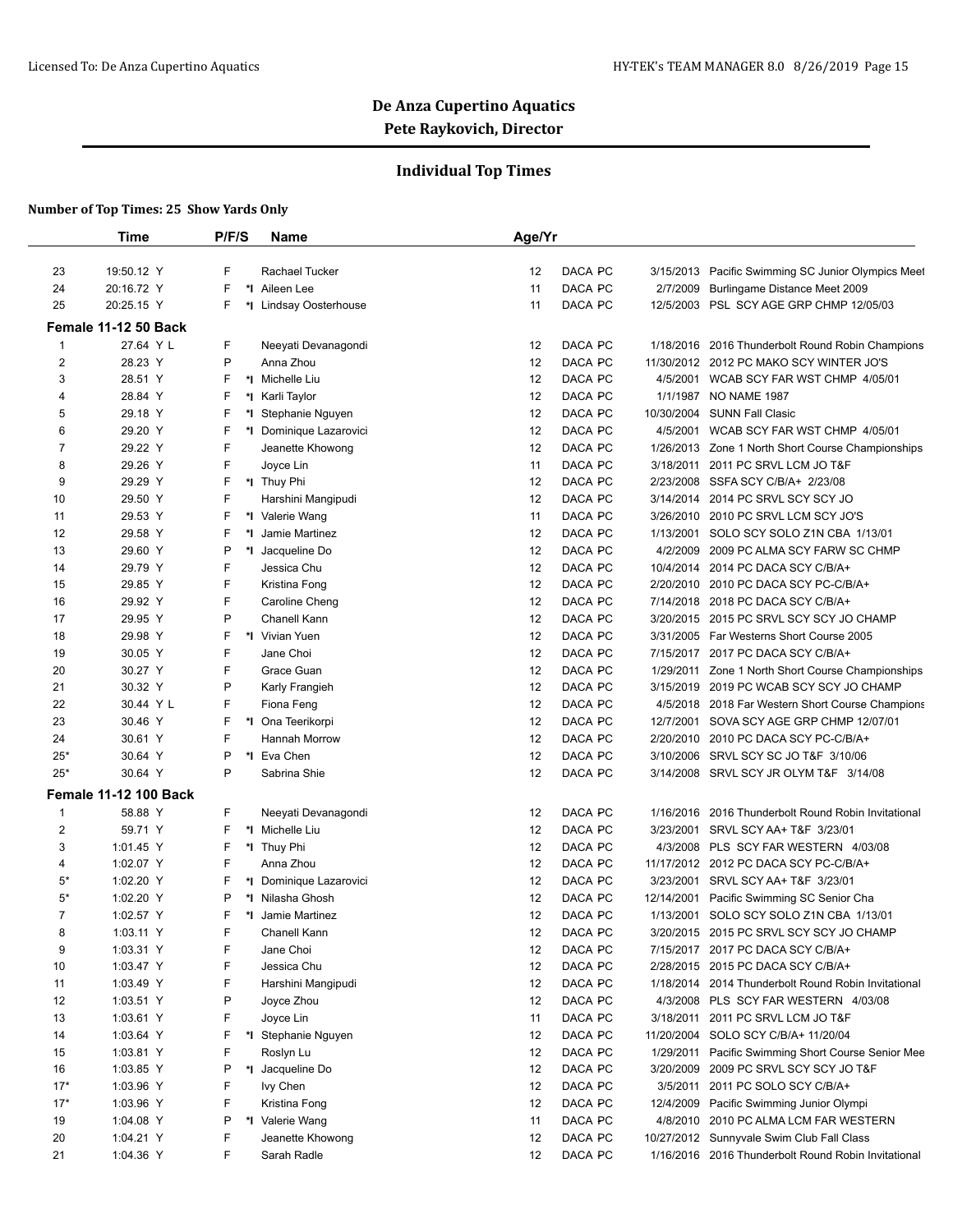## **Individual Top Times**

|                | <b>Time</b>                  | P/F/S | <b>Name</b>             | Age/Yr |                       |                                                     |
|----------------|------------------------------|-------|-------------------------|--------|-----------------------|-----------------------------------------------------|
| 22             | 1:04.40 Y                    | P     | *I Ona Teerikorpi       | 12     | DACA PC<br>12/7/2001  | SOVA SCY AGE GRP CHMP 12/07/01                      |
| 23             | 1:04.47 Y                    | F     | Allison LaCroix         | 12     | DACA PC               | 3/11/2016 2016 PC SRVA SCY SCY JO                   |
| 24             | 1:04.52 Y                    | F     | Tammy Tai               | 12     | DACA PC               | 3/14/2008 SRVL SCY JR OLYM T&F 3/14/08              |
| 25             | 1:04.89 Y                    | F     | *1 Eva Chen             | 12     | DACA PC               | 3/10/2006 SRVL SCY SC JO T&F 3/10/06                |
|                | <b>Female 11-12 200 Back</b> |       |                         |        |                       |                                                     |
| 1              | 2:07.04 Y                    | F     | *I Michelle Liu         | 12     | DACA PC<br>1/27/2001  | DACA SCY ZONE 1 CHAMP 1/27/01                       |
| 2              | 2:07.83 Y                    | F     | *I Nilasha Ghosh        | 12     | DACA PC<br>12/14/2001 | Pacific Swimming SC Senior Cha                      |
| 3              | 2:08.92 Y                    | F     | Neeyati Devanagondi     | 12     | DACA PC               | 3/11/2016 2016 PC SRVA SCY SCY JO                   |
| 4              | 2:11.14 Y                    | P     | *I Thuy Phi             | 12     | DACA PC               | 4/3/2008 PLS SCY FAR WESTERN 4/03/08                |
| 5              | 2:13.11 Y                    | F     | Jane Choi               | 12     | DACA PC               | 7/15/2017 2017 PC DACA SCY C/B/A+                   |
| 6              | 2:13.15 Y                    | F     | *I Dominique Lazarovici | 12     | DACA PC<br>2/16/2001  | <b>President's Day Senior Classic</b>               |
| 7              | 2:13.64 Y                    | F     | Anna Zhou               | 12     | DACA PC               | 10/27/2012 Sunnyvale Swim Club Fall Class           |
| 8              | 2:14.55 Y                    | F     | Chanell Kann            | 12     | DACA PC               | 4/9/2015 2015 Speedo SC Far Western Championsh      |
| 9              | 2:15.68 Y                    | F     | Jessica Chu             | 12     | DACA PC               | 7/18/2015 2015 PC DACA SCY C/B/A+                   |
| 10             | 2:15.73 Y                    | F     | Jeanette Khowong        | 12     | DACA PC               | 11/30/2012 2012 PC MAKO SCY WINTER JO'S             |
| 11             | 2:17.14 Y                    | F     | Kristina Fong           | 12     | DACA PC               | 2/20/2010 2010 PC DACA SCY PC-C/B/A+                |
| 12             | 2:17.36 Y                    | F     | *I Stephanie Nguyen     | 12     | DACA PC               | 10/30/2004 SUNN Fall Clasic                         |
| 13             | 2:17.40 Y                    | F     | *I Haley Oosterhouse    | 12     | DACA PC               | 3/29/2007 Far Westerns S.C. 2007                    |
| 14             | 2:17.44 Y                    | P     | Joyce Zhou              | 12     | DACA PC               | 3/14/2008 SRVL SCY JR OLYM T&F 3/14/08              |
| 15             | 2:17.51 Y                    | F     | *I Audrey Kwong         | 11     | DACA PC               | 2/8/2003 PASC SCY C/B/A+ MEET 2/08/03               |
| $16*$          | 2:17.60 Y                    | F     | Allison LaCroix         | 12     | DACA PC               | 3/11/2016 2016 PC SRVA SCY SCY JO                   |
| $16*$          | 2:17.60 Y                    | P     | *1 Ona Teerikorpi       | 12     | DACA PC<br>12/7/2001  | SOVA SCY AGE GRP CHMP 12/07/01                      |
| 18             | 2:17.64 Y                    | P     | Joyce Lin               | 11     | DACA PC<br>3/31/2011  | 2011 PC ALMA LCM FARW SC CHMP                       |
| $19*$          | 2:17.74 Y                    | F     | Harshini Mangipudi      | 12     | DACA PC               | 3/14/2014 2014 PC SRVL SCY SCY JO                   |
| $19*$          | 2:17.74 Y                    | F     | *I Vivian Yuen          | 12     | DACA PC               | 3/31/2005 Far Westerns Short Course 2005            |
| 21             | 2:17.79 Y                    | P     | Tammy Tai               | 12     | DACA PC               | 4/3/2008 PLS SCY FAR WESTERN 4/03/08                |
| 22             | 2:18.06 Y                    | F     | Roslyn Lu               | 12     | DACA PC<br>1/29/2011  | Pacific Swimming Short Course Senior Mee            |
| 23             | 2:18.74 Y                    | P     | *1 Danielle Gong        | 12     | DACA PC               | 4/3/2003 Far Westerns                               |
| 24             | 2:18.75 Y                    | P     | Ivy Chen                | 12     | DACA PC<br>3/31/2011  | 2011 PC ALMA LCM FARW SC CHMP                       |
| 25             | 2:19.51 Y                    | F     |                         | 12     | DACA PC               | 1/13/2018 2018 Thunderbolt Round Robin Invitational |
|                |                              |       | <b>Lindsay Barnes</b>   |        |                       |                                                     |
|                | Female 11-12 50 Breast       |       |                         |        |                       |                                                     |
| 1              | 31.66 Y                      | F     | *1 Laura Weiler         | 12     | DACA PC<br>1/1/1990   | <b>1990 NO NAME</b>                                 |
| 2              | 31.80 Y                      | F     | *I Erica Liu            | 12     | DACA PC<br>3/25/1999  | FWSC 3/1999                                         |
| 3              | 31.94 Y                      | F     | *I Valerie Wang         | 11     | DACA PC               | 4/8/2010 2010 PC ALMA LCM FAR WESTERN               |
| 4              | 32.08 Y                      | F     | *I Eva Chen             | 12     | DACA PC               | 1/28/2006 Zone 1-North Championships                |
| 5              | 32.21 Y                      | F     | <b>Stefanie Ting</b>    | 12     | DACA PC               | 1/29/2011 Zone 1 North Short Course Championships   |
| 6              | 32.23 Y                      | F     | Avery Newman            | 12     | DACA PC               | 7/14/2012 2012 PC DACA SCY PC-C/B/A+                |
| $\overline{7}$ | 32.37 Y                      | F     | <b>Allison LaCroix</b>  | 12     | DACA PC<br>DACA PC    | 3/11/2016 2016 PC SRVA SCY SCY JO                   |
| 8              | 32.70 Y                      | F     | Jenny Ma                | 12     |                       | 3/29/2012 2012 Far Western Championships            |
| 9              | 32.71 Y                      | P     | Sascha Wang             | 12     | DACA PC               | 3/30/2017 2017 SPEEDO SHORT COURSE FAR WE!          |
| 10             | 32.94 Y                      | F     | Kelly Ryoo              | 12     | DACA PC               | 2/7/2015 2015 PC BAC C/B/A+                         |
| 11             | 32.97 Y                      | F     | Christine Marella       | 12     | DACA PC               | 12/4/2009 Pacific Swimming Junior Olympi            |
| 12             | 33.02 Y                      | P     | Jacqueleine Liu         | 12     | DACA PC               | 12/4/2015 2015 PC MAKO SCY WINTER CHAMP             |
| 13             | 33.03 Y                      | F     | *I Jamie Martinez       | 12     | DACA PC               | 1/13/2001 SOLO SCY SOLO Z1N CBA 1/13/01             |
| 14             | 33.14 Y                      | F     | Jessica Khojasteh       | 12     | DACA PC               | 3/18/2006 SOLO SCY C/B/BB+ 3/18/06                  |
| $15*$          | 33.20 Y                      | P     | *I Jamilyn Kelley       | 12     | DACA PC               | 3/14/2002 WCAB SCY FAR WST CHMP 3/14/02             |
| $15*$          | 33.20 Y                      | F     | *I Jennifer Gong        | 12     | DACA PC               | 11/17/2000 SSF SCY A+ 11/17/00                      |
| 17             | 33.29 Y                      | P     | *I Avalon Schultz       | 12     | DACA PC               | 3/29/2012 2012 Far Western Championships            |
| 18             | 33.33 Y                      | F     | Chanell Kann            | 12     | DACA PC               | 1/24/2015 2015 PC Zone 1N Champs                    |
| 19             | 33.42 Y                      | F     | *I Kelly Simmons        | 12     | DACA PC               | 3/29/2007 Far Westerns S.C. 2007                    |
| 20             | 33.45 Y                      | F     | Jessica Chu             | 11     | DACA PC               | 3/14/2014 2014 PC SRVL SCY SCY JO                   |
| 21             | 33.46 Y                      | P     | Natalie Cheung          | 12     | DACA PC               | 11/30/2007 PSL SCY JO CHAMP 11/30/07                |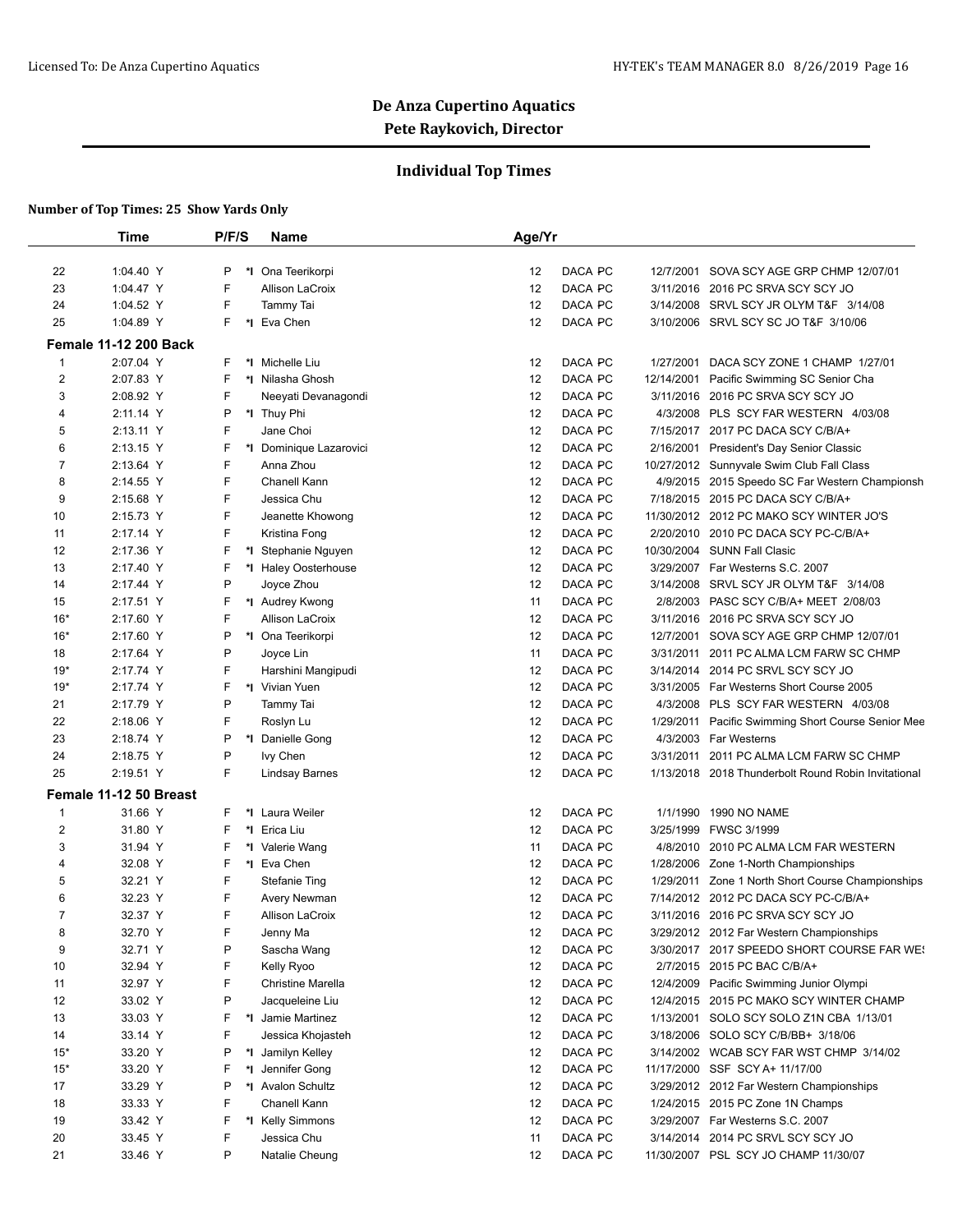## **Individual Top Times**

|                  | <b>Time</b>             | P/F/S   | <b>Name</b>                     | Age/Yr   |         |                 |                                                                                    |
|------------------|-------------------------|---------|---------------------------------|----------|---------|-----------------|------------------------------------------------------------------------------------|
| 22               | 33.50 Y                 | F       | *I Danielle Hildebrandt         | 12       | DACA PC |                 | 11/17/2000 SSF SCY A+ 11/17/00                                                     |
| 23               | 33.54 Y                 | P       | *I Vivian Yuen                  | 12       | DACA PC |                 | 3/31/2005 Far Westerns Short Course 2005                                           |
| 24               | 33.55 Y                 | P       | Hannah Morrow                   | 12       | DACA PC |                 | 12/4/2009 Pacific Swimming Junior Olympi                                           |
| 25               | 33.65 Y                 | P       | Iris Dong                       | 12       | DACA PC |                 | 12/6/2013 2013 PC MAKO SCY 14-UN JO                                                |
|                  | Female 11-12 100 Breast |         |                                 |          |         |                 |                                                                                    |
| 1                | 1:08.00 Y               | F.      | *I Laura Weiler                 |          | DACA PC |                 | 1/1/1990 1990 NO NAME                                                              |
| $\overline{c}$   | 1:08.01 Y               | F       |                                 | 12<br>11 | DACA PC |                 | 3/26/2010 2010 PC SRVL LCM SCY JO'S                                                |
|                  | 1:08.63 Y               | F       | *I Valerie Wang<br>*I Eva Chen  | 12       | DACA PC |                 | 1/21/2006 2006 Pacific Coast All Star Me                                           |
| 3                | 1:08.79 Y               | F       |                                 | 12       | DACA PC |                 |                                                                                    |
| 4                |                         | P       | <b>Stefanie Ting</b>            | 12       | DACA PC |                 | 3/31/2011 2011 PC ALMA LCM FARW SC CHMP<br>12/5/2014 2014 PC MAKO SCY WINTER CHMPS |
| 5                | 1:09.53 Y<br>1:09.80 Y  | P       | Kelly Ryoo<br>*I Jamie Martinez |          | DACA PC |                 |                                                                                    |
| 6                |                         | F       |                                 | 12       |         |                 | 3/23/2001 SRVL SCY AA+ T&F 3/23/01                                                 |
| $7^*$            | 1:09.86 Y               |         | Jenny Ma                        | 12       | DACA PC |                 | 3/29/2012 2012 Far Western Championships                                           |
| $7^*$            | 1:09.86 Y               | F       | Christine Marella               | 12       | DACA PC |                 | 12/4/2009 Pacific Swimming Junior Olympi                                           |
| 9                | 1:10.52 Y               | P       | Allison LaCroix                 | 12       | DACA PC |                 | 3/31/2016 2016 SPEEDO SHORT COURSE FAR WE!                                         |
| 10               | 1:10.57 Y               | F       | *1 Avalon Schultz               | 12       | DACA PC |                 | 3/29/2012 2012 Far Western Championships                                           |
| 11               | 1:10.88 Y               | F       | *I Jennifer Gong                | 12       | DACA PC |                 | 3/23/2001 SRVL SCY AA+ T&F 3/23/01                                                 |
| $12*$            | 1:11.27 Y               | F       | Jacqueleine Liu                 | 12       | DACA PC |                 | 12/4/2015 2015 PC MAKO SCY WINTER CHAMP                                            |
| $12*$            | 1:11.27 Y               | F       | *I Stephanie Nguyen             | 12       | DACA PC |                 | 12/3/2004 2004 Junior Olympics Champions                                           |
| 14               | 1:11.65 Y               | P       | Sascha Wang                     | 12       | DACA PC |                 | 3/30/2017 2017 SPEEDO SHORT COURSE FAR WE!                                         |
| 15               | 1:11.73 Y               | F       | *I Vivian Yuen                  | 12       | DACA PC |                 | 3/31/2005 Far Westerns Short Course 2005                                           |
| 16               | 1:11.76 Y               | F       | Chanell Kann                    | 12       | DACA PC |                 | 10/25/2014 SUNN C/B/A+ Fall Classic                                                |
| 17               | 1:11.85 Y               | F       | Jessica Khojasteh               | 12       | DACA PC |                 | 3/5/2006 2006 PC ZN ALLSTAR3/05/06                                                 |
| 18               | 1:11.94 Y               | F       | Hannah Morrow                   | 12       | DACA PC |                 | 2/20/2010 2010 PC DACA SCY PC-C/B/A+                                               |
| 19               | 1:12.06 Y               | F       | Jessica Chu                     | 11       | DACA PC |                 | 3/14/2014 2014 PC SRVL SCY SCY JO                                                  |
| 20               | 1:12.25 Y               | F       | Yeeling Tse                     | 12       | DACA PC |                 | 12/10/2011 2011 PC DCD SCY PC-C/B/A+                                               |
| 21               | 1:12.33 Y               | F       | Iris Dong                       | 12       | DACA PC |                 | 12/6/2013 2013 PC MAKO SCY 14-UN JO                                                |
| 22               | 1:12.46 Y               | P       | Natalie Cheung                  | 12       | DACA PC |                 | 11/30/2007 PSL SCY JO CHAMP 11/30/07                                               |
| 23               | 1:12.49 Y               | P       | Tammy Tai                       | 12       | DACA PC |                 | 4/3/2008 PLS SCY FAR WESTERN 4/03/08                                               |
| 24               | 1:12.56 Y               | F       | *I Thuy Phi                     | 12       | DACA PC |                 | 2/23/2008 SSFA SCY C/B/A+ 2/23/08                                                  |
| 25               | 1:12.68 Y               | P       | Joyce Zhou                      | 12       | DACA PC |                 | 4/3/2008 PLS SCY FAR WESTERN 4/03/08                                               |
|                  | Female 11-12 200 Breast |         |                                 |          |         |                 |                                                                                    |
| $\mathbf{1}$     | 2:25.01 Y               | F       | *I Valerie Wang                 | 11       | DACA PC | 3/26/2010       | 2010 PC SRVL LCM SCY JO'S                                                          |
| $\boldsymbol{2}$ | 2:25.24 Y               | F       | *1 Eva Chen                     | 12       | DACA PC |                 | 2/18/2006 DACA & SMST Dual Meet                                                    |
| 3                | 2:29.26 Y               | F       | Chanell Kann                    | 12       | DACA PC |                 | 4/9/2015 2015 Speedo SC Far Western Championsh                                     |
| 4                | 2:30.11 Y               | F       | <b>Stefanie Ting</b>            | 12       | DACA PC | 3/31/2011       | 2011 PC ALMA LCM FARW SC CHMP                                                      |
| 5                | 2:30.18 Y               | F       | <b>Christine Marella</b>        | 12       | DACA PC |                 | 12/4/2009 Pacific Swimming Junior Olympi                                           |
| 6                | 2:30.76 Y               | F       | Jessica Chu                     | 11       | DACA PC | 2/22/2014       | 2014 PC DACA SCY C/B/A+                                                            |
| $\overline{7}$   | 2:31.33 Y               | P       | Yeeling Tse                     | 12       | DACA PC |                 | 3/31/2011 2011 PC ALMA LCM FARW SC CHMP                                            |
| 8                | 2:31.49 Y               | P       | *I Thuy Phi                     | 12       | DACA PC |                 | 4/3/2008 PLS SCY FAR WESTERN 4/03/08                                               |
| 9                | 2:31.51 Y               | F       | *I Stephanie Nguyen             | 12       | DACA PC |                 | 12/3/2004 2004 Junior Olympics Champions                                           |
| 10               | 2:31.56 Y               | F       | Allison LaCroix                 | 12       | DACA PC |                 | 3/31/2016 2016 SPEEDO SHORT COURSE FAR WE!                                         |
| 11               | 2:31.95 Y               | F       | *1 Avalon Schultz               | 12       | DACA PC |                 | 3/29/2012 2012 Far Western Championships                                           |
| 12               | 2:32.55 Y               | F<br>*∣ | Jamie Martinez                  | 12       | DACA PC |                 | 2/16/2001 President's Day Senior Classic                                           |
| 13               | 2:33.26 Y               | F       | Kelly Ryoo                      | 12       | DACA PC |                 | 10/4/2014 2014 PC DACA SCY C/B/A+                                                  |
| 14               | 2:33.43 Y               | F       | Natalie Cheung                  | 12       | DACA PC |                 | 11/30/2007 PSL SCY JO CHAMP 11/30/07                                               |
| 15               | 2:33.47 Y               | P       | Tammy Tai                       | 12       | DACA PC |                 | 4/3/2008 PLS SCY FAR WESTERN 4/03/08                                               |
| 16               | 2:33.62 Y               | F       | *I Jennifer Gong                | 12       | DACA PC | 2/16/2001       | President's Day Senior Classic                                                     |
| 17               | 2:33.99 Y               | F       | *I Alexa Namba                  | 11       | DACA PC | 10/24/1998 SCSC |                                                                                    |
| 18               | 2:34.57 Y               | P       | Jenny Ma                        | 12       | DACA PC |                 | 3/29/2012 2012 Far Western Championships                                           |
| 19               | 2:34.59 Y               | P       | Jacqueleine Liu                 | 12       | DACA PC |                 | 12/4/2015 2015 PC MAKO SCY WINTER CHAMP                                            |
| 20               | 2:35.08 Y               | P       | <b>Lindsay Schmidt</b>          | 12       | DACA PC |                 | 4/3/2014 2014 PC MAKO SCY FAR WESTERN                                              |
| 21               | 2:35.37 Y               | P       | *I Vivian Yuen                  | 12       | DACA PC |                 | 12/3/2004 2004 Junior Olympics Champions                                           |
|                  |                         |         |                                 |          |         |                 |                                                                                    |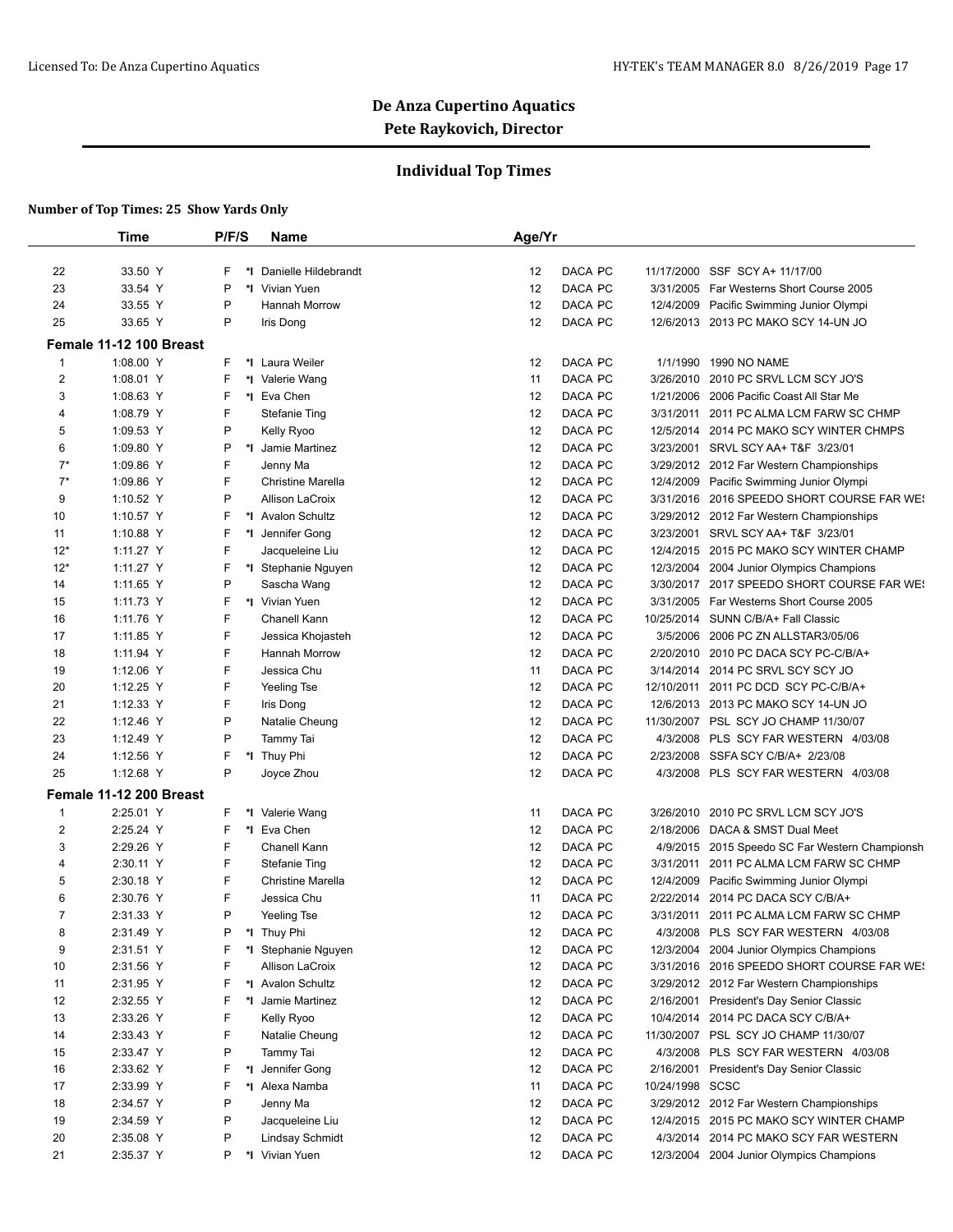## **Individual Top Times**

|                | <b>Time</b>                 | P/F/S  | <b>Name</b>                       | Age/Yr                                                                                                       |
|----------------|-----------------------------|--------|-----------------------------------|--------------------------------------------------------------------------------------------------------------|
| 22             | 2:35.46 Y                   | S      | *1 Aileen Lee                     | DACA PC<br>4/2/2009 2009 PC ALMA SCY FARW SC CHMP<br>11                                                      |
| 23             | 2:36.00 Y                   | F      | Flora Dong                        | DACA PC<br>12<br>7/14/2012 2012 PC DACA SCY PC-C/B/A+                                                        |
| 24             | 2:36.18 Y                   | F      | Iris Dong                         | DACA PC<br>12<br>12/6/2013 2013 PC MAKO SCY 14-UN JO                                                         |
| 25             | 2:36.26 Y                   | P      | *I Kelly Simmons                  | DACA PC<br>12<br>3/29/2007 Far Westerns S.C. 2007                                                            |
|                | <b>Female 11-12 50 Fly</b>  |        |                                   |                                                                                                              |
| $\mathbf{1}$   | 26.67 Y                     | F      | *I Karen Amundson                 | DACA PC<br>12<br>3/25/1999 FWSC 3/1999                                                                       |
| $\overline{2}$ | 27.37 Y                     | P      | Neeyati Devanagondi               | DACA PC<br>12<br>12/4/2015 2015 PC MAKO SCY WINTER CHAMP                                                     |
| 3              | 27.40 Y                     | F      | *I Michelle Liu                   | 12<br>DACA PC<br>DACA SCY ZONE 1 CHAMP 1/27/01<br>1/27/2001                                                  |
| 4              | 27.79 Y                     | F      | Roslyn Lu                         | DACA PC<br>12<br>4/8/2010<br>2010 PC ALMA LCM FAR WESTERN                                                    |
| 5              | 28.05 Y                     | F      | *I Jamie Martinez                 | 12<br>DACA PC<br>3/3/2001<br>PASC SCY A+ MEET 3/03/01                                                        |
| 6              | 28.17 Y                     | F      | Jessica Chu                       | DACA PC<br>12<br>12/5/2014 2014 PC MAKO SCY WINTER CHMPS                                                     |
| $\overline{7}$ | 28.20 Y                     | F      | Kristina Fong                     | DACA PC<br>12<br>1/23/2010 Zone 1 North Short Course Championships                                           |
| 8              | 28.30 Y                     | P      | Alia Johnson                      | DACA PC<br>12<br>4/4/2013 2013 Speedo Far Western SC Championsh                                              |
| 9              | 28.31 Y                     | P      | Lily Van Putten                   | 12<br>DACA PC<br>4/5/2018 2018 Far Western Short Course Champions                                            |
| 10             | 28.41 Y                     | P      | Sascha Wang                       | DACA PC<br>12<br>3/30/2017 2017 SPEEDO SHORT COURSE FAR WE!                                                  |
| 11             | 28.53 Y                     | P      |                                   | 12<br>DACA PC                                                                                                |
| 12             | 28.58 Y                     | F      | Emilie Lespinasse<br>Chanell Kann | 4/5/2018 2018 Far Western Short Course Champions<br>DACA PC<br>12<br>3/20/2015 2015 PC SRVL SCY SCY JO CHAMP |
| 13             | 28.61 Y                     | F      | Jeanette Khowong                  | DACA PC<br>12<br>11/17/2012 2012 PC DACA SCY PC-C/B/A+                                                       |
| 14             | 28.65 Y                     | F      | Eunice Kan                        | DACA PC<br>12<br>7/14/2012 2012 PC DACA SCY PC-C/B/A+                                                        |
|                |                             | F      | *I Eva Chen                       |                                                                                                              |
| 15             | 28.68 Y<br>28.71 Y          | F      | Sarah Radle                       | 12<br>DACA PC<br>1/28/2006 Zone 1-North Championships<br>DACA PC                                             |
| 16             | 28.74 Y                     | P      |                                   | 11<br>2/2/2015 2015 PC Z1N Champs                                                                            |
| 17             |                             |        | Sayeh Faridnia                    | 12<br>DACA PC<br>12/4/2009 Pacific Swimming Junior Olympi<br>DACA PC                                         |
| 18             | 28.75 Y                     | P<br>P | Clare Chua<br>Fiona Feng          | 12<br>4/9/2015 2015 Speedo SC Far Western Championsh<br>DACA PC                                              |
| 19             | 28.79 Y                     | P      | Neeti Badve                       | 12<br>4/5/2018 2018 Far Western Short Course Champions<br>DACA PC<br>12                                      |
| $20*$          | 28.82 Y                     |        |                                   | 12/4/2015 2015 PC MAKO SCY WINTER CHAMP                                                                      |
| $20*$          | 28.82 Y                     | F      | Kelly Ryoo                        | 12<br>DACA PC<br>11/15/2014 2014 PC DACA SCY C/B/A+                                                          |
| 22             | 28.87 Y                     | P      | Shannon Wong                      | DACA PC<br>12<br>12/4/2015 2015 PC MAKO SCY WINTER CHAMP                                                     |
| 23             | 28.95 Y                     | F      | *I Julia Hu                       | 12<br>DACA PC<br>1/29/2005 Zone 1 North Short Course Championships                                           |
| 24             | 29.04 Y                     | F      | *I Stephanie Nguyen               | DACA PC<br>12<br>11/20/2004 SOLO SCY C/B/A+ 11/20/04                                                         |
| 25             | 29.16 Y                     | P      | *I Ona Teerikorpi                 | DACA PC<br>12<br>12/7/2001 SOVA SCY AGE GRP CHMP 12/07/01                                                    |
|                | <b>Female 11-12 100 Fly</b> |        |                                   |                                                                                                              |
| 1              | 59.30 Y                     | F      | *I Karen Amundson                 | DACA PC<br>12<br>3/25/1999<br>FWSC 3/1999                                                                    |
| $\overline{2}$ | 59.64 Y                     | F      | *I Jamie Martinez                 | DACA PC<br>12<br>4/5/2001<br>WCAB SCY FAR WST CHMP 4/05/01                                                   |
| 3              | 59.86 Y                     | F      | Jessica Chu                       | DACA PC<br>12<br>4/9/2015 2015 Speedo SC Far Western Championsh                                              |
| 4              | 59.90 Y                     | F      | *1 Amber Hovey                    | 12<br>DACA PC<br>8/2/2000<br>2000 US Far West                                                                |
| 5              | 1:00.30 Y                   | F      | *I Michelle Liu                   | 12<br>DACA PC<br>1/27/2001<br>DACA SCY ZONE 1 CHAMP 1/27/01                                                  |
| 6              | 1:00.88 Y                   | F      | Sarah Radle                       | 12<br>DACA PC<br>12/4/2015 2015 PC MAKO SCY WINTER CHAMP                                                     |
| $\overline{7}$ | 1:01.16 Y                   | P      | *I Nilasha Ghosh                  | 12<br>DACA PC<br>12/14/2001<br>Pacific Swimming SC Senior Cha                                                |
| 8              | 1:01.36 Y                   | F      | Neeyati Devanagondi               | DACA PC<br>12<br>1/16/2016 2016 Thunderbolt Round Robin Invitational                                         |
| 9              | 1:02.49 Y                   | F      | *I Catherine Kung                 | DACA PC<br>12<br>DCD SCY B/A+ 10/12/01<br>10/12/2001                                                         |
| 10             | 1:02.54 Y                   | F      | *I Eva Chen                       | 12<br>DACA PC<br>12/2/2005 2005 Junior Olympics Champions                                                    |
| 11             | 1:02.60 Y                   | F      | Kristina Fong                     | 12<br>DACA PC<br>11/21/2009 2009 PC DACA SCY PC-C/B/A+                                                       |
| 12             | 1:03.01 Y                   | P      | Chanell Kann                      | 12<br>DACA PC<br>4/9/2015 2015 Speedo SC Far Western Championsh                                              |
| 13             | 1:03.17 Y                   | F      | *I Thuy Phi                       | 12<br>DACA PC<br>11/30/2007<br>PSL SCY JO CHAMP 11/30/07                                                     |
| 14             | 1:03.55 Y                   | F      | *I Larissa Wen                    | 12<br>DACA PC<br>1/29/2011<br>Pacific Swimming Short Course Senior Mee                                       |
| 15             | 1:03.56 Y                   | F      | Jeanette Khowong                  | 12<br>DACA PC<br>1/19/2013 2013 MHA MLK Invitational                                                         |
| 16             | 1:03.73 Y                   | F      | Neeti Badve                       | 12<br>DACA PC<br>12/4/2015 2015 PC MAKO SCY WINTER CHAMP                                                     |
| 17             | 1:03.77 Y                   | F      | *I Stephanie Nguyen               | 12<br>DACA PC<br>1/15/2005 SOLO SCY C/B/A+ 1/15/05                                                           |
| 18             | 1:03.79 Y                   | P      | *I Ona Teerikorpi                 | 12<br>DACA PC<br>12/7/2001<br>SOVA SCY AGE GRP CHMP 12/07/01                                                 |
| 19             | 1:04.04 Y                   | F      | Christine Marella                 | 12<br>DACA PC<br>11/21/2009<br>2009 PC DACA SCY PC-C/B/A+                                                    |
| 20             | 1:04.16 Y                   | P      | *I Dominique Lazarovici           | 12<br>DACA PC<br>4/5/2001<br>WCAB SCY FAR WST CHMP 4/05/01                                                   |
| 21             | 1:04.33 Y                   | P      | Lily Van Putten                   | 12<br>DACA PC<br>4/5/2018 2018 Far Western Short Course Champions                                            |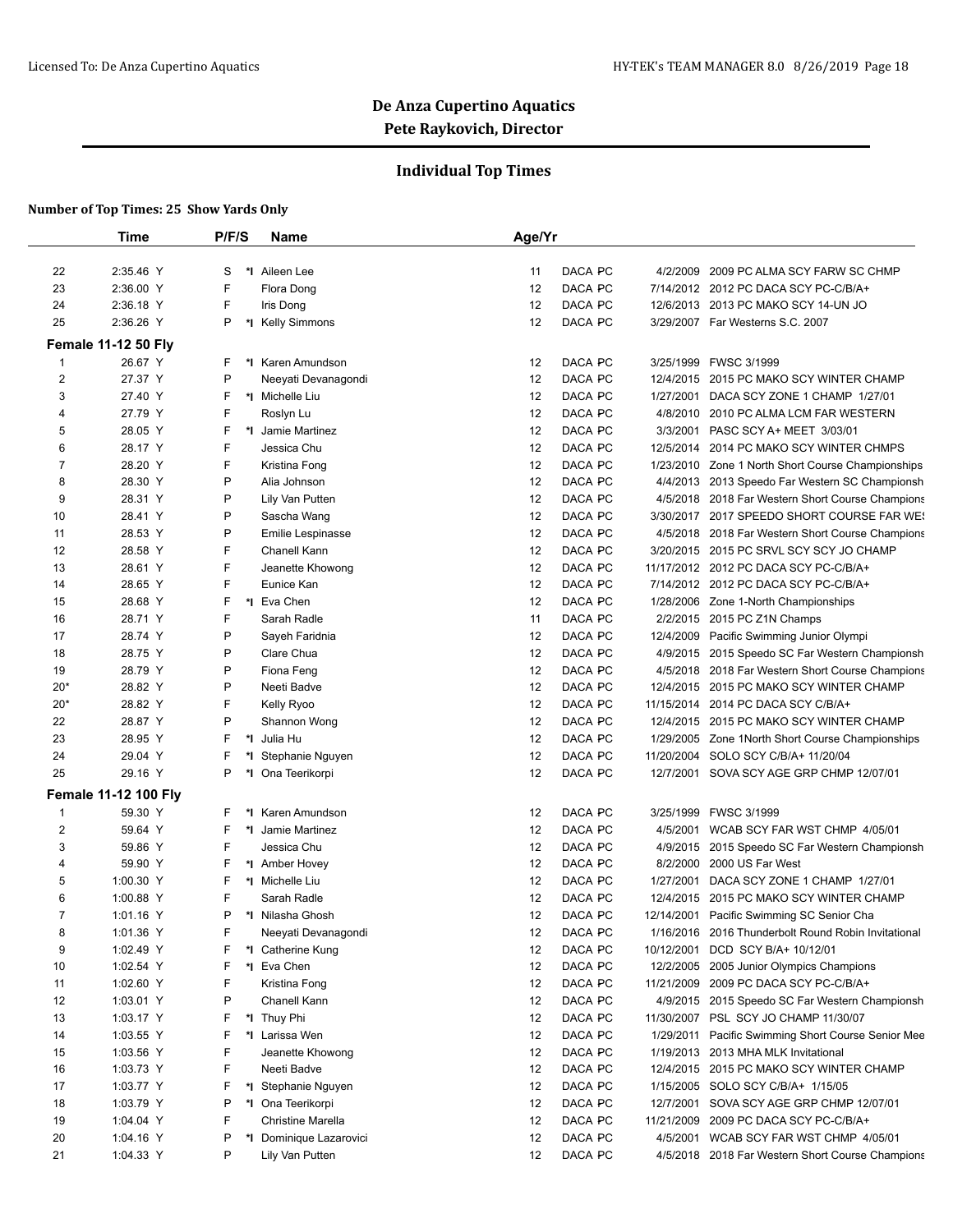## **Individual Top Times**

|                     | <b>Time</b>                      | P/F/S  | <b>Name</b>                           | Age/Yr                         |                 |                                                                                            |
|---------------------|----------------------------------|--------|---------------------------------------|--------------------------------|-----------------|--------------------------------------------------------------------------------------------|
| 22                  | 1:04.41 Y                        | P      | Fiona Feng                            | DACA PC<br>12                  |                 | 4/5/2018 2018 Far Western Short Course Champions                                           |
| 23                  | 1:04.44 Y                        | F      | Kelly Ryoo                            | DACA PC<br>12                  |                 | 11/15/2014 2014 PC DACA SCY C/B/A+                                                         |
| 24                  | 1:04.66 Y                        | F      | Roslyn Lu                             | DACA PC<br>12                  |                 | 3/7/2010 2010 PC PC-ZONES SCY ALL-STAR                                                     |
| 25                  | 1:04.67 Y                        | F      | Jessica Khojasteh                     | 12<br>DACA PC                  |                 | 3/18/2006 SOLO SCY C/B/BB+ 3/18/06                                                         |
|                     | <b>Female 11-12 200 Fly</b>      |        |                                       |                                |                 |                                                                                            |
| 1                   | 2:09.51 Y                        | F      | *I Jamie Martinez                     | DACA PC<br>12                  | 2/16/2001       | President's Day Senior Classic                                                             |
| $\overline{c}$      | 2:10.81 Y                        | F      | Jessica Chu                           | DACA PC<br>12                  | 4/9/2015        | 2015 Speedo SC Far Western Championsh                                                      |
| 3                   | 2:13.17 Y                        | F      | *I Amber Hovey                        | 12<br>DACA PC                  | 2/20/2000 SACTO |                                                                                            |
| 4                   | 2:17.31 Y                        | F      | Sarah Radle                           | 12<br>DACA PC                  |                 | 3/20/2015 2015 PC SRVL SCY SCY JO CHAMP                                                    |
| 5                   | 2:17.79 Y                        | F      | *I Thuy Phi                           | 12<br>DACA PC                  | 3/14/2008       | SRVL SCY JR OLYM T&F 3/14/08                                                               |
| 6                   | 2:18.36 Y                        | F      | *I Michelle Liu                       | DACA PC<br>12                  | 3/15/2001       | Midwest Sectional Championship                                                             |
| 7                   | 2:18.81 Y                        | F      | *1 Catherine Kung                     | 12<br>DACA PC                  | 3/23/2001       | SRVL SCY AA+ T&F 3/23/01                                                                   |
| 8                   | 2:18.90 Y                        | F      | Jeanette Khowong                      | 12<br>DACA PC                  |                 | 10/27/2012 Sunnyvale Swim Club Fall Class                                                  |
| 9                   | 2:18.98 Y                        | F      | Roslyn Lu                             | DACA PC<br>12                  | 1/29/2011       | Pacific Swimming Short Course Senior Mee                                                   |
| 10                  | 2:19.10 Y                        | F      | *I Karen Amundson                     | DACA PC<br>11                  | 10/24/1998 SCSC |                                                                                            |
| 11                  | 2:20.27 Y                        | F      | Danielle Panconi                      | 12<br>DACA PC                  |                 | 10/30/2010 Sunnyvale Swim Club Fall Classic                                                |
| 12                  | 2:20.73 Y                        | F      | *I Eva Chen                           | 12<br>DACA PC                  | 2/18/2006       | DACA & SMST Dual Meet                                                                      |
| 13                  | 2:21.98 Y                        | F      | Neeti Badve                           | 12<br>DACA PC                  |                 | 1/16/2016 2016 Thunderbolt Round Robin Invitational                                        |
| 14                  | 2:23.50 Y                        | F      | Kristina Fong                         | 12<br>DACA PC                  | 10/31/2009      | 2009 PC SUNN SCY PC-CBA+                                                                   |
| 15                  | 2:24.57 Y                        | F      | *I Danielle Hildebrandt               | 12<br>DACA PC                  | 11/17/2000      | SSF SCY A+ 11/17/00                                                                        |
| 16                  | 2:25.66 Y                        | F      | Kelly Ryoo                            | 12<br>DACA PC                  |                 | 10/25/2014 SUNN C/B/A+ Fall Classic                                                        |
| 17                  | 2:25.96 Y                        | F      | Florina Yang                          | 12<br>DACA PC                  | 2/21/2009       | 2009 PC SSF SCY C/B/A+                                                                     |
| 18                  | 2:26.01 Y                        | P      | *I Erica Tzeng                        | DACA PC<br>12                  | 4/8/2010        | 2010 PC ALMA LCM FAR WESTERN                                                               |
| 19                  | 2:26.92 Y                        | F      | *1 Larissa Wen                        | DACA PC<br>12                  | 1/29/2011       | Pacific Swimming Short Course Senior Mee                                                   |
| 20                  | 2:27.45 Y                        | F      | Sayeh Faridnia                        | 12<br>DACA PC                  |                 | 2/20/2010 2010 PC DACA SCY PC-C/B/A+                                                       |
| 21                  | 2:27.80 Y                        | F      | Kelly Zheng                           | DACA PC<br>12                  |                 | 11/16/2013 2013 PC DACA SCY C/B/A+                                                         |
| 22                  | 2:28.10 Y                        | F      | lvy Chen                              | 12<br>DACA PC                  | 2/12/2011       | 2011 PC DACA SCY C/B/A+                                                                    |
| 23                  | 2:28.75 Y                        | F      | Kathy Xu                              | 12<br>DACA PC                  |                 | 2/24/2018 2018 PC DACA SCY C/B/A+                                                          |
| 24                  | 2:28.92 Y                        | F      | *I Dominique Lazarovici               | DACA PC<br>12                  | 2/16/2001       | President's Day Senior Classic                                                             |
| 25                  | 2:29.29 Y                        | F      | *1 Danielle Gong                      | 12<br>DACA PC                  |                 | 12/5/2002 Holiday Fest 2002                                                                |
|                     |                                  |        |                                       |                                |                 |                                                                                            |
|                     | Female 11-12 100 IM<br>1:01.56 Y |        | *I Jamie Martinez                     | DACA PC                        |                 |                                                                                            |
| 1<br>$\overline{c}$ | 1:02.13 Y                        | F<br>F | Chanell Kann                          | 12<br>12<br>DACA PC            | 4/5/2001        | WCAB SCY FAR WST CHMP 4/05/01<br>4/9/2015 2015 Speedo SC Far Western Championsh            |
|                     | 1:02.30 Y                        | F      |                                       | DACA PC<br>12                  |                 |                                                                                            |
| 3                   |                                  | F      | Neeyati Devanagondi<br>*I Amber Hovey | DACA PC                        |                 | 3/11/2016 2016 PC SRVA SCY SCY JO                                                          |
| 4                   | 1:02.32 Y                        | P      | Jessica Chu                           | 12                             |                 | 3/1/2000 PLS 3/2000                                                                        |
| 5<br>6              | 1:02.36 Y<br>1:02.64 Y           | F      | *I Eva Chen                           | 12<br>DACA PC<br>12<br>DACA PC |                 | 4/9/2015 2015 Speedo SC Far Western Championsh<br>1/21/2006 2006 Pacific Coast All Star Me |
| $\overline{7}$      | 1:02.70 Y                        | F      | *I Thuy Phi                           | 12<br>DACA PC                  |                 | 4/3/2008 PLS SCY FAR WESTERN 4/03/08                                                       |
| 8                   | 1:03.13 Y                        | P      | *I Valerie Wang                       | DACA PC<br>11                  |                 | 4/8/2010 2010 PC ALMA LCM FAR WESTERN                                                      |
| 9                   | 1:03.16 Y                        | F      | Jessica Khojasteh                     | DACA PC<br>12                  |                 | 3/10/2006 SRVL SCY SC JO T&F 3/10/06                                                       |
| 10                  | 1:03.28 Y                        | F      | *I Stephanie Nguyen                   | 12<br>DACA PC                  |                 | 1/15/2005 SOLO SCY C/B/A+ 1/15/05                                                          |
| 11                  | 1:03.46 Y                        | F      | *I Michelle Liu                       | 12<br>DACA PC                  | 3/3/2001        | PASC SCY A+ MEET 3/03/01                                                                   |
| 12                  | 1:03.56 Y                        | F      | Kristina Fong                         | DACA PC<br>12                  |                 | 1/9/2010 2010 CA Pacific Coast All-Star                                                    |
| 13                  | 1:03.85 Y                        | P      | Tammy Tai                             | 12<br>DACA PC                  |                 | 4/3/2008 PLS SCY FAR WESTERN 4/03/08                                                       |
| 14                  | 1:04.06 Y                        | F      | *I Danielle Hildebrandt               | 12<br>DACA PC                  |                 | 11/17/2000 SSF SCY A+ 11/17/00                                                             |
| 15                  | 1:04.45 Y                        | P      | Kelly Ryoo                            | 12<br>DACA PC                  |                 | 12/5/2014 2014 PC MAKO SCY WINTER CHMPS                                                    |
| 16                  | 1:04.73 Y                        | P      | Allison LaCroix                       | 12<br>DACA PC                  |                 |                                                                                            |
| 17                  | 1:04.75 Y                        | F      | Christine Marella                     | 12<br>DACA PC                  |                 | 3/31/2016 2016 SPEEDO SHORT COURSE FAR WE!<br>4/2/2009 2009 PC ALMA SCY FARW SC CHMP       |
|                     |                                  | P      |                                       | DACA PC                        |                 |                                                                                            |
| 18<br>19            | 1:04.76 Y<br>1:04.80 Y           | P      | Joyce Zhou<br>Roslyn Lu               | 12<br>12<br>DACA PC            |                 | 4/3/2008 PLS SCY FAR WESTERN 4/03/08                                                       |
| 20                  | 1:04.84 Y                        | F      | Harshini Mangipudi                    | 12<br>DACA PC                  |                 | 4/8/2010 2010 PC ALMA LCM FAR WESTERN<br>1/25/2014 Zone 1 North Short Course Championships |
| 21                  | 1:04.86 Y                        | P      | <b>Lindsay Schmidt</b>                | DACA PC<br>12                  |                 | 4/3/2014 2014 PC MAKO SCY FAR WESTERN                                                      |
|                     |                                  |        |                                       |                                |                 |                                                                                            |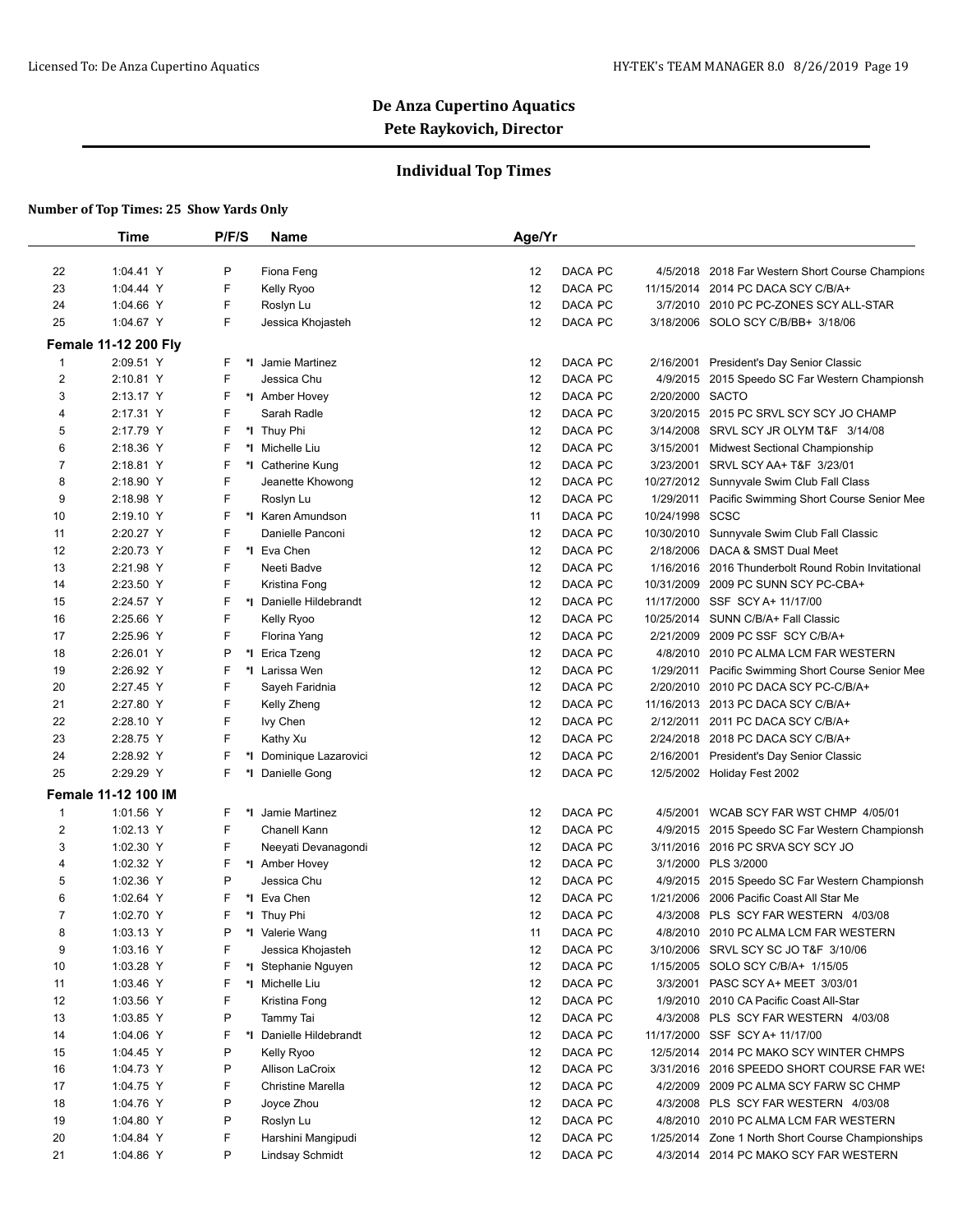## **Individual Top Times**

|                | Time                       | P/F/S    | Name                     | Age/Yr                      |                                                     |
|----------------|----------------------------|----------|--------------------------|-----------------------------|-----------------------------------------------------|
|                |                            |          |                          |                             |                                                     |
| 22             | 1:05.15 Y                  | F        | Anna Zhou                | DACA PC<br>12               | 11/30/2012 2012 PC MAKO SCY WINTER JO'S             |
| 23             | 1:05.21 Y                  | P        | *I Avalon Schultz        | 12<br>DACA PC               | 3/16/2012 2012 PC SRVL SCY SCY JR OLYM              |
| 24             | 1:05.26 Y                  | F        | Hannah Morrow            | 12<br>DACA PC               | 2/20/2010 2010 PC DACA SCY PC-C/B/A+                |
| 25             | 1:05.28 Y                  | P<br>*I  | Jamilyn Kelley           | 12<br>DACA PC               | 3/14/2002 WCAB SCY FAR WST CHMP 3/14/02             |
|                | <b>Female 11-12 200 IM</b> |          |                          |                             |                                                     |
| 1              | 2:10.57 Y                  | F.<br>*∣ | Jamie Martinez           | DACA PC<br>12               | 4/5/2001<br>WCAB SCY FAR WST CHMP 4/05/01           |
| $\overline{2}$ | 2:12.45 Y                  | F<br>۰ı  | Danielle Hildebrandt     | 12<br>DACA PC               | 12/7/2000 2000 Holiday Swim Festival                |
| 3              | 2:13.20 Y                  | P        | *I Nilasha Ghosh         | DACA PC<br>12               | 12/14/2001 Pacific Swimming SC Senior Cha           |
| 4              | 2:13.24 Y                  | F        | Chanell Kann             | 12<br>DACA PC               | 4/9/2015 2015 Speedo SC Far Western Championsh      |
| 5              | 2:13.38 Y                  | F        | Jessica Chu              | 12<br>DACA PC               | 12/5/2014 2014 PC MAKO SCY WINTER CHMPS             |
| 6              | 2:13.41 Y                  | F        | Jessica Khojasteh        | DACA PC<br>12               | 3/10/2006 SRVL SCY SC JO T&F 3/10/06                |
| 7              | 2:13.42 Y                  | F        | *I Amber Hovey           | 12<br>DACA PC               | 3/1/2000 PLS 3/2000                                 |
| 8              | 2:13.64 Y                  | F        | Sarah Radle              | 12<br>DACA PC               | 12/4/2015 2015 PC MAKO SCY WINTER CHAMP             |
| 9              | 2:14.08 Y                  | P        | *I Thuy Phi              | DACA PC<br>12               | 4/3/2008<br>PLS SCY FAR WESTERN 4/03/08             |
| 10             | 2:15.59 Y                  | F<br>*I  | Eva Chen                 | 12<br>DACA PC               | 3/30/2006 Far Westerns SC                           |
| 11             | 2:15.69 Y                  | F<br>*l  | Jennifer Gong            | 12<br>DACA PC               | 3/23/2001 SRVL SCY AA+ T&F 3/23/01                  |
| 12             | 2:15.75 Y                  | F<br>*l  | Stephanie Nguyen         | 12<br>DACA PC               | 1/15/2005 SOLO SCY C/B/A+ 1/15/05                   |
| 13             | 2:16.26 Y                  | F        | Tammy Tai                | 12<br>DACA PC               | 4/3/2008 PLS SCY FAR WESTERN 4/03/08                |
| 14             | 2:16.85 Y                  | F        | *I Michelle Liu          | 12<br>DACA PC               | 11/17/2000 SSF SCY A+ 11/17/00                      |
| 15             | 2:16.94 Y                  | F        | Kristina Fong            | DACA PC<br>12<br>11/21/2009 | 2009 PC DACA SCY PC-C/B/A+                          |
| 16             | 2:17.16 Y                  | F        | Neeyati Devanagondi      | 12<br>DACA PC               | 2/27/2016 2016 PC BAC SCY C/B/A+                    |
| 17             | 2:17.22 Y                  | F        | *I Valerie Wang          | 11<br>DACA PC               | 3/26/2010 2010 PC SRVL LCM SCY JO'S                 |
| 18             | 2:17.47 Y                  | P        | Kelly Ryoo               | DACA PC<br>12               | 12/5/2014 2014 PC MAKO SCY WINTER CHMPS             |
| 19             | 2:17.55 Y                  | F        | Jeanette Khowong         | 12<br>DACA PC               | 11/30/2012 2012 PC MAKO SCY WINTER JO'S             |
| 20             | 2:17.94 Y                  | F        | Roslyn Lu                | 12<br>DACA PC               | 1/29/2011 Pacific Swimming Short Course Senior Mee  |
| 21             | 2:18.50 Y                  | F        | *I Danielle Gong         | DACA PC<br>12               | 4/3/2003 Far Westerns                               |
| 22             | 2:18.61 Y                  | P        | <b>Christine Marella</b> | 12<br>DACA PC               | 12/4/2009 Pacific Swimming Junior Olympi            |
| 23             | 2:18.87 Y                  | F        | Anna Zhou                | 12<br>DACA PC               | 11/30/2012 2012 PC MAKO SCY WINTER JO'S             |
| 24             | 2:18.96 Y                  | F        | Harshini Mangipudi       | 12<br>DACA PC               | 1/18/2014 2014 Thunderbolt Round Robin Invitational |
| 25             | 2:19.75 Y                  | P        | *I Ona Teerikorpi        | 12<br>DACA PC               | 12/7/2001 SOVA SCY AGE GRP CHMP 12/07/01            |
|                | <b>Female 11-12 400 IM</b> |          |                          |                             |                                                     |
| 1              | 4:33.98 Y                  | F        | *I Jamie Martinez        | DACA PC<br>12<br>2/16/2001  | President's Day Senior Classic                      |
| 2              | 4:40.56 Y                  | F        | Jessica Chu              | 12<br>DACA PC               | 4/9/2015<br>2015 Speedo SC Far Western Championsh   |
| 3              | 4:42.59 Y                  | F        | *I Thuy Phi              | DACA PC<br>12               | 4/3/2008 PLS SCY FAR WESTERN 4/03/08                |
| 4              | 4:43.16 Y                  | F        | *I Danielle Hildebrandt  | 12<br>DACA PC               | 11/17/2000 SSF SCY A+ 11/17/00                      |
| 5              | 4:43.77 Y                  | F        | Chanell Kann             | 12<br>DACA PC               | 4/9/2015 2015 Speedo SC Far Western Championsh      |
| 6              | 4:44.66 Y                  | P        | *I Nilasha Ghosh         | DACA PC<br>12<br>12/14/2001 | Pacific Swimming SC Senior Cha                      |
| 7              | 4:45.37 Y                  | F<br>*∣  | Stephanie Nguyen         | 12<br>DACA PC               | 12/3/2004 2004 Junior Olympics Champions            |
| 8              | 4:45.39 Y                  | F        | *1 Jennifer Gong         | DACA PC<br>12               | 2/16/2001 President's Day Senior Classic            |
| 9              | 4:45.53 Y                  | F        | Tammy Tai                | DACA PC<br>12               | 3/14/2008 SRVL SCY JR OLYM T&F 3/14/08              |
| 10             | 4:46.59 Y                  | F        | *I Danielle Gong         | DACA PC<br>12               | 3/14/2003 SRVL SCY AA+ T&F 3/14/03                  |
| 11             | 4:46.69 Y                  | F        | *I Eva Chen              | 12<br>DACA PC               | 3/10/2006 SRVL SCY SC JO T&F 3/10/06                |
| 12             | 4:46.70 Y                  | F        | Jeanette Khowong         | DACA PC<br>12               | 11/30/2012 2012 PC MAKO SCY WINTER JO'S             |
| 13             | 4:48.24 Y                  | F        | Sarah Radle              | 12<br>DACA PC               | 12/4/2015 2015 PC MAKO SCY WINTER CHAMP             |
| 14             | 4:48.27 Y                  | F        | *1 Amber Hovey           | 12<br>DACA PC               | 3/1/2000 PLS 3/2000                                 |
| 15             | 4:49.95 Y                  | F        | <b>Christine Marella</b> | DACA PC<br>12               | 11/21/2009 2009 PC DACA SCY PC-C/B/A+               |
| 16             | 4:52.29 Y                  | F        | *1 Vivian Yuen           | DACA PC<br>12               | 3/11/2005 SRVL SCY JO T&F 3/11/05                   |
| 17             | 4:53.06 Y                  | F        | *I Haley Oosterhouse     | 12<br>DACA PC<br>2/24/2007  | Dual Meet with Sierra Marlins                       |
| 18             | 4:53.50 Y                  | F        | <b>Lindsay Schmidt</b>   | DACA PC<br>12               | 3/8/2014 2014 PC WEST C/B/A+                        |
| 19             | 4:53.59 Y                  | F        | Jessica Khojasteh        | 12<br>DACA PC               | 2/25/2006 PASA SCY C/B/A+ 2/25/06                   |
| 20             | 4:54.57 Y                  | F        | Sayeh Faridnia           | 12<br>DACA PC               | 12/4/2009 Pacific Swimming Junior Olympi            |
| 21             | 4:55.26 Y                  | P        | Ivy Chen                 | 12<br>DACA PC               | 3/31/2011 2011 PC ALMA LCM FARW SC CHMP             |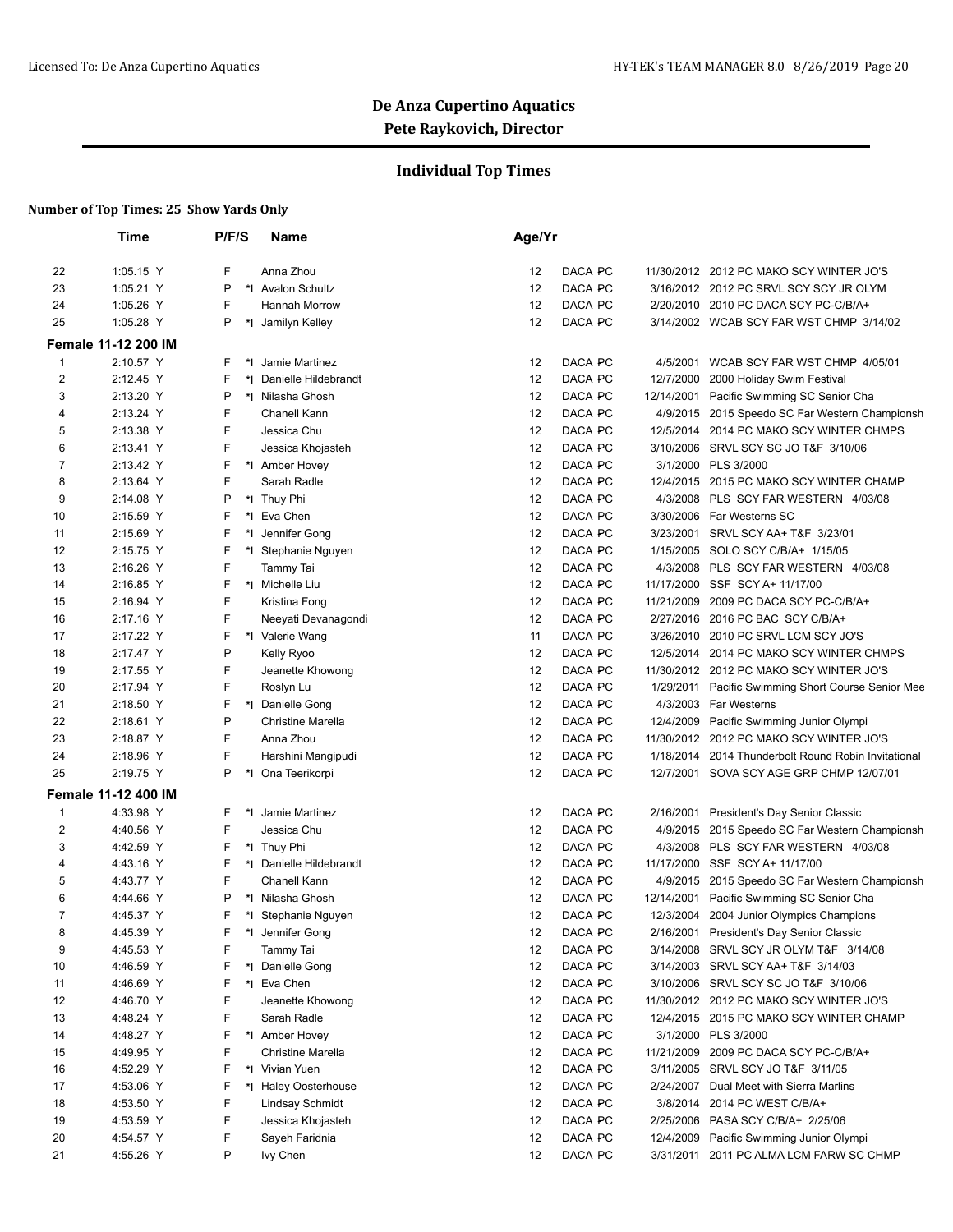## **Individual Top Times**

|                  | <b>Time</b>                  | P/F/S   | <b>Name</b>             | Age/Yr |         |            |                                                 |
|------------------|------------------------------|---------|-------------------------|--------|---------|------------|-------------------------------------------------|
|                  |                              |         |                         |        |         |            |                                                 |
| 22               | 4:56.03 Y                    | F       | Neeti Badve             | 12     | DACA PC | 12/4/2015  | 2015 PC MAKO SCY WINTER CHAMP                   |
| 23               | 4:56.19 Y                    | F       | Joyce Zhou              | 12     | DACA PC | 2/23/2008  | SSFA SCY C/B/A+ 2/23/08                         |
| 24               | 4:56.33 Y                    | F       | *I Audrey Kwong         | 12     | DACA PC | 3/12/2004  | SRVL SCY JR OLYMPIC 3/12/04                     |
| 25               | 4:57.24 Y                    | F       | Kelly Zheng             | 12     | DACA PC |            | 10/5/2013 2013 PC DACA SCY SCY                  |
|                  | Female 13-14 50 Free         |         |                         |        |         |            |                                                 |
| $\mathbf{1}$     | 23.90 Y                      | F       | *I Madeline Schaefer    | 14     | DACA PC | 1/27/2008  | DACA SCY ZN 1N CHAMP 1/27/08                    |
| $\boldsymbol{2}$ | 24.33 Y                      | F       | *1 Michelle Liu         | 14     | DACA PC | 2/27/2003  | 2003 Calif-Nev Spring Speedo C                  |
| 3                | 24.49 Y                      | P       | Chelsea Fong            | 14     | DACA PC | 11/30/2006 | Husky Invitational                              |
| 4                | 24.50 Y                      | P       | *1 Eva Chen             | 14     | DACA PC | 12/7/2007  | <b>WCAB SCY SENR T&amp;F 12/07/07</b>           |
| 5                | 24.51 Y                      | F       | *I Jamie Martinez       | 14     | DACA PC | 1/30/2003  | 27th Annual Wahington Open                      |
| 6                | 24.56 Y                      | F       | Sierra Thomas           | 14     | DACA PC | 7/14/2018  | 2018 PC DACA SCY C/B/A+                         |
| 7                | 24.59 Y                      | P       | *1 Erica Liu            | 14     | DACA PC | 3/15/2001  | <b>Midwest Sectional Championship</b>           |
| 8                | 24.61 Y                      | F       | *1 Amber Hovey          | 14     | DACA PC | 1/31/2002  | 26th Annual Washington Open                     |
| 9                | 24.62 Y                      | F       | Hayes Hyde              | 14     | DACA PC | 3/3/2005   | 2005 American Short Course Championship         |
| 10               | 24.80 Y                      | F       | Jessica Khojasteh       | 14     | DACA PC | 3/14/2008  | SRVL SCY JR OLYM T&F 3/14/08                    |
| 11               | 24.83 Y                      | F       | *I Abra Armour          | 14     | DACA PC | 12/10/1999 | <b>DAC</b>                                      |
| 12               | 24.85 Y                      | F       | *I Nilasha Ghosh        | 14     | DACA PC | 12/12/2003 | PACS SCY SR T&F CHMP 12/12/03                   |
| $13*$            | 24.89 Y                      | F       | Laurence Delisle        | 14     | DACA PC | 3/30/2006  | Far Westerns SC                                 |
| $13*$            | 24.89 Y                      | F       | *1 Danielle Garcia      | 14     | DACA PC | 1/31/2002  | 26th Annual Washington Open                     |
| 15               | 24.92 Y                      | F       | <b>Courtney Schultz</b> | 14     | DACA PC | 3/18/2011  | 2011 PC SRVL LCM JO T&F                         |
| 16               | 25.02 Y                      | P       | Megan Nolet             | 14     | DACA PC | 3/9/2007   | 2007 Juanita Allington Senior Championship      |
| 17               | 25.06 Y                      | P       | Colina Guan             | 14     | DACA PC | 12/5/2014  | 2014 PC MAKO SCY WINTER CHMPS                   |
| 18               | 25.07 Y                      | F       | Kelly Ryoo              | 14     | DACA PC | 12/3/2016  | 2016 PC WCAB SCY SR II T&F                      |
| 19               | 25.08 Y                      | F       | Paige Gilley            | 14     | DACA PC | 3/9/2007   | 2007 Juanita Allington Senior Championship      |
| 20               | 25.10 Y                      | P       | Cora Chan               | 14     | DACA PC | 2/27/2014  | Juanita Allington Memorial Senior Meet          |
| 21               | 25.15 Y                      | F       | Chanell Kann            | 14     | UN PC   | 5/15/2016  | 2016 Santa Clara SCY/LCM Walk On Meet           |
| 22               | 25.20 Y                      | F       | Neeyati Devanagondi     | 14     | DACA PC | 1/13/2018  | 2018 Thunderbolt Round Robin Invitational       |
| 23               | 25.22 Y                      | F       | Jenna LaCroix           | 13     | DACA PC | 1/19/2019  | 2019 Thunderbolt Round Robin Invitational       |
| 24               | 25.23 Y                      | F<br>*I | Elizabeth Shen          | 14     | DACA PC |            | 3/2/2014 Zone All-Star Meet                     |
| 25               | 25.26 Y                      | F       | Sarah Jin               | 14     | DACA PC |            | 5/13/2012 2012 Pacfifc Swimming SCY & LCM WalkO |
|                  | <b>Female 13-14 100 Free</b> |         |                         |        |         |            |                                                 |
| $\mathbf{1}$     | 52.07 Y                      | F       | *I Madeline Schaefer    | 14     | DACA PC | 12/7/2007  | <b>WCAB SCY SENR T&amp;F 12/07/07</b>           |
| 2                | 52.42 Y                      | P       | *1 Erica Liu            | 14     | DACA PC | 2/1/2001   | 25th Annual Washington Open                     |
| 3                | 52.48 Y                      | F       | *I Abra Armour          | 14     | DACA PC | 5/19/2000  | 2000 US Cif-ccs Champs                          |
| 4                | 52.59 Y                      | F       | Chelsea Fong            | 14     | DACA PC | 3/9/2007   | 2007 Juanita Allington Senior Championship      |
| 5                | 52.75 Y                      | F       | *1 Jamie Martinez       | 14     | DACA PC | 1/30/2003  | 27th Annual Wahington Open                      |
| 6                | 52.90 Y                      | F       | *I Michelle Liu         | 14     | DACA PC | 2/27/2003  | 2003 Calif-Nev Spring Speedo C                  |
| $\overline{7}$   | 52.91 Y                      | F       | Hayes Hyde              | 14     | DACA PC |            | 4/1/2004 Far Westerns                           |
| 8                | 53.08 Y                      | F       | Jessica Khojasteh       | 14     | DACA PC |            | 3/14/2008 SRVL SCY JR OLYM T&F 3/14/08          |
| 9                | 53.18 Y                      | F       | Sarah Radle             | 14     | DACA PC |            | 3/10/2017 2017 PC TERA SCY SCY JO'S             |
| 10               | 53.44 Y                      | F       | Laurence Delisle        | 14     | DACA PC | 12/1/2005  | 57th Annual Husky Invitational                  |
| 11               | 53.47 Y                      | F       | Megan Nolet             | 14     | DACA PC | 3/9/2007   | 2007 Juanita Allington Senior Championship      |
| 12               | 53.73 Y                      | F       | Kelly Ryoo              | 14     | DACA PC | 11/4/2016  | SHORT COURSE SENIOR CIRCUIT T/F                 |
| 13               | 53.79 Y                      | Ρ       | *I Danielle Gong        | 14     | DACA PC | 5/13/2005  | 2005 CCS Swimming & Diving Championsh           |
| 14               | 53.83 Y                      | F       | Colina Guan             | 14     | DACA PC | 12/5/2014  | 2014 PC MAKO SCY WINTER CHMPS                   |
| 15               | 53.92 Y                      | P       | *I Danielle Garcia      | 14     | DACA PC |            | 1/31/2002 26th Annual Washington Open           |
| 16               | 53.93 Y                      | F       | *I Eva Chen             | 14     | DACA PC |            | 12/7/2007 WCAB SCY SENR T&F 12/07/07            |
| 17               | 53.99 Y                      | F       | Cora Chan               | 14     | DACA PC | 12/14/2013 | 2013 PC DCD SCY SCY                             |
| $18*$            | 54.13 Y                      | F       | *I Amber Hovey          | 14     | DACA PC | 2/27/2002  | 2002 Spring California-Nevada Sectional Cl      |
| $18*$            | 54.13 Y                      | P       | *I Audrey Kwong         | 14     | DACA PC | 1/13/2006  | 2006 Martin D Inkman "Q" Meet                   |
| 20               | 54.32 Y                      | F       | *1 Nicole Surma         | 14     | DACA PC | 1/24/2014  | Pacific Swimming SC Senior 1 Meet               |
| 21               | 54.39 Y                      | P       | <b>Courtney Schultz</b> | 14     | DACA PC | 3/31/2011  | 2011 PC ALMA LCM FARW SC CHMP                   |
|                  |                              |         |                         |        |         |            |                                                 |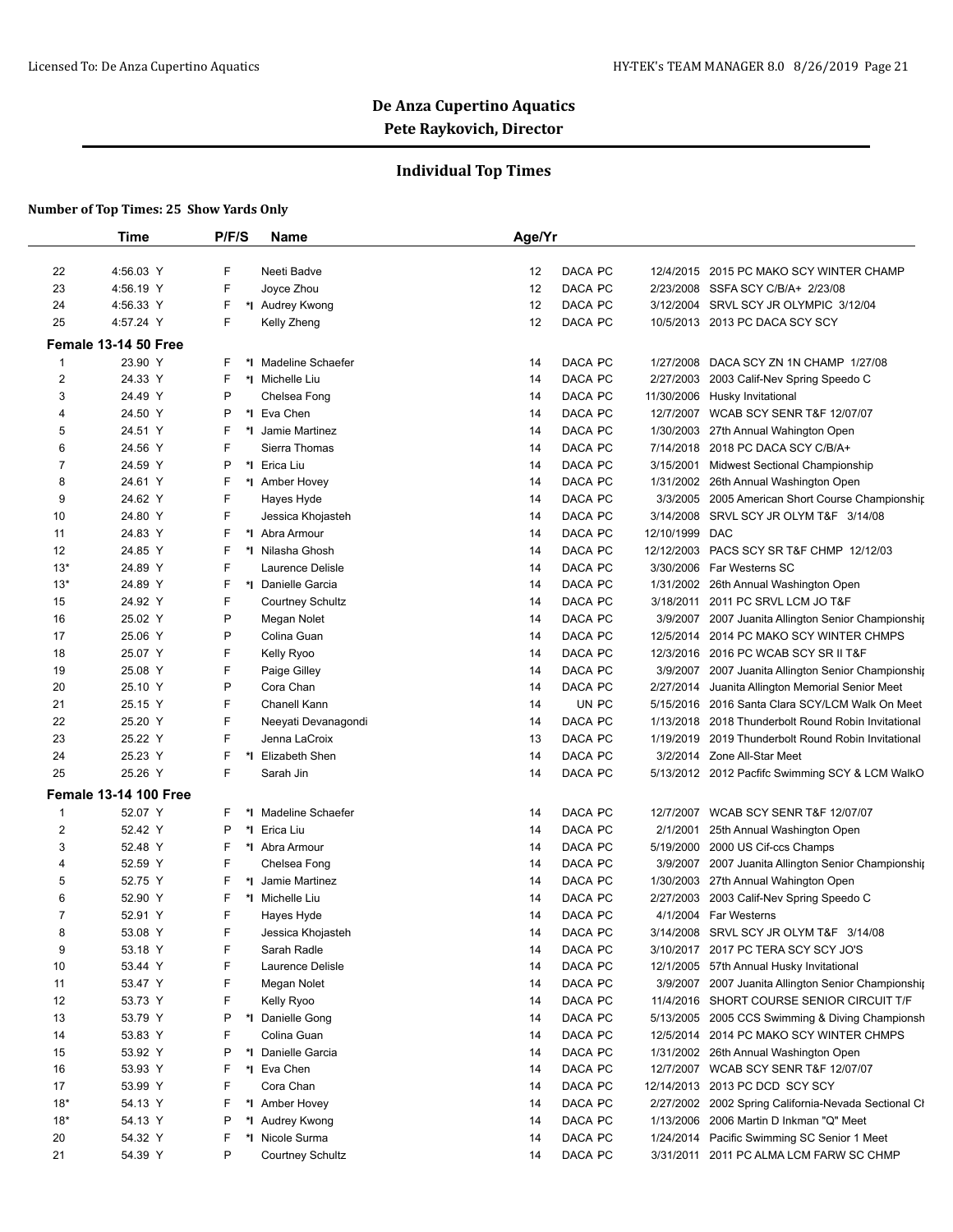## **Individual Top Times**

|                | Time                         | P/F/S             | Name                    | Age/Yr                                                               |  |
|----------------|------------------------------|-------------------|-------------------------|----------------------------------------------------------------------|--|
|                |                              |                   |                         |                                                                      |  |
| 22             | 54.53 Y                      | P                 | Sierra Thomas           | DACA PC<br>4/5/2018 2018 Far Western Short Course Champions<br>14    |  |
| 23             | 54.55 Y                      | F                 | <b>Allison LaCroix</b>  | DACA PC<br>3/10/2017 2017 PC TERA SCY SCY JO'S<br>13                 |  |
| 24             | 54.69 Y                      | F                 | *I Andrea Finlay        | DACA PC<br>2/5/1995 WASHINGTON STATE OPEN<br>14                      |  |
| 25             | 54.72 Y                      | F                 | Joyce Zhou              | DACA PC<br>14<br>1/23/2010 Zone 1 North Short Course Championships   |  |
|                | <b>Female 13-14 200 Free</b> |                   |                         |                                                                      |  |
| $\mathbf{1}$   | 1:52.81 Y                    | F<br>*∣           | Jamie Martinez          | DACA PC<br>1/30/2003 27th Annual Wahington Open<br>14                |  |
| 2              | 1:53.31 Y                    | F                 | *I Madeline Schaefer    | DACA PC<br>1/27/2008<br>DACA SCY ZN 1N CHAMP 1/27/08<br>14           |  |
| 3              | 1:53.97 Y                    | F                 | *I Audrey Kwong         | DACA PC<br>1/13/2006<br>2006 Martin D Inkman "Q" Meet<br>14          |  |
| 4              | 1:54.94 Y                    | P                 | *I Helen Tang           | DACA PC<br>5/15/2009<br>2009 CCS Swimming & Diving Championsh<br>13  |  |
| 5              | 1:55.10 Y                    | F                 | Laurence Delisle        | DACA PC<br>14<br>1/28/2006 Zone 1-North Championships                |  |
| 6              | 1:55.19 Y                    | F                 | Chelsea Fong            | DACA PC<br>3/9/2007 2007 Juanita Allington Senior Championship<br>14 |  |
| 7              | 1:55.25 Y                    | F                 | Jessica Khojasteh       | DACA PC<br>3/29/2007 Far Westerns S.C. 2007<br>14                    |  |
| 8              | 1:55.50 Y                    | F                 | *I Erica Liu            | DACA PC<br>1/27/2001<br>DACA SCY ZONE 1 CHAMP 1/27/01<br>14          |  |
| 9              | 1:55.86 Y                    | F                 | Hayes Hyde              | DACA PC<br>3/3/2005<br>2005 American Short Course Championship<br>14 |  |
| 10             | 1:55.99 Y                    | F                 | *I Abra Armour          | DACA PC<br>3/10/2000<br>Clovis Senior Q<br>14                        |  |
| 11             | 1:56.09 Y                    | P<br>$^\star\! I$ | Danielle Gong           | DACA PC<br>14<br>3/3/2005<br>2005 American Short Course Championship |  |
| 12             | 1:56.26 Y                    | F                 | *I Nicole Surma         | DACA PC<br>1/24/2014<br>14<br>Pacific Swimming SC Senior 1 Meet      |  |
| 13             | 1:56.27 Y                    | F                 | *1 Eva Chen             | DACA PC<br>1/27/2008<br>DACA SCY ZN 1N CHAMP 1/27/08<br>14           |  |
| 14             | 1:56.70 Y                    | P                 | Sarah Radle             | DACA PC<br>2/16/2018 2018 SI Presidents' Day Senior Classic<br>14    |  |
| 15             | 1:56.77 Y                    | F                 | *I Mao Ueno             | DACA PC<br>14<br>5/13/2005 2005 CCS Swimming & Diving Championsh     |  |
| 16             | 1:56.85 Y                    | F<br>*∣           | Danielle Garcia         | DACA PC<br>1/31/2002 26th Annual Washington Open<br>14               |  |
| 17             | 1:57.13 Y                    | F                 | Kelly Ryoo              | SHORT COURSE SENIOR CIRCUIT T/F<br>14<br>DACA PC<br>11/4/2016        |  |
| 18             | 1:57.21 Y                    | P                 | *I Nilasha Ghosh        | DACA PC<br>1/31/2002 26th Annual Washington Open<br>13               |  |
| 19             | 1:57.30 Y                    | P                 | Cora Chan               | DACA PC<br>2/27/2014 Juanita Allington Memorial Senior Meet<br>14    |  |
| 20             | 1:57.42 Y                    | F                 | Megan Nolet             | DACA PC<br>3/9/2007 2007 Juanita Allington Senior Championship<br>14 |  |
| 21             | 1:57.47 Y L                  | F                 | Gillian Grant           | DACA PC<br>13<br>4/4/2013 2013 Speedo Far Western SC Championsh      |  |
| 22             | 1:57.49 Y                    | F                 | Paige Gilley            | DACA PC<br>3/9/2007 2007 Juanita Allington Senior Championship<br>14 |  |
| 23             | 1:57.55 Y                    | F                 | *1 Amber Hovey          | DACA PC<br>14<br>11/17/2001<br>DACA Senior Meet 2001                 |  |
| 24             | 1:57.74 Y                    | F<br>*l           | Danielle Hildebrandt    | DACA PC<br>3/3/2001<br>PASC SCY A+ MEET 3/03/01<br>13                |  |
| 25             | 1:57.92 Y                    | P<br>*l           | Michelle Liu            | DACA PC<br>14<br>2/27/2003 2003 Calif-Nev Spring Speedo C            |  |
|                | <b>Female 13-14 500 Free</b> |                   |                         |                                                                      |  |
| 1              | 5:02.92 Y                    | F                 | *1 Danielle Gong        | DACA PC<br>5/13/2005 2005 CCS Swimming & Diving Championsh<br>14     |  |
| $\overline{2}$ | 5:05.36 Y                    | F                 | *I Jamie Martinez       | DACA PC<br>13<br>1/31/2002 26th Annual Washington Open               |  |
| 3              | 5:07.34 Y                    | F                 | *I Madeline Schaefer    | DACA PC<br>11/17/2007 De Anza Cupertino Aquatics Inv<br>14           |  |
| 4              | 5:09.52 Y                    | F                 | Chelsea Fong            | DACA PC<br>3/9/2007 2007 Juanita Allington Senior Championship<br>14 |  |
| 5              | 5:10.95 Y                    | F                 | Patricia Saito          | DACA PC<br>7/16/2016<br>2016 PC DACA SCY C/B/A+<br>14                |  |
| 6              | 5:11.39 Y                    | P                 | *I Mao Ueno             | DACA PC<br>14<br>3/31/2005<br>Far Westerns Short Course 2005         |  |
| $\overline{7}$ | 5:11.71 Y                    | P                 | *I Nilasha Ghosh        | 13<br>DACA PC<br>1/31/2002 26th Annual Washington Open               |  |
| 8              | 5:11.92 Y                    | F                 | Rachael Tucker          | DACA PC<br>11/6/2015 SHORT COURSE SENIOR CIRCUIT MEET<br>14          |  |
| 9              | 5:11.95 Y                    | F                 | Megan Nolet             | DACA PC<br>3/9/2007 2007 Juanita Allington Senior Championship<br>14 |  |
| 10             | 5:13.10 Y                    | F                 | Kelly Ryoo              | DACA PC<br>11/4/2016 SHORT COURSE SENIOR CIRCUIT T/F<br>14           |  |
| 11             | 5:13.58 Y                    | P                 | Casey Tsai              | UN PC<br>14<br>5/13/2016 2016 PC CCS Championships - ob              |  |
| 12             | 5:14.41 Y                    | F                 | Jessica Khojasteh       | DACA PC<br>12/7/2007 WCAB SCY SENR T&F 12/07/07<br>14                |  |
| 13             | 5:14.80 Y                    | F                 | *I Julia Still          | DACA PC<br>14<br>5/13/2005 2005 CCS Swimming & Diving Championsh     |  |
| 14             | 5:15.70 Y                    | F                 | *I Nicole Surma         | DACA PC<br>14<br>2/15/2014 2014 PC CAB SCY SRII T&F                  |  |
| 15             | 5:16.12 Y                    | F                 | *I Danielle Hildebrandt | DACA PC<br>3/23/2001 SRVL SCY AA+ T&F 3/23/01<br>13                  |  |
| 16             | 5:16.26 Y                    | F                 | Sarah Radle             | DACA PC<br>3/10/2017 2017 PC TERA SCY SCY JO'S<br>14                 |  |
| 17             | 5:16.55 Y                    | F                 | Hayes Hyde              | DACA PC<br>1/15/2005 Cal Inviational 2005<br>14                      |  |
| 18             | 5:16.56 Y                    | F                 | *I Anne Sweeney         | DACA PC<br>3/1/2000 PLS 3/2000<br>14                                 |  |
| 19             | 5:16.90 Y                    | F                 | Lindsay Schmidt         | DACA PC<br>12/5/2014 2014 PC MAKO SCY WINTER CHMPS<br>13             |  |
| 20             | 5:17.41 Y                    | F                 | *I Lena Joseph          | UN PC<br>3/11/2016 2016 PC SRVA SCY SCY JO<br>14                     |  |
| 21             | 5:17.52 Y                    | F                 | *I Haley Oosterhouse    | DACA PC<br>2/28/2008 Juanita Allington Senior Quali<br>13            |  |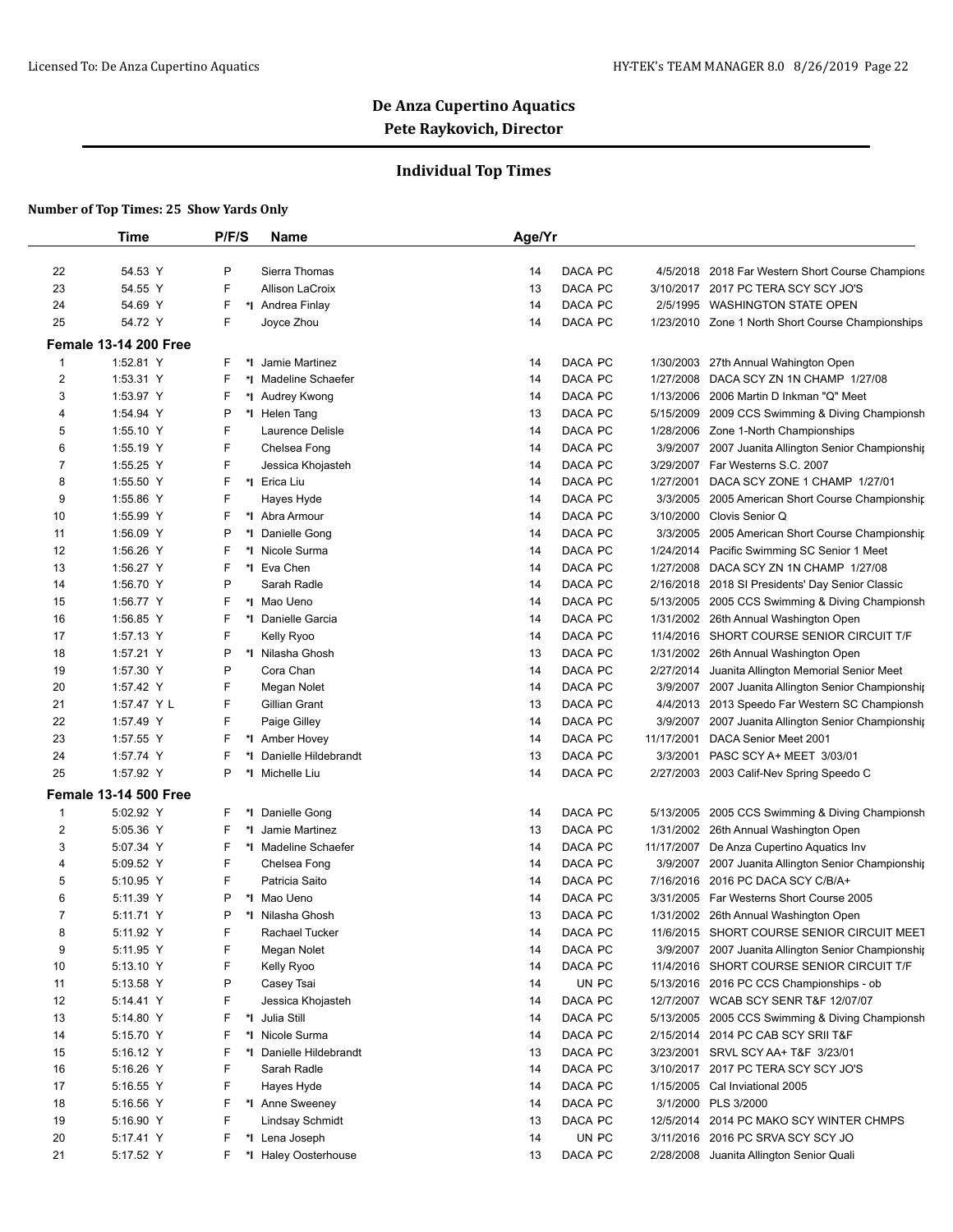## **Individual Top Times**

|                | <b>Time</b>                   | P/F/S   | Name                    | Age/Yr |         |            |                                                  |
|----------------|-------------------------------|---------|-------------------------|--------|---------|------------|--------------------------------------------------|
|                |                               |         |                         |        |         |            |                                                  |
| 22             | 5:17.77 Y                     | F       | Laurence Delisle        | 13     | DACA PC |            | 3/11/2005 SRVL SCY JO T&F 3/11/05                |
| 23             | 5:18.14 Y                     | P       | *I Dominique Lazarovici | 14     | DACA PC |            | 12/5/2002 Holiday Fest 2002                      |
| 24             | 5:18.43 Y                     | P       | Ivy Chen                | 14     | DACA PC |            | 11/30/2012 2012 PN AP Husky SCY Invitational     |
| 25             | 5:18.46 Y                     | F.      | *I Audrey Kwong         | 13     | DACA PC |            | 3/18/2005 2005 Juanita Allington Memoria         |
|                | <b>Female 13-14 1000 Free</b> |         |                         |        |         |            |                                                  |
| 1              | 10:34.62 Y                    | F       | *I Danielle Gong        | 14     | DACA PC | 12/17/2004 | SOVA SCY SR. T&F 12/17/04                        |
| 2              | 10:40.02 Y                    | F       | Patricia Saito          | 14     | DACA PC | 11/4/2016  | SHORT COURSE SENIOR CIRCUIT T/F                  |
| 3              | 10:40.57 Y                    | F       | *I Jamie Martinez       | 13     | DACA PC |            | 1/31/2002 26th Annual Washington Open            |
| 4              | 10:41.84 Y                    | F       | *1 Anne Sweeney         | 14     | DACA PC |            | 3/1/2000 PLS 3/2000                              |
| 5              | 10:42.35 Y                    | F       | *1 Julia Still          | 14     | DACA PC | 12/17/2004 | SOVA SCY SR. T&F 12/17/04                        |
| 6              | 10:44.64 Y                    | F       | Rachael Tucker          | 14     | DACA PC | 2/13/2015  | 2015 SI Presidents' Day Senior Classic           |
| 7              | 10:50.26 Y                    | F       | *I MACHIKO WATANABE     | 14     | DACA PC |            | 1/6/1992 NO NAME MEET 1992                       |
| 8              | 10:50.92 Y                    | F       | <b>Lindsay Schmidt</b>  | 13     | DACA PC |            | 12/5/2014 2014 PC MAKO SCY WINTER CHMPS          |
| 9              | 10:56.08 Y                    | F       | lvy Chen                | 14     | DACA PC | 10/14/2012 | DAV AH DACA Tri-Meet                             |
| 10             | 10:56.85 Y                    | F       | *I Haley Oosterhouse    | 13     | DACA PC | 4/3/2008   | PLS SCY FAR WESTERN 4/03/08                      |
| 11             | 11:00.25 Y                    | F       | <b>Heather Stanbury</b> | 13     | DACA PC | 4/2/2009   | 2009 PC ALMA SCY FARW SC CHMP                    |
| 12             | 11:00.98 Y                    | F       | Jenna LaCroix           | 13     | DACA PC | 1/21/2019  | 2019 Thunderbolt Round Robin Champ Fina          |
| 13             | 11:01.11 Y                    | F       | Casey Tsai              | 14     | DACA PC | 2/25/2016  | 2016 Juanita Allington Memoria                   |
| 14             | 11:01.24 Y                    | S       | *I Lena Joseph          | 14     | UN PC   | 3/11/2016  | 2016 PC SRVA SCY SCY JO                          |
| 15             | 11:02.62 Y                    | F       | *I Audrey Kwong         | 13     | DACA PC | 2/5/2005   | WCAB SCY JR+ 2/05/05                             |
| 16             | 11:02.73 Y                    | F       | *1 Amber Hovey          | 13     | DACA PC | 2/16/2001  | President's Day Senior Classic                   |
| 17             | 11:04.79 Y                    | F       | Hayes Hyde              | 13     | DACA PC | 12/4/2003  | Holiday Fest 2003                                |
| 18             | 11:08.06 Y                    | F       | Isabella Guadiamos      | 14     | DACA PC | 2/25/2016  | 2016 Juanita Allington Memoria                   |
| 19             | 11:08.24 Y                    | F       | Tammy Yau               | 14     | DACA PC | 3/5/2009   | Juanita Allington Senior Qualifier 2008          |
| 20             | 11:08.78 Y                    | F       | Kathryn Woodburn        | 14     | DACA PC | 3/20/2015  | 2015 PC SRVL SCY SCY JO CHAMP                    |
| 21             | 11:09.16 Y                    | F       | *I Elizabeth Murray     | 13     | DACA PC | 11/19/2005 | <b>DACA</b> Invite                               |
| 22             | 11:09.18 Y                    | F<br>*∣ | Danielle Hildebrandt    | 13     | DACA PC | 2/16/2001  | President's Day Senior Classic                   |
| 23             | 11:10.11 Y                    | F       | *I Nora Patzman         | 13     | DACA PC | 12/16/2005 | Pacific Swimming Senior Champi                   |
| 24             | 11:15.14 Y                    | F       | *I Lisa Ratzliff        | 14     | DACA PC | 3/12/2004  | SRVL SCY JR OLYMPIC 3/12/04                      |
| 25             | 11:16.57 Y                    | F       | Jinsu Yim               | 13     | DACA PC |            | 1/18/2016 2016 Thunderbolt Round Robin Champions |
|                | <b>Female 13-14 1650 Free</b> |         |                         |        |         |            |                                                  |
| 1              | 17:48.58 Y                    | F       | *I Jamie Martinez       | 13     | DACA PC | 12/14/2001 | Pacific Swimming SC Senior Cha                   |
| 2              | 17:51.42 Y                    | F       | *I Nilasha Ghosh        | 13     | DACA PC |            | 1/31/2002 26th Annual Washington Open            |
| 3              | 17:52.96 Y                    | F       | Patricia Saito          | 14     | DACA PC | 11/4/2016  | SHORT COURSE SENIOR CIRCUIT T/F                  |
| 4              | 17:54.14 Y                    | F       | Rachael Tucker          | 14     | DACA PC |            | 11/6/2015 SHORT COURSE SENIOR CIRCUIT MEET       |
| 5              | 18:07.87 Y                    | F       | <b>Lindsay Schmidt</b>  | 13     | DACA PC |            | 12/5/2014 2014 PC MAKO SCY WINTER CHMPS          |
| 6              | 18:07.94 Y                    | F<br>*l | <b>MACHIKO WATANABE</b> | 14     | DACA PC | 1/6/1992   | NO NAME MEET 1992                                |
| $\overline{7}$ | 18:19.92 Y                    | F       | *I Danielle Gong        | 13     | DACA PC |            | 2/28/2004 SVAA SCY A+ MEET 2/28/04               |
| 8              | 18:23.38 Y                    | F       | *I Julia Still          | 13     | DACA PC | 2/28/2004  | SVAA SCY A+ MEET 2/28/04                         |
| 9              | 18:24.60 Y                    |         | *I Lena Joseph          | 14     | UN PC   |            | 3/11/2016 2016 PC SRVA SCY SCY JO                |
| 10             | 18:26.01 Y                    | F       | *I Dominique Lazarovici | 13     | DACA PC | 12/14/2001 | Pacific Swimming SC Senior Cha                   |
| 11             | 18:28.17 Y                    | F       | Julia Read              | 14     | DACA PC |            | 12/7/2012 2012 PC WCAB SCY SR CHAMP              |
| 12             | 18:36.51 Y                    | F       | *I Elizabeth Murray     | 13     | DACA PC | 12/16/2005 | Pacific Swimming Senior Champi                   |
| 13             | 18:37.69 Y                    | F       | Casey Tsai              | 14     | DACA PC | 2/25/2016  | 2016 Juanita Allington Memoria                   |
| 14             | 18:38.18 Y                    | F       | *I Nora Patzman         | 13     | DACA PC | 12/16/2005 | Pacific Swimming Senior Champi                   |
| 15             | 18:38.71 Y                    | F       | Isabella Guadiamos      | 14     | DACA PC | 11/4/2016  | SHORT COURSE SENIOR CIRCUIT T/F                  |
| 16             | 18:40.26 Y                    | F       | Tammy Yau               | 14     | DACA PC | 3/5/2009   | Juanita Allington Senior Qualifier 2008          |
| 17             | 18:43.01 Y                    | F       | *I Lisa Ratzliff        | 14     | DACA PC | 3/12/2004  | SRVL SCY JR OLYMPIC 3/12/04                      |
| 18             | 18:45.21 Y                    | F       | Jinsu Yim               | 14     | DACA PC | 11/4/2016  | SHORT COURSE SENIOR CIRCUIT T/F                  |
| 19             | 18:46.25 Y                    | F       | Yayla Sezginer          | 14     | DACA PC | 12/9/2011  | 2011 PC WCAB SCY SR CHAMPS                       |
| 20             | 18:47.56 Y                    | F       | <b>Heather Stanbury</b> | 13     | DACA PC | 2/7/2009   | 2009 PC BAC SCY PC-CBA+                          |
| 21             | 19:01.86 Y                    | F.      | Gillian Grant           | 14     | DACA PC |            | 2/15/2014 2014 PC CAB SCY SRII T&F               |
|                |                               |         |                         |        |         |            |                                                  |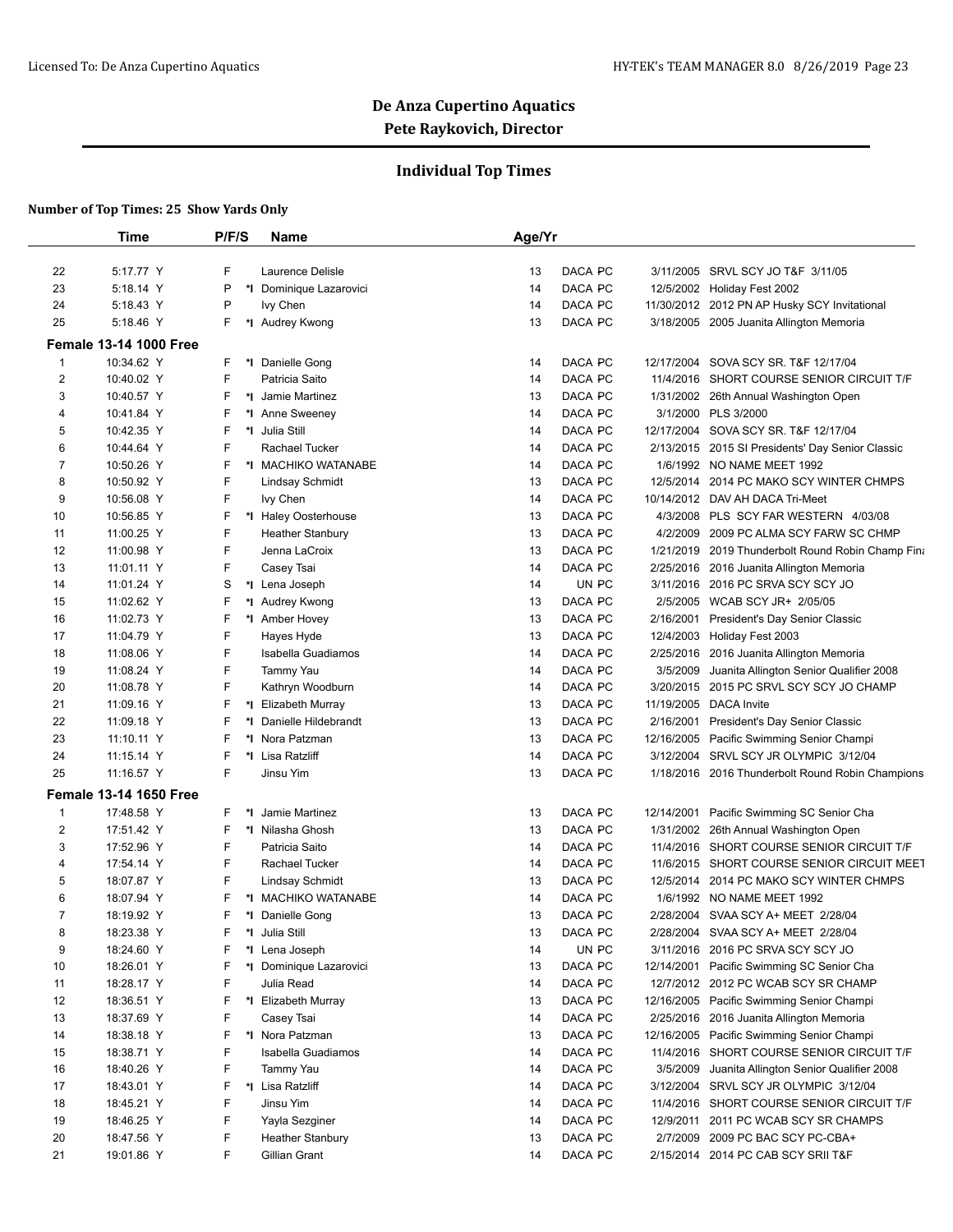## **Individual Top Times**

|                | <b>Time</b>                  | P/F/S | Name                    | Age/Yr |                       |                                                     |
|----------------|------------------------------|-------|-------------------------|--------|-----------------------|-----------------------------------------------------|
| 22             | 19:05.98 Y                   | F     | Cora Chan               | 14     | DACA PC<br>2/27/2014  | Juanita Allington Memorial Senior Meet              |
| 23             | 19:10.54 Y                   | F     | *1 Connie Chang         | 14     | DACA PC               | 12/12/2003 PACS SCY SR T&F CHMP 12/12/03            |
| 24             | 19:12.50 Y                   | F     | Joanna Spyrou           | 14     | DACA PC               | 1/24/2014 Pacific Swimming SC Senior 1 Meet         |
| 25             | 19:12.62 Y                   | F     | Neeti Badve             | 14     | DACA PC               | 11/30/2017 2017 FAST Winter Lights                  |
|                | <b>Female 13-14 100 Back</b> |       |                         |        |                       |                                                     |
| $\mathbf{1}$   | 57.32 Y                      | F     | *I Michelle Liu         | 14     | DACA PC               | 2/27/2003 2003 Calif-Nev Spring Speedo C            |
| 2              | 57.85 Y                      | F     | Sierra Thomas           | 14     | DACA PC               | 7/14/2018 2018 PC DACA SCY C/B/A+                   |
| 3              | 58.11 Y                      | F     | Jeanette Khowong        | 14     | DACA PC               | 3/14/2014 2014 PC SRVL SCY SCY JO                   |
| 4              | 58.23 Y                      | F     | *I Andrea Finlay        | 14     | DACA PC               | 2/5/1995 WASHINGTON STATE OPEN                      |
| 5              | 58.60 Y                      | P     | *I Nilasha Ghosh        | 14     | DACA PC               | 2/27/2003 2003 Calif-Nev Spring Speedo C            |
| 6              | 58.61 Y                      | P     | Neeyati Devanagondi     | 13     | DACA PC               | 3/31/2016 2016 SPEEDO SHORT COURSE FAR WE!          |
| 7              | 58.91 Y                      | F     | Ivy Chen                | 14     | DACA PC               | 2/16/2013 2013 PC CAB SCY SENIOR II                 |
| 8              | 59.24 Y                      | F     | Laurence Delisle        | 14     | DACA PC               | 3/30/2006 Far Westerns SC                           |
| 9              | 59.48 Y                      | F     | Sarah Jin               | 14     | DACA PC               | 5/13/2012 2012 Pacfifc Swimming SCY & LCM WalkO     |
| 10             | 59.61 Y                      | F     | *I Erica Liu            | 14     | DACA PC<br>3/15/2001  | Midwest Sectional Championship                      |
| 11             | 59.64 Y                      | F     | *I Amber Hovey          | 14     | DACA PC               | 1/31/2002 26th Annual Washington Open               |
| 12             | 59.75 Y                      | F     | Anna Zhou               | 13     | DACA PC               | 3/2/2013 2013 PC SOLO SCY PC-C/B/A+                 |
| 13             | 59.85 Y                      | F     | *I Dominique Lazarovici | 14     | DACA PC               | 1/30/2003 27th Annual Wahington Open                |
| 14             | 59.87 Y                      | F     | *I Stephanie Nguyen     | 14     | DACA PC               | 3/30/2006 Far Westerns SC                           |
| 15             | 1:00.97 Y                    | F     | *I Kelly Sanders        | 14     | DACA PC               | 12/10/1999 ARIZONA INVITATIONAL                     |
| 16             | 1:00.99 Y                    | F     | Paige Gilley            | 14     | DACA PC               | 3/9/2007 2007 Juanita Allington Senior Championship |
| 17             | 1:01.14 Y                    | Ρ     | *1 Helen Tang           | 13     | DACA PC               | 5/15/2009 2009 CCS Swimming & Diving Championsh     |
| 18             | 1:01.22 Y L                  | F     | *I Madeline Schaefer    | 13     | DACA PC               | 3/29/2007 Far Westerns S.C. 2007                    |
| 19             | 1:01.24 Y                    | F     | Hayes Hyde              | 14     | DACA PC               | 4/1/2004 Far Westerns                               |
| 20             | 1:01.41 Y                    | P     | *1 Catherine Kung       | 14     | DACA PC               | 12/5/2002 Holiday Fest 2002                         |
| 21             | 1:01.48 Y                    | P     | Joyce Zhou              | 14     | DACA PC               | 12/18/2009 2009 CA - Speedo CA-NV Winter Sectionals |
| $22*$          | 1:01.50 Y L                  | F     | Yu Uchiyama             | 14     | DACA PC               | 11/30/2012 2012 Husky SCY Invitational              |
| $22*$          | 1:01.50 Y                    | F     | *I Vivian Yuen          | 14     | DACA PC               | 3/9/2007 2007 Juanita Allington Senior Championship |
| 24             | 1:01.57 Y                    | F     | *I Jamie Martinez       | 13     | DACA PC               | 1/26/2002 DACA SCY Z1N CHAMP 1/26/02                |
| 25             | 1:01.65 Y                    | F.    | *1 Eva Chen             | 14     | DACA PC               | 12/7/2007 WCAB SCY SENR T&F 12/07/07                |
|                |                              |       |                         |        |                       |                                                     |
|                | <b>Female 13-14 200 Back</b> |       |                         |        |                       |                                                     |
| $\mathbf{1}$   | 2:02.24 Y                    | F     | *I Michelle Liu         | 14     | DACA PC               | 2/27/2003 2003 Calif-Nev Spring Speedo C            |
| 2              | 2:05.56 Y                    | P     | Jeanette Khowong        | 14     | DACA PC               | 4/3/2014 2014 PC MAKO SCY FAR WESTERN               |
| 3              | 2:06.14 Y                    | F     | *I Karli Taylor         | 14     | DACA PC<br>1/1/1989   | No Name 1989                                        |
| 4              | 2:06.29 Y                    | F     | *1 Andrea Finlay        | 14     | DACA PC               | 2/5/1995 WASHINGTON STATE OPEN                      |
| 5              | 2:06.43 Y                    | Ρ     | *I Nilasha Ghosh        | 14     | DACA PC               | 2/27/2003 2003 Calif-Nev Spring Speedo C            |
| 6              | 2:06.46 Y                    | F     | Laurence Delisle        | 14     | DACA PC               | 3/2/2006 2006 American Short Course Championship    |
| $\overline{7}$ | 2:06.62 Y                    | F     | Neeyati Devanagondi     | 14     | DACA PC               | 1/13/2018 2018 Thunderbolt Round Robin Invitational |
| 8              | 2:07.13 Y                    | F     | lvy Chen                | 14     | DACA PC               | 11/30/2012 2012 Husky SCY Invitational              |
| 9              | 2:07.61 Y                    | Ρ     | *I Danielle Gong        | 14     | DACA PC               | 3/3/2005 2005 American Short Course Championship    |
| 10             | 2:08.36 Y                    | F     | *I Audrey Kwong         | 14     | DACA PC               | 12/16/2005 Pacific Swimming Senior Champi           |
| 11             | 2:08.58 Y                    | F     | *I Jamie Martinez       | 14     | DACA PC               | 1/18/2003 Zone 1 North Senior Championships         |
| 12             | 2:08.63 Y                    | F     | Anna Zhou               | 13     | DACA PC               | 2/9/2013 BAC 2013 Short Course Meet C/B             |
| $13*$          | 2:09.54 Y                    | F     | Chanell Kann            | 14     | DACA PC               | 11/4/2016 SHORT COURSE SENIOR CIRCUIT T/F           |
| $13*$          | 2:09.54 Y                    | P     | Joyce Zhou              | 14     | DACA PC               | 12/18/2009 2009 CA - Speedo CA-NV Winter Sectionals |
| 15             | 2:09.55 Y                    | F     | *I Jennifer Gong        | 14     | DACA PC               | 1/30/2003 27th Annual Wahington Open                |
| 16             | 2:09.56 Y                    | F     | Chelsea Fong            | 14     | DACA PC               | 3/9/2007 2007 Juanita Allington Senior Championship |
| 17             | 2:09.58 Y                    | Ρ     | *1 Amber Hovey          | 14     | DACA PC<br>12/14/2001 | Pacific Swimming SC Senior Cha                      |
| 18             | 2:09.61 Y                    | F     | Sierra Thomas           | 14     | DACA PC               | 7/14/2018 2018 PC DACA SCY C/B/A+                   |
| 19             | 2:10.00 Y                    | F     | *I Kelly Sanders        | 14     | DACA PC<br>12/10/1999 | ARIZONA INVITATIONAL                                |
| 20             | 2:10.02 Y                    | Ρ     | *I Stephanie Nguyen     | 14     | DACA PC               | 3/30/2006 Far Westerns SC                           |
| 21             | 2:10.29 Y                    | F.    | *I Tiffany O'Brien      | 14     | DACA PC               | 1/1/1993 1993 No Name                               |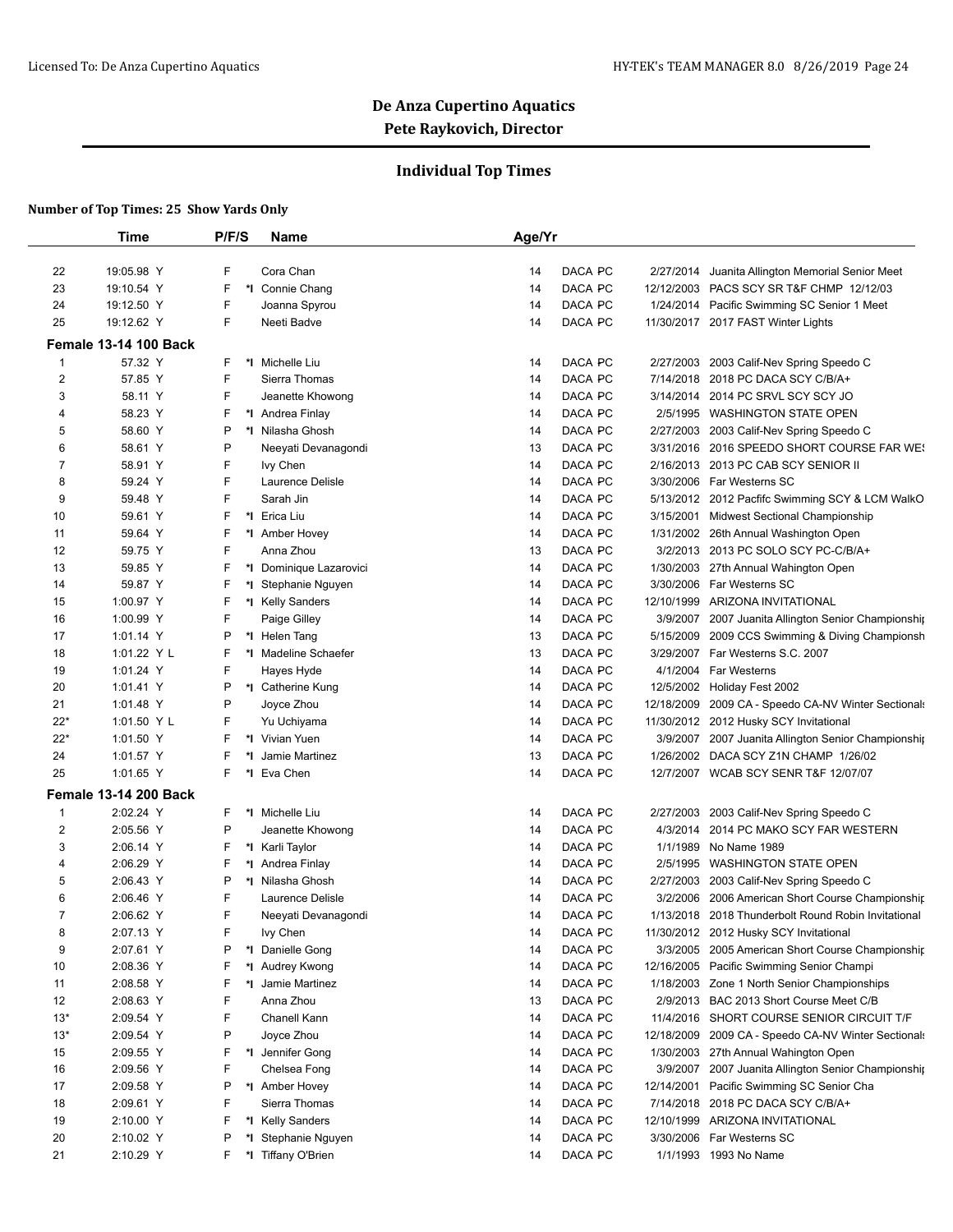## **Individual Top Times**

|                     | <b>Time</b>                          | P/F/S  | <b>Name</b>                    | Age/Yr                   |           |                                                                                       |
|---------------------|--------------------------------------|--------|--------------------------------|--------------------------|-----------|---------------------------------------------------------------------------------------|
| 22                  | 2:10.31 Y                            | F      | Paige Gilley                   | DACA PC<br>14            |           | 3/9/2007 2007 Juanita Allington Senior Championship                                   |
| 23                  | 2:10.34 Y                            | F      | Cora Chan                      | DACA PC<br>14            |           | 12/14/2013 2013 PC DCD SCY SCY                                                        |
| 24                  | 2:10.39 Y                            | F      | *I Vivian Yuen                 | DACA PC<br>14            |           | 3/9/2007 2007 Juanita Allington Senior Championship                                   |
| 25                  | 2:10.54 Y                            | P      | *I Dominique Lazarovici        | DACA PC<br>13            |           | 3/14/2002 WCAB SCY FAR WST CHMP 3/14/02                                               |
|                     | Female 13-14 100 Breast              |        |                                |                          |           |                                                                                       |
| 1                   | 1:02.81 Y                            | P      | *I Erica Liu                   | DACA PC<br>14            | 3/15/2001 | <b>Midwest Sectional Championship</b>                                                 |
| $\overline{c}$      | 1:03.30 Y                            | F      | <b>Stefanie Ting</b>           | DACA PC<br>14            |           | 4/4/2013 2013 Speedo Far Western SC Championsh                                        |
| 3                   | 1:03.54 Y                            | F      | *I Avalon Schultz              | DACA PC<br>14            |           | 12/6/2013 2013 Husky SCY Invitational                                                 |
| 4                   | 1:05.20 Y                            | P      | Avery Newman                   | DACA PC<br>14            |           | 2/27/2014 Juanita Allington Memorial Senior Meet                                      |
| 5                   | 1:05.52 Y                            | F      | Lei Otsuka                     | 14                       | UN PC     | 5/13/2016 2016 PC CCS Championships - ob                                              |
| 6                   | 1:06.01 Y                            | F      | *I Eva Chen                    | DACA PC<br>14            |           | 12/7/2007 WCAB SCY SENR T&F 12/07/07                                                  |
| 7                   | 1:06.11 Y                            | F      | *1 Laura Weiler                | DACA PC<br>14            |           | 1/6/1992 NO NAME MEET 1992                                                            |
| 8                   | 1:06.30 Y                            | F      | *1 Heidi Schmidt               | DACA PC<br>14            |           | 12/4/1997 Arizona Holiday Festival                                                    |
| 9                   | 1:06.85 Y                            | F      | Laurence Delisle               | DACA PC<br>14            |           | 3/30/2006 Far Westerns SC                                                             |
| 10                  | 1:07.06 Y                            | P      | Chanell Kann                   | 14                       | UN PC     | 5/13/2016 2016 PC CCS Championships - ob                                              |
| 11                  | 1:07.16 Y                            | P      | <b>Allison LaCroix</b>         | 14                       | UN PC     | 5/11/2018 2018 PC CCS Championships - ob                                              |
| 12                  | 1:07.18 Y                            | F      | *I Heather McFadzean           | DACA PC<br>14            |           | 5/17/1997 1997 CCS                                                                    |
| 13                  | 1:07.26 Y                            | F      | *I Rebecca Cottrell            | DACA PC<br>14            | 3/15/2001 | <b>Midwest Sectional Championship</b>                                                 |
| 14                  | 1:07.61 Y                            | F      | *I Jennifer Gong               | DACA PC<br>14            |           | 1/30/2003 27th Annual Wahington Open                                                  |
| 15                  | 1:07.91 Y                            | F      | *I Ruoning Zhai                | DACA PC<br>14            | 5/15/2009 | 2009 CCS Swimming & Diving Championsh                                                 |
| 16                  | 1:08.00 Y                            | F      | Gillian Grant                  | DACA PC<br>14            |           | 2/27/2014 Juanita Allington Memorial Senior Meet                                      |
| 17                  | 1:08.41 Y                            | P      | Kelly Ryoo                     | DACA PC<br>13            |           | 12/4/2015 2015 PC MAKO SCY WINTER CHAMP                                               |
| 18                  | 1:08.47 Y                            | P      | <b>Christine Marella</b>       | DACA PC<br>13            |           | 4/8/2010 2010 PC ALMA LCM FAR WESTERN                                                 |
| 19                  | 1:09.09 Y                            | P      | Jacqueleine Liu                | DACA PC<br>13            |           | 12/2/2016 2016 PC MAKO SCY JO T&F                                                     |
| 20                  | 1:09.21 Y                            | F      | *I Vivian Yuen                 | DACA PC<br>14            |           | 11/30/2006 Husky Invitational                                                         |
| 21                  | 1:09.26 Y                            | F      | Natalie Cheung                 | DACA PC<br>14            |           | 11/21/2009 2009 PC DACA SCY PC-C/B/A+                                                 |
| 22                  | 1:09.28 Y                            | P      | Jessica Khojasteh              | DACA PC<br>14            |           | 12/7/2007 WCAB SCY SENR T&F 12/07/07                                                  |
| 23                  | 1:09.53 Y                            | F      | *I Vivian Wong                 | DACA PC<br>14            |           | 12/16/2006 2006 PC SVAA SR T&F                                                        |
| 24                  | 1:09.64 Y                            | P      | Isabella Guadiamos             | 14                       | UN PC     | 5/13/2016 2016 PC CCS Championships - ob                                              |
| 25                  | 1:09.68 Y                            | F      | *1 Danielle Hildebrandt        | DACA PC<br>13            |           | 3/3/2001 PASC SCY A+ MEET 3/03/01                                                     |
|                     |                                      |        |                                |                          |           |                                                                                       |
|                     | Female 13-14 200 Breast<br>2:16.42 Y | F      | *I Erica Liu                   |                          |           | Midwest Sectional Championship                                                        |
| 1                   |                                      |        |                                | DACA PC<br>14<br>DACA PC | 3/15/2001 |                                                                                       |
| 2                   | 2:18.91 Y                            | F      | *1 Avalon Schultz              | 14                       |           | 12/6/2013 2013 Husky SCY Invitational                                                 |
| 3                   | 2:19.70 Y                            | P      | <b>Stefanie Ting</b>           | DACA PC<br>14            |           | 4/4/2013 2013 Speedo Far Western SC Championsh                                        |
| 4                   | 2:21.28 Y                            | P<br>F | *I Eva Chen<br>*I Laura Weiler | DACA PC<br>14            |           | 12/7/2007 WCAB SCY SENR T&F 12/07/07<br>1/6/1992 NO NAME MEET 1992                    |
| 5                   | 2:21.43 Y                            | F      |                                | DACA PC<br>14            |           |                                                                                       |
| 6<br>$\overline{7}$ | 2:22.04 Y                            | F      | *I Heidi Schmidt               | DACA PC<br>14            |           | 12/4/1997 Arizona Holiday Festival                                                    |
|                     | 2:23.57 Y<br>2:23.86 Y               | Ρ      | Lei Otsuka                     | 14<br>DACA PC            | UN PC     | 5/15/2016 2016 Santa Clara SCY/LCM Walk On Meet                                       |
| 8                   |                                      | F      | Avery Newman                   | 14                       |           | 2/27/2014 Juanita Allington Memorial Senior Meet                                      |
| 9                   | 2:24.29 Y                            |        | Allison LaCroix                | DACA PC<br>13            |           | 3/30/2017 2017 SPEEDO SHORT COURSE FAR WE!<br>1/13/2006 2006 Martin D Inkman "Q" Meet |
| 10                  | 2:24.98 Y<br>2:25.94 Y               | F<br>F | Laurence Delisle               | DACA PC<br>14<br>DACA PC |           |                                                                                       |
| 11                  |                                      | P      | *I Jennifer Gong               | 14                       |           | 1/30/2003 27th Annual Wahington Open                                                  |
| 12                  | 2:26.53 Y                            |        | <b>Christine Marella</b>       | DACA PC<br>13            |           | 12/17/2010 2010 CA Winter CA NV Sectional Champior                                    |
| 13                  | 2:26.58 Y                            | P      | *I Rebecca Cottrell            | DACA PC<br>14            | 3/15/2001 | <b>Midwest Sectional Championship</b>                                                 |
| 14                  | 2:26.66 Y                            | P      | Gillian Grant                  | DACA PC<br>13            |           | 4/4/2013 2013 Speedo Far Western SC Championsh                                        |
| 15                  | 2:27.31 Y                            | P      | Chanell Kann                   | DACA PC<br>13            |           | 12/4/2015 2015 PC WCAB SCY SRII T&F                                                   |
| 16                  | 2:27.52 Y                            | F      | *I Rachel Yarranton            | 13<br>DACA PC            |           | 12/10/1999 ARIZONA INVITATIONAL                                                       |
| 17                  | 2:27.73 Y                            | F      | Tammy Tai                      | DACA PC<br>14            |           | 12/18/2009 2009 CA - Speedo CA-NV Winter Sectionals                                   |
| 18                  | 2:28.23 Y                            | F      | *I Anne Sweeney                | DACA PC<br>14            |           | 3/25/1999 FWSC 3/1999                                                                 |
| 19                  | 2:29.00 Y                            | F      | Paige Davis                    | DACA PC<br>14            |           | 11/30/2007 PSL SCY JO CHAMP 11/30/07                                                  |
| 20                  | 2:29.09 Y                            | F      | *1 Danielle Gong               | DACA PC<br>14            |           | 1/15/2005 Cal Inviational 2005                                                        |
| 21                  | 2:29.10 Y                            | F      | Jacqueleine Liu                | DACA PC<br>14            |           | 7/15/2017 2017 PC DACA SCY C/B/A+                                                     |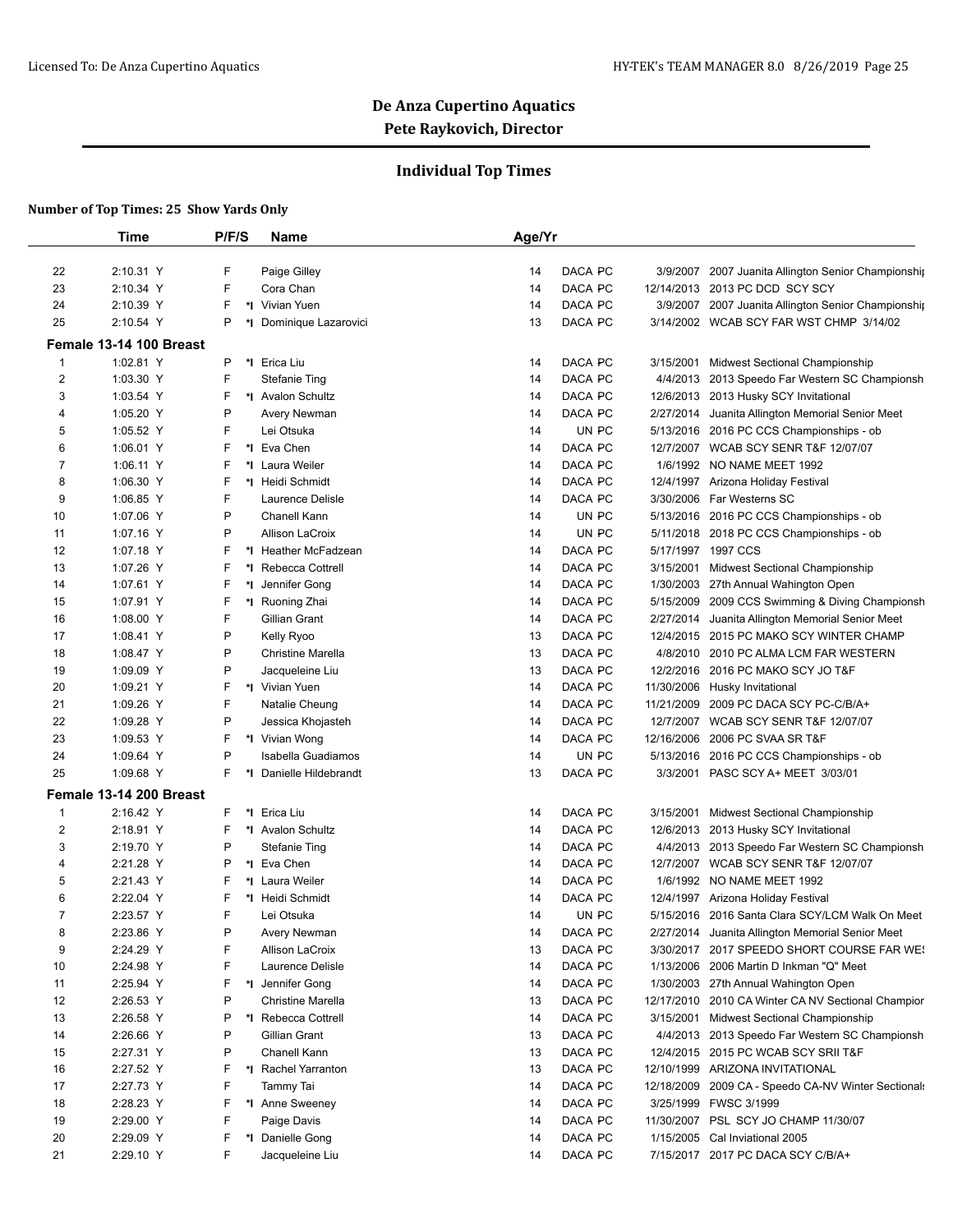## **Individual Top Times**

|                         | <b>Time</b>                 | P/F/S   | Name                | Age/Yr |         |            |                                                     |
|-------------------------|-----------------------------|---------|---------------------|--------|---------|------------|-----------------------------------------------------|
|                         |                             |         |                     |        |         |            |                                                     |
| 22                      | 2:29.66 Y                   | P       | Natalie Cheung      | 14     | DACA PC | 12/12/2008 | 2008 PC WCAB SCY SENR T&F                           |
| 23                      | 2:29.79 Y                   | P       | Kathryn Woodburn    | 14     | DACA PC | 4/9/2015   | 2015 Speedo SC Far Western Championsh               |
| 24                      | 2:29.92 Y                   | P       | Kelly Ryoo          | 14     | DACA PC | 12/3/2016  | 2016 PC WCAB SCY SR II T&F                          |
| 25                      | 2:29.94 Y                   | F<br>*l | Vivian Yuen         | 14     | DACA PC |            | 3/9/2007 2007 Juanita Allington Senior Championship |
|                         | <b>Female 13-14 100 Fly</b> |         |                     |        |         |            |                                                     |
| $\mathbf 1$             | 56.53 Y                     | F       | *1 Amber Hovey      | 14     | DACA PC | 1/31/2002  | 26th Annual Washington Open                         |
| $\overline{2}$          | 57.15 Y                     | F       | *1 Jamie Martinez   | 14     | DACA PC | 12/5/2002  | Holiday Fest 2002                                   |
| 3                       | 57.27 Y                     | F       | *I Nilasha Ghosh    | 14     | DACA PC | 2/27/2003  | 2003 Calif-Nev Spring Speedo C                      |
| 4                       | 57.57 Y                     | F       | *I Erica Liu        | 14     | DACA PC | 1/27/2001  | DACA SCY ZONE 1 CHAMP 1/27/01                       |
| 5                       | 57.79 Y                     | F       | *I Michelle Liu     | 14     | DACA PC | 12/5/2002  | Holiday Fest 2002                                   |
| 6                       | 58.77 Y                     | F       | Hayes Hyde          | 14     | DACA PC | 3/3/2005   | 2005 American Short Course Championship             |
| 7                       | 58.87 Y                     | F       | *1 Andrea Finlay    | 14     | DACA PC | 3/22/1994  | Unknown Meet                                        |
| 8                       | 58.93 Y                     | P       | Jeanette Khowong    | 14     | DACA PC | 4/3/2014   | 2014 PC MAKO SCY FAR WESTERN                        |
| 9                       | 59.00 Y                     | F       | Sarah Radle         | 14     | DACA PC | 1/13/2018  | 2018 Thunderbolt Round Robin Invitational           |
| 10                      | 59.11 Y                     | P       | *1 Ruoning Zhai     | 14     | DACA PC | 5/15/2009  | 2009 CCS Swimming & Diving Championsh               |
| 11                      | 59.40 Y                     | P       | *I Nicole Surma     | 14     | DACA PC | 12/6/2013  | 2013 Husky SCY Invitational                         |
| 12                      | 59.47 Y                     | F       | *I Catherine Kung   | 13     | DACA PC | 3/14/2002  | WCAB SCY FAR WST CHMP 3/14/02                       |
| 13                      | 59.66 Y                     | F       | *I Karli Taylor     | 14     | DACA PC | 1/1/1989   | No Name 1989                                        |
| 14                      | 59.78 Y                     | F       | Lei Otsuka          | 14     | UN PC   | 5/15/2016  | 2016 Santa Clara SCY/LCM Walk On Meet               |
| 15                      | 59.90 Y                     | F       | *I Julia Hu         | 14     | DACA PC | 2/24/2007  | Dual Meet with Sierra Marlins                       |
| 16                      | 1:00.22 Y                   | F       | *I Margaux Castejon | 14     | DACA PC | 5/13/2005  | 2005 CCS Swimming & Diving Championsh               |
| 17                      | 1:00.24 Y                   | F       | Kelly Ryoo          | 14     | DACA PC | 12/3/2016  | 2016 PC WCAB SCY SR II T&F                          |
| 18                      | 1:00.35 Y                   | F       | Ivy Chen            | 14     | DACA PC | 5/12/2013  | 2013 Pacfifc Swimming SCY & LCM WalkO               |
| 19                      | 1:00.44 Y                   | F       | Paige Gilley        | 14     | DACA PC | 3/9/2007   | 2007 Juanita Allington Senior Championship          |
| 20                      | 1:00.58 Y                   | F       | *I Emily Cheng      | 14     | DACA PC | 10/4/2008  | Pleasanton Seahawks Junior+                         |
| 21                      | 1:00.61 Y                   | F       | Christina Cheng     | 14     | DACA PC | 7/23/2011  | 2011 PC DACA SCY PC-C/B/A+                          |
| 22                      | 1:00.63 Y                   | F       | Elsa Cheng          | 14     | DACA PC | 12/16/2005 | Pacific Swimming Senior Champi                      |
| 23                      | 1:00.72 Y                   | F       | Sarah Jin           | 14     | DACA PC |            | 2/11/2012 2012 PC DACA SCY PC-C/B/A+                |
| 24                      | 1:00.88 Y                   | F       | *I Eva Chen         | 14     | DACA PC | 11/17/2007 | De Anza Cupertino Aquatics Inv                      |
| 25                      | 1:01.02 Y                   | P       | Chanell Kann        | 13     | DACA PC |            | 2/25/2016 2016 Juanita Allington Memoria            |
|                         | <b>Female 13-14 200 Fly</b> |         |                     |        |         |            |                                                     |
| $\mathbf 1$             | 2:01.41 Y                   | F       | *I Jamie Martinez   | 14     | DACA PC | 1/30/2003  | 27th Annual Wahington Open                          |
| $\overline{\mathbf{c}}$ | 2:04.99 Y                   | F       | Hayes Hyde          | 14     | DACA PC | 3/3/2005   | 2005 American Short Course Championship             |
| 3                       | 2:05.89 Y                   | F       | *I Amber Hovey      | 14     | DACA PC | 1/31/2002  | 26th Annual Washington Open                         |
| 4                       | 2:08.55 Y                   | P       | *I Nilasha Ghosh    | 14     | DACA PC | 2/27/2003  | 2003 Calif-Nev Spring Speedo C                      |
| 5                       | 2:08.95 Y                   | F       | Sarah Radle         | 14     | DACA PC | 1/13/2018  | 2018 Thunderbolt Round Robin Invitational           |
| 6                       | 2:09.27 Y                   | P       | *I Ruoning Zhai     | 14     | DACA PC | 4/2/2009   | 2009 PC ALMA SCY FARW SC CHMP                       |
| $\overline{7}$          | 2:10.04 Y                   | F       | *1 Avalon Schultz   | 14     | DACA PC |            | 2/15/2014 2014 PC CAB SCY SRII T&F                  |
| 8                       | 2:10.38 Y                   | P       | Jeanette Khowong    | 14     | DACA PC |            | 4/3/2014 2014 PC MAKO SCY FAR WESTERN               |
| 9                       | 2:12.56 Y                   | F       | *I Catherine Kung   | 13     | DACA PC |            | 3/14/2002 WCAB SCY FAR WST CHMP 3/14/02             |
| 10                      | 2:13.16 Y                   | F       | *I Nicole Surma     | 14     | DACA PC | 2/27/2014  | Juanita Allington Memorial Senior Meet              |
| 11                      | 2:13.46 Y                   | F       | *I Michelle Liu     | 13     | DACA PC |            | 11/17/2001 DACA Senior Meet 2001                    |
| 12                      | 2:13.53 Y                   | F       | Christina Cheng     | 14     | DACA PC | 12/2/2011  | 2011 Husky Invitational                             |
| 13                      | 2:13.95 Y                   | F       | *1 Danielle Gong    | 13     | DACA PC | 3/12/2004  | SRVL SCY JR OLYMPIC 3/12/04                         |
| 14                      | 2:14.06 Y                   | F       | *I Eva Chen         | 13     | DACA PC |            | 3/9/2007 2007 Juanita Allington Senior Championship |
| 15                      | 2:14.25 Y                   | F       | *I Laura Weiler     | 14     | DACA PC |            | 1/6/1992 NO NAME MEET 1992                          |
| 16                      | 2:15.44 Y                   | F       | *I Erica Liu        | 13     | DACA PC | 3/1/2000   | PASC 3/2000                                         |
| 17                      | 2:15.68 Y                   | F       | Elsa Cheng          | 14     | DACA PC | 12/16/2005 | Pacific Swimming Senior Champi                      |
| 18                      | 2:15.77 Y                   | F       | *I Danielle Garcia  | 14     | DACA PC | 12/14/2001 | Pacific Swimming SC Senior Cha                      |
| 19                      | 2:16.09 Y                   | F       | Sarah Jin           | 14     | DACA PC |            | 10/22/2011 2011 SN Davis vs. AH vs DACA             |
| 20                      | 2:16.14 Y                   | P       | Christine Chan      | 14     | DACA PC |            | 12/7/2012 2012 PC WCAB SCY SR CHAMP                 |
| 21                      | 2:16.16 Y                   | P       | Lei Otsuka          | 14     | DACA PC |            | 2/25/2016 2016 Juanita Allington Memoria            |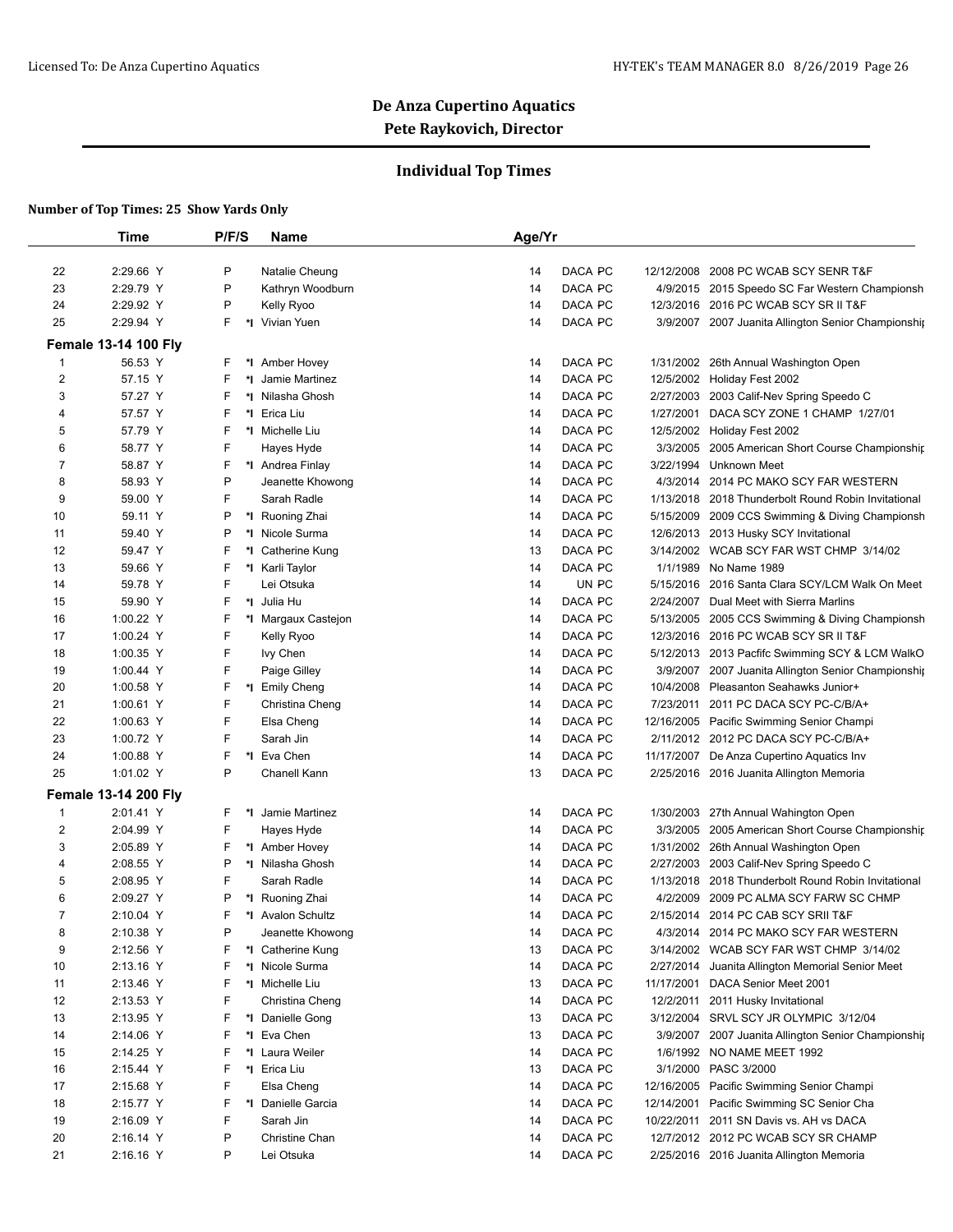## **Individual Top Times**

|                | Time                       | P/F/S   | Name                 | Age/Yr                                                                  |
|----------------|----------------------------|---------|----------------------|-------------------------------------------------------------------------|
|                |                            |         |                      |                                                                         |
| 22             | 2:16.48 Y                  | F       | Kelly Zheng          | DACA PC<br>14<br>11/7/2015<br>Junior+SCYNov15                           |
| 23             | 2:16.55 Y                  | F       | Sayeh Faridnia       | 14<br>DACA PC<br>2/11/2012 2012 PC DACA SCY PC-C/B/A+                   |
| 24             | 2:16.79 Y                  | F       | *I Rebecca Cottrell  | DACA PC<br>14<br>1/13/2001 SOLO SCY SOLO Z1N CBA 1/13/01                |
| 25             | 2:17.19 Y                  | F       | Margaux Castejon     | DACA PC<br>14<br>12/17/2004 SOVA SCY SR. T&F 12/17/04                   |
|                | <b>Female 13-14 200 IM</b> |         |                      |                                                                         |
| 1              | 2:05.88 Y                  | F       | *I Amber Hovey       | DACA PC<br>14<br>1/31/2002<br>26th Annual Washington Open               |
| $\overline{2}$ | 2:05.95 Y                  | F       | Laurence Delisle     | DACA PC<br>3/30/2006<br>Far Westerns SC<br>14                           |
| 3              | 2:06.06 Y                  | F       | *I Erica Liu         | DACA PC<br>14<br>1/27/2001<br>DACA SCY ZONE 1 CHAMP 1/27/01             |
| 4              | 2:06.74 Y                  | F<br>*I | Danielle Gong        | DACA PC<br>14<br>3/3/2005<br>2005 American Short Course Championshir    |
| 5              | 2:06.76 Y                  | F<br>*l | Jamie Martinez       | 14<br>DACA PC<br>1/30/2003 27th Annual Wahington Open                   |
| 6              | 2:07.91 Y                  | P<br>*l | Nilasha Ghosh        | DACA PC<br>14<br>1/30/2003<br>27th Annual Wahington Open                |
| 7              | 2:08.21 Y                  | F       | *1 Eva Chen          | DACA PC<br><b>WCAB SCY SENR T&amp;F 12/07/07</b><br>14<br>12/7/2007     |
| 8              | 2:08.41 Y                  | F       | *I Laura Weiler      | DACA PC<br>1/6/1992 NO NAME MEET 1992<br>14                             |
| 9              | 2:09.05 Y                  | F       | Allison LaCroix      | DACA PC<br>14<br>2/16/2018<br>2018 SI Presidents' Day Senior Classic    |
| 10             | 2:09.15 Y                  | F       | *I Kelly Sanders     | 14<br>DACA PC<br>5/10/2000 2000 US Cif-ccs Champs                       |
| 11             | 2:09.19 Y                  | P       | Chanell Kann         | 14<br>UN PC<br>5/13/2016 2016 PC CCS Championships - ob                 |
| 12             | 2:09.82 Y                  | F       | Jessica Khojasteh    | DACA PC<br>14<br>1/27/2008<br>DACA SCY ZN 1N CHAMP 1/27/08              |
| 13             | 2:09.88 Y                  | F       | <b>Stefanie Ting</b> | 14<br>DACA PC<br>4/4/2013 2013 Speedo Far Western SC Championsh         |
| 14             | 2:09.89 Y                  | F       | *I Karli Taylor      | DACA PC<br>1/1/1989<br>14<br>No Name 1989                               |
| 15             | 2:09.97 Y                  | P<br>*l | Jennifer Gong        | DACA PC<br>14<br>1/30/2003<br>27th Annual Wahington Open                |
| 16             | 2:10.54 Y                  | F       | Lei Otsuka           | 14<br>UN PC<br>5/13/2016 2016 PC CCS Championships - ob                 |
| 17             | 2:10.89 Y                  | Ρ       | *I Stephanie Nguyen  | 13<br>DACA PC<br>1/13/2006<br>2006 Martin D Inkman "Q" Meet             |
| 18             | 2:10.91 Y                  | F       | Jeanette Khowong     | DACA PC<br>14<br>4/3/2014<br>2014 PC MAKO SCY FAR WESTERN               |
| 19             | 2:11.13 Y                  | P       | Tammy Tai            | DACA PC<br>14<br>12/18/2009<br>2009 CA - Speedo CA-NV Winter Sectionals |
| 20             | 2:11.24 Y                  | F       | Chelsea Fong         | DACA PC<br>14<br>11/30/2006 Husky Invitational                          |
| 21             | 2:11.81 Y                  | F       | Sarah Radle          | DACA PC<br>14<br>3/10/2017 2017 PC TERA SCY SCY JO'S                    |
| 22             | 2:11.83 Y                  | F       | *1 Avalon Schultz    | 14<br>DACA PC<br>11/8/2013<br>2013 PC TERA SCY SR IV T&F                |
| 23             | 2:11.86 Y                  | F<br>*l | Madeline Schaefer    | 14<br>DACA PC<br>1/27/2008<br>DACA SCY ZN 1N CHAMP 1/27/08              |
| 24             | 2:11.95 Y                  | F       | *I Ruoning Zhai      | 14<br>DACA PC<br>2009 PC DACA SCY ZN1N<br>1/24/2009                     |
| 25             | 2:12.06 Y                  | F       | Hayes Hyde           | 14<br>DACA PC<br>1/29/2005 Zone 1 North Short Course Championships      |
|                | <b>Female 13-14 400 IM</b> |         |                      |                                                                         |
| 1              | 4:24.33 Y                  | F       | Laurence Delisle     | DACA PC<br>1/13/2006<br>2006 Martin D Inkman "Q" Meet<br>14             |
| 2              | 4:26.38 Y                  | F       | *I Jamie Martinez    | 14<br>DACA PC<br>1/30/2003 27th Annual Wahington Open                   |
| 3              | 4:27.15 Y                  | F<br>*l | Danielle Gong        | DACA PC<br>3/3/2005 2005 American Short Course Championship<br>14       |
| 4              | 4:31.63 Y                  | F<br>*∣ | Eva Chen             | DACA PC<br>12/7/2007 WCAB SCY SENR T&F 12/07/07<br>14                   |
| 5              | 4:32.20 Y                  | F<br>*l | Nilasha Ghosh        | DACA PC<br>12/12/2003 PACS SCY SR T&F CHMP 12/12/03<br>14               |
| 6              | 4:33.15 Y                  | F<br>*l | Jennifer Gong        | DACA PC<br>14<br>1/30/2003 27th Annual Wahington Open                   |
| $\overline{7}$ | 4:34.31 Y                  | F       | Jeanette Khowong     | 14<br>3/14/2014 2014 PC SRVL SCY SCY JO<br>DACA PC                      |
| 8              | 4:34.32 Y                  | F       | *I Laura Weiler      | DACA PC<br>14<br>1/6/1992 NO NAME MEET 1992                             |
| 9              | 4:37.23 Y                  | F       | *I Avalon Schultz    | DACA PC<br>14<br>11/8/2013 2013 PC TERA SCY SR IV T&F                   |
| 10             | 4:37.84 Y                  | F       | Chanell Kann         | UN PC<br>14<br>5/15/2016 2016 Santa Clara SCY/LCM Walk On Meet          |
| 11             | 4:38.37 Y                  | Ρ       | Tammy Tai            | DACA PC<br>14<br>12/18/2009 2009 CA - Speedo CA-NV Winter Sectionals    |
| 12             | 4:38.66 Y                  | P       | *I Erica Liu         | DACA PC<br>14<br>12/7/2000 2000 Holiday Swim Festival                   |
| 13             | 4:38.77 Y                  | F       | Sarah Radle          | DACA PC<br>14<br>2/16/2018 2018 SI Presidents' Day Senior Classic       |
| 14             | 4:38.84 Y                  | F       | Allison LaCroix      | DACA PC<br>14<br>2/16/2018 2018 SI Presidents' Day Senior Classic       |
| 15             | 4:39.10 Y                  | F       | *I Karli Taylor      | DACA PC<br>14<br>1/1/1989 No Name 1989                                  |
| 16             | 4:39.22 Y                  | P       | lvy Chen             | DACA PC<br>14<br>2/16/2013 2013 PC CAB SCY SENIOR II                    |
| 17             | 4:40.32 Y                  | F       | Jessica Khojasteh    | DACA PC<br>14<br>1/27/2008<br>DACA SCY ZN 1N CHAMP 1/27/08              |
| 18             | 4:40.49 Y                  | F       | Joyce Zhou           | DACA PC<br>13<br>12/12/2008 2008 PC WCAB SCY SENR T&F                   |
| 19             | 4:40.87 Y                  | F       | *I Kelly Sanders     | DACA PC<br>12/10/1999 ARIZONA INVITATIONAL<br>14                        |
| 20             | 4:40.97 Y                  | F<br>*l | Stephanie Nguyen     | DACA PC<br>13<br>1/28/2006 Zone 1-North Championships                   |
| 21             | 4:41.57 Y                  | F       | *I Mao Ueno          | DACA PC<br>3/31/2005 Far Westerns Short Course 2005<br>14               |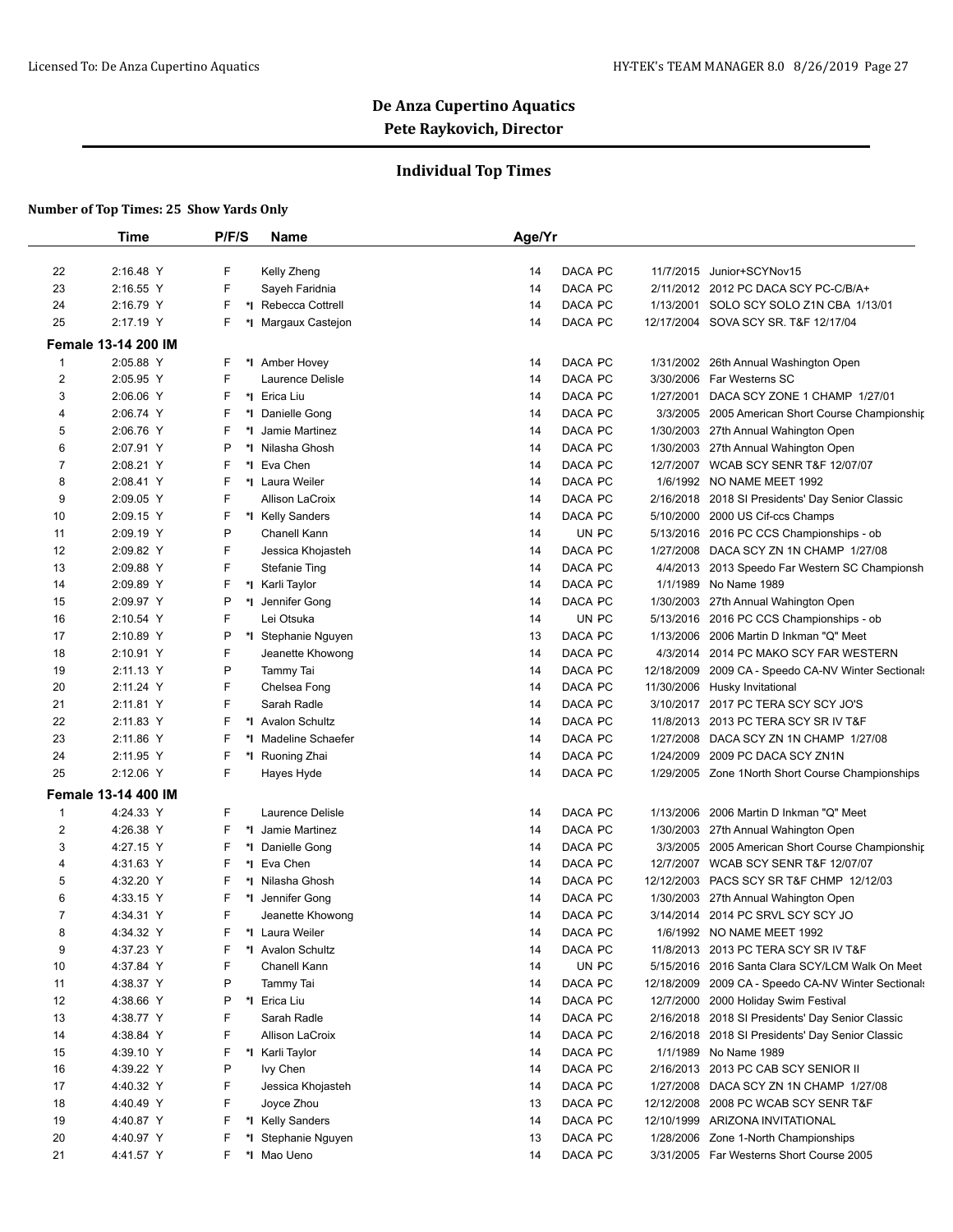## **Individual Top Times**

|                | Time                         | P/F/S   | <b>Name</b>             | Age/Yr        |                 |                                                     |
|----------------|------------------------------|---------|-------------------------|---------------|-----------------|-----------------------------------------------------|
|                |                              |         |                         |               |                 |                                                     |
| 22             | 4:41.88 Y                    | F<br>*l | <b>Amber Hovey</b>      | 13<br>DACA PC | 1/13/2001       | SOLO SCY SOLO Z1N CBA 1/13/01                       |
| 23             | 4:42.27 Y                    | F       | *1 Julia Still          | DACA PC<br>14 |                 | 12/17/2004 SOVA SCY SR. T&F 12/17/04                |
| 24             | 4:42.45 Y                    | F       | *I Vivian Yuen          | DACA PC<br>14 |                 | 3/9/2007 2007 Juanita Allington Senior Championship |
| 25             | 4:42.52 Y                    | F<br>*∣ | Annie lantosca          | DACA PC<br>14 |                 | 1/1/1983 1983 NO NAME                               |
|                | Female 15-16 50 Free         |         |                         |               |                 |                                                     |
| 1              | 23.15 Y                      | F       | *I Madeline Schaefer    | DACA PC<br>15 | 2/25/2009       | 2009 Speedo CA-NV Spring Sectionals                 |
| 2              | 23.45 Y                      | F       | *1 Adrienne Mattos      | DACA PC<br>16 | 2/5/1995        | <b>WASHINGTON STATE OPEN</b>                        |
| 3              | 23.66 Y L                    | F       | <b>Courtney Schultz</b> | DACA PC<br>16 | 12/6/2013       | 2013 Husky SCY Invitational                         |
| 4              | 23.72 Y                      | F       | Chelsea Fong            | DACA PC<br>16 | 2/25/2009       | 2009 Speedo CA-NV Spring Sectionals                 |
| 5              | 23.83 Y                      | F       | *1 Michelle Liu         | DACA PC<br>16 | 3/3/2005        | 2005 American Short Course Championship             |
| 6              | 23.84 Y                      | F       | *I Jaclyn Castellano    | DACA PC<br>16 | 2/6/1994        | Washington State Open                               |
| $7^{\star}$    | 23.85 Y                      | F       | *I Nilasha Ghosh        | DACA PC<br>16 |                 | 3/3/2005 2005 American Short Course Championship    |
| $7^*$          | 23.85 Y                      | F       | *I Erica Liu            | DACA PC<br>15 | 1/31/2002       | 26th Annual Washington Open                         |
| 9              | 23.89 Y                      | F       | Sierra Thomas           | DACA PC<br>15 | 2/15/2019       | 2019 SI Presidents' Day Senior Classic              |
| $10*$          | 23.92 Y                      | P       | *1 Abra Armour          | DACA PC<br>16 |                 | 1/31/2002 26th Annual Washington Open               |
| $10*$          | 23.92 Y                      | F       | Kristen Clarno          | DACA PC<br>15 | 5/15/2009       | 2009 CCS Swimming & Diving Championsh               |
| 12             | 23.97 Y                      | F       | Jessica Khojasteh       | DACA PC<br>16 | 5/15/2009       | 2009 CCS Swimming & Diving Championsh               |
| 13             | 24.02 Y                      | F       | *I Loni Burton          | DACA PC<br>15 |                 | 2/5/1995 WASHINGTON STATE OPEN                      |
| 14             | 24.12 Y                      | F       | Joyce Lin               | UN PC<br>16   |                 | 5/13/2016 2016 PC CCS Championships - ob            |
| 15             | 24.19 Y                      | F       | Megan Nolet             | DACA PC<br>16 | 2/25/2009       | 2009 Speedo CA-NV Spring Sectionals                 |
| 16             | 24.36 Y                      | F       | Chanell Kann            | DACA PC<br>16 |                 | 1/26/2019 Santa Clara Senior Open                   |
| 17             | 24.45 Y                      | F       | *I Helen Tang           | DACA PC<br>16 |                 | 5/22/2011 SCSC Junior+ Walk-On Meet 2011            |
| 18             | 24.47 Y                      | F       | *I Stephanie Armstrong  | DACA PC<br>16 |                 | 2/1/1996 NO NAME MEET (1995 OR 1996)                |
| $19*$          | 24.53 Y                      | F       | Kelly Ryoo              | DACA PC<br>15 |                 | 5/14/2017 2017 Santa Clara SCY Walk On Meet         |
| $19*$          | 24.53 Y                      | F       | Paige Gilley            | DACA PC<br>16 | 12/12/2008      | 2008 PC WCAB SCY SENR T&F                           |
| 21             | 24.66 Y                      | P       | Joyce Zhou              | DACA PC<br>16 | 12/2/2011       | 2011 Husky Invitational                             |
| 22*            | 24.68 Y L                    | F       | *I Jamie Martinez       | DACA PC<br>16 |                 | 3/3/2005 2005 American Short Course Championship    |
| $22*$          | 24.68 Y                      | P       | Cora Chan               | DACA PC<br>16 |                 | 12/18/2015 2015 CA December CA NV Section           |
| 24             | 24.69 Y                      | F       | Hayes Hyde              | DACA PC<br>16 | 3/9/2007        | 2007 Juanita Allington Senior Championship          |
| 25             | 24.71 Y                      | F       | Kristina Fong           | DACA PC<br>16 |                 | 2/27/2014 Juanita Allington Memorial Senior Meet    |
|                | <b>Female 15-16 100 Free</b> |         |                         |               |                 |                                                     |
| 1              | 49.88 Y                      | F       | *I Madeline Schaefer    | 15<br>DACA PC | 2/25/2009       | 2009 Speedo CA-NV Spring Sectionals                 |
| 2              | 50.71 Y                      | P       | Chelsea Fong            | DACA PC<br>16 | 12/4/2008       | 2008 ConocoPhillips SCY Champs                      |
| 3              | 51.15 Y                      | P       | *I Nilasha Ghosh        | DACA PC<br>16 |                 | 1/14/2005 2005 Martin D Inkman "Q" Meet             |
| 4              | 51.30 Y                      | F       | *I Abra Armour          | DACA PC<br>16 |                 | 1/31/2002 26th Annual Washington Open               |
| 5              | 51.36 Y                      | F       | Courtney Schultz        | DACA PC<br>16 |                 | 12/6/2013 2013 Husky SCY Invitational               |
| 6              | 51.38 Y                      | F       | *I Erica Liu            | DACA PC<br>16 |                 | 1/30/2003 27th Annual Wahington Open                |
| $\overline{7}$ | 51.43 Y                      | F       | *I Loni Burton          | DACA PC<br>16 | 12/20/1996 UNLV |                                                     |
| 8              | 51.48 Y                      | P       | Jessica Khojasteh       | DACA PC<br>15 | 12/4/2008       | 2008 ConocoPhillips SCY Champs                      |
| 9              | 51.49 Y                      | F       | Kristen Clarno          | DACA PC<br>15 | 5/15/2009       | 2009 CCS Swimming & Diving Championsh               |
| 10             | 51.61 Y                      | F       | *I Jaclyn Castellano    | DACA PC<br>16 | 2/6/1994        | Washington State Open                               |
| 11             | 51.77 Y                      | F       | Laurence Delisle        | DACA PC<br>15 | 3/9/2007        | 2007 Juanita Allington Senior Championship          |
| 12             | 52.12 Y                      | F       | *I Michelle Liu         | DACA PC<br>16 | 3/18/2005       | 2005 Juanita Allington Memoria                      |
| 13             | 52.28 Y                      | F       | Hayes Hyde              | DACA PC<br>15 | 3/2/2006        | 2006 American Short Course Championship             |
| 14             | 52.39 Y                      | F       | *I Stephanie Armstrong  | DACA PC<br>16 | 3/19/1996       | <b>JUNIOR NATIONALS</b>                             |
| 15             | 52.47 Y                      | P<br>*l | Jamie Martinez          | DACA PC<br>15 |                 | 3/5/2004 2004 Juanita Allington Memoria             |
| 16             | 52.76 Y                      | P       | *I Danielle Gong        | DACA PC<br>16 | 3/9/2007        | 2007 Juanita Allington Senior Championship          |
| 17             | 52.78 Y                      | F       | Sarah Radle             | DACA PC<br>15 | 2/15/2019       | 2019 SI Presidents' Day Senior Classic              |
| 18             | 53.10 Y                      | F       | *I Jennifer Gong        | DACA PC<br>15 |                 | 3/5/2004 2004 Juanita Allington Memoria             |
| 19             | 53.19 Y                      | P       | Chanell Kann            | UN PC<br>16   |                 | 5/11/2018 2018 PC CCS Championships - ob            |
| $20*$          | 53.20 Y                      | P       | Kelly Ryoo              | DACA PC<br>16 |                 | 2/15/2019 2019 SI Presidents' Day Senior Classic    |
| 20*            | 53.20 Y                      | F       | Emma Drysdale           | DACA PC<br>16 |                 | 3/9/2007 2007 Juanita Allington Senior Championship |
|                |                              |         |                         |               |                 |                                                     |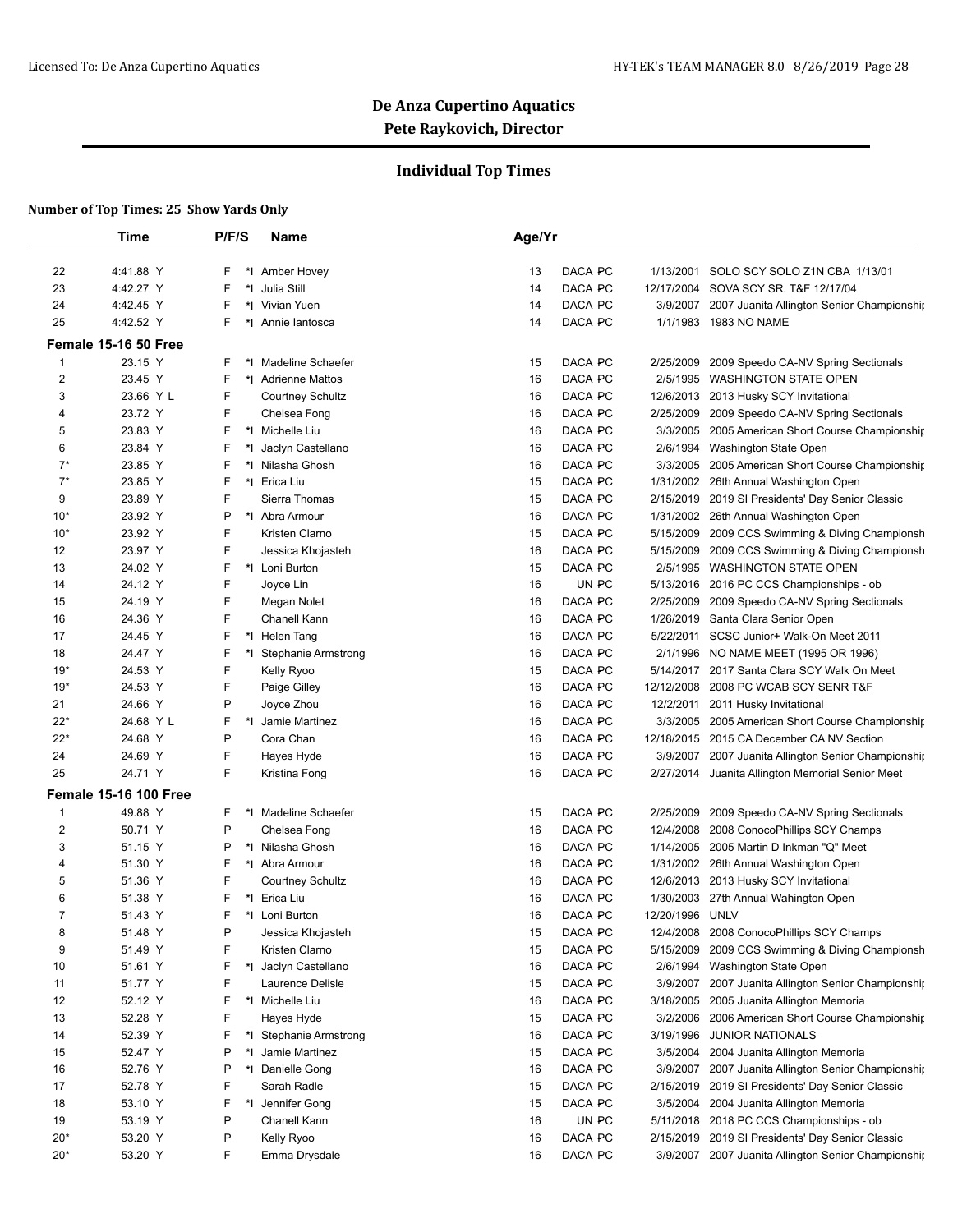## **Individual Top Times**

|                | <b>Time</b>                  | P/F/S        | Name                   | Age/Yr        |            |                                                      |
|----------------|------------------------------|--------------|------------------------|---------------|------------|------------------------------------------------------|
|                |                              |              |                        |               |            |                                                      |
| 22             | 53.22 Y L                    | F            | Joyce Zhou             | DACA PC<br>16 | 12/2/2011  | 2011 Husky Invitational                              |
| 23             | 53.23 Y                      | P            | *1 Eva Chen            | DACA PC<br>15 | 2/25/2009  | 2009 Speedo CA-NV Spring Sectionals                  |
| 24             | 53.24 Y                      | P            | Jessica Holtta         | DACA PC<br>16 |            | 11/30/2012 2012 Husky SCY Invitational               |
| $25*$          | 53.28 Y                      | F            | Nicole Surma<br>*∣     | DACA PC<br>15 | 11/22/2014 | DACA Short Course Quad Meet                          |
| $25*$          | 53.28 Y                      | P            | Megan Nolet            | DACA PC<br>16 | 2/25/2009  | 2009 Speedo CA-NV Spring Sectionals                  |
|                | <b>Female 15-16 200 Free</b> |              |                        |               |            |                                                      |
| 1              | 1:49.39 Y                    | F            | *I Madeline Schaefer   | DACA PC<br>15 | 2/25/2009  | 2009 Speedo CA-NV Spring Sectionals                  |
| 2              | 1:49.44 Y                    | F            | *I Loni Burton         | DACA PC<br>15 | 11/11/1995 | 1995 CCS                                             |
| 3              | 1:49.73 Y                    | F            | *I Nilasha Ghosh       | DACA PC<br>16 | 3/3/2005   | 2005 American Short Course Championship              |
| 4              | 1:49.74 Y                    | P            | Chelsea Fong           | DACA PC<br>16 | 12/4/2008  | 2008 ConocoPhillips SCY Champs                       |
| 5              | 1:50.02 Y                    | F            | *I Jamie Martinez      | DACA PC<br>15 |            | 5/14/2004 2004 CCS-CIF High School Championship      |
| 6              | 1:51.32 Y                    | F            | *1 Danielle Gong       | DACA PC<br>16 |            | 3/9/2007 2007 Juanita Allington Senior Championship  |
| 7              | 1:52.04 Y                    | F            | *I Abra Armour         | DACA PC<br>16 |            | 2/27/2002 2002 Spring California-Nevada Sectional Cl |
| 8              | 1:52.29 Y                    | F            | Hayes Hyde             | DACA PC<br>16 |            | 3/9/2007 2007 Juanita Allington Senior Championship  |
| 9              | 1:52.33 Y                    | F            | Melissa Miller<br>*∣   | DACA PC<br>16 | 2/3/2000   | 2000 US Wa Open                                      |
| 10             | 1:52.36 Y                    | F            | *1 Erica Liu           | DACA PC<br>16 |            | 2/27/2003 2003 Calif-Nev Spring Speedo C             |
| 11             | 1:52.49 Y                    | F            | *I Amber Hovey         | DACA PC<br>16 |            | 3/5/2004 2004 Juanita Allington Memoria              |
| 12             | 1:52.51 Y                    | F            | Jessica Khojasteh      | DACA PC<br>15 | 2/25/2009  | 2009 Speedo CA-NV Spring Sectionals                  |
| 13             | 1:52.90 Y                    | F            | *1 Jennifer Gong       | DACA PC<br>15 |            | 3/5/2004 2004 Juanita Allington Memoria              |
| 14             | 1:53.12 Y                    | $\mathsf{T}$ | Courtney Schultz       | DACA PC<br>16 |            | 12/12/2013 2013 Speedo Winter Junior National Champ  |
| 15             | 1:53.17 Y                    | F            | Kristen Clarno         | DACA PC<br>15 | 2/25/2009  | 2009 Speedo CA-NV Spring Sectionals                  |
| 16             | 1:53.74 Y                    | Τ            | *1 Nicole Surma        | DACA PC<br>15 |            | 12/10/2014 2014 Speedo Winter Junior Champs          |
| 17             | 1:53.92 Y                    | F            | Jessica Holtta         | DACA PC<br>16 |            | 11/30/2012 2012 PN AP Husky SCY Invitational         |
| 18             | 1:54.13 Y                    | F            | *1 Michelle Liu        | DACA PC<br>16 |            | 3/3/2005 2005 American Short Course Championship     |
| 19             | 1:54.20 Y                    | F            | *I Heather McFadzean   | DACA PC<br>16 | 5/22/1999  | 1999 US Ccs                                          |
| 20             | 1:54.43 Y                    | F            | *I Helen Tang          | DACA PC<br>15 |            | 1/29/2011 Pacific Swimming Short Course Senior Mee   |
| 21             | 1:54.57 Y                    | F            | Elizabeth Murray<br>*∣ | DACA PC<br>16 | 5/15/2009  | 2009 CCS Swimming & Diving Championsh                |
| 22             | 1:54.73 Y                    | F            | *I Audrey Kwong        | DACA PC<br>15 |            | 2/10/2007 DACA/PASA/TERA Closed Tri-Meet             |
| 23             | 1:54.76 Y                    | F            | Laurence Delisle       | DACA PC<br>16 |            | 11/17/2007 De Anza Cupertino Aquatics Inv            |
| 24             | 1:55.27 Y                    | F            | *I Megan Ferguson      | DACA PC<br>16 | 12/7/2000  | 2000 Holiday Swim Festival                           |
| 25             | 1:55.50 Y                    | P            | Megan Nolet            | DACA PC<br>16 | 2/25/2009  | 2009 Speedo CA-NV Spring Sectionals                  |
|                | <b>Female 15-16 500 Free</b> |              |                        |               |            |                                                      |
| 1              | 4:55.02 Y                    | F            | *I Loni Burton         | DACA PC<br>16 | 2/1/1996   | NO NAME MEET (1995 OR 1996)                          |
| 2              | 4:58.01 Y                    | F            | *I Brooke Winkler      | DACA PC<br>16 | 5/8/1998   | <b>CIF Central Coast Sections</b>                    |
| 3              | 5:00.01 Y                    | F            | *I Danielle Gong       | DACA PC<br>15 | 3/2/2006   | 2006 American Short Course Championship              |
| 4              | 5:01.06 Y                    | P            | *I Elizabeth Murray    | DACA PC<br>16 | 5/15/2009  | 2009 CCS Swimming & Diving Championsh                |
| 5              | 5:01.36 Y                    | P            | *I Anne Sweeney        | DACA PC<br>16 | 1/31/2002  | 26th Annual Washington Open                          |
| 6              | 5:01.63 Y                    | F            | *1 Amber Hovey         | 16<br>DACA PC |            | 3/5/2004 2004 Juanita Allington Memoria              |
| $\overline{7}$ | 5:03.99 Y                    | F            | *I Nilasha Ghosh       | DACA PC<br>15 |            | 12/17/2004 SOVA SCY SR. T&F 12/17/04                 |
| 8              | 5:04.93 Y                    | P            | *I Abra Armour         | DACA PC<br>15 |            | 2/1/2001 25th Annual Washington Open                 |
| 9              | 5:05.63 Y                    | F            | *1 Jennifer Gong       | DACA PC<br>16 |            | 5/14/2004 2004 CCS-CIF High School Championship      |
| 10             | 5:07.45 Y                    | F            | Rachael Tucker         | UN PC<br>15   |            | 5/13/2016 2016 PC CCS Championships - ob             |
| 11             | 5:08.30 Y                    | P            | *I Haley Oosterhouse   | 15<br>DACA PC |            | 5/15/2009 2009 CCS Swimming & Diving Championsh      |
| 12             | 5:08.78 Y                    | P            | Kristen Clarno         | 15<br>DACA PC |            | 2/14/2009 2009 PC CAB SCY JR+ T&F                    |
| 13             | 5:09.03 Y                    | F            | Chelsea Fong           | DACA PC<br>15 |            | 12/7/2007 WCAB SCY SENR T&F 12/07/07                 |
| 14             | 5:11.73 Y                    | F            | *I MACHIKO WATANABE    | DACA PC<br>15 |            | 1/1/1993 1993 No Name                                |
| 15             | 5:12.30 Y                    | F            | Kelly Ryoo             | DACA PC<br>16 |            | 1/26/2019 Santa Clara Senior Open                    |
| 16             | 5:12.81 Y                    | F            | *I Jamie Martinez      | DACA PC<br>15 |            | 11/22/2003 2003 DACA Invitational Meet               |
| 17             | 5:13.03 Y                    | P            | Casey Tsai             | UN PC<br>16   |            | 5/11/2018 2018 PC CCS Championships - ob             |
| 18             | 5:13.54 Y                    | F            | *I Heather McFadzean   | DACA PC<br>16 |            | 12/3/1998 Unknown Meet                               |
| 19             | 5:13.82 Y                    | F            | *I Kirsten Brand       | DACA PC<br>15 |            | 1/29/2011 Pacific Swimming Short Course Senior Mee   |
|                |                              |              |                        |               |            |                                                      |
| 20             | 5:14.58 Y                    | F            | *I Kate Yu             | DACA PC<br>16 |            | 1/29/2011 Pacific Swimming Short Course Senior Mee   |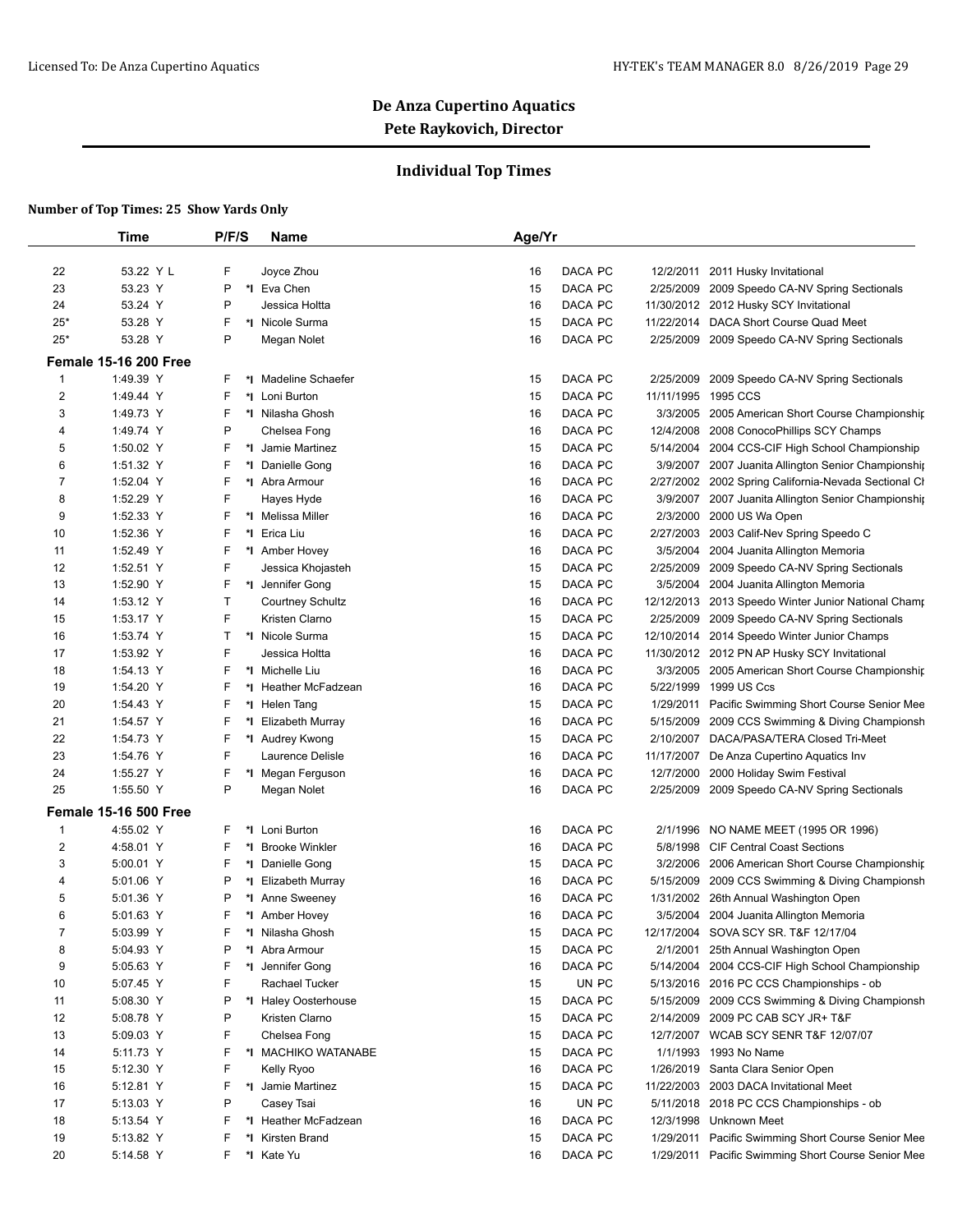## **Individual Top Times**

|                | Time                          | P/F/S   | Name                   | Age/Yr        |            |                                                     |
|----------------|-------------------------------|---------|------------------------|---------------|------------|-----------------------------------------------------|
|                |                               |         |                        |               |            |                                                     |
| 21             | 5:15.04 Y                     | P       | <b>Lindsay Schmidt</b> | 15            | UN PC      | 5/13/2016 2016 PC CCS Championships - ob            |
| 22             | 5:15.74 Y                     | F       | Patricia Saito         | 16            | UN PC      | 4/24/2018 2018 PC SCVAL-DeAnza Champions            |
| 23             | 5:15.77 Y                     | P       | Cora Chan              | 15            | UN PC      | 5/15/2015 2015 PC CCS Champs - obs                  |
| 24             | 5:15.85 Y                     | P       | <b>Madeline Stuart</b> | 15            | UN PC      | 5/13/2016 2016 PC CCS Championships - ob            |
| 25             | 5:15.95 Y                     | P       | Sayeh Faridnia         | 16<br>DACA PC |            | 12/6/2013 2013 Husky SCY Invitational               |
|                | <b>Female 15-16 1000 Free</b> |         |                        |               |            |                                                     |
| $\mathbf{1}$   | 10:17.03 Y                    | F.      | *I Mary Doolitle       | DACA PC<br>16 | 1/1/1984   | 1984 SHORT COURSE NO NAME                           |
| 2              | 10:19.46 Y                    | F<br>*l | <b>Brooke Winkler</b>  | DACA PC<br>15 |            | 2/5/1998 Washington State Open                      |
| 3              | 10:21.33 Y                    | F<br>*l | Anne Sweeney           | DACA PC<br>16 |            | 1/31/2002 26th Annual Washington Open               |
| 4              | 10:25.10 Y                    | F       | *I Loni Burton         | DACA PC<br>15 | 12/16/1995 | <b>Unknown Meet</b>                                 |
| 5              | 10:38.94 Y                    | F       | Patricia Saito         | DACA PC<br>16 | 1/26/2019  | Santa Clara Senior Open                             |
| 6              | 10:38.99 Y                    | F       | Rachael Tucker         | DACA PC<br>15 |            | 12/18/2015 2015 CA December CA NV Section           |
| 7              | 10:43.68 Y                    | F       | lvy Chen               | DACA PC<br>15 | 2/27/2014  | Juanita Allington Memorial Senior Meet              |
| 8              | 10:45.92 Y                    | F       | *I Allyson Fellows     | DACA PC<br>15 | 3/3/2011   | Juanita Allington Memorial 2011                     |
| 9              | 10:50.65 Y                    | F       | *I Haley Oosterhouse   | DACA PC<br>16 | 1/29/2011  | Pacific Swimming Short Course Senior Mee            |
| 10             | 10:53.66 Y                    | F       | *I Ruoning Zhai        | DACA PC<br>16 | 1/29/2011  | Pacific Swimming Short Course Senior Mee            |
| 11             | 10:54.01 Y                    | F       | Kathryn Woodburn       | DACA PC<br>15 | 2/25/2016  | 2016 Juanita Allington Memoria                      |
| 12             | 10:54.27 Y                    | F       | Yayla Sezginer         | DACA PC<br>16 | 2/27/2014  | Juanita Allington Memorial Senior Meet              |
| 13             | 10:54.54 Y                    | F       | Casey Tsai             | DACA PC<br>16 | 1/27/2018  | Santa Clara Senior Open                             |
| 14             | 10:54.89 Y                    | F       | *I Jamie Martinez      | DACA PC<br>16 | 11/20/2004 | DACA Invite                                         |
| 15             | 10:56.44 Y                    | F       | <b>Lindsay Schmidt</b> | DACA PC<br>15 | 11/4/2016  | SHORT COURSE SENIOR CIRCUIT T/F                     |
| 16             | 11:02.56 Y                    | F       | *I Sasha Brophy        | DACA PC<br>16 |            | 4/3/2003 Far Westerns                               |
| 17             | 11:04.38 Y                    | F       | Julia Read             | DACA PC<br>16 | 11/8/2014  | Junior+SCYNov14                                     |
| 18             | 11:10.56 Y                    | F       | Isabella Guadiamos     | DACA PC<br>16 |            | 1/27/2018 Santa Clara Senior Open                   |
| 19             | 11:12.20 Y                    | F       | Tammy Yau              | DACA PC<br>15 |            | 1/30/2010 2010 PC SCSC SCY PC-JR                    |
| 20             | 11:13.24 Y                    | F       | Jennifer Fields        | DACA PC<br>16 | 12/11/2009 | 2009 PC WCAB SCY PC-SR                              |
| 21             | 11:19.77 Y                    | F       | Jinsu Yim              | DACA PC<br>15 |            | 2/16/2018 2018 SI Presidents' Day Senior Classic    |
| 22             | 11:20.14 Y                    | F       | *I Jessica Douglas     | DACA PC<br>15 |            | 12/5/2002 Holiday Fest 2002                         |
| 23             | 11:26.10 Y                    | F       | *I Allison Frisbie     | DACA PC<br>15 |            | 11/4/2005 PASA SCY JR+ T&F 11/04/05                 |
| 24             | 11:29.85 Y                    | F       | Neeti Badve            | 15<br>DACA PC |            | 1/27/2018 Santa Clara Senior Open                   |
| 25             | 11:38.93 Y                    | F       | Elizabeth Huang        | DACA PC<br>16 |            | 12/10/2010 2010 PC DCD SCY PC-C/B/A+                |
|                | <b>Female 15-16 1650 Free</b> |         |                        |               |            |                                                     |
| 1              | 17:11.89 Y                    | F.      | *I MACHIKO WATANABE    | DACA PC<br>15 | 1/1/1993   | 1993 No Name                                        |
| $\overline{c}$ | 17:50.10 Y                    | F       | *I Anne Sweeney        | DACA PC<br>16 | 12/14/2001 | Pacific Swimming SC Senior Cha                      |
| 3              | 17:51.67 Y                    | F       | Rachael Tucker         | DACA PC<br>15 |            | 12/18/2015 2015 CA December CA NV Section           |
| 4              | 17:59.89 Y                    | F       | *I Allyson Fellows     | DACA PC<br>15 | 3/3/2011   | Juanita Allington Memorial 2011                     |
| 5              | 18:00.24 Y                    | F       | Patricia Saito         | DACA PC<br>15 |            | 2/16/2018 2018 SI Presidents' Day Senior Classic    |
| 6              | 18:12.55 Y                    | F       | *I Jamie Martinez      | 16<br>DACA PC |            | 12/17/2004 SOVA SCY SR. T&F 12/17/04                |
| 7              | 18:17.59 Y                    | F       | Casey Tsai             | DACA PC<br>15 |            | 12/3/2016 2016 PC WCAB SCY SR II T&F                |
| 8              | 18:33.03 Y                    | F       | Kathryn Woodburn       | DACA PC<br>15 |            | 2/25/2016 2016 Juanita Allington Memoria            |
| 9              | 18:36.74 Y                    | F       | Jennifer Fields        | 16<br>DACA PC |            | 12/11/2009 2009 PC WCAB SCY PC-SR                   |
| 10             | 18:46.68 Y                    | F       | Jinsu Yim              | DACA PC<br>15 |            | 2/16/2018 2018 SI Presidents' Day Senior Classic    |
| 11             | 18:56.32 Y                    | F       | Julia Read             | DACA PC<br>16 |            | 2/13/2015 2015 SI Presidents' Day Senior Classic    |
| 12             | 18:56.72 Y                    | F       | Yayla Sezginer         | DACA PC<br>15 |            | 11/30/2012 2012 PN AP Husky SCY Invitational        |
| 13             | 19:02.95 Y                    | F       | Tammy Yau              | DACA PC<br>16 | 1/29/2011  | 2011 PC SCSC Senior Meet                            |
| 14             | 19:12.62 Y                    | F       | *I Lisa Ratzliff       | DACA PC<br>15 |            | 3/11/2005 SRVL SCY JO T&F 3/11/05                   |
| 15             | 19:23.17 Y                    | F<br>*I | Sasha Brophy           | DACA PC<br>16 |            | 1/18/2003 Zone 1 North Senior Championships         |
| 16             | 19:25.87 Y                    | F<br>*I | Jessica Douglas        | DACA PC<br>15 | 1/18/2003  | Zone 1 North Senior Championships                   |
| 17             | 19:42.70 Y                    | F       | Kimberly Allen         | DACA PC<br>16 |            | 3/9/2007 2007 Juanita Allington Senior Championship |
| 18             | 20:00.83 Y                    | F       | Elizabeth Huang        | DACA PC<br>15 | 12/11/2009 | 2009 PC WCAB SCY PC-SR                              |
| 19             | 20:22.69 Y                    | F       | *I Elise Gustafson     | DACA PC<br>15 | 10/18/2003 | Pacific Swimming Short Course                       |
| 20             | 20:38.28 Y                    | F.      | *I Wei Tai             | DACA PC<br>15 |            | 10/16/2004 Pacific Swimming Junior + Mee            |
|                |                               |         |                        |               |            |                                                     |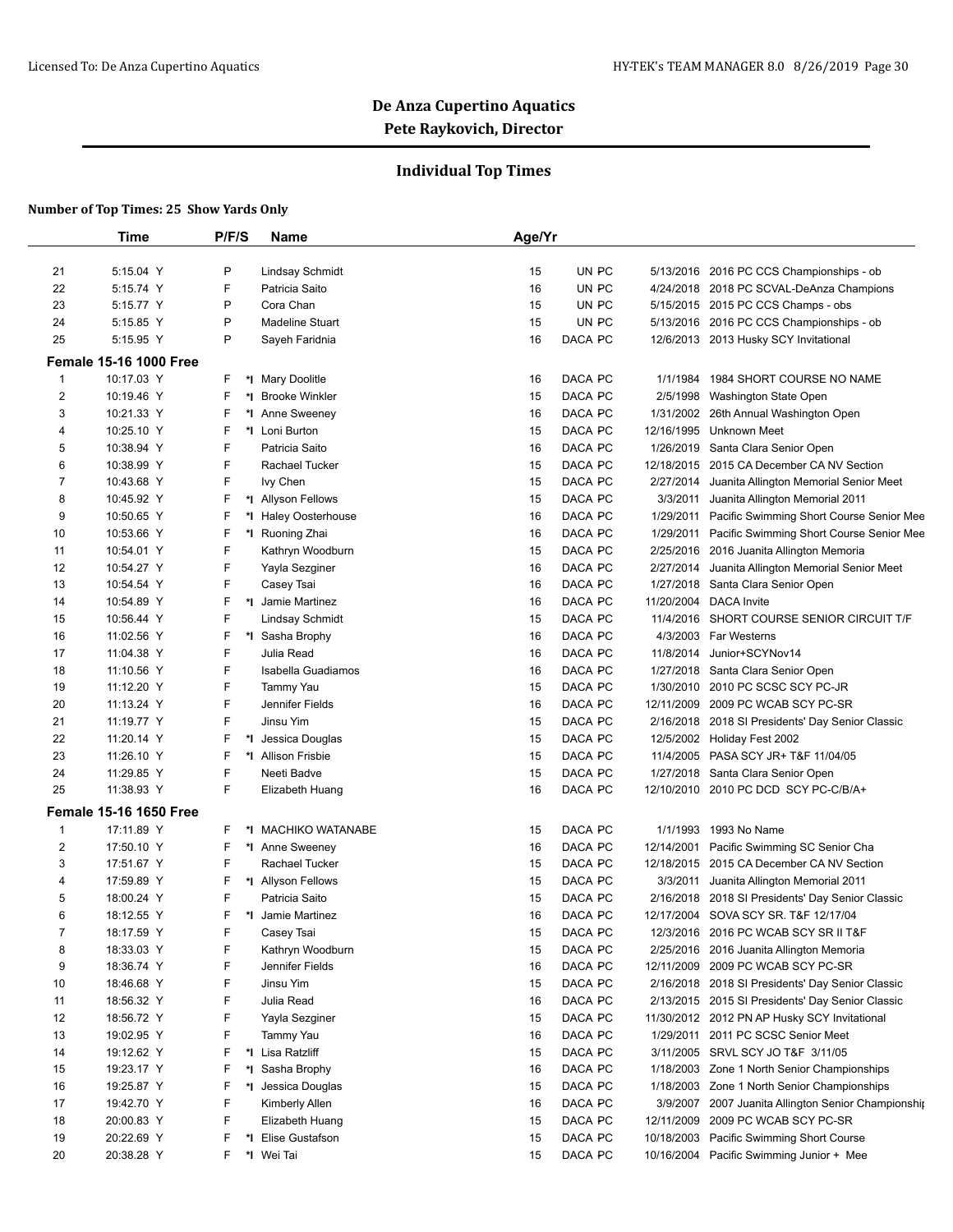## **Individual Top Times**

|       | Time                         | P/F/S   | Name                       | Age/Yr         |                       |                                                     |
|-------|------------------------------|---------|----------------------------|----------------|-----------------------|-----------------------------------------------------|
|       |                              |         |                            |                |                       |                                                     |
|       | <b>Female 15-16 100 Back</b> |         |                            |                |                       |                                                     |
| 1     | 56.50 Y                      | F<br>*I | Andrea Finlay              | DACA PC<br>15  | 2/1/1996              | NO NAME MEET (1995 OR 1996)                         |
| 2     | 56.54 Y                      | F<br>*∣ | Madeline Schaefer          | DACA PC<br>15  | 2/25/2009             | 2009 Speedo CA-NV Spring Sectionals                 |
| 3     | 56.55 Y                      | F<br>*∣ | Michelle Liu               | DACA PC<br>16  |                       | 5/13/2005 2005 CCS Swimming & Diving Championsh     |
| 4     | 56.62 Y L                    | F<br>*l | Jamie Martinez             | DACA PC<br>16  |                       | 3/3/2005 2005 American Short Course Championship    |
| 5     | 56.71 Y                      | P       | lvy Chen                   | UN PC<br>16    |                       | 5/15/2015 2015 PC CCS Champs - obs                  |
| 6     | 56.77 Y                      | F       | Laurence Delisle           | 15<br>DACA PC  |                       | 3/9/2007 2007 Juanita Allington Senior Championship |
| 7     | 56.87 Y                      | F       | *I Stephanie Armstrong     | DACA PC<br>16  | 2/1/1996              | NO NAME MEET (1995 OR 1996)                         |
| 8     | 57.06 Y                      | F       | Jeanette Khowong           | 15<br>UN PC    |                       | 5/15/2015 2015 PC CCS Champs - obs                  |
| $9*$  | 57.18 Y                      | F       | Joyce Lin                  | 16<br>UN PC    |                       | 5/13/2016 2016 PC CCS Championships - ob            |
| 9*    | 57.18 Y                      | F       | *I Shawna Winters          | DACA PC<br>16  | 1/1/1998              | UNKNOWN 1998 MEET                                   |
| 11    | 57.21 Y                      | T       | Sarah Jin                  | 16<br>DACA PC  |                       | 12/12/2013 2013 Speedo Winter Junior National Champ |
| 12    | 57.46 Y                      | F       | *I Kelly Blakemore         | 16<br>DACA PC  |                       | 1/31/2002 26th Annual Washington Open               |
| 13    | 57.91 Y                      | P       | *I Danielle Gong           | DACA PC<br>16  |                       | 3/9/2007 2007 Juanita Allington Senior Championship |
| 14    | 58.15 Y                      | F       | Kristina Fong              | 16<br>DACA PC  | 2/27/2014             | Juanita Allington Memorial Senior Meet              |
| 15    | 58.20 Y                      | F       | *1 Amber Hovey             | 16<br>DACA PC  | 3/5/2004              | 2004 Juanita Allington Memoria                      |
| 16    | 58.37 Y                      | F       | Neeyati Devanagondi        | UN PC<br>15    |                       | 4/24/2018 2018 PC SCVAL-DeAnza Champions            |
| 17    | 58.46 Y                      | F       | Jessica Holtta             | DACA PC<br>16  |                       | 11/30/2012 2012 Husky SCY Invitational              |
| 18    | 58.70 Y                      | F       | Kaling Phung               | 15<br>DACA PC  |                       | 12/3/2016 2016 PC WCAB SCY SR II T&F                |
| $19*$ | 58.71 Y                      | F       | Sierra Thomas              | 15<br>DACA PC  |                       | 2/15/2019 2019 SI Presidents' Day Senior Classic    |
| $19*$ | 58.71 Y                      | F       | Paige Gilley               | 16<br>DACA PC  | 5/15/2009             | 2009 CCS Swimming & Diving Championsh               |
| 21    | 58.82 Y                      | F       | *I Helen Tang              | 16<br>DACA PC  |                       | 5/22/2011 SCSC Junior+ Walk-On Meet 2011            |
| 22    | 58.93 Y                      | F       | Nilasha Ghosh              | DACA PC<br>15  |                       | 12/17/2004 SOVA SCY SR. T&F 12/17/04                |
| $23*$ | 59.09 Y                      | F       | Vivian Yuen                | DACA PC<br>16  | 5/15/2009             | 2009 CCS Swimming & Diving Championsh               |
| $23*$ | 59.09 Y                      | F       | *1 Erica Liu               | 15<br>DACA PC  | 12/14/2001            | Pacific Swimming SC Senior Cha                      |
| 25    | 59.11 Y                      | F       | Joyce Zhou                 | DACA PC<br>16  |                       | 12/2/2011 2011 Husky Invitational                   |
|       |                              |         |                            |                |                       |                                                     |
|       | <b>Female 15-16 200 Back</b> |         |                            |                |                       |                                                     |
| 1     | 1:59.58 Y                    | F       | <b>Stephanie Armstrong</b> | DACA PC<br>16  |                       | 2/1/1996 NO NAME MEET (1995 OR 1996)                |
| 2     | 2:00.01 Y                    | F<br>*I | Michelle Liu               | DACA PC<br>16  | 3/18/2005             | 2005 Juanita Allington Memoria                      |
| 3     | 2:00.74 Y                    | F<br>*∣ | Jamie Martinez             | 16<br>DACA PC  | 3/3/2005              | 2005 American Short Course Championship             |
| 4     | 2:00.82 Y                    | F       | Laurence Delisle           | 15<br>DACA PC  | 3/9/2007              | 2007 Juanita Allington Senior Championship          |
| 5     | 2:02.82 Y                    | F       | Jeanette Khowong           | DACA PC<br>16  |                       | 2/25/2016 2016 Juanita Allington Memoria            |
| 6     | 2:02.97 Y                    | F       | *I Nilasha Ghosh           | 15<br>DACA PC  |                       | 3/5/2004 2004 Juanita Allington Memoria             |
| 7     | 2:03.49 Y                    | F       | Naoko Watanabe             | 16<br>DACA PC  | 3/16/1999             | <b>JUNIOR CHAMPIONSHIPS</b>                         |
| 8     | 2:03.54 Y                    | P<br>*I | Amber Hovey                | 15<br>DACA PC  |                       | 1/30/2003 27th Annual Wahington Open                |
| 9     | 2:04.11 Y                    | F<br>*∣ | Danielle Gong              | 16<br>DACA PC  |                       | 3/9/2007 2007 Juanita Allington Senior Championship |
| 10    | 2:04.69 Y                    | F       | lvy Chen                   | DACA PC<br>15  | 12/6/2013             | 2013 PN AP Husky Invitational                       |
| 11    | 2:04.78 Y                    | F       | *I Jennifer Gong           | 15<br>DACA PC  |                       | 3/5/2004 2004 Juanita Allington Memoria             |
| 12    | 2:05.25 Y                    | F       | Jessica Holtta             | DACA PC<br>16  |                       | 11/30/2012 2012 PN AP Husky SCY Invitational        |
| 13    | 2:05.33 Y                    | F       | *I Andrea Finlay           | DACA PC<br>15  | 3/28/1995 TEXH        |                                                     |
| 14    | 2:05.73 Y                    | F<br>*I | Vivian Yuen                | DACA PC<br>16  |                       | 12/12/2008 2008 PC WCAB SCY SENR T&F                |
| 15    | 2:06.43 Y                    | P<br>*l | <b>Kelly Sanders</b>       | 15<br>DACA PC  |                       | 3/15/2001 Midwest Sectional Championship            |
| 16    | 2:06.50 Y                    | F<br>*l | Kelly Blakemore            | DACA PC<br>15  | 2/1/2001              | 25th Annual Washington Open                         |
| 17    | 2:06.53 Y                    | F       | *I Helen Tang              | DACA PC<br>16  |                       | 5/22/2011 SCSC Junior+ Walk-On Meet 2011            |
| 18    | 2:06.80 Y                    | P       | Kaling Phung               | DACA PC<br>16  |                       | 2/16/2018 2018 SI Presidents' Day Senior Classic    |
| 19    | 2:06.85 Y                    | P       | Sarah Jin                  | DACA PC<br>16  | 2/27/2014             | Juanita Allington Memorial Senior Meet              |
| 20    | 2:07.24 Y                    | F       | Sierra Thomas              | UN-PC PC<br>15 |                       | 5/5/2019 2019 Santa Clara SCY Walk On Meet          |
| 21    | 2:08.34 Y                    | F       | Yayla Sezginer             | DACA PC<br>16  |                       | 12/6/2013 2013 PN AP Husky Invitational             |
| 22    | 2:08.42 Y                    | F       | *I Thuy Phi                | DACA PC<br>15  | 1/29/2011             | Pacific Swimming Short Course Senior Mee            |
| 23    | 2:08.62 Y                    | P       | Joyce Zhou                 | DACA PC<br>16  | 12/2/2011             | 2011 Husky Invitational                             |
| 24    | 2:09.00 Y                    | F       | <b>Stefanie Ting</b>       | DACA PC<br>15  | 2/27/2014             | Juanita Allington Memorial Senior Meet              |
| $25*$ | 2:09.04 Y                    | F       | *I Loni Burton             | DACA PC<br>16  | 3/8/1996 Unknown Meet |                                                     |
|       |                              |         |                            |                |                       |                                                     |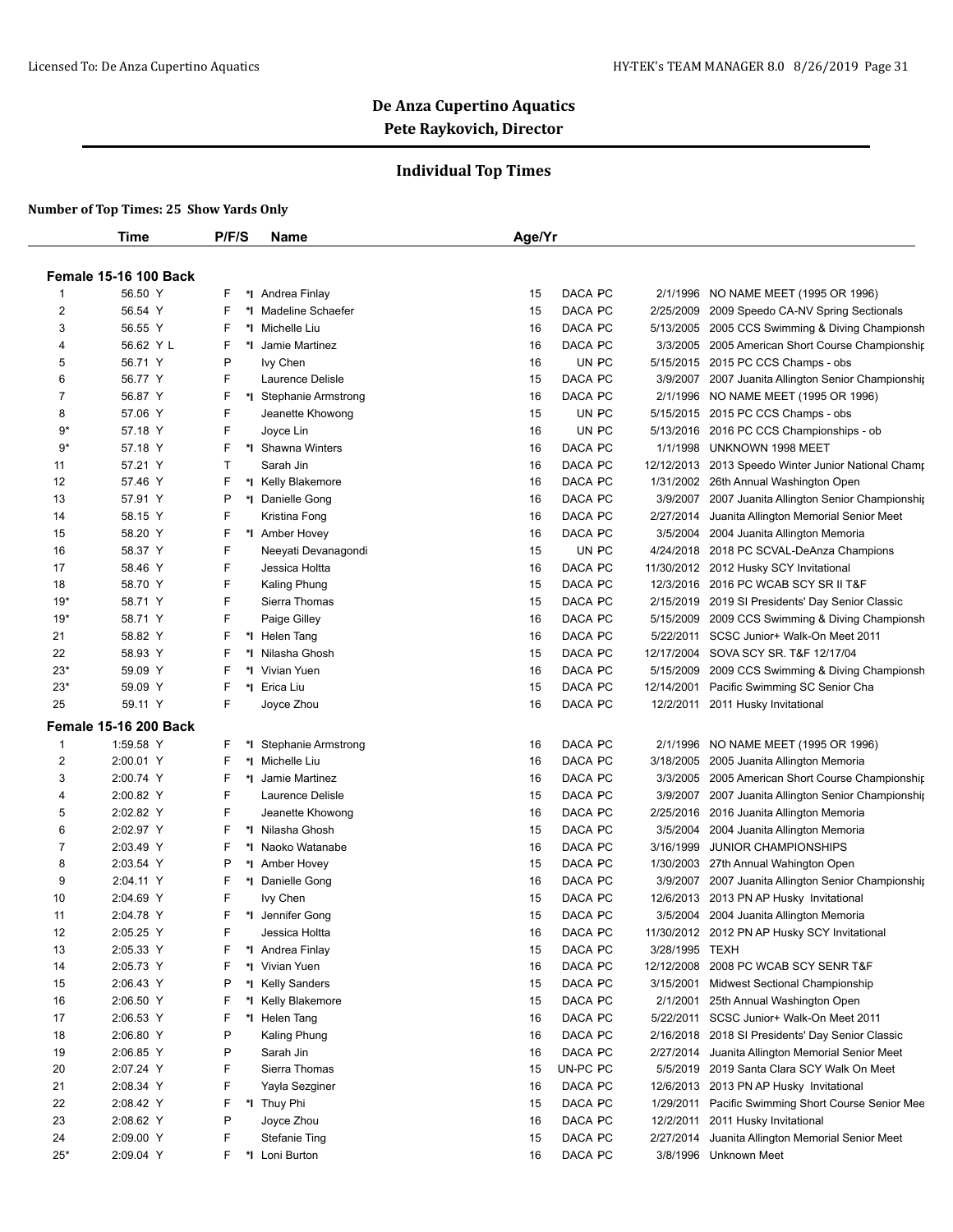## **Individual Top Times**

|                     | Time                                 | P/F/S    | <b>Name</b>                               | Age/Yr   |                    |           |                                                                                              |
|---------------------|--------------------------------------|----------|-------------------------------------------|----------|--------------------|-----------|----------------------------------------------------------------------------------------------|
| $25*$               | 2:09.04 Y                            | F.       | *I Shawna Winters                         | 16       | DACA PC            |           | 1/1/1998 UNKNOWN 1998 MEET                                                                   |
|                     | Female 15-16 100 Breast              |          |                                           |          |                    |           |                                                                                              |
| 1                   | 1:00.48 Y                            | F.       | *I Erica Liu                              | 15       | DACA PC            |           | 1/31/2002 26th Annual Washington Open                                                        |
| 2                   | 1:02.88 Y                            | F        | <b>Stefanie Ting</b>                      | 16       | UN PC              |           | 5/15/2015 2015 PC CCS Champs - obs                                                           |
| 3                   | 1:03.36 Y                            | P        | *I Avalon Schultz                         | 15       | DACA PC            |           | 12/10/2014 2014 Speedo Winter Junior Champs                                                  |
| 4                   | 1:04.23 Y                            | F        | *I Heidi Schmidt                          | 16       | DACA PC            |           | 12/10/1999 ARIZONA INVITATIONAL                                                              |
| 5                   | 1:04.59 Y                            | F        | *1 Danielle Gong                          | 16       | DACA PC            |           | 3/9/2007 2007 Juanita Allington Senior Championship                                          |
| 6                   | 1:04.72 Y                            | F        | *I Megan Ferguson                         | 16       | DACA PC            |           | 3/15/2001 Midwest Sectional Championship                                                     |
| 7                   | 1:04.90 Y                            | F        | Laurence Delisle                          | 15       | DACA PC            |           | 3/9/2007 2007 Juanita Allington Senior Championship                                          |
| 8                   | 1:05.02 Y                            | F        | Chanell Kann                              | 16       | UN PC              |           | 5/11/2018 2018 PC CCS Championships - ob                                                     |
| 9                   | 1:05.11 Y                            | F        | *I Suzy Nicoletti                         | 16       | DACA PC            |           | 2/1/1996 NO NAME MEET (1995 OR 1996)                                                         |
| 10                  | 1:05.45 Y                            | P        | Jessica Khojasteh                         | 15       | DACA PC            |           | 2/25/2009 2009 Speedo CA-NV Spring Sectionals                                                |
| 11                  | 1:05.76 Y                            | P        | Lei Otsuka                                | 16       | UN PC              |           | 5/11/2018 2018 PC CCS Championships - ob                                                     |
| 12                  | 1:05.83 Y                            | F        | <b>Allison LaCroix</b>                    | 15       | DACA PC            |           | 2/15/2019 2019 SI Presidents' Day Senior Classic                                             |
| 13                  | 1:06.26 Y                            | F        | Avery Newman                              | 16       | DACA PC            |           | 2/25/2016 2016 Juanita Allington Memoria                                                     |
| 14                  | 1:06.27 Y                            | F        | *1 Eva Chen                               | 15       | DACA PC            |           | 5/15/2009 2009 CCS Swimming & Diving Championsh                                              |
| 15                  | 1:06.91 Y                            | P        | Chelsea Fong                              | 16       | DACA PC            |           | 2/25/2009 2009 Speedo CA-NV Spring Sectionals                                                |
| 16                  | 1:06.92 Y                            | F        | Christina Cheng                           | 16       | DACA PC            |           | 12/6/2013 2013 Husky SCY Invitational                                                        |
| 17                  | 1:07.41 Y                            | F        | Kelly Ryoo                                | 16       | DACA PC            |           | 2/15/2019 2019 SI Presidents' Day Senior Classic                                             |
| 18                  | 1:07.62 Y                            | F        | Kelly Ngo                                 | 15       | DACA PC            |           | 5/20/2011 2011 CCS Swimming & Diving Championsh                                              |
| 19                  | 1:07.64 Y                            | P        | Jacqueleine Liu                           | 15       | UN PC              |           | 5/11/2018 2018 PC CCS Championships - ob                                                     |
| 20                  | 1:07.76 Y                            | F        | *I Vivian Wong                            | 16       | DACA PC            |           | 11/21/2008 2008 CA MISSION VIEJO TURKEY B                                                    |
| 21                  | 1:08.05 Y                            | F        | *I Jennifer Gong                          | 16       | DACA PC            |           | 1/14/2005 2005 Martin D Inkman "Q" Meet                                                      |
| 22                  | 1:08.31 Y                            | F        | *I Marie Ballenger                        | 15       | DACA PC            |           | 12/14/2001 Pacific Swimming SC Senior Cha                                                    |
| 23                  | 1:08.47 Y                            | F        | Iris Dong                                 | 16       | DACA PC            |           | 5/14/2017 2017 Santa Clara SCY Walk On Meet                                                  |
| 24                  | 1:08.50 Y                            | F<br>*∣  | <b>Brooke Winkler</b>                     | 16       | DACA PC            |           | 1/30/1999 No Name (Zone 1N?)                                                                 |
| 25                  | 1:08.56 Y                            | F.       | *I Heather McFadzean                      | 15       | DACA PC            |           | 5/8/1998 CIF Central Coast Sections                                                          |
|                     |                                      |          |                                           |          |                    |           |                                                                                              |
|                     | Female 15-16 200 Breast<br>2:13.51 Y | F.       |                                           |          |                    |           |                                                                                              |
| 1<br>$\overline{2}$ | 2:17.69 Y                            | P        | *I Erica Liu<br>*1 Avalon Schultz         | 15<br>15 | DACA PC<br>DACA PC |           | 1/31/2002 26th Annual Washington Open<br>12/10/2014 2014 Speedo Winter Junior Champs         |
|                     |                                      | F        | *I Heidi Schmidt                          |          | DACA PC            |           | 12/10/1999 ARIZONA INVITATIONAL                                                              |
| 3<br>4              | 2:18.64 Y<br>2:19.59 Y               | F        | *1 Danielle Gong                          | 16<br>16 | DACA PC            |           |                                                                                              |
| 5                   | 2:19.92 Y                            | F        | *I Suzy Nicoletti                         | 16       | DACA PC            | 2/1/1996  | 3/9/2007 2007 Juanita Allington Senior Championship<br>NO NAME MEET (1995 OR 1996)           |
| 6                   |                                      | F        |                                           |          | DACA PC            |           | 2/27/2014 Juanita Allington Memorial Senior Meet                                             |
| 7                   | 2:20.31 Y<br>2:20.46 Y               | P        | <b>Stefanie Ting</b><br>Jessica Khojasteh | 15<br>16 | DACA PC            | 12/3/2009 | 2009 SCY Nationals                                                                           |
| 8                   | 2:20.89 Y                            | F        | Laurence Delisle                          | 15       | DACA PC            |           | 2/28/2007 2007 California-Nevada Spring Championsh                                           |
|                     |                                      | Ρ        |                                           |          |                    |           | 2/1/2001 25th Annual Washington Open                                                         |
| 9<br>10             | 2:21.03 Y<br>2:21.11 Y               | F        | *I Megan Ferguson<br>*I Brooke Winkler    | 16<br>15 | DACA PC<br>DACA PC |           |                                                                                              |
|                     | 2:21.14 Y                            | F        |                                           | 16       | DACA PC            |           | 2/5/1998 Washington State Open<br>2/25/2016 2016 Juanita Allington Memoria                   |
| 11<br>12            | 2:21.89 Y                            | F        | Avery Newman<br>Chanell Kann              | 16       | DACA PC            |           | 1/26/2019 Santa Clara Senior Open                                                            |
| 13                  | 2:21.93 Y                            | F        | Allison LaCroix                           | 15       | DACA PC            |           | 2/15/2019 2019 SI Presidents' Day Senior Classic                                             |
| 14                  | 2:23.26 Y                            | F        | *I Eva Chen                               | 15       | DACA PC            |           | 2/25/2009 2009 Speedo CA-NV Spring Sectionals                                                |
| 15                  | 2:23.79 Y                            | F        | *I Anne Sweeney                           | 16       | DACA PC            |           | 2/27/2002 2002 Spring California-Nevada Sectional CI                                         |
| 16                  | 2:24.07 Y                            | F        | Lei Otsuka                                | 15       | UN PC              |           | 5/14/2017 2017 Santa Clara SCY Walk On Meet                                                  |
| 17                  | 2:24.32 Y                            | F        | Lisa Chu                                  |          | DACA PC            |           |                                                                                              |
|                     | 2:24.60 Y                            | F        | Jacqueleine Liu                           | 16<br>16 | DACA PC            |           | 1/15/2005 Cal Invitational Swimming Meet<br>2/15/2019 2019 SI Presidents' Day Senior Classic |
| 18<br>19            | 2:25.52 Y                            | F        | Christina Cheng                           | 16       | DACA PC            |           | 12/6/2013 2013 PN AP Husky Invitational                                                      |
| 20                  | 2:25.55 Y                            | P        | Natalie Cheung                            |          | DACA PC            |           | 12/10/2010 2010 PC DCD SCY PC-C/B/A+                                                         |
|                     |                                      | F        |                                           | 16       |                    |           |                                                                                              |
| 21                  | 2:25.79 Y                            |          | *I Jennifer Gong                          | 15       | DACA PC            |           | 3/5/2004 2004 Juanita Allington Memoria                                                      |
| 22                  | 2:25.91 Y                            | F        | Tammy Tai                                 | 16       | DACA PC            |           | 12/2/2011 2011 Husky Invitational                                                            |
| 23                  | 2:26.01 Y                            | F<br>*∣  | Rebecca Cottrell                          | 15       | DACA PC            |           | 1/31/2002 26th Annual Washington Open                                                        |
| 24                  | 2:27.56 Y                            | F.<br>*∣ | Nilasha Ghosh                             | 15       | DACA PC            |           | 12/17/2004 SOVA SCY SR. T&F 12/17/04                                                         |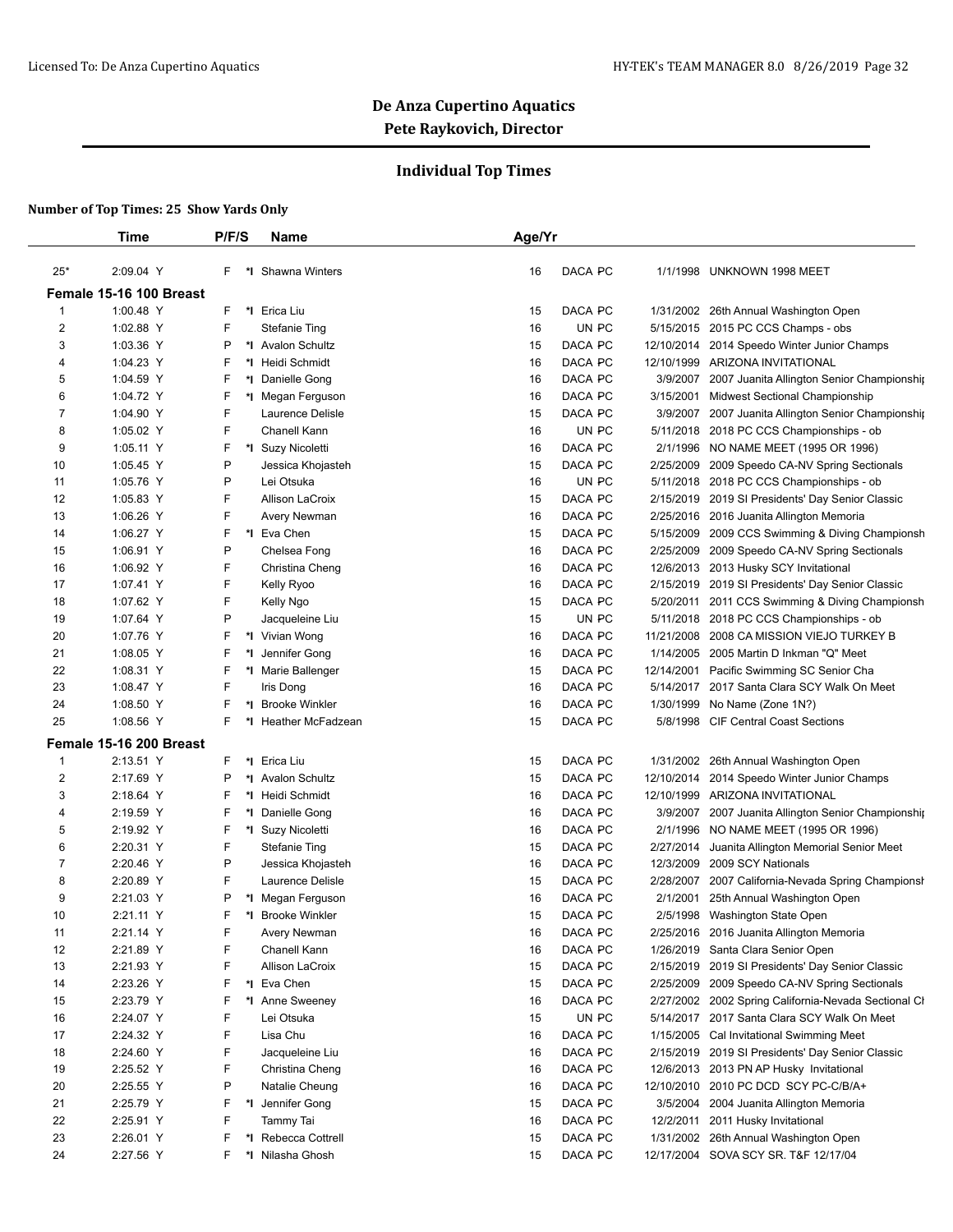## **Individual Top Times**

|                         | Time                        | P/F/S    | <b>Name</b>            | Age/Yr |         |           |                                                      |
|-------------------------|-----------------------------|----------|------------------------|--------|---------|-----------|------------------------------------------------------|
| 25                      | 2:27.85 Y                   | F.<br>*l | Jessica Douglas        | 15     | DACA PC |           | 12/5/2002 Holiday Fest 2002                          |
|                         | <b>Female 15-16 100 Fly</b> |          |                        |        |         |           |                                                      |
| 1                       | 54.35 Y                     | F        | *I Nilasha Ghosh       | 16     | DACA PC |           | 5/13/2005 2005 CCS Swimming & Diving Championsh      |
| $\overline{\mathbf{c}}$ | 55.52 Y                     | F        | *1 Amber Hovey         | 15     | DACA PC |           | 1/30/2003 27th Annual Wahington Open                 |
| 3                       | 55.87 Y                     | Ρ        | *I Michelle Liu        | 16     | DACA PC |           | 5/13/2005 2005 CCS Swimming & Diving Championsh      |
| 4                       | 56.39 Y                     | F        | *I Loni Burton         | 15     | DACA PC |           | 2/5/1995 WASHINGTON STATE OPEN                       |
| 5                       | 56.58 Y                     | F        | *I Stephanie Armstrong | 16     | DACA PC |           | 2/1/1996 NO NAME MEET (1995 OR 1996)                 |
| 6                       | 56.74 Y                     | F        | *I Jamie Martinez      | 15     | DACA PC | 3/5/2004  | 2004 Juanita Allington Memoria                       |
| 7                       | 57.53 Y                     | F        | Hayes Hyde             | 16     | DACA PC |           | 3/9/2007 2007 Juanita Allington Senior Championship  |
| 8                       | 57.78 Y                     | Τ        | Sarah Jin              | 16     | DACA PC |           | 12/12/2013 2013 Speedo Winter Junior National Champ  |
| 9                       | 57.89 Y                     | F        | <b>Christine Chan</b>  | 15     | DACA PC | 2/27/2014 | Juanita Allington Memorial Senior Meet               |
| 10                      | 58.04 Y                     | Ρ        | Kaling Phung           | 16     | DACA PC |           | 2/16/2018 2018 SI Presidents' Day Senior Classic     |
| 11                      | 58.10 Y                     | F        | *1 Andrea Finlay       | 15     | DACA PC |           | 11/11/1995 1995 CCS                                  |
| $12*$                   | 58.23 Y                     | F        | Chanell Kann           | 16     | UN PC   |           | 5/13/2018 2018 Santa Clara SCY Walk On Meet          |
| $12*$                   | 58.23 Y                     | F        | Emma Drysdale          | 16     | DACA PC |           | 3/9/2007 2007 Juanita Allington Senior Championship  |
| 14                      | 58.29 Y                     | F        | *1 Heidi Schmidt       | 16     | DACA PC |           | 12/10/1999 ARIZONA INVITATIONAL                      |
| 15                      | 58.38 Y                     | F        | Paige Gilley           | 16     | DACA PC | 5/15/2009 | 2009 CCS Swimming & Diving Championsh                |
| 16                      | 58.41 Y                     | F        | Christina Cheng        | 16     | DACA PC | 2/27/2014 | Juanita Allington Memorial Senior Meet               |
| 17                      | 58.49 Y                     | F        | Jeanette Khowong       | 16     | UN PC   |           | 5/13/2016 2016 PC CCS Championships - ob             |
| 18                      | 58.50 Y                     | P        | Chelsea Fong           | 16     | DACA PC | 2/25/2009 | 2009 Speedo CA-NV Spring Sectionals                  |
| 19                      | 58.51 Y                     | F        | *I Erica Liu           | 15     | DACA PC | 1/26/2002 | DACA SCY Z1N CHAMP 1/26/02                           |
| 20                      | 58.76 Y                     | F        | Sarah Radle            | 15     | DACA PC |           | 7/14/2018 2018 PC DACA SCY C/B/A+                    |
| $21*$                   | 58.80 Y                     | F        | Kelly Zheng            | 15     | DACA PC |           | 2/25/2016 2016 Juanita Allington Memoria             |
| $21*$                   | 58.80 Y                     | Ρ<br>*l  | Madeline Schaefer      | 15     | DACA PC | 2/25/2009 | 2009 Speedo CA-NV Spring Sectionals                  |
| 23                      | 58.84 Y                     | F        | Lei Otsuka             | 15     | UN PC   |           | 5/14/2017 2017 Santa Clara SCY Walk On Meet          |
| 24                      | 58.85 Y                     | F        | *I Ruoning Zhai        | 16     | DACA PC |           | 5/22/2011 SCSC Junior+ Walk-On Meet 2011             |
| 25                      | 58.98 Y                     | F<br>٠.  | Jaclyn Castellano      | 16     | DACA PC |           | 2/6/1994 Washington State Open                       |
|                         |                             |          |                        |        |         |           |                                                      |
|                         | <b>Female 15-16 200 Fly</b> |          |                        |        |         |           |                                                      |
| 1                       | 1:58.98 Y                   | F<br>٠.  | Jamie Martinez         | 15     | DACA PC | 3/5/2004  | 2004 Juanita Allington Memoria                       |
| 2                       | 1:59.36 Y                   | F        | *1 Amber Hovey         | 16     | DACA PC | 3/5/2004  | 2004 Juanita Allington Memoria                       |
| 3                       | 2:00.91 Y                   | F        | *I Nilasha Ghosh       | 16     | DACA PC |           | 3/3/2005 2005 American Short Course Championship     |
| 4                       | 2:04.52 Y                   | F        | *1 Danielle Gong       | 16     | DACA PC |           | 3/9/2007 2007 Juanita Allington Senior Championship  |
| 5                       | 2:05.40 Y                   | F        | *I Loni Burton         | 16     | DACA PC |           | 2/1/1996 NO NAME MEET (1995 OR 1996)                 |
| 6                       | 2:06.07 Y                   | P        | Hayes Hyde             | 16     | DACA PC | 3/9/2007  | 2007 Juanita Allington Senior Championship           |
| 7                       | 2:07.43 Y                   | F        | <b>Christine Chan</b>  | 15     | DACA PC | 2/15/2014 | 2014 PC CAB SCY SRII T&F                             |
| 8                       | 2:07.86 Y                   | F        | *1 Ruoning Zhai        | 16     | DACA PC |           | 1/29/2011 Pacific Swimming Short Course Senior Mee   |
| 9                       | 2:08.09 Y                   | F        | *I Nicole Surma        | 15     | DACA PC |           | 11/7/2014 2014 CA Kevin B. Perry Senior Invite       |
| 10                      | 2:08.34 Y                   | F.       | *I Thuy Phi            | 15     | DACA PC |           | 1/29/2011 Pacific Swimming Short Course Senior Mee   |
| 11                      | 2:08.75 Y                   | F        | *I Heidi Schmidt       | 16     | DACA PC |           | 12/10/1999 ARIZONA INVITATIONAL                      |
| 12                      | 2:08.85 Y                   | P        | Jeanette Khowong       | 15     | DACA PC |           | 12/18/2015 2015 CA December CA NV Section            |
| 13                      | 2:09.28 Y                   | F        | *I Jennifer Gong       | 15     | DACA PC |           | 3/5/2004 2004 Juanita Allington Memoria              |
| 14                      | 2:09.53 Y                   | F        | *I Shawna Winters      | 16     | DACA PC |           | 1/1/1998 UNKNOWN 1998 MEET                           |
| 15                      | 2:09.75 Y                   | P        | Christina Cheng        | 16     | DACA PC |           | 2/27/2014 Juanita Allington Memorial Senior Meet     |
| 16                      | 2:09.85 Y                   | F        | *I Helen Tang          | 15     | DACA PC |           | 1/29/2011 Pacific Swimming Short Course Senior Mee   |
| 17                      | 2:09.91 Y                   | F        | *1 Michelle Liu        | 15     | DACA PC |           | 3/5/2004 2004 Juanita Allington Memoria              |
| 18                      | 2:09.92 Y                   | F        | *I Avalon Schultz      | 15     | DACA PC |           | 2/13/2015 Lost Dutchman 2015                         |
| 19                      | 2:10.40 Y                   | F        | *I Anne Sweeney        | 16     | DACA PC |           | 2/27/2002 2002 Spring California-Nevada Sectional Cl |
| 20                      | 2:11.10 Y                   | F<br>*l  | <b>Brooke Winkler</b>  | 16     | DACA PC |           | 12/3/1998 Unknown Meet                               |
| 21                      | 2:11.57 Y                   | F        | Sarah Radle            | 15     | DACA PC |           | 2/15/2019 2019 SI Presidents' Day Senior Classic     |
| 22                      | 2:12.07 Y                   | F        | Olivia Candelaria      | 16     | DACA PC |           | 2/15/2019 2019 SI Presidents' Day Senior Classic     |
| 23                      | 2:12.19 Y                   | F        | Sayeh Faridnia         | 16     | DACA PC |           | 2/15/2014 2014 PC CAB SCY SRII T&F                   |
| 24                      | 2:12.38 Y                   | F.       | Kelly Zheng            | 15     | DACA PC |           | 2/25/2016 2016 Juanita Allington Memoria             |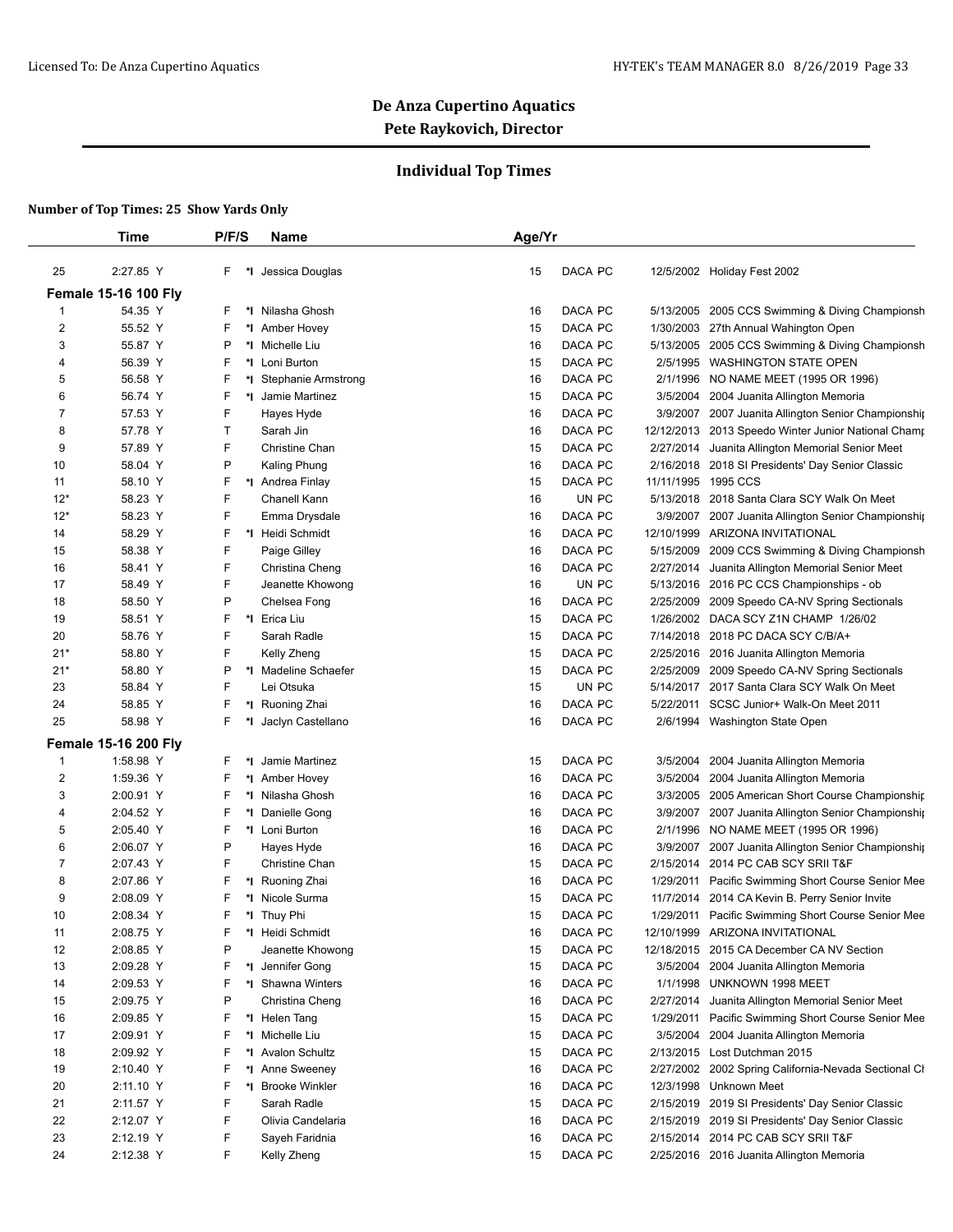## **Individual Top Times**

|                | Time                       | P/F/S    | Name                   | Age/Yr |         |                |                                                      |
|----------------|----------------------------|----------|------------------------|--------|---------|----------------|------------------------------------------------------|
| 25             | 2:12.44 Y                  | F        | Lei Otsuka             | 16     | DACA PC |                | 1/27/2018 Santa Clara Senior Open                    |
|                | <b>Female 15-16 200 IM</b> |          |                        |        |         |                |                                                      |
| $\mathbf{1}$   | 2:01.46 Y                  | F        | Laurence Delisle       | 15     | DACA PC | 3/9/2007       | 2007 Juanita Allington Senior Championship           |
| $\overline{2}$ | 2:01.86 Y                  | F        | *I Nilasha Ghosh       | 16     | DACA PC |                | 5/13/2005 2005 CCS Swimming & Diving Championsh      |
| 3              | 2:02.06 Y                  | F        | *I Erica Liu           | 16     | DACA PC |                | 1/30/2003 27th Annual Wahington Open                 |
| 4              | 2:02.60 Y                  | F        | *I Brooke Winkler      | 16     | DACA PC |                | 5/8/1998 CIF Central Coast Sections                  |
| 5              | 2:03.66 Y                  | F        | *I Stephanie Armstrong | 16     | DACA PC |                | 2/1/1996 NO NAME MEET (1995 OR 1996)                 |
| 6              | 2:03.95 Y                  | F        | *I Danielle Gong       | 16     | DACA PC |                | 2/28/2007 2007 California-Nevada Spring Championsh   |
| 7              | 2:04.57 Y                  | P        | *1 Amber Hovey         | 15     | DACA PC | 1/30/2003      | 27th Annual Wahington Open                           |
| 8              | 2:04.65 Y                  | P        | Jessica Khojasteh      | 16     | DACA PC |                | 12/3/2009 2009 SCY Nationals                         |
| 9              | 2:05.59 Y                  | F        | *I Madeline Schaefer   | 15     | DACA PC |                | 2/25/2009 2009 Speedo CA-NV Spring Sectionals        |
| 10             | 2:05.82 Y                  | F        | *I Jamie Martinez      | 15     | DACA PC | 3/5/2004       | 2004 Juanita Allington Memoria                       |
| 11             | 2:05.91 Y                  | F        | *1 Jennifer Gong       | 16     | DACA PC |                | 5/14/2004 2004 CCS-CIF High School Championship      |
| 12             | 2:06.21 Y                  | F        | Chelsea Fong           | 16     | DACA PC |                | 2/25/2009 2009 Speedo CA-NV Spring Sectionals        |
| 13             | 2:06.50 Y                  | P        | Chanell Kann           | 16     | UN PC   | 5/11/2018      | 2018 PC CCS Championships - ob                       |
| 14             | 2:06.56 Y                  | F        | *I Loni Burton         | 15     | DACA PC |                | 2/5/1995 WASHINGTON STATE OPEN                       |
| 15             | 2:06.72 Y                  | P        | Kristen Clarno         | 15     | DACA PC |                | 2/25/2009 2009 Speedo CA-NV Spring Sectionals        |
| 16             | 2:06.73 Y                  | Τ        | *I Avalon Schultz      | 15     | DACA PC | 12/10/2014     | 2014 Speedo Winter Junior Champs                     |
| 17             | 2:07.49 Y                  | F        | *1 Heidi Schmidt       | 16     | DACA PC | 5/22/1999      | 1999 US Ccs                                          |
| 18             | 2:07.58 Y                  | F        | *I Megan Ferguson      | 16     | DACA PC | 2/1/2001       | 25th Annual Washington Open                          |
| 19             | 2:07.69 Y                  | P        | *I Eva Chen            | 15     | DACA PC | 5/15/2009      | 2009 CCS Swimming & Diving Championsh                |
| 20             | 2:07.70 Y                  | F        | lvy Chen               | 16     | UN PC   |                | 5/15/2015 2015 PC CCS Champs - obs                   |
| 21             | 2:08.26 Y                  | F        | Tammy Tai              | 16     | DACA PC |                | 12/2/2011 2011 Husky Invitational                    |
| 22             | 2:08.41 Y                  | F        | Joyce Zhou             | 15     | DACA PC |                | 5/20/2011 2011 CCS Swimming & Diving Championsh      |
| 23             | 2:08.43 Y                  | F        | *I Kelly Sanders       | 15     | DACA PC | 3/15/2001      | Midwest Sectional Championship                       |
| 24             | 2:08.61 Y                  | F        | *I Michelle Liu        | 15     | DACA PC |                | 3/5/2004 2004 Juanita Allington Memoria              |
| 25             | 2:08.69 Y                  | P        | Kaling Phung           | 16     | DACA PC |                | 2/16/2018 2018 SI Presidents' Day Senior Classic     |
|                |                            |          |                        |        |         |                |                                                      |
|                | <b>Female 15-16 400 IM</b> |          |                        |        |         |                |                                                      |
| $\mathbf{1}$   | 4:16.03 Y                  | F.<br>*l | Danielle Gong          | 16     | DACA PC | 3/9/2007       | 2007 Juanita Allington Senior Championship           |
| 2              | 4:16.85 Y                  | F        | *I Brooke Winkler      | 16     | DACA PC | 2/4/1999       | Washington State Open                                |
| 3              | 4:18.59 Y                  | F        | *I Nilasha Ghosh       | 16     | DACA PC | 3/3/2005       | 2005 American Short Course Championship              |
| 4              | 4:22.07 Y                  | F        | *I Jamie Martinez      | 15     | DACA PC | 3/5/2004       | 2004 Juanita Allington Memoria                       |
| 5              | 4:22.60 Y                  | F        | Laurence Delisle       | 15     | DACA PC | 11/30/2006     | Husky Invitational                                   |
| 6              | 4:23.47 Y                  | F        | Jessica Khojasteh      | 16     | DACA PC | 12/18/2009     | 2009 CA - Speedo CA-NV Winter Sectionals             |
| 7              | 4:24.28 Y                  | F        | *I Stephanie Armstrong | 16     | DACA PC | 3/19/1996      | <b>JUNIOR NATIONALS</b>                              |
| 8              | 4:26.83 Y                  | F        | *1 Jennifer Gong       | 15     | DACA PC | 3/5/2004       | 2004 Juanita Allington Memoria                       |
| 9              | 4:29.15 Y                  | F        | *I Megan Ferguson      | 16     | DACA PC | 3/15/2001      | Midwest Sectional Championship                       |
| 10             | 4:30.08 Y                  | F.       | *I Loni Burton         | 16     | DACA PC |                | 3/8/1996 Unknown Meet                                |
| 11             | 4:30.94 Y                  | F        | lvy Chen               | 15     | DACA PC |                | 2/27/2014 Juanita Allington Memorial Senior Meet     |
| 12             | 4:31.44 Y                  | F        | Hayes Hyde             | 16     | DACA PC |                | 3/9/2007 2007 Juanita Allington Senior Championshir  |
| 13             | 4:32.45 Y                  | F        | Tammy Tai              | 16     | DACA PC |                | 12/2/2011 2011 Husky Invitational                    |
| 14             | 4:32.57 Y                  | F        | *1 Anne Sweeney        | 16     | DACA PC |                | 2/27/2002 2002 Spring California-Nevada Sectional Cl |
| 15             | 4:32.88 Y                  | F        | *I Kelly Sanders       | 15     | DACA PC |                | 2/1/2001 25th Annual Washington Open                 |
| 16             | 4:34.34 Y                  | F        | Jeanette Khowong       | 16     | DACA PC |                | 2/25/2016 2016 Juanita Allington Memoria             |
| 17             | 4:35.26 Y                  | F.       | *I Avalon Schultz      | 15     | DACA PC |                | 2/13/2015 Lost Dutchman 2015                         |
| 18             | 4:36.10 Y                  | P        | Chanell Kann           | 15     | DACA PC |                | 2/16/2018 2018 SI Presidents' Day Senior Classic     |
| 19             | 4:37.67 Y                  | F        | Kelly Ryoo             | 15     | DACA PC |                | 1/27/2018 Santa Clara Senior Open                    |
| 20             | 4:39.12 Y                  | F        | *1 Andrea Finlay       | 15     | DACA PC | 3/30/1995 TERA |                                                      |
| 21             | 4:39.42 Y                  | F        | *I Vivian Yuen         | 15     | DACA PC |                | 12/7/2007 WCAB SCY SENR T&F 12/07/07                 |
| 22             | 4:39.98 Y                  | F        | *I Michelle Liu        | 16     | DACA PC |                | 12/17/2004 SOVA SCY SR. T&F 12/17/04                 |
| 23             | 4:41.32 Y                  | F        | Christine Chan         | 15     | DACA PC |                | 2/15/2014 2014 PC CAB SCY SRII T&F                   |
| 24             | 4:41.64 Y                  | F        | Kelly Zheng            | 15     | DACA PC |                | 2/25/2016 2016 Juanita Allington Memoria             |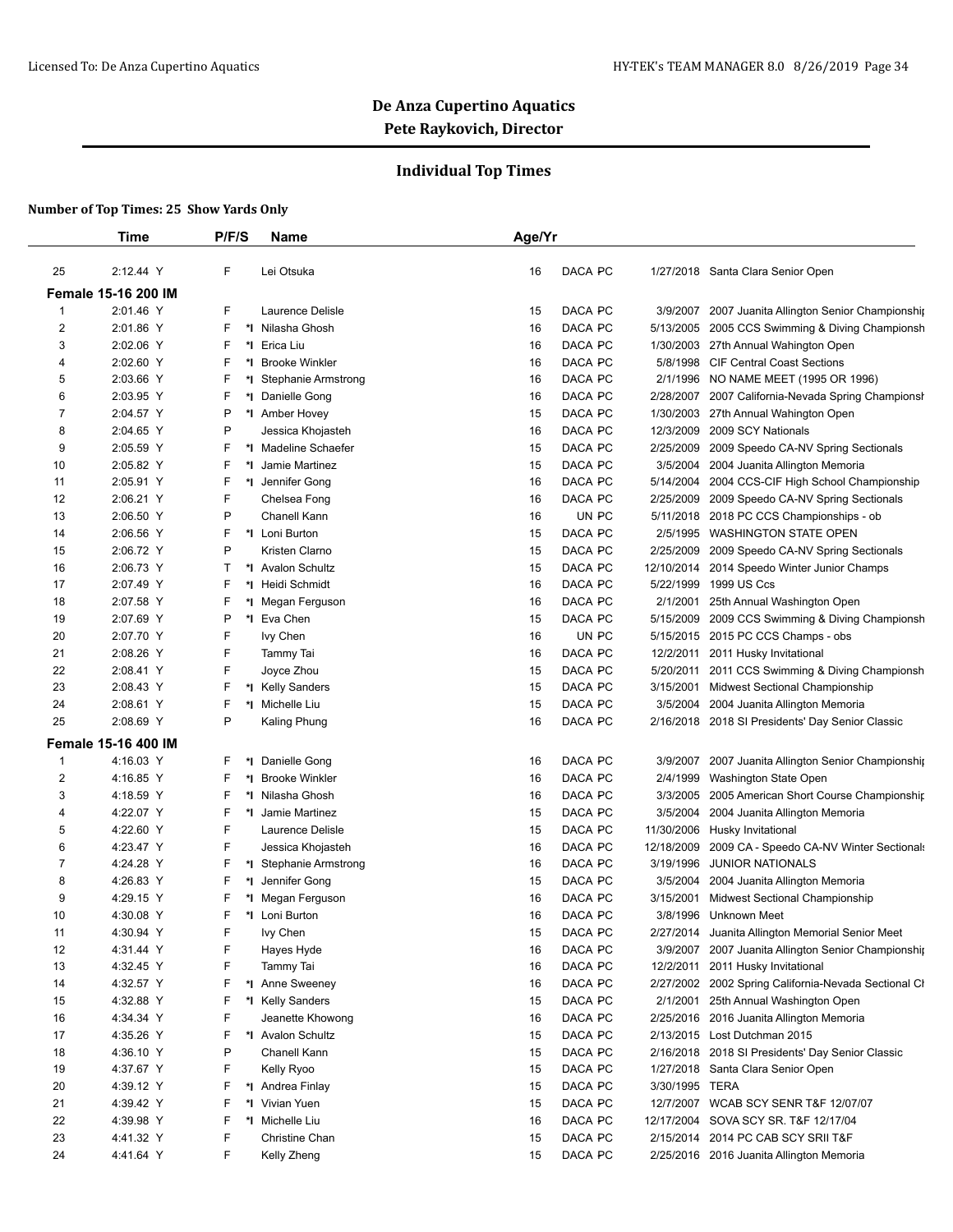## **Individual Top Times**

|                | Time                         | P/F/S |    | <b>Name</b>             | Age/Yr |          |            |                                                    |
|----------------|------------------------------|-------|----|-------------------------|--------|----------|------------|----------------------------------------------------|
| 25             | 4:41.77 Y                    | F.    |    | *I Thuy Phi             | 15     | DACA PC  |            | 1/29/2011 Pacific Swimming Short Course Senior Mee |
|                | Female 17-18 50 Free         |       |    |                         |        |          |            |                                                    |
| 1              | 22.99 Y                      | F     |    | Emma Drysdale           | 18     | DACA PC  | 5/15/2009  | 2009 CCS Swimming & Diving Championsh              |
| $\overline{2}$ | 23.04 Y                      | F     |    | *I Adrienne Mattos      | 18     | DACA PC  |            | 5/17/1997 1997 CCS                                 |
| 3              | 23.43 Y                      | F     |    | *I Madeline Schaefer    | 17     | DACA PC  | 1/29/2011  | Zone 1 North Short Course Championships            |
| 4              | 23.50 Y                      | F     |    | *I Nilasha Ghosh        | 17     | DACA PC  | 3/2/2006   | 2006 American Short Course Championship            |
| 5              | 23.52 Y                      | P     |    | Chelsea Fong            | 17     | DACA PC  | 12/3/2009  | 2009 SCY Nationals                                 |
| 6              | 23.58 Y                      | F     |    | *I Abra Armour          | 18     | DACA PC  | 12/4/2003  | Holiday Fest 2003                                  |
| 7              | 23.72 Y                      | F     |    | *I Erica Liu            | 17     | DACA PC  | 3/5/2004   | 2004 Juanita Allington Memoria                     |
| 8              | 23.76 Y                      | P     |    | *1 Heidi Schmidt        | 18     | DACA PC  | 2/1/2001   | 25th Annual Washington Open                        |
| 9              | 23.79 Y                      | F     |    | <b>Whitney Campbell</b> | 18     | DACA PC  | 12/1/2005  | 57th Annual Husky Invitational                     |
| 10             | 23.81 Y                      | F     |    | Kristen Clarno          | 17     | DACA PC  | 12/17/2010 | 2010 CA Winter CA NV Sectional Champior            |
| 11             | 23.83 Y                      | F     | *∣ | Roshan Mehdizadeh       | 18     | DACA PC  | 1/27/2001  | DACA SCY ZONE 1 CHAMP 1/27/01                      |
| 12             | 23.88 Y                      | P     |    | Megan Nolet             | 17     | DACA PC  | 5/15/2009  | 2009 CCS Swimming & Diving Championsh              |
| 13             | 23.98 Y                      | F     |    | *1 Michelle Liu         | 17     | DACA PC  | 12/1/2005  | 57th Annual Husky Invitational                     |
| 14             | 24.08 Y                      | P     |    | Sydney Brown            | 18     | UN PC    | 5/11/2018  | 2018 PC CCS Championships - ob                     |
| 15             | 24.20 Y                      | P     |    | Kelly Ryoo              | 17     | UN PC    | 5/3/2019   | 2019 PC CCS Championships - ob                     |
| 16             | 24.24 Y                      | F     |    | *I Loni Burton          | 17     | DACA PC  | 2/5/1998   | Washington State Open                              |
| 17             | 24.27 Y                      | F     |    | Jessica Khojasteh       | 18     | DACA PC  | 5/20/2011  | 2011 CCS Swimming & Diving Championsh              |
| 18             | 24.34 Y                      | F     |    | Kelly Ngo               | 17     | DACA PC  | 5/12/2013  | 2013 Pacfifc Swimming SCY & LCM WalkO              |
| 19             | 24.39 Y                      | F     |    | *I Melissa Miller       | 17     | DACA PC  | 12/10/1999 | ARIZONA INVITATIONAL                               |
| 20             | 24.47 Y                      | P     |    | <b>Courtney Schultz</b> | 17     | DACA PC  | 2/15/2014  | 2014 PC CAB SCY SRII T&F                           |
| 21             | 24.53 Y L                    | F     |    | Kaling Phung            | 17     | DACA PC  | 2/15/2019  | 2019 SI Presidents' Day Senior Classic             |
| 22             | 24.61 Y                      | F     |    | Florina Yang            | 17     | DACA PC  | 12/6/2013  | 2013 PN AP Husky Invitational                      |
| 23             | 24.62 Y                      | P     |    | Michelle Wong           | 17     | DACA PC  | 11/30/2012 | 2012 Husky SCY Invitational                        |
| 24             | 24.68 Y                      | Ρ     | *I | Marie Marsman           | 17     | DACA PC  | 3/21/2000  | Speedo Junior Championships                        |
| 25             | 24.70 Y                      | F     |    | *I Stephanie Armstrong  | 17     | DACA PC  |            | 2/20/1997 California State Championships           |
|                |                              |       |    |                         |        |          |            |                                                    |
|                | <b>Female 17-18 100 Free</b> |       |    |                         |        |          |            |                                                    |
| 1              | 50.04 Y                      | F     |    | *I Adrienne Mattos      | 18     | DACA PC  | 5/17/1997  | 1997 CCS                                           |
| $\overline{c}$ | 50.33 Y                      | F     |    | Chelsea Fong            | 17     | DACA PC  | 5/15/2009  | 2009 CCS Swimming & Diving Championsh              |
| 3              | 50.34 Y                      | Ρ     |    | *I Nilasha Ghosh        | 17     | DACA PC  | 3/2/2006   | 2006 American Short Course Championship            |
| 4              | 50.51 Y                      | F     |    | *I Erica Liu            | 17     | DACA PC  | 3/5/2004   | 2004 Juanita Allington Memoria                     |
| 5              | 50.84 Y                      | F     |    | Laurence Delisle        | 17     | DACA PC  | 2/25/2009  | 2009 Speedo CA-NV Spring Sectionals                |
| 6              | 50.96 Y                      | F     |    | *I Heidi Schmidt        | 18     | DACA PC  | 11/20/2001 | 2001 US Speedo Cup                                 |
| $7^*$          | 51.01 Y                      | F     |    | *I Roshan Mehdizadeh    | 18     | DACA PC  | 5/11/2001  | 2001 US Cif-ccs Champs                             |
| $7^*$          | 51.01 Y                      | F     |    | *I Madeline Schaefer    | 17     | DACA PC  | 1/29/2011  | Zone 1 North Short Course Championships            |
| 9              | 51.11 Y                      | F     |    | Kristen Clarno          | 17     | DACA PC  | 5/20/2011  | 2011 CCS Swimming & Diving Championsh              |
| 10             | 51.24 Y                      | F     |    | *I Abra Armour          | 17     | DACA PC  |            | 1/30/2003 27th Annual Wahington Open               |
| 11             | 51.74 Y                      |       |    | Sydney Brown            | 18     | UN PC    | 5/11/2018  | 2018 PC CCS Championships - ob                     |
| 12             | 51.76 Y                      | F     |    | *I Loni Burton          | 18     | DACA PC  | 2/5/1998   | Washington State Open                              |
| 13             | 51.83 Y                      | F     |    | <b>Whitney Campbell</b> | 17     | DACA PC  | 5/13/2005  | 2005 CCS Swimming & Diving Championsh              |
| 14             | 52.18 Y                      | P     |    | Megan Nolet             | 17     | DACA PC  | 5/15/2009  | 2009 CCS Swimming & Diving Championsh              |
| 15             | 52.28 Y                      | P     |    | Emma Drysdale           | 18     | DACA PC  | 2/25/2009  | 2009 Speedo CA-NV Spring Sectionals                |
| 16             | 52.29 Y                      | F     |    | *I Helena Gali          | 17     | DACA PC  | 1/29/2011  | Pacific Swimming Short Course Senior Mee           |
| 17             | 52.36 Y                      | F     |    | Jessica Khojasteh       | 18     | DACA PC  | 5/20/2011  | 2011 CCS Swimming & Diving Championsh              |
| 18             | 52.44 Y                      | F     |    | *I Michelle Liu         | 17     | DACA PC  | 3/2/2006   | 2006 American Short Course Championship            |
| 19             | 52.53 Y                      | P     |    | *I Marie Marsman        | 17     | DACA PC  | 3/21/2000  | Speedo Junior Championships                        |
| 20             | 52.55 Y                      | F     |    | Kelly Ryoo              | 17     | UN PC    | 5/3/2019   | 2019 PC CCS Championships - ob                     |
| 21             | 52.65 Y                      | P     |    | <b>Courtney Schultz</b> | 17     | DACA PC  | 2/15/2014  | 2014 PC CAB SCY SRII T&F                           |
| 22             | 52.66 Y                      | F     |    | *I Artemis Daphnis      | 17     | DACA PC  | 3/15/2001  | <b>Midwest Sectional Championship</b>              |
| 23             | 52.71 Y                      | F     | *  | Melissa Miller          | 17     | DACA PC  | 12/10/1999 | ARIZONA INVITATIONAL                               |
| 24             | 52.86 Y                      | F     |    | Chanell Kann            | 17     | UN-PC PC |            | 5/5/2019 2019 Santa Clara SCY Walk On Meet         |
|                |                              |       |    |                         |        |          |            |                                                    |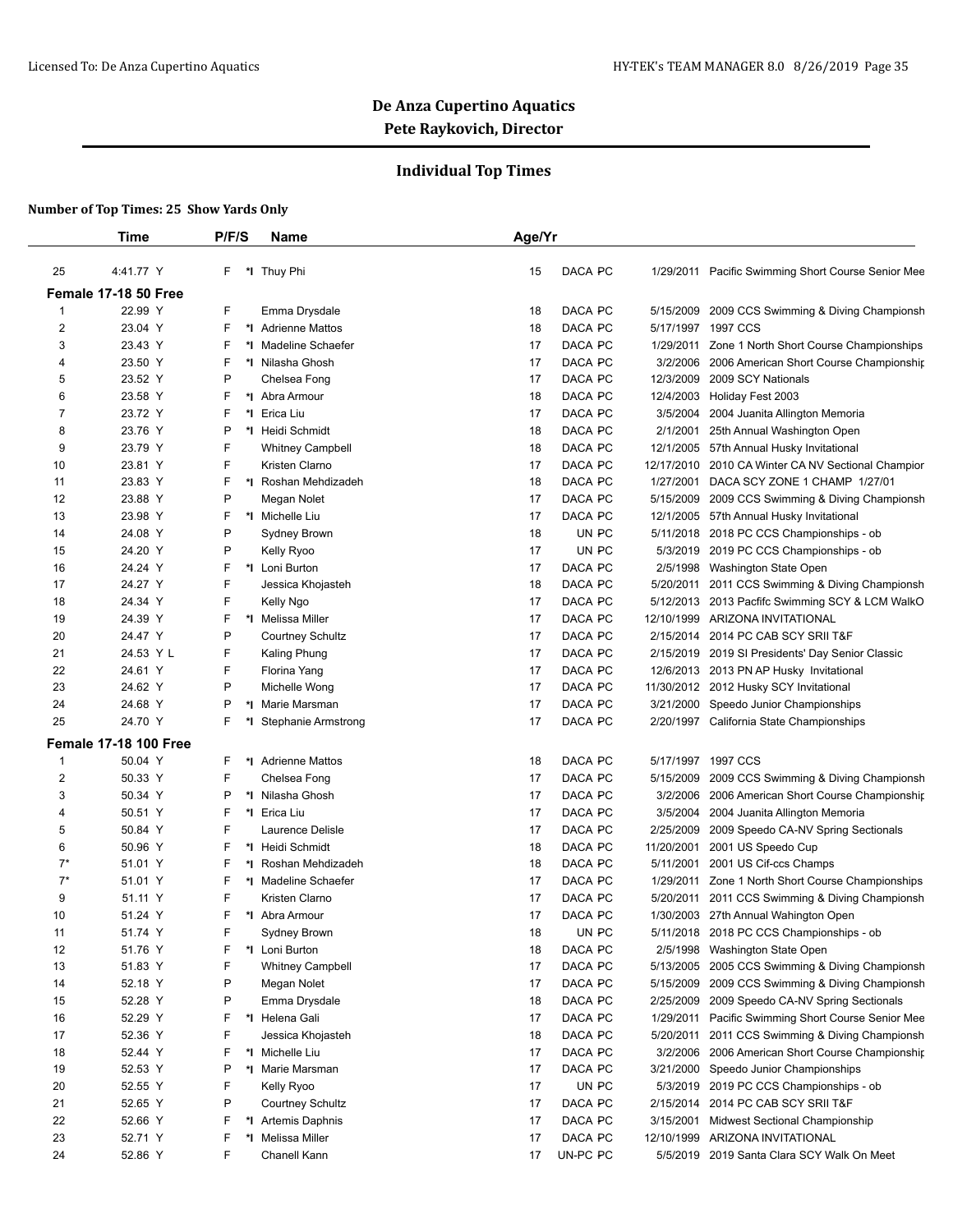## **Individual Top Times**

|                  | Time                         | P/F/S   | Name                       | Age/Yr |         |            |                                                  |
|------------------|------------------------------|---------|----------------------------|--------|---------|------------|--------------------------------------------------|
| 25               | 53.02 Y L                    | F       | Kaling Phung               | 17     | DACA PC |            | 2/15/2019 2019 SI Presidents' Day Senior Classic |
|                  | <b>Female 17-18 200 Free</b> |         |                            |        |         |            |                                                  |
| 1                | 1:47.58 Y                    | F       | *I Loni Burton             | 18     | DACA PC | 5/8/1998   | <b>CIF Central Coast Sections</b>                |
| $\boldsymbol{2}$ | 1:48.69 Y                    | F       | Caroline Kilian            | 17     | DACA PC | 5/8/1998   | <b>CIF Central Coast Sections</b>                |
| 3                | 1:48.99 Y                    | F       | Chelsea Fong               | 17     | DACA PC | 5/15/2009  | 2009 CCS Swimming & Diving Championsh            |
| 4                | 1:49.03 Y                    | F<br>*l | Erica Liu                  | 17     | DACA PC | 3/5/2004   | 2004 Juanita Allington Memoria                   |
| 5                | 1:49.28 Y                    | F       | *I Nilasha Ghosh           | 17     | DACA PC | 3/2/2006   | 2006 American Short Course Championship          |
| 6                | 1:50.17 Y                    | F       | Laurence Delisle           | 17     | DACA PC | 12/4/2008  | 2008 ConocoPhillips SCY Champs                   |
| 7                | 1:50.77 Y                    | F       | Kristen Clarno             | 17     | DACA PC | 5/20/2011  | 2011 CCS Swimming & Diving Championsh            |
| 8                | 1:51.51 Y                    | F       | *I Abra Armour             | 18     | DACA PC | 12/4/2003  | Holiday Fest 2003                                |
| 9                | 1:51.82 Y                    | F       | Hayes Hyde                 | 17     | DACA PC | 11/29/2007 | 2007 GA ConocoPhillips SCY Nats                  |
| 10               | 1:52.12 Y                    | P       | *1 Artemis Daphnis         | 17     | DACA PC | 3/15/2001  | Midwest Sectional Championship                   |
| $11*$            | 1:52.30 Y                    | F<br>*l | <b>Hillary Peterson</b>    | 18     | DACA PC | 5/8/1998   | <b>CIF Central Coast Sections</b>                |
| $11*$            | 1:52.30 Y                    | F<br>*l | <b>Hilary Peterson</b>     | 17     | DACA PC | 5/8/1998   | <b>CIF Central Coast Sections</b>                |
| 13               | 1:52.70 Y                    | F<br>*l | Lindsay Loeffler           | 18     | DACA PC | 12/14/2001 | Pacific Swimming SC Senior Cha                   |
| 14               | 1:52.81 Y                    | F<br>*∣ | Helena Gali                | 17     | DACA PC | 1/29/2011  | Pacific Swimming Short Course Senior Mee         |
| 15               | 1:53.23 Y                    | F<br>*∣ | Amber Hovey                | 17     | DACA PC | 1/14/2005  | 2005 Martin D Inkman "Q" Meet                    |
| $16*$            | 1:53.27 Y                    | F<br>*l | Heidi Schmidt              | 18     | DACA PC | 2/1/2001   | 25th Annual Washington Open                      |
| $16*$            | 1:53.27 Y                    | F       | *1 Michelle Liu            | 17     | DACA PC | 1/13/2006  | 2006 Martin D Inkman "Q" Meet                    |
| 18               | 1:53.56 Y                    | F       | <b>Whitney Campbell</b>    | 18     | DACA PC | 12/1/2005  | 57th Annual Husky Invitational                   |
| 19               | 1:53.77 Y                    | F<br>*l | <b>Stephanie Armstrong</b> | 17     | DACA PC | 2/20/1997  | California State Championships                   |
| 20               | 1:53.96 Y                    | F       | *I Heather McFadzean       | 17     | DACA PC | 2/3/2000   | 2000 US Wa Open                                  |
| 21               | 1:54.26 Y                    | P       | *I Audrey Kwong            | 18     | DACA PC | 5/15/2009  | 2009 CCS Swimming & Diving Championsh            |
| 22               | 1:54.42 Y                    | F       | <b>Courtney Schultz</b>    | 17     | DACA PC | 2/15/2014  | 2014 PC CAB SCY SRII T&F                         |
| 23               | 1:54.70 Y                    | F       | Sayeh Faridnia             | 17     | UN PC   |            | 5/15/2015 2015 PC CCS Champs - obs               |
| 24               | 1:54.92 Y                    | F       | *I Melissa Miller          | 17     | DACA PC | 12/10/1999 | ARIZONA INVITATIONAL                             |
| 25               | 1:54.95 Y                    | P<br>*l | <b>Brooke Winkler</b>      | 18     | DACA PC |            |                                                  |
|                  |                              |         |                            |        |         |            | 3/21/2000 Speedo Junior Championships            |
|                  | <b>Female 17-18 500 Free</b> |         |                            |        |         |            |                                                  |
| 1                | 4:49.58 Y                    | F       | Caroline Kilian            | 17     | DACA PC | 5/8/1998   | <b>CIF Central Coast Sections</b>                |
| $\overline{2}$   | 4:51.57 Y                    | F       | *1 Artemis Daphnis         | 17     | DACA PC | 3/15/2001  | Midwest Sectional Championship                   |
| 3                | 4:53.18 Y                    | F<br>*∣ | <b>Brooke Winkler</b>      | 17     | DACA PC | 5/22/1999  | 1999 US Ccs                                      |
| 4                | 4:55.49 Y                    | F<br>*∣ | Loni Burton                | 18     | DACA PC | 2/5/1998   | Washington State Open                            |
| 5                | 5:00.58 Y                    | P       | *I Lindsay Loeffler        | 18     | DACA PC | 1/31/2002  | 26th Annual Washington Open                      |
| 6                | 5:04.52 Y                    | F       | Kristen Clarno             | 17     | DACA PC | 11/12/2010 | 2010 PC TERA SCY SR & SR T&F                     |
| 7                | 5:04.60 Y                    | F<br>*l | Helena Gali                | 17     | DACA PC | 1/29/2011  | Pacific Swimming Short Course Senior Mee         |
| 8                | 5:06.41 Y                    | F       | *I Hillary Peterson        | 18     | DACA PC | 1/1/1998   | UNKNOWN 1998 MEET                                |
| 9                | 5:07.67 Y                    | P       | Rachael Tucker             | 17     | UN PC   |            | 5/11/2018 2018 PC CCS Championships - ob         |
| 10               | 5:08.22 Y                    | F       | *1 Aileen Lee              | 17     | DACA PC |            | 2/13/2015 2015 SI Presidents' Day Senior Classic |
| 11               | 5:08.45 Y                    | F<br>*l | Heather McFadzean          | 18     | DACA PC |            | 12/10/1999 ARIZONA INVITATIONAL                  |
| 12               | 5:09.38 Y                    | F       | *I Danielle Gong           | 17     | DACA PC |            | 11/17/2007 De Anza Cupertino Aquatics Inv        |
| 13               | 5:10.79 Y                    | F       | Mei Matsumoto              | 17     | UN PC   |            | 5/5/2019 2019 Santa Clara SCY Walk On Meet       |
| 14               | 5:11.36 Y                    | P       | Kathryn Woodburn           | 18     | UN PC   |            | 5/3/2019 2019 PC CCS Championships - ob          |
| 15               | 5:13.27 Y                    | P       | Patricia Saito             | 17     | UN PC   |            | 4/23/2019 2019 PC SCVAL Championships -          |
| 16               | 5:14.49 Y                    | P       | *I Breanne Melconian       | 17     | DACA PC |            | 12/7/2000 2000 Holiday Swim Festival             |
| 17               | 5:15.95 Y                    | F       | Cora Chan                  | 17     | DACA PC |            | 11/4/2016 SHORT COURSE SENIOR CIRCUIT T/F        |
| 18               | 5:16.60 Y                    | P       | Casey Tsai                 | 17     | UN PC   |            | 5/3/2019 2019 PC CCS Championships - ob          |
| 19               | 5:16.91 Y                    | F       | *I Megan Leung             | 17     | DACA PC |            | 5/15/2009 2009 CCS Swimming & Diving Championsh  |
| 20               | 5:17.12 Y                    | P       | *I Abra Armour             | 17     | DACA PC |            | 12/5/2002 Holiday Fest 2002                      |
| 21               | 5:17.61 Y                    | F       | *I Kelly Sanders           | 17     | DACA PC |            | 1/18/2003 Zone 1 North Senior Championships      |
|                  | 5:18.11 Y                    | F       | *I Anne Sweeney            | 17     | DACA PC |            | 1/18/2003 Zone 1 North Senior Championships      |
|                  |                              |         |                            |        |         |            |                                                  |
| 22<br>23         | 5:18.14 Y                    | P       | Yayla Sezginer             | 18     | UN PC   |            | 5/15/2015 2015 PC CCS Champs - obs               |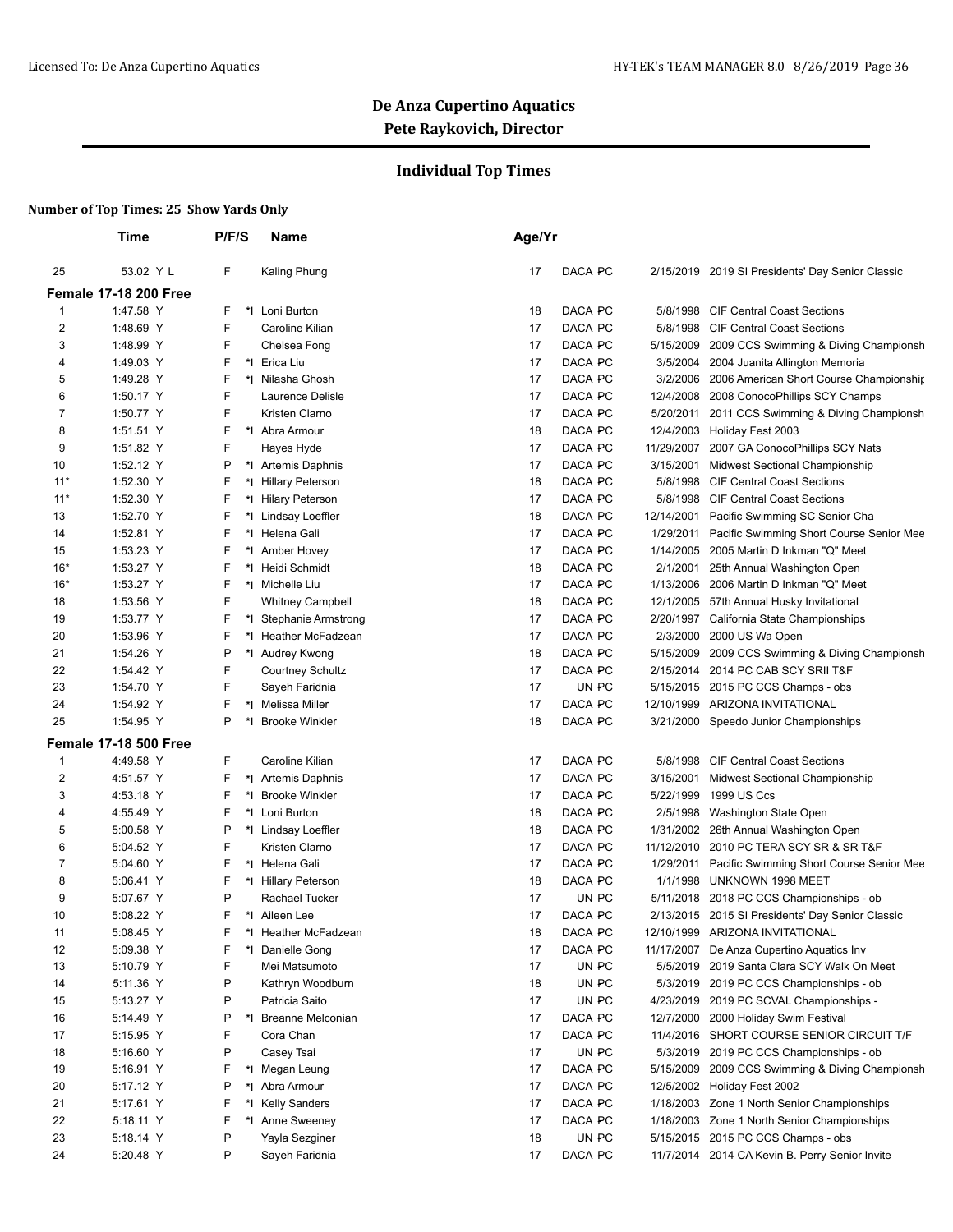## **Individual Top Times**

|                | Time                          | P/F/S        | Name                                      | Age/Yr                   |                |                                                                                |
|----------------|-------------------------------|--------------|-------------------------------------------|--------------------------|----------------|--------------------------------------------------------------------------------|
| 25             | 5:21.77 Y                     | P            | Kelly Zheng                               | 17<br>DACA PC            |                | 2/16/2018 2018 SI Presidents' Day Senior Classic                               |
|                | <b>Female 17-18 1000 Free</b> |              |                                           |                          |                |                                                                                |
|                | 10:13.98 Y                    |              |                                           |                          |                |                                                                                |
| 1<br>2         | 10:20.44 Y                    | F<br>*l<br>F | Loni Burton<br>*I MACHIKO WATANABE        | 17<br>DACA PC<br>DACA PC |                | 12/4/1997 Arizona Holiday Festival                                             |
|                |                               |              |                                           | 18<br>DACA PC            |                | 2/1/1996 NO NAME MEET (1995 OR 1996)                                           |
| 3              | 10:33.60 Y                    | F            | *I Lindsay Loeffler                       | 18                       |                | 1/31/2002 26th Annual Washington Open                                          |
| 4              | 10:35.80 Y                    | F            | Rachael Tucker                            | DACA PC<br>17            |                | 2/16/2018 2018 SI Presidents' Day Senior Classic                               |
| 5              | 10:48.22 Y                    | F            | Kathryn Woodburn                          | DACA PC<br>18            |                | 2/15/2019 2019 SI Presidents' Day Senior Classic                               |
| 6              | 11:04.09 Y                    | F            | *I Megan Leung                            | DACA PC<br>17            | 3/5/2009       | Juanita Allington Senior Qualifier 2008                                        |
| 7              | 11:07.17 Y                    | F<br>*I      | Sasha Brophy                              | DACA PC<br>17            |                | 3/12/2004 SRVL SCY JR OLYMPIC 3/12/04                                          |
| 8              | 11:11.37 Y                    | F            | Julia Read                                | DACA PC<br>17            |                | 2/25/2016 2016 Juanita Allington Memoria                                       |
| 9              | 11:19.45 Y                    | F            | Jennifer Fields                           | 17<br>DACA PC            |                | 12/10/2010 2010 PC WCAB SCY PC-SRII                                            |
| 10             | 11:27.89 Y                    | F            | Yayla Sezginer                            | DACA PC<br>17            |                | 11/7/2014 2014 CA Kevin B. Perry Senior Invite                                 |
| 11             | 11:28.38 Y                    | F            | Ariela Guadiamos                          | DACA PC<br>17            |                | 10/16/2015 2015 PC WCAB SCY SR II                                              |
| 12             | 11:40.96 Y                    | F            | Lisa Chu                                  | DACA PC<br>17            |                | 2/5/2005 WCAB SCY JR+ 2/05/05                                                  |
|                | <b>Female 17-18 1650 Free</b> |              |                                           |                          |                |                                                                                |
| 1              | 16:31.97 Y                    | F            | Caroline Kilian                           | DACA PC<br>18            |                | 3/18/1999 1999 US Women's NCAA Champs                                          |
| 2              | 17:24.51 Y                    | F            | *I Lindsay Loeffler                       | DACA PC<br>18            | 12/14/2001     | Pacific Swimming SC Senior Cha                                                 |
| 3              | 17:37.67 Y                    | F            | *I Becky Stover                           | DACA PC<br>18            | 3/24/1994 TERA |                                                                                |
| 4              | 17:48.85 Y                    | F            | Rachael Tucker                            | DACA PC<br>17            |                | 2/16/2018 2018 SI Presidents' Day Senior Classic                               |
| 5              | 18:30.95 Y                    | F            | *1 Sasha Brophy                           | DACA PC<br>17            |                | 3/12/2004 SRVL SCY JR OLYMPIC 3/12/04                                          |
| 6              | 18:42.03 Y                    | F            | Julia Read                                | DACA PC<br>17            |                | 2/25/2016 2016 Juanita Allington Memoria                                       |
| 7              | 18:57.70 Y                    | F            | Jennifer Fields                           | 17<br>DACA PC            |                | 12/10/2010 2010 PC WCAB SCY PC-SRII                                            |
| 8              | 21:53.77 Y                    | F            | Rachel Stolzman                           | DACA PC<br>17            |                | 2/15/2014 2014 PC CAB SCY SRII T&F                                             |
|                | <b>Female 17-18 100 Back</b>  |              |                                           |                          |                |                                                                                |
| 1              | 55.31 Y                       | F            | Laurence Delisle                          | DACA PC<br>17            | 5/15/2009      | 2009 CCS Swimming & Diving Championsh                                          |
| $2^*$          | 55.35 Y                       | F            | Caroline Kilian                           | DACA PC<br>17            | 5/8/1998       | <b>CIF Central Coast Sections</b>                                              |
| $2^*$          | 55.35 Y                       | F            | *I Andrea Finlay                          | DACA PC<br>18            | 5/8/1998       | <b>CIF Central Coast Sections</b>                                              |
| 4              | 56.55 Y                       | F<br>*∣      | <b>Stephanie Armstrong</b>                | DACA PC<br>17            |                | 5/17/1997 1997 CCS                                                             |
| 5              | 56.70 Y                       | P<br>*I      | Nilasha Ghosh                             | DACA PC<br>17            | 3/2/2006       | 2006 American Short Course Championship                                        |
| 6              | 56.85 Y                       | F<br>*l      | Shawna Winters                            | 17<br>DACA PC            | 2/4/1999       | Washington State Open                                                          |
| 7              | 57.24 Y                       | F            | *1 Michelle Liu                           | DACA PC<br>17            |                | 12/1/2005 57th Annual Husky Invitational                                       |
| 8              | 57.27 Y                       | F            | *I Erica Liu                              | DACA PC<br>17            |                | 3/5/2004 2004 Juanita Allington Memoria                                        |
| 9              | 57.34 Y                       | F            | Sarah Jin                                 | DACA PC<br>17            |                | 12/10/2014 2014 Speedo Winter Junior Champs                                    |
| 10             | 57.39 Y                       | P            | Kaling Phung                              | UN PC<br>18              |                | 5/3/2019 2019 PC CCS Championships - ob                                        |
| 11             | 57.41 Y                       | F            | Jeanette Khowong                          | DACA PC<br>17            |                | 11/30/2017 2017 FAST Winter Lights                                             |
| 12             | 58.08 Y                       | P            | *I Naoko Watanabe                         | 17<br>DACA PC            | 3/21/2000      | Speedo Junior Championships                                                    |
| $13*$          | 58.14 Y                       | F<br>*I      | Jamie Martinez                            | 17<br>DACA PC            |                | 3/2/2006 2006 American Short Course Championship                               |
| $13*$          | 58.14 Y                       | F            | Kristen Clarno                            | 18<br>DACA PC            | 12/2/2011      | 2011 Husky Invitational                                                        |
| 15             | 58.38 Y                       | F            | Emma Drysdale                             | DACA PC<br>18            |                | 2/25/2009 2009 Speedo CA-NV Spring Sectionals                                  |
| 16             | 58.42 Y                       | P            | Sydney Brown                              | DACA PC<br>18            |                | 11/30/2017 2017 FAST Winter Lights                                             |
| 17             | 58.46 Y                       | F            | *I Madeline Schaefer                      | DACA PC<br>17            | 1/29/2011      | Zone 1 North Short Course Championships                                        |
| 18             | 58.53 Y                       | P            | *I Kelly Sanders                          | DACA PC<br>17            |                | 1/30/2003 27th Annual Wahington Open                                           |
| 19             | 58.54 Y                       | P            | Chelsea Fong                              | DACA PC<br>17            |                | 12/18/2009 2009 CA - Speedo CA-NV Winter Sectionals                            |
| 20             | 58.58 Y                       | F            | *1 Amber Hovey                            | DACA PC<br>17            |                | 3/3/2005 2005 American Short Course Championship                               |
| 21             |                               | P            |                                           | DACA PC                  | 2/27/2014      |                                                                                |
| 22             | 58.64 Y<br>58.67 Y            | F            | <b>Heather Stanbury</b><br>*I Abra Armour | 18<br>DACA PC<br>17      |                | Juanita Allington Memorial Senior Meet<br>1/30/2003 27th Annual Wahington Open |
| 23             | 58.76 Y                       | F            |                                           | UN PC<br>17              |                |                                                                                |
|                |                               |              | lvy Chen                                  |                          |                | 5/13/2016 2016 PC CCS Championships - ob                                       |
| 24             | 58.89 Y                       | P            | *I Audrey Kwong                           | DACA PC<br>18            | 5/15/2009      | 2009 CCS Swimming & Diving Championsh                                          |
| 25             | 59.27 Y                       | P<br>*∣      | Vivian Yuen                               | DACA PC<br>17            |                | 12/18/2009 2009 CA - Speedo CA-NV Winter Sectionals                            |
|                | <b>Female 17-18 200 Back</b>  |              |                                           |                          |                |                                                                                |
| 1              | 1:57.92 Y                     | F            | Laurence Delisle                          | DACA PC<br>17            |                | 12/4/2008 2008 ConocoPhillips SCY Champs                                       |
| $\overline{2}$ | 2:00.64 Y                     | F            | *I Stephanie Armstrong                    | DACA PC<br>17            |                | 2/20/1997 California State Championships                                       |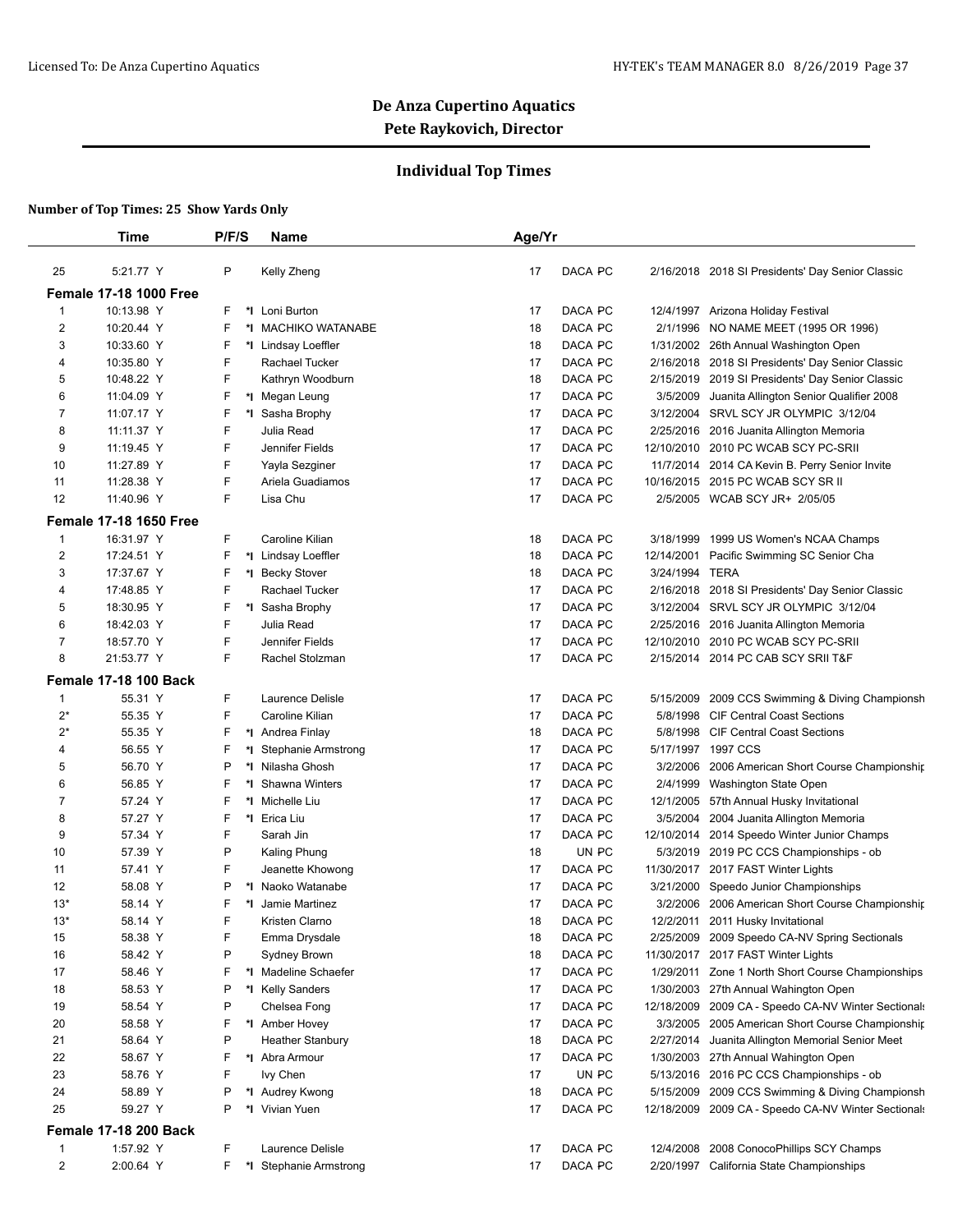## **Individual Top Times**

|                  | Time                    | P/F/S   | Name                               | Age/Yr   |          |                        |                                                              |
|------------------|-------------------------|---------|------------------------------------|----------|----------|------------------------|--------------------------------------------------------------|
|                  | 2:01.98 Y               | F       | *I Shawna Winters                  |          | DACA PC  |                        |                                                              |
| 3<br>4           | 2:02.36 Y               | F       | *1 Michelle Liu                    | 18<br>17 | DACA PC  | 2/17/2000<br>12/1/2005 | 2000 US Big West Conf<br>57th Annual Husky Invitational      |
| 5                | 2:03.23 Y               | P       | *I Naoko Watanabe                  | 17       | DACA PC  | 3/21/2000              | Speedo Junior Championships                                  |
| 6                | 2:03.32 Y               | F       | *I Amber Hovey                     | 17       | DACA PC  | 3/3/2005               | 2005 American Short Course Championship                      |
| 7                | 2:03.58 Y               | F       | *I Andrea Finlay                   | 17       | DACA PC  | 2/20/1997              | California State Championships                               |
| 8                | 2:03.65 Y               | F       | Caroline Kilian                    | 17       | DACA PC  | 2/5/1998               | Washington State Open                                        |
| 9                | 2:04.11 Y               | F       | *I Jamie Martinez                  | 17       | DACA PC  | 1/13/2006              | 2006 Martin D Inkman "Q" Meet                                |
| 10               | 2:04.50 Y               | F       | <b>Kaling Phung</b>                | 18       | UN PC    | 5/5/2019               | 2019 Santa Clara SCY Walk On Meet                            |
| 11               | 2:04.85 Y               | P       | Kristen Clarno                     | 18       | DACA PC  | 12/2/2011              | 2011 Husky Invitational                                      |
| 12               | 2:05.12 Y               | F<br>*l | <b>Brooke Winkler</b>              | 18       | DACA PC  | 3/21/2000              | Speedo Junior Championships                                  |
| 13               | 2:05.25 Y               | F       | Sarah Jin                          | 17       | DACA PC  | 12/10/2014             | 2014 Speedo Winter Junior Champs                             |
| 14               | 2:05.73 Y               | F       | Jeanette Khowong                   | 18       | DACA PC  | 2/16/2018              | 2018 SI Presidents' Day Senior Classic                       |
| 15               | 2:05.84 Y               | F       | *I Vivian Yuen                     | 18       | DACA PC  | 5/23/2010              | 2010 PC MAV LCM PC-CBA+                                      |
| 16               | 2:05.87 Y               | F<br>*l | Jennifer Gong                      | 17       | DACA PC  | 3/2/2006               | 2006 American Short Course Championship                      |
| 17               | 2:05.88 Y               | F       | *I Erica Liu                       | 17       | DACA PC  | 3/5/2004               | 2004 Juanita Allington Memoria                               |
| 18               | 2:06.34 Y               | P       | *1 Artemis Daphnis                 | 17       | DACA PC  | 3/15/2001              | <b>Midwest Sectional Championship</b>                        |
| 19               | 2:06.74 Y               | F       | *I Kelly Sanders                   | 17       | DACA PC  | 1/30/2003              | 27th Annual Wahington Open                                   |
| 20               | 2:06.75 Y               | F       | *I Abra Armour                     | 17       | DACA PC  | 1/30/2003              | 27th Annual Wahington Open                                   |
| 21               | 2:07.88 Y               | F       |                                    | 17       | DACA PC  | 1/30/2003              | 27th Annual Wahington Open                                   |
| 22               | 2:07.95 Y               | P       | *I Kelly Blakemore<br>Florina Yang | 17       | DACA PC  | 2/27/2014              | Juanita Allington Memorial Senior Meet                       |
|                  |                         | F       |                                    |          |          |                        |                                                              |
| 23               | 2:08.16 Y               |         | lvy Chen<br>*I Loni Burton         | 17       | DACA PC  | 11/6/2015              | SHORT COURSE SENIOR CIRCUIT MEET<br>Arizona Holiday Festival |
| 24               | 2:08.36 Y               | F       |                                    | 17       | DACA PC  | 12/4/1997              |                                                              |
| 25               | 2:09.07 Y               | F       | Sydney Brown                       | 18       | DACA PC  |                        | 11/18/2017 2017 PC TERA SCY SR                               |
|                  | Female 17-18 100 Breast |         |                                    |          |          |                        |                                                              |
| 1                | 1:01.16 Y               | F       | *1 Heidi Schmidt                   | 18       | DACA PC  | 11/20/2001             | 2001 US Speedo Cup                                           |
| $\boldsymbol{2}$ | 1:01.74 Y               | F       | *I Erica Liu                       | 17       | DACA PC  | 3/5/2004               | 2004 Juanita Allington Memoria                               |
| 3                | 1:03.82 Y               | P       | <b>Stefanie Ting</b>               | 17       | UN PC    | 5/13/2016              | 2016 PC CCS Championships - ob                               |
| 4                | 1:03.90 Y               | F       | *1 Aileen Lee                      | 17       | DACA PC  |                        | 2/13/2015 2015 SI Presidents' Day Senior Classic             |
| 5                | 1:04.36 Y               | F       | Jessica Khojasteh                  | 17       | DACA PC  | 12/17/2010             | 2010 CA Winter CA NV Sectional Champior                      |
| 6                | 1:04.42 Y               | F       | *I Suzy Nicoletti                  | 17       | DACA PC  |                        | 5/17/1997 1997 CCS                                           |
| 7                | 1:04.54 Y               | F       | *I Megan Ferguson                  | 17       | DACA PC  | 2/27/2002              | 2002 Spring California-Nevada Sectional Cl                   |
| 8                | 1:05.16 Y               | F       | Chanell Kann                       | 17       | UN-PC PC | 5/5/2019               | 2019 Santa Clara SCY Walk On Meet                            |
| 9                | 1:05.25 Y               | F       | *1 Anne Sweeney                    | 18       | DACA PC  | 2/19/2004              | 2004 MR Big East Swimming & Divin                            |
| 10               | 1:06.01 Y               | P       | Christina Cheng                    | 18       | UN PC    | 5/15/2015              | 2015 PC CCS Champs - obs                                     |
| 11               | 1:07.16 Y               | P       | Lei Otsuka                         | 17       | DACA PC  | 2/15/2019              | 2019 SI Presidents' Day Senior Classic                       |
| 12               | 1:07.28 Y               | P       | Isabella Guadiamos                 | 17       | UN PC    | 5/3/2019               | 2019 PC CCS Championships - ob                               |
| 13               | 1:07.40 Y               | F       | Natalie Cheung                     | 17       | DACA PC  |                        | 5/13/2012 2012 Pacfifc Swimming SCY & LCM WalkO              |
| 14               | 1:07.41 Y               | P       | Laurence Delisle                   | 17       | DACA PC  |                        | 2/25/2009 2009 Speedo CA-NV Spring Sectionals                |
| 15               | 1:07.62 Y               | F       | *I Vivian Wong                     | 17       | DACA PC  |                        | 5/15/2009 2009 CCS Swimming & Diving Championsh              |
| 16               | 1:07.64 Y               | P       | *I Sedonia Yoshida                 | 18       | DACA PC  |                        | 3/21/2000 Speedo Junior Championships                        |
| 17               | 1:07.66 Y               | P       | *I Jennifer Gong                   | 17       | DACA PC  |                        | 5/13/2005 2005 CCS Swimming & Diving Championsh              |
| 18               | 1:07.68 Y               | F       | Kelly Ngo                          | 17       | DACA PC  |                        | 5/12/2013 2013 Pacfifc Swimming SCY & LCM WalkO              |
| 19               | 1:07.69 Y               | F       | Sarah Savage                       | 17       | UN PC    |                        | 5/14/2017 2017 Santa Clara SCY Walk On Meet                  |
| 20               | 1:07.81 Y               | F       | Avery Newman                       | 17       | DACA PC  | 11/4/2016              | SHORT COURSE SENIOR CIRCUIT T/F                              |
| 21               | 1:08.32 Y               | P       | Kaling Phung                       | 17       | DACA PC  | 2/15/2019              | 2019 SI Presidents' Day Senior Classic                       |
| 22               | 1:08.50 Y               | F       | *I Brooke Winkler                  | 18       | DACA PC  |                        | 1/29/2000 ZONE 1N CHAMPIONSHIPS                              |
| 23               | 1:08.75 Y               | P       | Tammy Tai                          | 17       | DACA PC  |                        | 11/30/2012 2012 Husky SCY Invitational                       |
| $24*$            | 1:08.94 Y               | P       | <b>Courtney Schultz</b>            | 17       | DACA PC  |                        | 2/15/2014 2014 PC CAB SCY SRII T&F                           |
| $24*$            | 1:08.94 Y               | P       | Iris Dong                          | 17       | UN PC    |                        | 5/11/2018 2018 PC CCS Championships - ob                     |
|                  | Female 17-18 200 Breast |         |                                    |          |          |                        |                                                              |
| $\mathbf{1}$     | 2:11.87 Y               | F.      | *I Erica Liu                       | 17       | DACA PC  | 3/5/2004               | 2004 Juanita Allington Memoria                               |
| 2                | 2:15.33 Y               | F.      | *I Heidi Schmidt                   | 18       | DACA PC  |                        | 11/20/2001 2001 US Speedo Cup                                |
|                  |                         |         |                                    |          |          |                        |                                                              |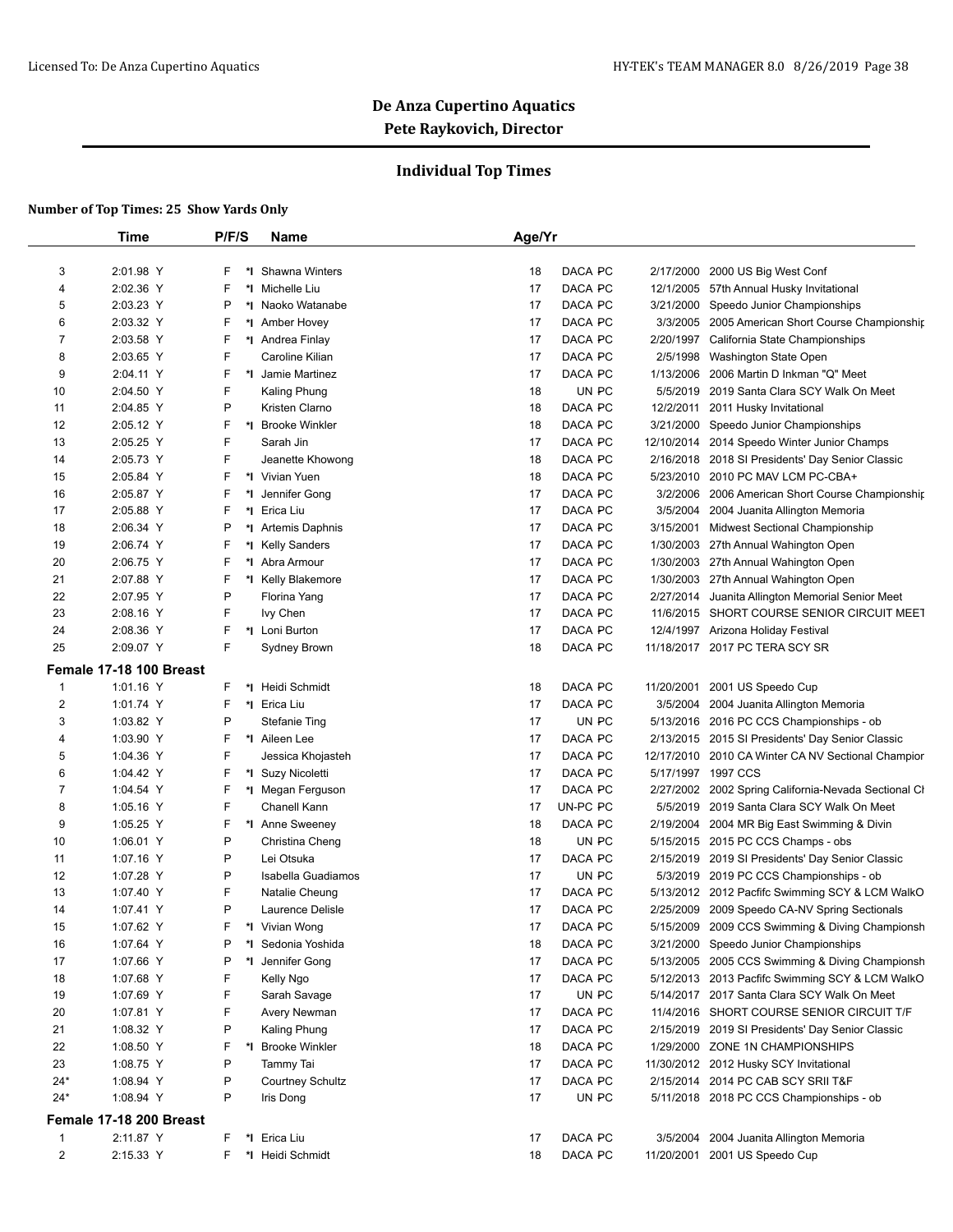## **Individual Top Times**

|                     | <b>Time</b>                 | P/F/S  | Name                                 | Age/Yr   |                    |                        |                                                              |
|---------------------|-----------------------------|--------|--------------------------------------|----------|--------------------|------------------------|--------------------------------------------------------------|
|                     |                             |        |                                      |          |                    |                        |                                                              |
| 3                   | 2:18.15 Y                   | F      | *I Brooke Winkler                    | 18       | DACA PC            |                        | 12/10/1999 ARIZONA INVITATIONAL                              |
| $\overline{4}$      | 2:18.76 Y                   | F      | Jessica Khojasteh                    | 17       | DACA PC            |                        | 12/17/2010 2010 CA Winter CA NV Sectional Champior           |
| 5                   | 2:20.11 Y                   | F      | *I Ryan Taylor                       | 17       | DACA PC            | 2/5/1995               | <b>WASHINGTON STATE OPEN</b>                                 |
| 6                   | 2:20.43 Y                   | F<br>F | *1 Aileen Lee                        | 17       | DACA PC            | 2/13/2015              | 2015 SI Presidents' Day Senior Classic                       |
| $\overline{7}$<br>8 | 2:20.84 Y<br>2:20.86 Y      | F      | *I Sedonia Yoshida                   | 18<br>17 | DACA PC<br>DACA PC | 3/21/2000<br>2/27/2002 | Speedo Junior Championships                                  |
| 9                   | 2:21.58 Y                   | F      | *I Megan Ferguson<br>*I Anne Sweeney | 17       | DACA PC            | 1/30/2003              | 2002 Spring California-Nevada Sectional Cl                   |
| 10                  | 2:22.23 Y                   | F      | *1 Danielle Gong                     | 17       | DACA PC            | 11/17/2007             | 27th Annual Wahington Open<br>De Anza Cupertino Aquatics Inv |
| 11                  | 2:24.28 Y                   | F      | Avery Newman                         | 17       | DACA PC            |                        | 5/14/2017 2017 Santa Clara SCY Walk On Meet                  |
| 12                  | 2:24.65 Y                   | F      | Natalie Cheung                       | 17       | DACA PC            |                        | 5/13/2012 2012 Pacfifc Swimming SCY & LCM WalkO              |
| 13                  | 2:26.24 Y                   | F      | Lei Otsuka                           | 17       | DACA PC            | 2/15/2019              | 2019 SI Presidents' Day Senior Classic                       |
| 14                  | 2:26.43 Y                   | F      | Isabella Guadiamos                   | 17       | UN-PC PC           | 5/5/2019               | 2019 Santa Clara SCY Walk On Meet                            |
| 15                  | 2:26.59 Y                   | F      | *1 Jennifer Gong                     | 17       | DACA PC            | 3/2/2006               | 2006 American Short Course Championship                      |
| 16                  | 2:27.01 Y                   | P      | *I Artemis Daphnis                   | 17       | DACA PC            | 3/15/2001              | <b>Midwest Sectional Championship</b>                        |
| 17                  |                             | F      |                                      |          | DACA PC            |                        | 5/23/2010 2010 PC MAV LCM PC-CBA+                            |
| 18                  | 2:27.03 Y<br>2:27.71 Y      | P      | *I Vivian Wong                       | 18<br>17 | DACA PC            |                        |                                                              |
|                     |                             | F      | Tammy Tai                            |          |                    |                        | 11/30/2012 2012 PN AP Husky SCY Invitational                 |
| 19                  | 2:27.89 Y                   |        | Jessica Douglas<br>*∣                | 17       | DACA PC            |                        | 3/5/2004 2004 Juanita Allington Memoria                      |
| 20                  | 2:30.99 Y                   | F      | Iris Dong                            | 17       | DACA PC            | 7/14/2018              | 2018 PC DACA SCY C/B/A+                                      |
| 21                  | 2:32.38 Y                   | F      | Christina Cheng                      | 17       | DACA PC            | 10/17/2014             | 2014 PC WCAB SCY SCY SRII                                    |
| 22                  | 2:32.63 Y                   | P      | Kelly Ngo                            | 17       | DACA PC            |                        | 11/30/2012 2012 Husky SCY Invitational                       |
| $23*$               | 2:32.94 Y                   | F      | <b>Kaling Phung</b>                  | 17       | DACA PC            |                        | 1/26/2019 Santa Clara Senior Open                            |
| $23*$               | 2:32.94 Y                   | F      | Kathryn Woodburn                     | 18       | DACA PC            | 1/26/2019              | Santa Clara Senior Open                                      |
| 25                  | 2:33.28 Y                   | P      | Alexa Nguyen                         | 17       | DACA PC            |                        | 12/6/2013 2013 PN AP Husky Invitational                      |
|                     | <b>Female 17-18 100 Fly</b> |        |                                      |          |                    |                        |                                                              |
| -1                  | 54.33 Y                     | P      | Emma Drysdale                        | 18       | DACA PC            | 5/15/2009              | 2009 CCS Swimming & Diving Championsh                        |
| 2                   | 54.44 Y                     | F      | *I Loni Burton                       | 18       | DACA PC            | 5/8/1998               | <b>CIF Central Coast Sections</b>                            |
| 3                   | 55.03 Y                     | F      | *1 Amber Hovey                       | 17       | DACA PC            | 5/14/2004              | 2004 CCS-CIF High School Championship                        |
| 4                   | 55.43 Y                     | F      | *I Nilasha Ghosh                     | 17       | DACA PC            | 3/2/2006               | 2006 American Short Course Championship                      |
| 5                   | 56.67 Y                     | F      | Hayes Hyde                           | 18       | DACA PC            | 2/15/2009              | Brown Women 2008                                             |
| 6*                  | 56.77 Y                     | F      | *I Hillary Peterson                  | 18       | DACA PC            | 5/8/1998               | <b>CIF Central Coast Sections</b>                            |
| $6*$                | 56.77 Y                     | F      | *I Hilary Peterson                   | 17       | DACA PC            | 5/8/1998               | <b>CIF Central Coast Sections</b>                            |
| $8*$                | 57.29 Y                     | F      | Kaling Phung                         | 17       | UN PC              | 5/11/2018              | 2018 PC CCS Championships - ob                               |
| $8*$                | 57.29 Y                     | F      | *1 Adrienne Mattos                   | 17       | DACA PC            | 12/20/1996             | UNLV                                                         |
| 10                  | 57.40 Y                     | F      | *1 Michelle Liu                      | 17       | DACA PC            |                        | 12/1/2005 57th Annual Husky Invitational                     |
| 11                  | 57.64 Y                     | P      | Chelsea Fong                         | 17       | DACA PC            |                        | 12/18/2009 2009 CA - Speedo CA-NV Winter Sectionals          |
| 12                  | 57.65 Y                     | F      | Sayeh Faridnia                       | 17       | UN PC              |                        | 5/15/2015 2015 PC CCS Champs - obs                           |
| 13                  | 57.77 Y                     | F      | Sarah Jin                            | 17       | DACA PC            |                        | 2/13/2015 Lost Dutchman 2015                                 |
| 14                  | 57.84 Y                     | F      | *I Andrea Finlay                     | 17       | DACA PC            |                        | 5/17/1997 1997 CCS                                           |
| 15                  | 58.10 Y                     | F      | Jeanette Khowong                     | 17       | DACA PC            |                        | 11/30/2017 2017 FAST Winter Lights                           |
| $16*$               | 58.16 Y                     | F      | Florina Yang                         | 17       | DACA PC            |                        | 12/6/2013 2013 PN AP Husky Invitational                      |
| $16*$               | 58.16 Y                     | F      | *I Jamie Martinez                    | 17       | DACA PC            | 3/2/2006               | 2006 American Short Course Championship                      |
| 18                  | 58.20 Y                     | F      | *I Shawna Winters                    | 18       | DACA PC            |                        | 2/17/2000 2000 US Big West Conf                              |
| 19                  | 58.26 Y                     | P      | *I Roshan Mehdizadeh                 | 18       | DACA PC            | 2/1/2001               | 25th Annual Washington Open                                  |
| 20                  | 58.27 Y                     | F      | Christina Cheng                      | 17       | DACA PC            |                        | 5/18/2014 2014 PC SCSC SR Walk-On                            |
| $21*$               | 58.28 Y                     | P      | Paige Gilley                         | 17       | DACA PC            | 12/18/2009             | 2009 CA - Speedo CA-NV Winter Sectionals                     |
| $21*$               | 58.28 Y                     | F      | *I Erica Liu                         | 17       | DACA PC            | 1/31/2004              | DACA SCY Z1N CHAMP 1/31/04                                   |
| 23                  | 58.30 Y                     | F      | *I Lindsay Loeffler                  | 18       | DACA PC            |                        | 1/31/2002 26th Annual Washington Open                        |
| 24                  | 58.32 Y                     | F      | *I Anne Sweeney                      | 17       | DACA PC            |                        | 1/30/2003 27th Annual Wahington Open                         |
| 25                  | 58.45 Y                     | F      | *I Madeline Schaefer                 | 17       | DACA PC            |                        | 1/29/2011 Zone 1 North Short Course Championships            |
|                     | <b>Female 17-18 200 Fly</b> |        |                                      |          |                    |                        |                                                              |
| $\mathbf{1}$        | 2:01.76 Y                   | F.     | *I Amber Hovey                       | 17       | DACA PC            | 1/14/2005              | 2005 Martin D Inkman "Q" Meet                                |
| $\overline{2}$      | 2:02.93 Y                   | F.     | *I Loni Burton                       | 18       | DACA PC            |                        | 3/18/1999 1999 US Women's NCAA Champs                        |
|                     |                             |        |                                      |          |                    |                        |                                                              |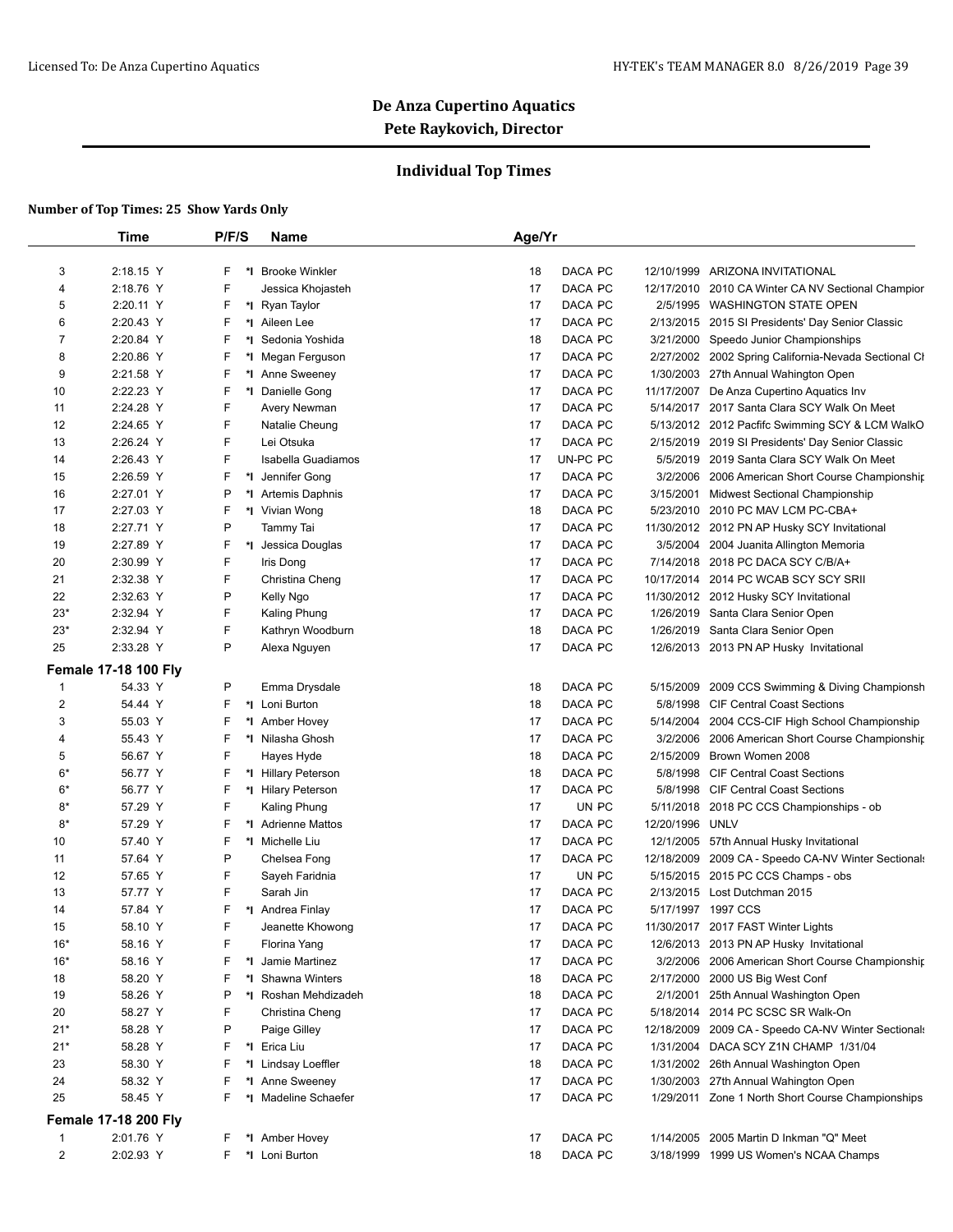## **Individual Top Times**

|       | <b>Time</b>                | P/F/S   | Name                    | Age/Yr        |                  |                                                     |
|-------|----------------------------|---------|-------------------------|---------------|------------------|-----------------------------------------------------|
|       |                            |         |                         |               |                  |                                                     |
| $3^*$ | 2:03.43 Y                  | P       | Hayes Hyde              | DACA PC<br>17 | 11/29/2007       | 2007 GA ConocoPhillips SCY Nats                     |
| 3*    | 2:03.43 Y                  | F       | *I Nilasha Ghosh        | 17<br>DACA PC |                  | 3/2/2006 2006 American Short Course Championship    |
| 5*    | 2:03.61 Y                  | F       | *I Hillary Peterson     | DACA PC<br>18 | 1/1/1998         | UNKNOWN 1998 MEET                                   |
| $5*$  | 2:03.61 Y                  | F       | *I Hilary Peterson      | DACA PC<br>17 | 2/5/1998         | Washington State Open                               |
| 7     | 2:04.39 Y                  | F       | *1 Artemis Daphnis      | 17<br>DACA PC |                  | 3/15/2001 Midwest Sectional Championship            |
| 8     | 2:04.47 Y                  | F       | *I Jamie Martinez       | DACA PC<br>17 | 3/2/2006         | 2006 American Short Course Championship             |
| 9     | 2:06.62 Y                  | F       | *I MACHIKO WATANABE     | 18<br>DACA PC | 3/19/1996        | <b>JUNIOR NATIONALS</b>                             |
| 10    | 2:06.94 Y                  | P       | *I Lindsay Loeffler     | 18<br>DACA PC |                  | 1/31/2002 26th Annual Washington Open               |
| 11    | 2:07.13 Y                  | F       | *I Shawna Winters       | DACA PC<br>18 |                  | 2/17/2000 2000 US Big West Conf                     |
| 12    | 2:08.43 Y                  | F       | Karina Lanning          | UN PC<br>17   |                  | 5/15/2016 2016 Santa Clara SCY/LCM Walk On Meet     |
| 13    | 2:09.29 Y                  | F       | Sayeh Faridnia          | 17<br>DACA PC |                  | 2/13/2015 Lost Dutchman 2015                        |
| 14    | 2:09.41 Y                  | F       | Chelsea Fong            | DACA PC<br>17 |                  | 10/25/2009 2009 SN SMST-DACA-AH Tri Meet            |
| 15    | 2:10.26 Y                  | F       | *I Anne Sweeney         | 17<br>DACA PC | 1/30/2003        | 27th Annual Wahington Open                          |
| 16    | 2:10.32 Y                  | F       | *I Sedonia Yoshida      | 18<br>DACA PC |                  | 12/10/1999 ARIZONA INVITATIONAL                     |
| 17    | 2:10.37 Y                  | P       | *I Catherine Kung       | DACA PC<br>17 |                  | 1/30/2003 27th Annual Wahington Open                |
| 18    | 2:10.66 Y                  | F       | Christina Cheng         | 17<br>DACA PC |                  | 2/13/2015 Lost Dutchman 2015                        |
| 19    | 2:11.10 Y                  | F       | *I Brooke Winkler       | 18<br>DACA PC |                  | 12/1/1998 UW 12/1998                                |
| 20    | 2:11.18 Y                  | F       | Jeanette Khowong        | 17<br>DACA PC |                  | 11/30/2017 2017 FAST Winter Lights                  |
| 21    | 2:11.55 Y                  | F       | Lei Otsuka              | 17<br>DACA PC |                  | 7/14/2018 2018 PC DACA SCY C/B/A+                   |
| 22    | 2:11.73 Y                  | P       | *I Michelle Liu         | 17<br>DACA PC |                  | 3/2/2006 2006 American Short Course Championship    |
| 23    | 2:12.21 Y                  | F       | <b>Courtney Schultz</b> | 17<br>DACA PC |                  | 1/24/2014 Pacific Swimming SC Senior 1 Meet         |
| 24    | 2:12.81 Y                  | F       | Christine Chan          | 17<br>DACA PC |                  | 2/25/2016 2016 Juanita Allington Memoria            |
| 25    | 2:13.00 Y                  | F       | Kathryn Woodburn        | 17<br>DACA PC |                  | 2/16/2018 2018 SI Presidents' Day Senior Classic    |
|       | <b>Female 17-18 200 IM</b> |         |                         |               |                  |                                                     |
| 1     | 1:59.83 Y                  | F.      | Laurence Delisle        | 17<br>DACA PC |                  | 5/15/2009 2009 CCS Swimming & Diving Championsh     |
| 2     | 1:59.96 Y                  | F.      | *I Danielle Gong        | DACA PC<br>17 |                  | 5/16/2008 2008 CCS Swimming & Diving Cha            |
| 3     | 2:01.00 Y                  | F       | *1 Erica Liu            | DACA PC<br>17 |                  | 3/5/2004 2004 Juanita Allington Memoria             |
| 4     | 2:02.33 Y                  | P       | *I Nilasha Ghosh        | 17<br>DACA PC |                  | 3/2/2006 2006 American Short Course Championship    |
| 5     | 2:02.45 Y                  | F       | *I Stephanie Armstrong  | DACA PC<br>17 |                  | 5/17/1997 1997 CCS                                  |
| 6     | 2:02.62 Y                  | F       | *I Brooke Winkler       | 18<br>DACA PC | 12/1/2000 Ut Inv |                                                     |
| 7     | 2:03.67 Y                  | F       | *1 Heidi Schmidt        | 18<br>DACA PC | 5/11/2001        | 2001 US Cif-ccs Champs                              |
| 8     | 2:04.27 Y                  | F       | Jessica Khojasteh       | DACA PC<br>17 |                  | 12/17/2010 2010 CA Winter CA NV Sectional Champior  |
| 9     | 2:04.59 Y                  | F       | Chelsea Fong            | 17<br>DACA PC |                  | 12/18/2009 2009 CA - Speedo CA-NV Winter Sectionals |
| 10    | 2:04.84 Y                  | F<br>*l | Jennifer Gong           | 17<br>DACA PC |                  | 5/13/2005 2005 CCS Swimming & Diving Championsh     |
| 11    | 2:05.24 Y                  | F       | *I Amber Hovey          | 17<br>DACA PC |                  | 5/14/2004 2004 CCS-CIF High School Championship     |
| 12    | 2:05.36 Y                  | P       | Kristen Clarno          | 18<br>DACA PC |                  | 12/2/2011 2011 Husky Invitational                   |
| 13    | 2:05.72 Y                  | F       | Chanell Kann            | 17<br>UN PC   |                  | 5/3/2019 2019 PC CCS Championships - ob             |
| 14    | 2:06.14 Y                  | F.      | *I Anne Sweenev         | 17<br>DACA PC |                  | 5/17/2002 2002 CCS Swimming & Diving Championsh     |
| 15    | 2:08.17 Y                  | F.      | *I Suzy Nicoletti       | 18<br>DACA PC |                  | 5/8/1998 CIF Central Coast Sections                 |
| 16    | 2:08.33 Y                  | F       | *I Megan Ferguson       | 17<br>DACA PC |                  | 1/31/2002 26th Annual Washington Open               |
| 17    | 2:08.55 Y                  | F       | Christina Cheng         | UN PC<br>18   |                  | 5/15/2015 2015 PC CCS Champs - obs                  |
| 18    | 2:08.65 Y                  | P       | Tammy Tai               | 17<br>DACA PC |                  | 11/30/2012 2012 PN AP Husky SCY Invitational        |
| 19    | 2:08.66 Y                  | F.      | *I Sedonia Yoshida      | DACA PC<br>18 |                  | 5/19/2000 2000 US Cif-ccs Champs                    |
| 20    | 2:08.76 Y                  | P       | Kaling Phung            | UN PC<br>18   |                  | 5/3/2019 2019 PC CCS Championships - ob             |
| 21    | 2:08.81 Y                  | F.      | *I Michelle Liu         | DACA PC<br>17 |                  | 12/1/2005 57th Annual Husky Invitational            |
| 22    | 2:08.85 Y                  | F       | *I Hillary Peterson     | 18<br>DACA PC |                  | 1/1/1998 UNKNOWN 1998 MEET                          |
| 23    | 2:08.98 Y                  | F       | *I Madeline Schaefer    | DACA PC<br>17 |                  | 1/29/2011 Zone 1 North Short Course Championships   |
| 24    | 2:09.17 Y                  | F       | *I Kelly Sanders        | DACA PC<br>17 |                  | 1/30/2003 27th Annual Wahington Open                |
| 25    | 2:09.24 Y                  | F.      | *I Aileen Lee           | DACA PC<br>17 |                  | 2/13/2015 2015 SI Presidents' Day Senior Classic    |
|       | <b>Female 17-18 400 IM</b> |         |                         |               |                  |                                                     |
| 1     | 4:13.26 Y                  | F.      | *1 Danielle Gong        | 18<br>DACA PC |                  | 2/25/2009 2009 Pac-10 Women's Championships         |
| 2     | 4:16.85 Y                  | F.      | *I Brooke Winkler       | DACA PC<br>17 |                  | 2/4/1999 Washington State Open                      |
|       |                            |         |                         |               |                  |                                                     |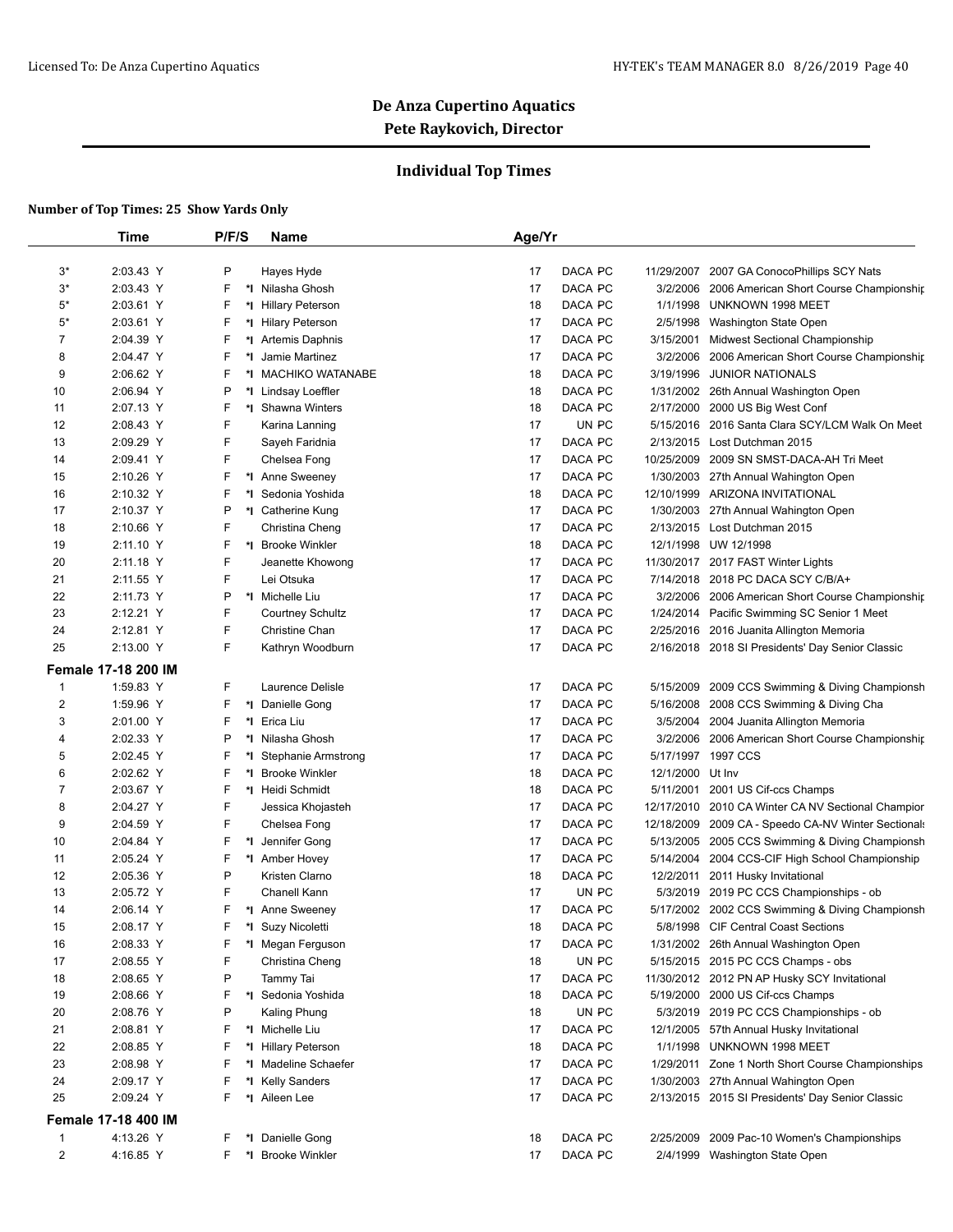## **Individual Top Times**

|                | <b>Time</b>               | P/F/S | Name                    | Age/Yr |         |            |                                                      |
|----------------|---------------------------|-------|-------------------------|--------|---------|------------|------------------------------------------------------|
|                |                           |       |                         |        |         |            |                                                      |
| 3              | 4:19.24 Y                 | F     | *1 Artemis Daphnis      | 17     | DACA PC | 3/15/2001  | Midwest Sectional Championship                       |
| 4              | 4:25.76 Y                 | P     | *I Nilasha Ghosh        | 17     | DACA PC | 1/13/2006  | 2006 Martin D Inkman "Q" Meet                        |
| 5              | 4:26.30 Y                 | P     | Jessica Khojasteh       | 17     | DACA PC |            | 12/2/2010 2010 AT&T Short Course National Champio    |
| 6              | 4:26.77 Y                 | F     | *I Mary Doolitle        | 17     | DACA PC | 1/1/1985   | <b>NO NAME 1985</b>                                  |
| 7              | 4:30.38 Y                 | F     | *I Jamie Martinez       | 17     | DACA PC | 1/13/2006  | 2006 Martin D Inkman "Q" Meet                        |
| 8              | 4:30.94 Y                 | F     | *I Jennifer Gong        | 18     | DACA PC | 3/30/2006  | Far Westerns SC                                      |
| 9              | 4:32.33 Y                 | F     | *I Anne Sweeney         | 17     | DACA PC | 2/27/2003  | 2003 Calif-Nev Spring Speedo C                       |
| 10             | 4:33.65 Y                 | P     | *I Sedonia Yoshida      | 18     | DACA PC | 3/21/2000  | Speedo Junior Championships                          |
| 11             | 4:34.18 Y                 | F     | *I Megan Ferguson       | 17     | DACA PC |            | 2/27/2002 2002 Spring California-Nevada Sectional Cl |
| 12             | 4:34.57 Y                 | F     | *I Loni Burton          | 17     | DACA PC | 10/25/1997 | No Name (Santa Clara Senior?)                        |
| 13             | 4:34.62 Y                 | F     | Kristen Clarno          | 18     | DACA PC | 11/11/2011 | 2011 PC TERA SCY SR III & IV                         |
| 14             | 4:35.64 Y                 | F     | *I Amber Hovey          | 17     | DACA PC |            | 11/20/2004 DACA Invite                               |
| 15             | 4:36.39 Y                 | F     | Isabella Guadiamos      | 17     | DACA PC | 2/15/2019  | 2019 SI Presidents' Day Senior Classic               |
| 16             | 4:36.43 Y                 | F     | Tammy Tai               | 17     | DACA PC |            | 2/16/2013 2013 PC CAB SCY SENIOR II                  |
| 17             | 4:39.89 Y                 | F     | *I Lindsay Loeffler     | 18     | DACA PC | 11/17/2001 | DACA Senior Meet 2001                                |
| 18             | 4:42.42 Y                 | F     | Hayes Hyde              | 17     | DACA PC | 11/17/2007 | De Anza Cupertino Aquatics Inv                       |
| 19             | 4:42.63 Y                 | F     | *I Heather McFadzean    | 18     | DACA PC | 12/10/1999 | ARIZONA INVITATIONAL                                 |
| 20             | 4:42.98 Y                 | F     | Jeanette Khowong        | 17     | DACA PC |            | 11/30/2017 2017 FAST Winter Lights                   |
| 21             | 4:43.36 Y                 | P     | Sayeh Faridnia          | 17     | DACA PC |            | 11/7/2014 2014 CA Kevin B. Perry Senior Invite       |
| 22             | 4:44.20 Y                 | P     | Lei Otsuka              | 17     | DACA PC |            | 2/15/2019 2019 SI Presidents' Day Senior Classic     |
| 23             | 4:48.87 Y                 | P     | Kathryn Woodburn        | 18     | DACA PC |            | 2/15/2019 2019 SI Presidents' Day Senior Classic     |
| 24             | 4:50.14 Y                 | F     | Kelly Zheng             | 17     | DACA PC |            | 1/27/2018 Santa Clara Senior Open                    |
| 25             | 4:51.06 Y                 | P     | <b>Courtney Schultz</b> | 17     | DACA PC |            | 2/15/2014 2014 PC CAB SCY SRII T&F                   |
|                | Female 19 & Over 50 Free  |       |                         |        |         |            |                                                      |
| 1              | 23.34 Y                   | F     | *I Heidi Schmidt        | 19     | DACA PC |            | 2/14/2002 2002 US Big West Conf                      |
| $\overline{2}$ | 23.55 Y                   | P     | Meghan McCurley         | 21     | DACA PC |            | 12/2/2010 2010 AT&T Short Course National Champio    |
| 3              | 23.64 Y                   | F     | Erika Harvey            | 26     | DACA PC |            | 2/15/2019 2019 SI Presidents' Day Senior Classic     |
| 4              | 23.75 Y                   | F     | *I Marie Marsman        | 21     | DACA PC |            | 1/31/2004 DACA SCY Z1N CHAMP 1/31/04                 |
| 5              | 23.78 Y                   | F     | *I Roshan Mehdizadeh    | 19     | DACA PC |            | 1/31/2002 26th Annual Washington Open                |
| 6              | 23.93 Y                   | F     | *I Jaclyn Castellano    | 20     | DACA PC |            | 3/20/1997 1997 US Women's NCAA Champs                |
| 7              | 24.42 Y                   | F     | <b>Riley Spitser</b>    | 22     | UN PC   |            | 12/3/2016 2016 PC WCAB SCY SR II T&F                 |
| 8              | 24.56 Y L                 | F     | Sayeh Faridnia          | 20     | DACA PC |            | 11/30/2017 2017 FAST Winter Lights                   |
| 9              | 24.84 Y                   | F     | Kelly Ngo               | 19     | DACA PC |            | 7/18/2015 2015 PC DACA SCY C/B/A+                    |
| 10             | 25.29 Y                   | F     | *I Michelle Liu         | 21     | DACA PC |            | 10/2/2009 SJSU @ Stanford                            |
| 11             | 25.76 Y                   | F     | *I Ashley Vrieze        | 24     | DACA PC | 1/27/2008  | DACA SCY ZN 1N CHAMP 1/27/08                         |
| 12             | 27.40 Y                   | F     | *1 Yasaman Shakeri      | 19     | DACA PC | 11/11/2006 | 2006 PC CARS                                         |
| 13             | 27.95 Y                   | P     | *I Alexandria Wells     | 20     | DACA PC | 3/3/2011   | Juanita Allington Memorial 2011                      |
| 14             | 28.00 Y                   | Ρ     | *I Ellen Umeda          | 19     | DACA PC |            | 3/20/2009 2009 PC SRVL SCY SCY JO T&F                |
| 15             | 30.41 Y                   |       | Sunaina Hajela          | 21     | DACA PC |            | 7/20/2019 2019 PC DACA SCY C/B/A+                    |
|                | Female 19 & Over 100 Free |       |                         |        |         |            |                                                      |
| 1              | 50.25 Y                   | F     | Caroline Kilian         | 20     | DACA PC | 2/22/2001  | Pac 10                                               |
| $\overline{2}$ | 50.65 Y                   | P     | *I Marie Marsman        | 21     | DACA PC | 3/5/2004   | 2004 Juanita Allington Memoria                       |
| 3              | 51.54 Y                   | P     | *I Roshan Mehdizadeh    | 19     | DACA PC |            | 1/31/2002 26th Annual Washington Open                |
| 4              | 51.59 Y                   | Т     | Meghan McCurley         | 21     | DACA PC | 12/2/2010  | 2010 AT&T Short Course National Champio              |
| 5              | 51.64 Y                   | F     | *I Jaclyn Castellano    | 20     | DACA PC | 3/21/1997  | 1997 US Women's NCAA Champs 2                        |
| 6              | 52.82 Y                   | P     | Erika Harvey            | 26     | DACA PC |            | 2/15/2019 2019 SI Presidents' Day Senior Classic     |
| 7              | 53.10 Y                   | F     | <b>Whitney Campbell</b> | 20     | DACA PC | 1/18/2008  | Notre Dame vs. Louisville                            |
| 8              | 53.26 Y                   | F     | *I Heidi Schmidt        | 21     | DACA PC | 3/5/2004   | 2004 Juanita Allington Memoria                       |
| 9              | 53.28 Y                   | P     | <b>Riley Spitser</b>    | 22     | UN PC   | 12/3/2016  | 2016 PC WCAB SCY SR II T&F                           |
| 10             | 53.41 Y                   | F     | Sayeh Faridnia          | 20     | UN PC   | 2/16/2018  | 2018 SI Presidents' Day Senior Classic               |
| 11             | 53.42 Y                   | F     | <b>Brooke Rodriguez</b> | 25     | DACA PC | 1/26/2019  | Santa Clara Senior Open                              |
| 12             | 59.24 Y                   | P     | *I Alexandria Wells     | 20     | DACA PC | 3/3/2011   | Juanita Allington Memorial 2011                      |
|                |                           |       |                         |        |         |            |                                                      |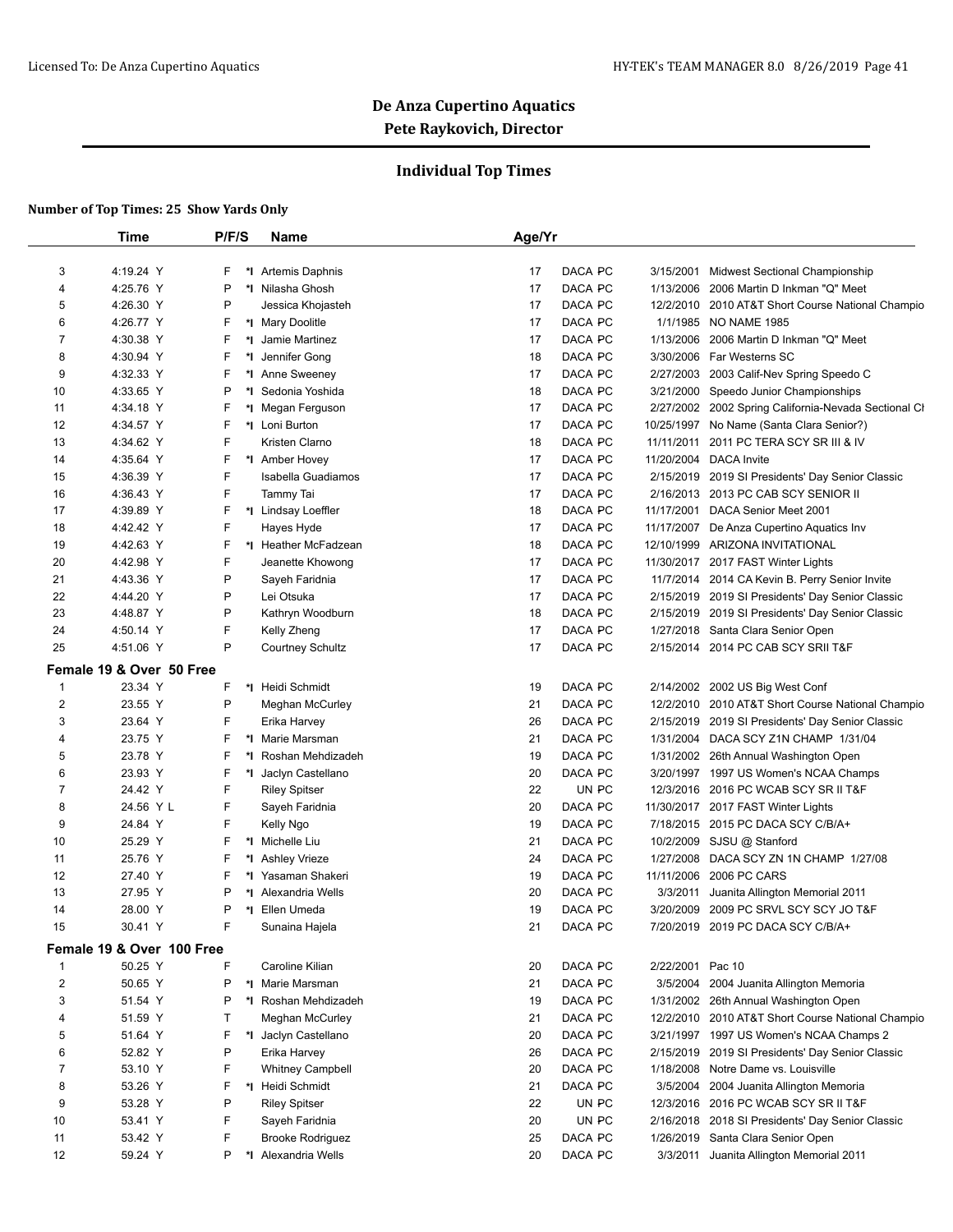## **Individual Top Times**

|                               | Time                       | P/F/S | <b>Name</b>                           | Age/Yr   |         |                  |                                                  |
|-------------------------------|----------------------------|-------|---------------------------------------|----------|---------|------------------|--------------------------------------------------|
|                               |                            |       |                                       |          |         |                  |                                                  |
| 13                            | 1:00.88 Y                  | F     | *I Yasaman Shakeri                    | 19       | DACA PC | 11/11/2006       | 2006 PC CARS                                     |
| 14                            | 1:02.68 Y                  | P     | *1 Ellen Umeda                        | 19       | DACA PC |                  | 3/20/2009 2009 PC SRVL SCY SCY JO T&F            |
| 15                            | 1:04.03 Y                  | F     | Sunaina Hajela                        | 21       | DACA PC |                  | 7/20/2019 2019 PC DACA SCY C/B/A+                |
|                               | Female 19 & Over 200 Free  |       |                                       |          |         |                  |                                                  |
| $\mathbf{1}$                  | 1:48.38 Y                  | F     | Caroline Kilian                       | 20       | DACA PC | 2/22/2001        | Pac 10                                           |
| $\overline{2}$                | 1:52.10 Y                  | P     | *I Marie Marsman                      | 21       | DACA PC | 3/5/2004         | 2004 Juanita Allington Memoria                   |
| 3                             | 1:53.06 Y                  | F     | *I Jaclyn Castellano                  | 20       | DACA PC | 2/26/1998        | 1998 US Womens Pac-10 Ch                         |
| 4                             | 1:54.37 Y                  | F     | *I Roshan Mehdizadeh                  | 21       | DACA PC |                  | 11/22/2003 SVAA Short Course C/B and A+ M        |
| 5                             | 1:54.95 Y                  | P     | <b>Riley Spitser</b>                  | 22       | UN PC   |                  | 12/3/2016 2016 PC WCAB SCY SR II T&F             |
| 6                             | 1:55.10 Y                  | F     | *I Heidi Schmidt                      | 21       | DACA PC |                  | 1/31/2004 DACA SCY Z1N CHAMP 1/31/04             |
| 7                             | 1:55.28 Y                  | F     | Sayeh Faridnia                        | 20       | UN PC   |                  | 2/16/2018 2018 SI Presidents' Day Senior Classic |
| 8                             | 1:55.87 Y                  | P     | <b>Brooke Rodriguez</b>               | 25       | DACA PC |                  | 2/15/2019 2019 SI Presidents' Day Senior Classic |
| 9                             | 1:58.15 Y                  | F     | Julia Koch                            | 19       | DACA PC |                  | 10/2/2009 SJSU @ Stanford                        |
| 10                            | 1:58.22 Y                  | F     | Asheley Elliott-fogner                | 19       | DACA PC |                  | 2/19/1998 1998 US Big West Conf Ch               |
| 11                            | 2:00.08 Y                  | P     | Erika Harvey                          | 26       | DACA PC |                  | 2/15/2019 2019 SI Presidents' Day Senior Classic |
| 12                            | 2:05.97 Y                  | P     | *I Alexandria Wells                   | 20       | DACA PC | 3/3/2011         | Juanita Allington Memorial 2011                  |
| 13                            | 2:12.71 Y                  | P     | Meghan McCurley                       | 21       | DACA PC | 2/19/2011        | 2011 PC CAB LCM SR II T&F                        |
| 14                            | 2:13.20 Y                  | F     | *I Yasaman Shakeri                    | 19       | DACA PC |                  | 1/13/2007 Cal Invitational Swimming Meet         |
|                               | Female 19 & Over 500 Free  |       |                                       |          |         |                  |                                                  |
| $\mathbf{1}$                  | 4:48.41 Y                  | F     | Caroline Kilian                       | 19       | DACA PC | 2/24/2000 Pac 10 |                                                  |
| $\overline{2}$                | 4:54.40 Y                  | F     | <b>Riley Spitser</b>                  | 22       | UN PC   |                  | 12/3/2016 2016 PC WCAB SCY SR II T&F             |
| 3                             | 5:10.36 Y                  | F     | *I Anne Sweeney                       | 21       | DACA PC | 1/26/2007        | 2007 IN UND COLLEGIATE Shamroc                   |
| 4                             | 5:16.58 Y                  | F     | Julia Koch                            | 19       | DACA PC |                  | 10/2/2009 SJSU @ Stanford                        |
| 5                             | 5:24.23 Y                  | P     | *I Alexandria Wells                   | 20       | DACA PC |                  | 3/3/2011 Juanita Allington Memorial 2011         |
| 6                             | 5:31.11 Y                  | F     | Kelly Ngo                             | 19       | DACA PC |                  | 7/18/2015 2015 PC DACA SCY C/B/A+                |
|                               | Female 19 & Over 1000 Free |       |                                       |          |         |                  |                                                  |
|                               |                            | F     |                                       |          | DACA PC |                  | 2/5/1995 WASHINGTON STATE OPEN                   |
| $\mathbf 1$<br>$\overline{2}$ | 10:12.43 Y<br>10:55.75 Y   | F     | *I Angela Weir<br>*I Alexandria Wells | 20<br>20 | DACA PC |                  |                                                  |
|                               |                            |       |                                       |          |         |                  | 3/3/2011 Juanita Allington Memorial 2011         |
|                               | Female 19 & Over 1650 Free |       |                                       |          |         |                  |                                                  |
| $\mathbf{1}$                  | 16:34.81 Y                 | F     | Caroline Kilian                       | 19       | DACA PC | 2/24/2000 Pac 10 |                                                  |
| $\overline{2}$                | 17:16.48 Y                 | F     | <b>Riley Spitser</b>                  | 22       | UN PC   |                  | 12/3/2016 2016 PC WCAB SCY SR II T&F             |
| 3                             | 18:34.75 Y                 | F     | *I Alexandria Wells                   | 20       | DACA PC |                  | 3/3/2011 Juanita Allington Memorial 2011         |
|                               | Female 19 & Over 100 Back  |       |                                       |          |         |                  |                                                  |
| $\mathbf{1}$                  | 56.16 Y                    | F     | *I Ashley Vrieze                      | 23       | DACA PC |                  | 11/29/2007 2007 GA ConocoPhillips SCY Nats       |
| $\overline{2}$                | 57.32 Y                    | F     | *I Shawna Winters                     | 19       | DACA PC |                  | 3/21/2000 Speedo Junior Championships            |
| 3                             | 58.75 Y                    | F     | <b>Whitney Campbell</b>               | 20       | DACA PC |                  | 1/18/2008 Notre Dame vs. Louisville              |
| 4                             | 59.01 Y                    | F     | *I Michelle Liu                       | 21       | DACA PC |                  | 10/2/2009 SJSU @ Stanford                        |
| 5                             | 59.47 Y                    | P     | Meghan McCurley                       | 21       | DACA PC |                  | 2/19/2011 2011 PC CAB LCM SR II T&F              |
| 6                             | 1:00.31 Y                  | F     | Sayeh Faridnia                        | 20       | DACA PC |                  | 11/30/2017 2017 FAST Winter Lights               |
| 7                             | 1:00.78 Y                  | P     | *I Roshan Mehdizadeh                  | 20       | DACA PC |                  | 2/27/2003 2003 Calif-Nev Spring Speedo C         |
| 8                             | 1:03.42 Y                  | P     | *I Marie Marsman                      | 21       | DACA PC |                  | 3/5/2004 2004 Juanita Allington Memoria          |
| 9                             | 1:05.13 Y                  | F     | *I Heidi Schmidt                      | 21       | DACA PC |                  | 1/31/2004 DACA SCY Z1N CHAMP 1/31/04             |
| 10                            | 1:08.58 Y                  | F     | *I Yasaman Shakeri                    | 19       | DACA PC |                  | 11/11/2006 2006 PC CARS                          |
|                               | Female 19 & Over 200 Back  |       |                                       |          |         |                  |                                                  |
| $\mathbf{1}$                  | 2:00.24 Y                  | F     | *I Shawna Winters                     | 19       | DACA PC |                  | 2/23/2001 2001 US Big West Champs 2              |
| $\overline{2}$                | 2:03.86 Y                  | P     | *I Ashley Vrieze                      | 23       | DACA PC |                  | 11/29/2007 2007 GA ConocoPhillips SCY Nats       |
| 3                             | 2:06.72 Y                  | F     | *I Michelle Liu                       | 21       | DACA PC |                  | 10/2/2009 SJSU @ Stanford                        |
| 4                             | 2:12.34 Y                  | F     | Kelly Ngo                             | 19       | DACA PC |                  | 7/18/2015 2015 PC DACA SCY C/B/A+                |
| 5                             | 2:17.73 Y                  | F     | *I Roshan Mehdizadeh                  | 21       | DACA PC | 11/22/2003       | 2003 DACA Invitational Meet                      |
| 6                             | 2:33.57 Y                  | F     | *I Yasaman Shakeri                    | 19       | DACA PC |                  | 1/13/2007 Cal Invitational Swimming Meet         |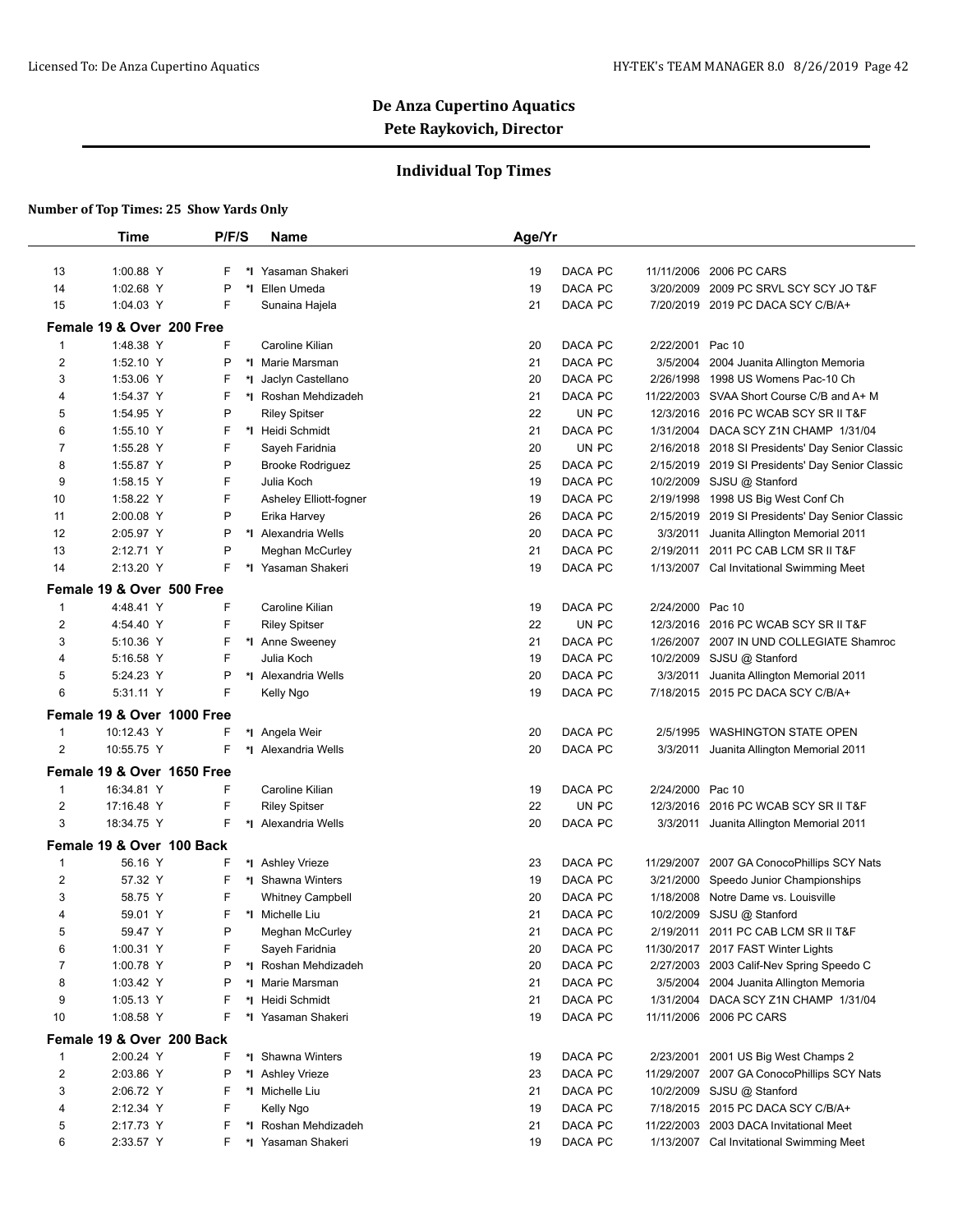## **Individual Top Times**

|                | Time                        | P/F/S  |    | Name                                  | Age/Yr   |                    |           |                                                                         |
|----------------|-----------------------------|--------|----|---------------------------------------|----------|--------------------|-----------|-------------------------------------------------------------------------|
|                |                             |        |    |                                       |          |                    |           |                                                                         |
|                | Female 19 & Over 100 Breast |        |    |                                       |          |                    |           |                                                                         |
| -1             | 1:02.25 Y                   | P      |    | Kirsten Trammell                      | 21       | DACA PC            |           | 12/2/2010 2010 AT&T Short Course National Champio                       |
| 2              | 1:02.44 Y                   | F      |    | *1 Heidi Schmidt                      | 19       | DACA PC            |           | 3/21/2002 2002 Women's NCAA Champs                                      |
| 3              | 1:03.24 Y                   | F      |    | <b>Brooke Rodriguez</b>               | 25       | DACA PC            |           | 1/26/2019 Santa Clara Senior Open                                       |
| 4              | 1:08.78 Y<br>1:11.24 Y      | F<br>F |    | *I Sedonia Yoshida<br>*1 Anne Sweeney | 22<br>21 | DACA PC<br>DACA PC |           | 12/4/2003 Holiday Fest 2003<br>1/26/2007 2007 IN UND COLLEGIATE Shamroc |
| 5<br>6         | 1:11.37 Y                   | F      |    | *1 Erin Garcia                        | 21       | DACA PC            |           | 10/2/2009 SJSU @ Stanford                                               |
| 7              | 1:12.33 Y                   | F      |    | *I Marie Marsman                      | 21       | DACA PC            |           | 11/22/2003 2003 DACA Invitational Meet                                  |
| 8              | 1:19.45 Y                   | F      |    | *I Ellen Umeda                        | 19       | DACA PC            | 3/20/2009 | 2009 PC SRVL SCY SCY JO T&F                                             |
| 9              | 1:22.68 Y                   | F      | *∣ | Roshan Mehdizadeh                     | 19       | DACA PC            |           | 1/26/2002 DACA SCY Z1N CHAMP 1/26/02                                    |
| 10             | 1:31.62 Y                   | F.     |    | *I Yasaman Shakeri                    | 19       | DACA PC            |           | 11/11/2006 2006 PC CARS                                                 |
|                |                             |        |    |                                       |          |                    |           |                                                                         |
|                | Female 19 & Over 200 Breast |        |    |                                       |          |                    |           |                                                                         |
| 1              | 2:15.17 Y                   | F      |    | <b>Brooke Rodriguez</b>               | 24       | UN PC              |           | 2/16/2018 2018 SI Presidents' Day Senior Classic                        |
| 2              | 2:15.96 Y                   | F      |    | *I Brooke Winkler                     | 21       | DACA PC            |           | 2/27/2003 2003 Calif-Nev Spring Speedo C                                |
| 3              | 2:16.61 Y                   | F      |    | *I Heidi Schmidt                      | 20       | DACA PC            |           | 3/20/2003 2003 Women's NCAA Champs                                      |
| 4              | 2:17.55 Y                   | P      |    | Kirsten Trammell                      | 21       | DACA PC            |           | 12/2/2010 2010 AT&T Short Course National Champio                       |
| 5              | 2:21.71 Y                   | F      |    | *I Sedonia Yoshida                    | 22       | DACA PC            |           | 12/4/2003 Holiday Fest 2003                                             |
| 6              | 2:31.67 Y                   | F      |    | *I Anne Sweeney                       | 21       | DACA PC            |           | 1/26/2007 2007 IN UND COLLEGIATE Shamroc                                |
|                | Female 19 & Over 100 Fly    |        |    |                                       |          |                    |           |                                                                         |
| 1              | 55.76 Y                     | P      |    | Hayes Hyde                            | 20       | DACA PC            |           | 12/2/2010 2010 AT&T Short Course National Champio                       |
| $\overline{2}$ | 56.51 Y                     | F      |    | Sayeh Faridnia                        | 20       | DACA PC            |           | 5/3/2018 2018 PC CCCAA Championships                                    |
| 3              | 58.42 Y                     | P      |    | <b>Kirsten Trammell</b>               | 21       | DACA PC            |           | 2/19/2011 2011 PC CAB LCM SR II T&F                                     |
| 4              | 58.45 Y                     | F      |    | *I Heidi Schmidt                      | 21       | DACA PC            |           | 3/5/2004 2004 Juanita Allington Memoria                                 |
| 5*             | 58.63 Y                     | F      |    | <b>Brooke Rodriguez</b>               | 25       | DACA PC            |           | 2/15/2019 2019 SI Presidents' Day Senior Classic                        |
| $5*$           | 58.63 Y                     | F      |    | Rudie Guerrero                        | 20       | DACA PC            |           | 10/2/2009 SJSU @ Stanford                                               |
| 7              | 58.67 Y                     | F      |    | <b>Meghan McCurley</b>                | 21       | DACA PC            | 2/19/2011 | 2011 PC CAB LCM SR II T&F                                               |
| 8              | 59.13 Y                     | F      | *∣ | Roshan Mehdizadeh                     | 20       | DACA PC            |           | 1/30/2003 27th Annual Wahington Open                                    |
| 9              | 1:01.02 Y                   | F      |    | *1 Ashley Vrieze                      | 24       | DACA PC            |           | 1/27/2008 DACA SCY ZN 1N CHAMP 1/27/08                                  |
| 10             | 1:01.52 Y                   | F      |    | *I Marie Marsman                      | 21       | DACA PC            |           | 11/22/2003 2003 DACA Invitational Meet                                  |
| 11             | 1:02.59 Y                   | F      |    | Kelly Ngo                             | 19       | DACA PC            |           | 7/18/2015 2015 PC DACA SCY C/B/A+                                       |
| 12             | 1:10.62 Y                   | F      |    | *1 Yasaman Shakeri                    | 19       | DACA PC            |           | 11/11/2006 2006 PC CARS                                                 |
| 13             | 1:12.94 Y                   | F      |    | Sunaina Hajela                        | 21       | DACA PC            |           | 7/20/2019 2019 PC DACA SCY C/B/A+                                       |
|                | Female 19 & Over 200 Fly    |        |    |                                       |          |                    |           |                                                                         |
| -1             | 1:59.08 Y                   | P      |    | Hayes Hyde                            | 20       | DACA PC            |           | 12/2/2010 2010 AT&T Short Course National Champio                       |
| 2              | 2:03.56 Y                   | F      |    | Elodie Poo-Cheong                     | 21       | DACA PC            |           | 7/14/2018 2018 PC DACA SCY C/B/A+                                       |
| 3              | 2:08.07 Y                   | F      |    | *I Heidi Schmidt                      | 21       | DACA PC            |           | 3/5/2004 2004 Juanita Allington Memoria                                 |
| 4              | 2:08.25 Y                   | F      |    | Sayeh Faridnia                        | 20       | DACA PC            |           | 5/3/2018 2018 PC CCCAA Championships                                    |
| 5              | 2:10.69 Y                   | D      |    | *I Roshan Mehdizadeh                  | 21       | DACA PC            |           | 3/5/2004 2004 Juanita Allington Memoria                                 |
| 6              | 2:12.29 Y                   | F      |    | Rudie Guerrero                        | 20       | DACA PC            |           | 10/2/2009 SJSU @ Stanford                                               |
| $\overline{7}$ | 2:15.38 Y                   | F.     |    | *I Ashley Vrieze                      | 24       | DACA PC            |           | 1/27/2008 DACA SCY ZN 1N CHAMP 1/27/08                                  |
|                | Female 19 & Over 200 IM     |        |    |                                       |          |                    |           |                                                                         |
| -1             | 2:02.64 Y                   | F.     |    | *I Brooke Winkler                     | 21       | DACA PC            |           | 2/27/2003 2003 PN Pac-10 Champs                                         |
| 2              | 2:04.19 Y                   | F      |    | *I Heidi Schmidt                      | 19       | DACA PC            |           | 3/21/2002 2002 Women's NCAA Champs                                      |
| 3              | 2:05.00 Y                   | P      |    | Hayes Hyde                            | 20       | DACA PC            |           | 12/2/2010 2010 AT&T Short Course National Champio                       |
| 4              | 2:07.99 Y                   | P      |    | Kirsten Trammell                      | 21       | DACA PC            |           | 12/2/2010 2010 AT&T Short Course National Champio                       |
| 5              | 2:09.31 Y                   | P      |    | <b>Brooke Rodriguez</b>               | 25       | DACA PC            |           | 2/15/2019 2019 SI Presidents' Day Senior Classic                        |
| 6              | 2:09.96 Y                   | F      |    | *I Sedonia Yoshida                    | 22       | DACA PC            |           | 12/4/2003 Holiday Fest 2003                                             |
| 7              | 2:10.96 Y                   | F      |    | Sayeh Faridnia                        | 20       | DACA PC            |           | 4/19/2018 2018 PC Coast Conference Champ                                |
| 8              | 2:12.96 Y                   | F      |    | Kelly Ngo                             | 19       | DACA PC            |           | 7/18/2015 2015 PC DACA SCY C/B/A+                                       |
| 9              | 2:21.72 Y                   | F      |    | *I Roshan Mehdizadeh                  | 19       | DACA PC            |           | 1/26/2002 DACA SCY Z1N CHAMP 1/26/02                                    |
| 10             | 2:42.52 Y                   | P      |    | *I Yasaman Shakeri                    | 19       | DACA PC            |           | 1/13/2007 Cal Invitational Swimming Meet                                |